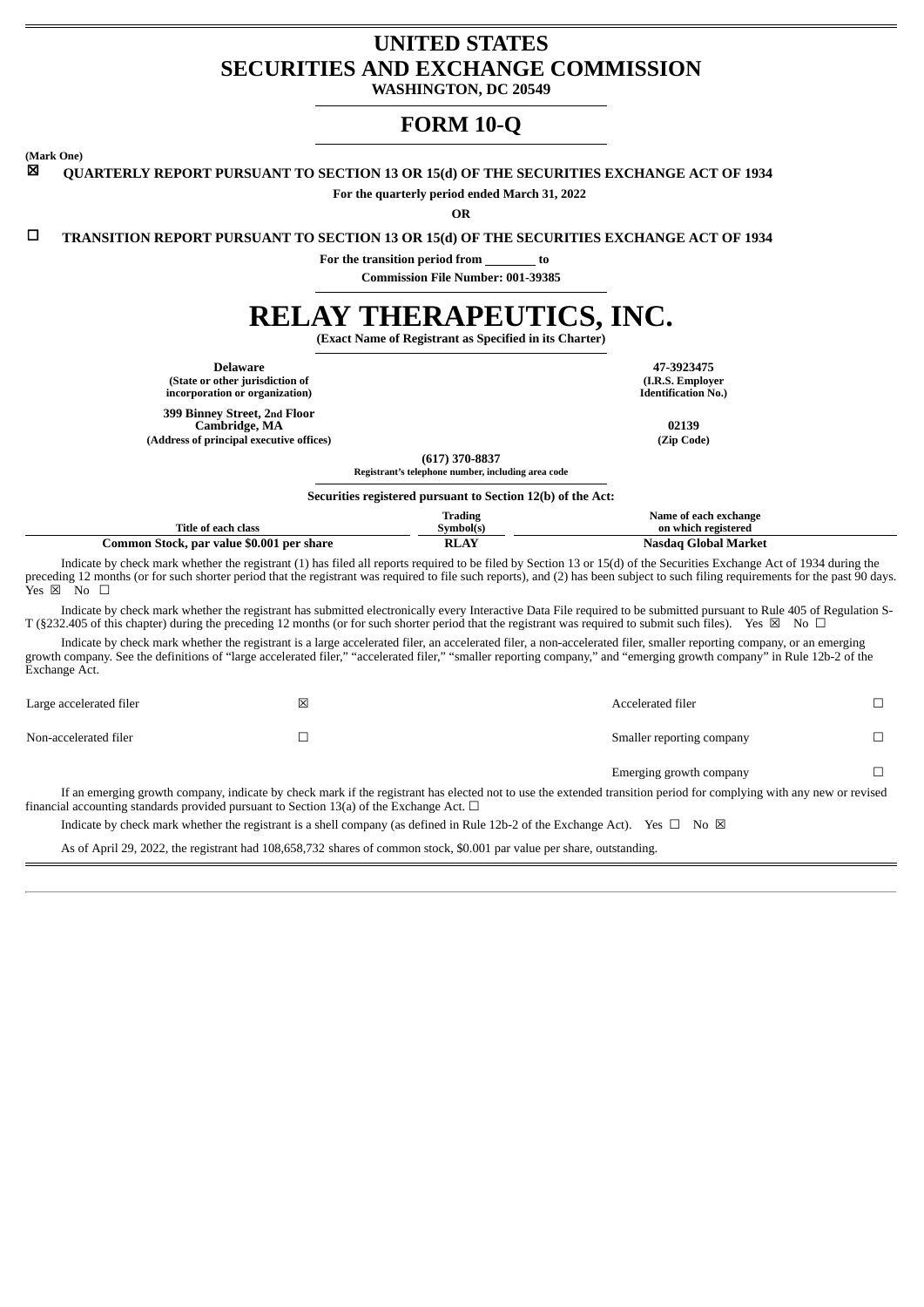## **Table of Contents**

|                   |                                                                                                                           | Page |
|-------------------|---------------------------------------------------------------------------------------------------------------------------|------|
| PART I.           | <b>FINANCIAL INFORMATION</b>                                                                                              |      |
| Item 1.           | <b>Financial Statements (Unaudited)</b>                                                                                   | 1    |
|                   | Condensed Consolidated Balance Sheets as of March 31, 2022 and December 31, 2021                                          | 1    |
|                   | Condensed Consolidated Statements of Operations and Comprehensive Loss for the three months ended March 31, 2022 and 2021 | 2    |
|                   | Condensed Consolidated Statements of Stockholders' Equity for the three months ended March 31, 2022 and 2021              |      |
|                   | Condensed Consolidated Statements of Cash Flows for the three months ended March 31, 2022 and 2021                        | 3    |
|                   | <b>Notes to Condensed Consolidated Financial Statements</b>                                                               | 4    |
|                   |                                                                                                                           | 5    |
| Item 2.           | Management's Discussion and Analysis of Financial Condition and Results of Operations                                     | 12   |
| Item 3.           | Quantitative and Qualitative Disclosures About Market Risk                                                                | 20   |
| Item 4.           | <b>Controls and Procedures</b>                                                                                            | 20   |
| PART II.          | <b>OTHER INFORMATION</b>                                                                                                  |      |
| Item 1.           | <b>Legal Proceedings</b>                                                                                                  | 22   |
| Item 1A.          | <b>Risk Factors</b>                                                                                                       | 22   |
| Item 2.           | <b>Unregistered Sales of Equity Securities and Use of Proceeds</b>                                                        | 22   |
|                   |                                                                                                                           | 64   |
| Item 5.           | <b>Other Information</b>                                                                                                  | 64   |
| Item 6.           | <b>Exhibits</b>                                                                                                           | 65   |
| <b>Signatures</b> |                                                                                                                           | 66   |
|                   |                                                                                                                           |      |

## i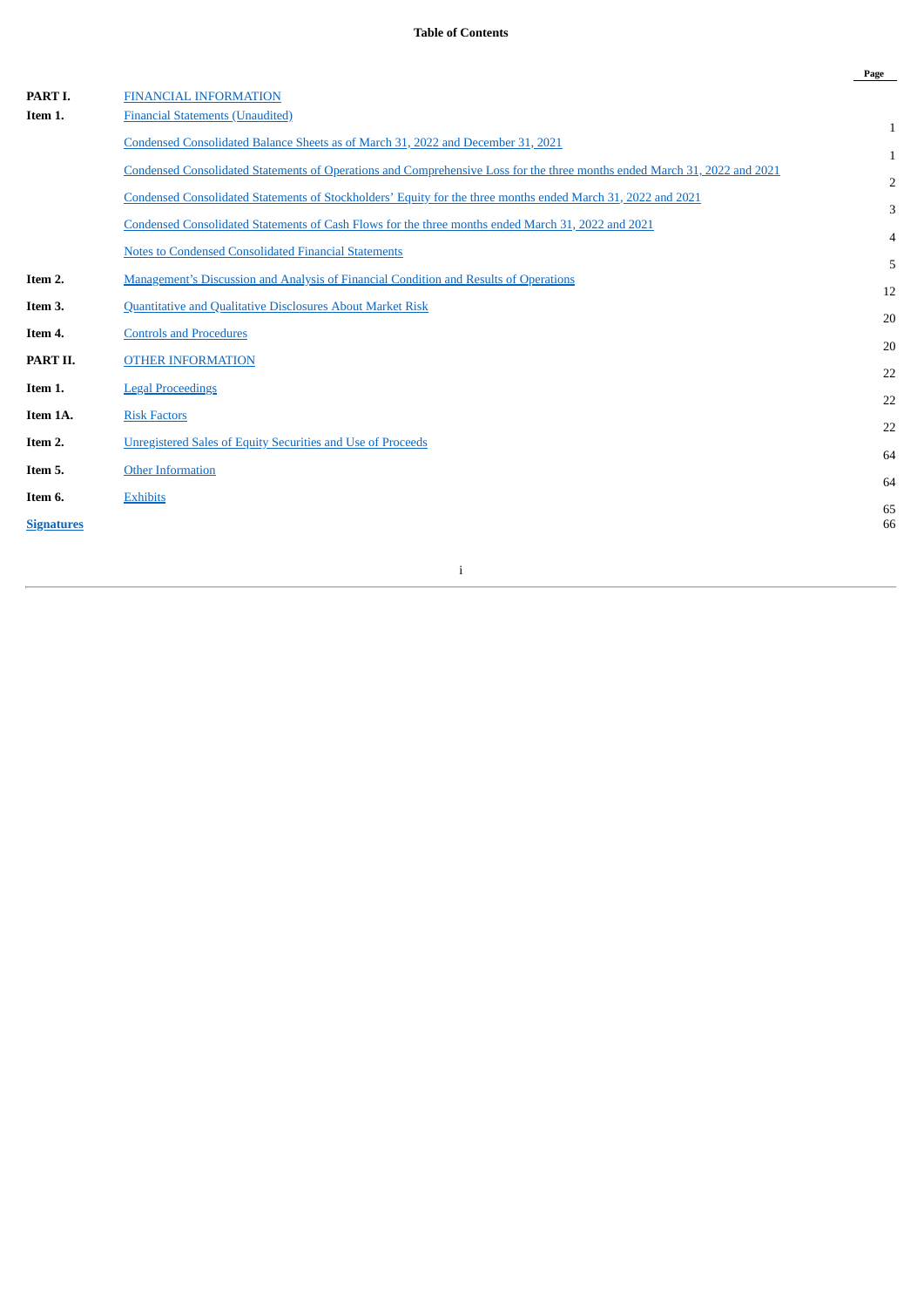#### **SUMMARY OF THE MATERIAL RISKS ASSOCIATED WITH OUR BUSINESS**

- We have never successfully completed any clinical trials, and we may be unable to do so for any product candidates we develop. We may incur additional costs or experience delays in completing, or ultimately be unable to complete, the development and commercialization of our product candidates.
- If we experience delays or difficulties in the enrollment of patients in clinical trials, our receipt of necessary regulatory approvals could be delayed or prevented.
- Positive data from preclinical or early clinical studies of our product candidates are not necessarily predictive of the results of later clinical studies and any future clinical trials of our product candidates. If we cannot replicate the positive data from our preclinical or early clinical studies of our product candidates in our future clinical trials, we will be unable to successfully develop, obtain regulatory approval for and commercialize our product candidates.
- Our current or future clinical trials may reveal significant adverse events not seen in our preclinical or other nonclinical studies or early clinical data and may result in a safety profile that would inhibit regulatory approval or market acceptance of any of our product candidates.
- Although we intend to explore other therapeutic opportunities, in addition to the product candidates that we are currently developing, we may fail to identify viable new product candidates for clinical development for a number of reasons. If we fail to identify additional potential product candidates, our business could be materially harmed.
- The incidence and prevalence for target patient populations of our product candidates have not been established with precision. If the market opportunities for our product candidates are smaller than we estimate or if any approval that we obtain is based on a narrower definition of the patient population, our revenue and ability to achieve profitability will be adversely affected, possibly materially.
- We face substantial competition, which may result in others discovering, developing or commercializing products before or more successfully than we do.
- If we are not able to obtain, or if delays occur in obtaining, required regulatory approvals for our product candidates, we will not be able to commercialize, or will be delayed in commercializing, our product candidates, and our ability to generate revenue will be materially impaired.
- Under our Amended and Restated Collaboration and License Agreement, or the DESRES Agreement, with D. E. Shaw Research, LLC, or D. E. Shaw Research, we collaborate with D. E. Shaw Research to rapidly develop various protein models, a process that depends on D. E. Shaw Research's use of their proprietary supercomputer, Anton 2. A termination of the DESRES Agreement could have a material adverse effect on our business, financial condition, results of operations, and prospects.
- We rely on third parties to conduct our ongoing clinical trials of RLY-1971, RLY-4008 and RLY-2608 and expect to rely on third parties to conduct future clinical trials, as well as investigator-sponsored clinical trials of our product candidates. If these third parties do not successfully carry out their contractual duties, comply with regulatory requirements or meet expected deadlines, we may not be able to obtain regulatory approval for or commercialize our product candidates and our business could be substantially harmed.
- We contract with third parties for the manufacture of our product candidates for preclinical development, clinical testing, and expect to continue to do so for commercialization. This reliance on third parties increases the risk that we will not have sufficient quantities of our product candidates or products or such quantities at an acceptable cost, which could delay, prevent or impair our development or commercialization efforts.
- We have and may enter into other collaborations with third parties for the research, development, manufacture and commercialization of one or more of our programs or product candidates. If these collaborations are not successful, our business could be adversely affected.
- We are a biopharmaceutical company with a limited operating history. We have incurred significant operating losses since our inception and anticipate that we will incur continued losses for the foreseeable future. We have no products approved for commercial sale and have not generated any revenue from product sales.
- We will need to raise substantial additional funding. If we are unable to raise capital when needed, we would be forced to delay, reduce or eliminate some of our product development programs or commercialization efforts.
- The ongoing COVID-19 pandemic has impacted our business and any future pandemic, epidemic, or outbreak of an infectious disease could similarly affect our business and our financial results and could cause further disruption to the development of our product candidates.

ii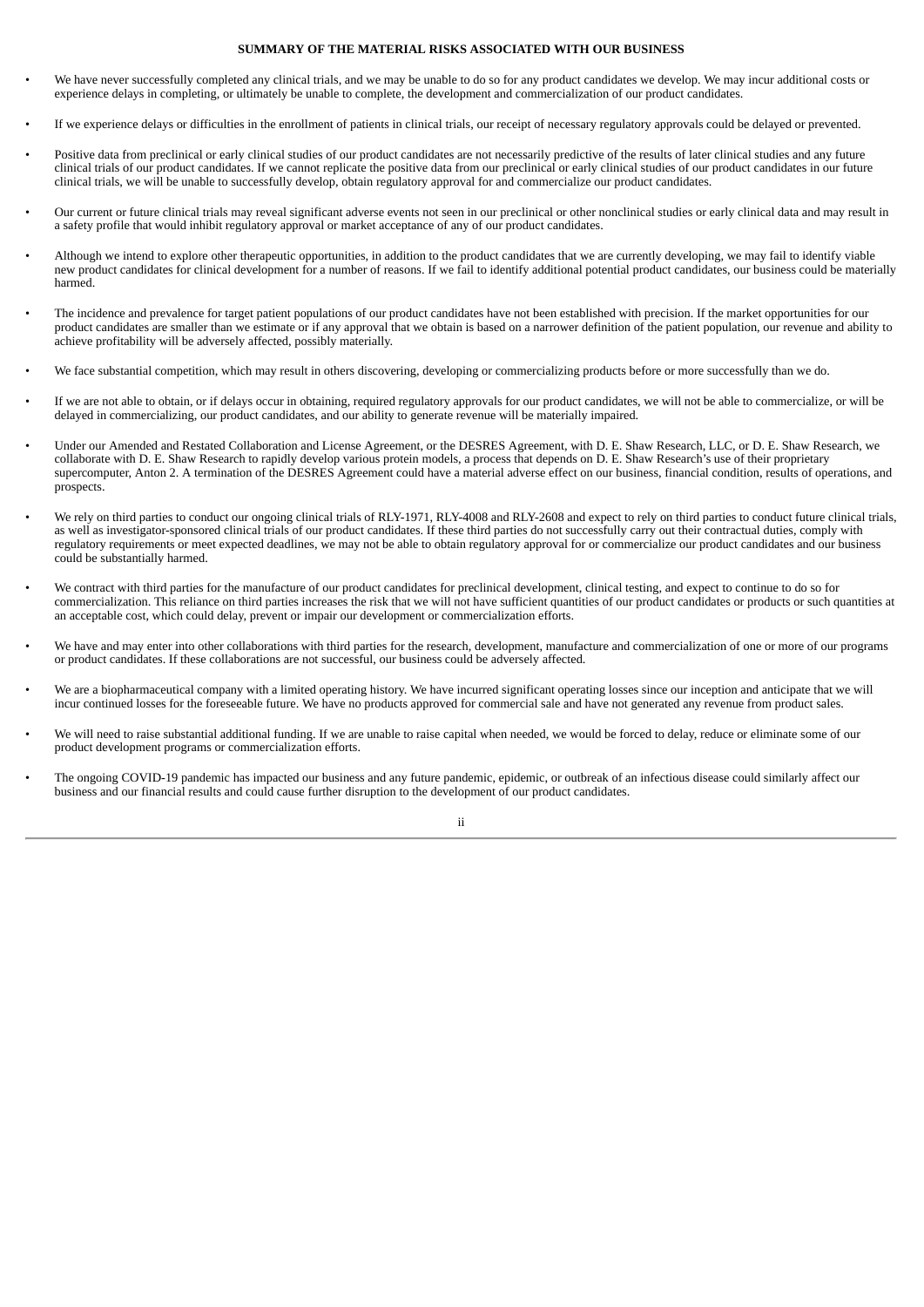- Global economic uncertainty or political instability could adversely affect our business, financial condition or results of operations.
- If we are unable to adequately protect our proprietary technology or obtain and maintain patent protection for our technology and products or if the scope of the patent protection obtained is not sufficiently broad, our competitors could develop and commercialize technology and products similar or identical to ours, and our ability to successfully commercialize our technology and products will be impaired.
- Even if we receive regulatory approval for any of our product candidates, we will be subject to ongoing regulatory obligations and continued regulatory review, which may result in significant additional expense. Additionally, our product candidates, if approved, could be subject to post-market study requirements, marketing and labeling restrictions, and even recall or market withdrawal if unanticipated safety issues are discovered following approval. In addition, we may be subject to penalties or other enforcement action if we fail to comply with regulatory requirements.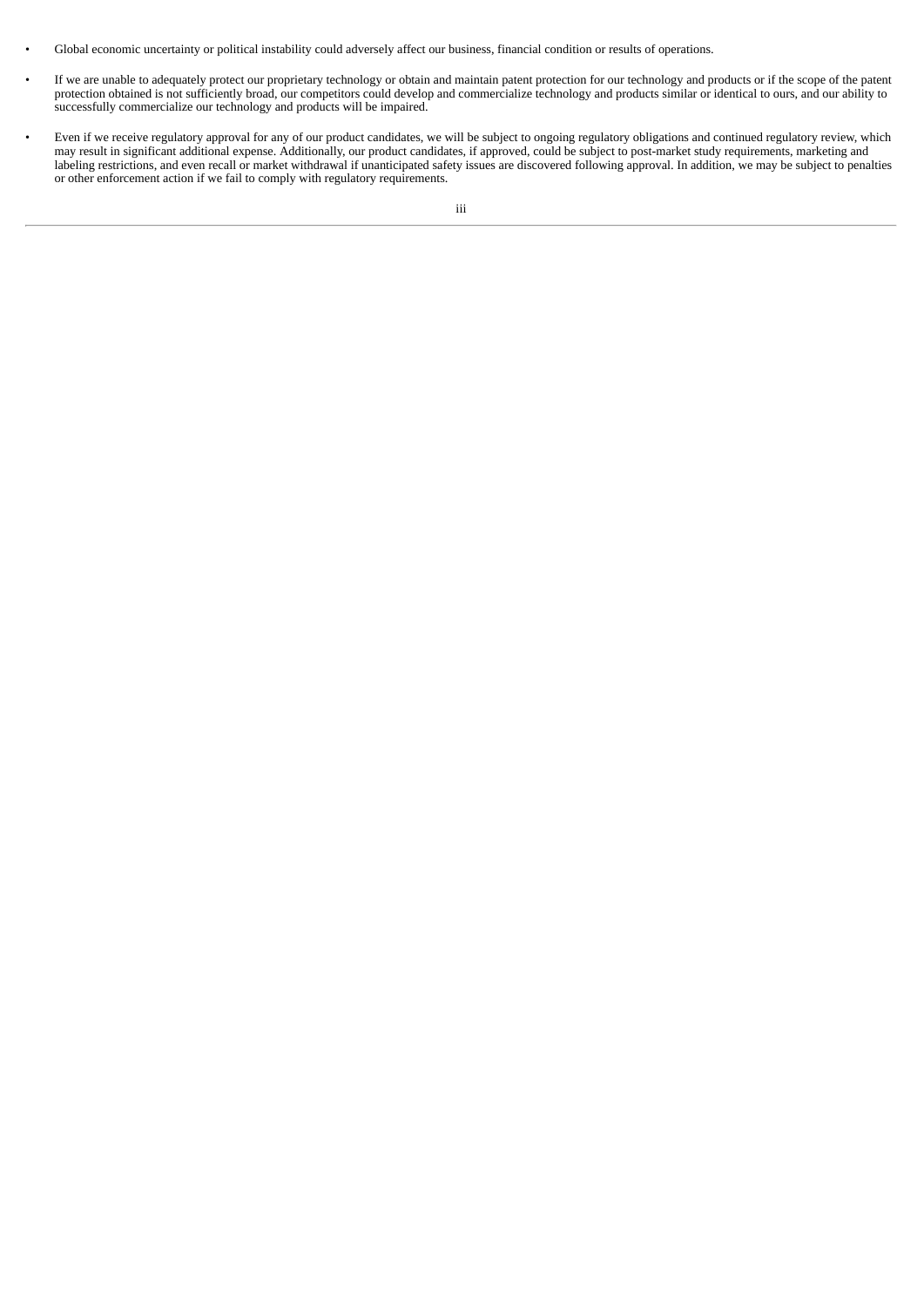#### **SPECIAL NOTE REGARDING FORWARD-LOOKING STATEMENTS**

This Quarterly Report on Form 10-Q contains express or implied forward-looking statements that are based on our management's belief and assumptions and on information currently available to our management. Although we believe that the expectations reflected in these forward-looking statements are reasonable, these statements relate to future events or our future operational or financial performance, and involve known and unknown risks, uncertainties and other factors that may cause our actual results, performance or achievements to be materially different from any future results, performance or achievements expressed or implied by these forward-looking statements. Forward-looking statements contained in this Quarterly Report on Form 10-Q include, but are not limited to, statements about:

- the initiation, timing, progress, results, and cost of our research and development programs and our current and future preclinical and clinical studies, including statements regarding the timing of initiation and completion of studies or trials and related preparatory work, the period during which the results of the trials will become available, and our research and development programs;
- the identification of research priorities and application of a risk-mitigated strategy to efficiently discover and develop product candidates, including by applying learnings from one program to other programs and from one modality to our other modalities;
- the potential safety and efficacy of our product candidates and the therapeutic implications of clinical and preclinical data;
- the manufacture of our drug substances, delivery vehicles, and product candidates for preclinical use, for clinical trials and on a larger scale for commercial use, if approved;
- our relationships with our third-party strategic collaborators and their ability to continue research and development activities relating to our development candidates and product candidates;
- the funding for our operations necessary to complete further development and commercialization of our product candidates;
- our plans to seek regulatory approval of our product candidates;
- the pricing and reimbursement of our product candidates, if approved;
- the implementation of our business model, and strategic plans for our business, product candidates, and technology;
- the scope of protection for intellectual property rights covering our product candidates and technology;
- estimates of our future expenses, revenues, capital requirements, and our needs for additional financing;
- the potential benefits of strategic collaboration agreements with collaborators with development, regulatory and commercialization expertise;
- future agreements with third parties in connection with the commercialization of product candidates and any other approved product;
- the size and growth potential of the markets for our product candidates, and our ability to serve those markets;
- our financial performance;
- the rate and degree of market acceptance of our product candidates;
- regulatory developments in the United States and foreign countries;
- our ability to contract with third-party suppliers and manufacturers and their ability to perform adequately;
- our ability to produce our products or product candidates with advantages in turnaround times or manufacturing cost;
- the success of competing therapies that are or may become available;
- our ability to attract and retain key scientific or management personnel;
- the impact of laws and regulations on our business and programs;
- developments relating to our competitors and our industry;
- the effect of the ongoing COVID-19 pandemic and the current conflict between Russia and Ukraine, including mitigation efforts and economic effects, on any of the foregoing or other aspects of our business operations, including but not limited to our preclinical studies and future clinical trials; and
- other risks and uncertainties, including those listed under the caption "Risk Factors."

In some cases, you can identify forward-looking statements by terminology such as "may," "should," "expects," "intends," "plans," "anticipates," "believes," "estimates," ("predicts," "potential," "will," "could," "continue "potential," "will," "could," "continue" or the negative of these terms or other comparable terminology. These statements are only predictions. You should not place undue reliance on forward-looking statements because they involve known and unknown risks, uncertainties and other factors, which are, in some cases, beyond our control and which could materially affect results. Factors that may cause actual results to differ materially from current expectations include, among other things, those listed above under "Summary of the Material Risks Associated with Our Business", those listed below under the section titled "Risk Factors" and elsewhere in this Quarterly Report on Form 10-Q. If one or more of these risks or uncertainties occur, or if our

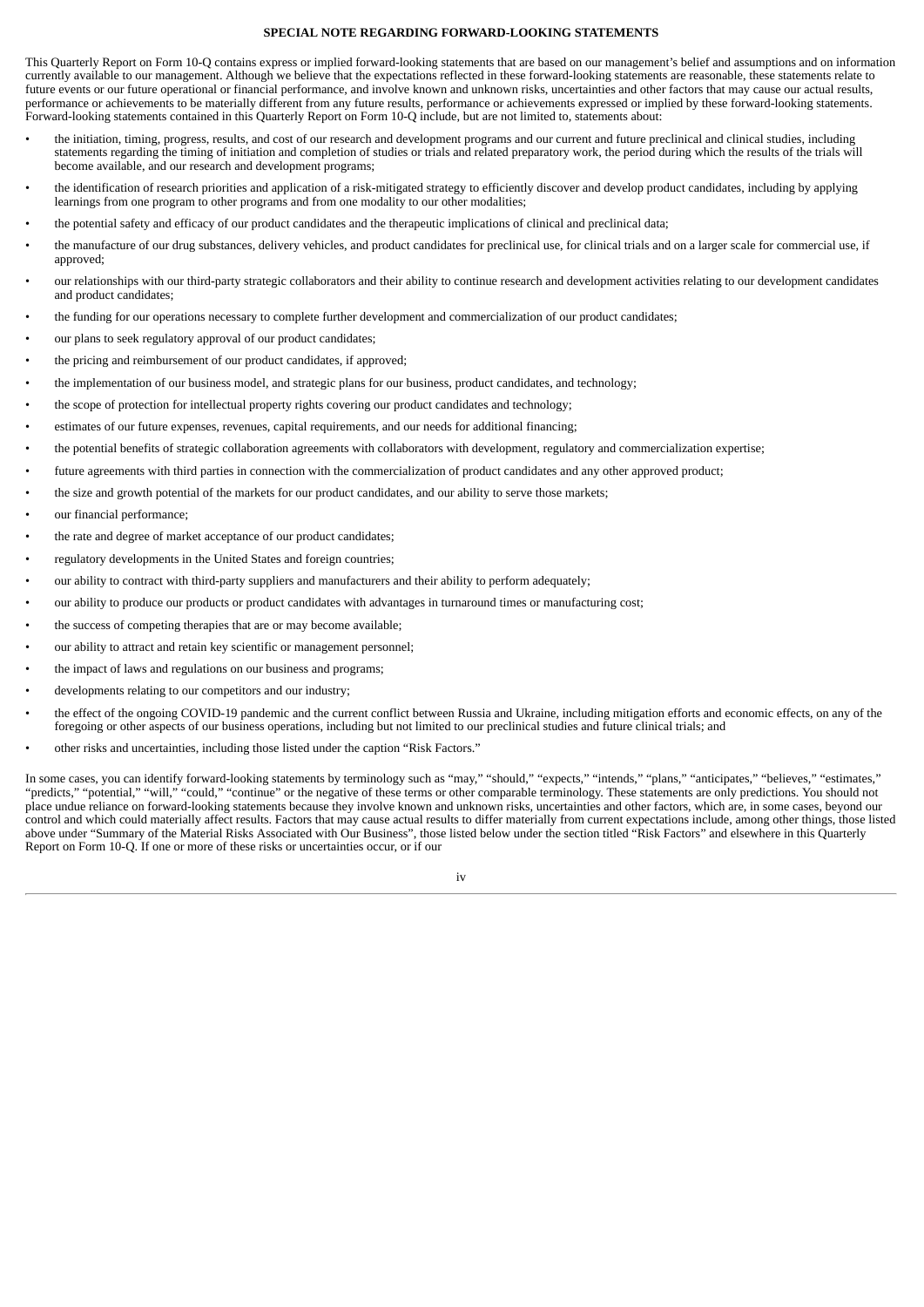underlying assumptions prove to be incorrect, actual events or results may vary significantly from those implied or projected by the forward-looking statements. No forward-looking statement is a guarantee of future performance. You should read this Quarterly Report on Form 10-Q and the documents that we reference in this Quarterly Report on Form 10-Q and have filed with the Securities and Exchange Commission as exhibits hereto completely and with the understanding that our actual future results may be materially different from any future results expressed or implied by these forward-looking statements.

The forward-looking statements in this Quarterly Report on Form 10-Q represent our views as of the date of this Quarterly Report on Form 10-Q. We anticipate that subsequent events and developments will cause our views to change. However, while we may elect to update these forward-looking statements at some point in the future, we have no current intention of doing so except to the extent required by applicable law. You should therefore not rely on these forward-looking statements as representing our views as of any date subsequent to the date of this Quarterly Report on Form 10-Q.

This Quarterly Report on Form 10-Q also contains estimates, projections and other information concerning our industry, our business and the markets for our product candidates. Information that is based on estimates, forecasts, projections, market research or similar methodologies is inherently subject to uncertainties and actual events or circumstances may differ materially from events and circumstances that are assumed in this information. Unless otherwise expressly stated, we obtained this industry, business, market and other data from our own internal estimates and research as well as from reports, research surveys, studies and similar data prepared by market research firms and other third parties, industry, medical and general publications, government data and similar sources. While we are not aware of any misstatements regarding any third-party information presented in this Quarterly Report on Form 10-Q, their estimates, in particular as they relate to projections, involve numerous assumptions, are subject to risks and uncertainties and are subject to change based on various factors, including those discussed under the section titled "Risk Factors" and elsewhere in this Quarterly Report on Form 10-Q.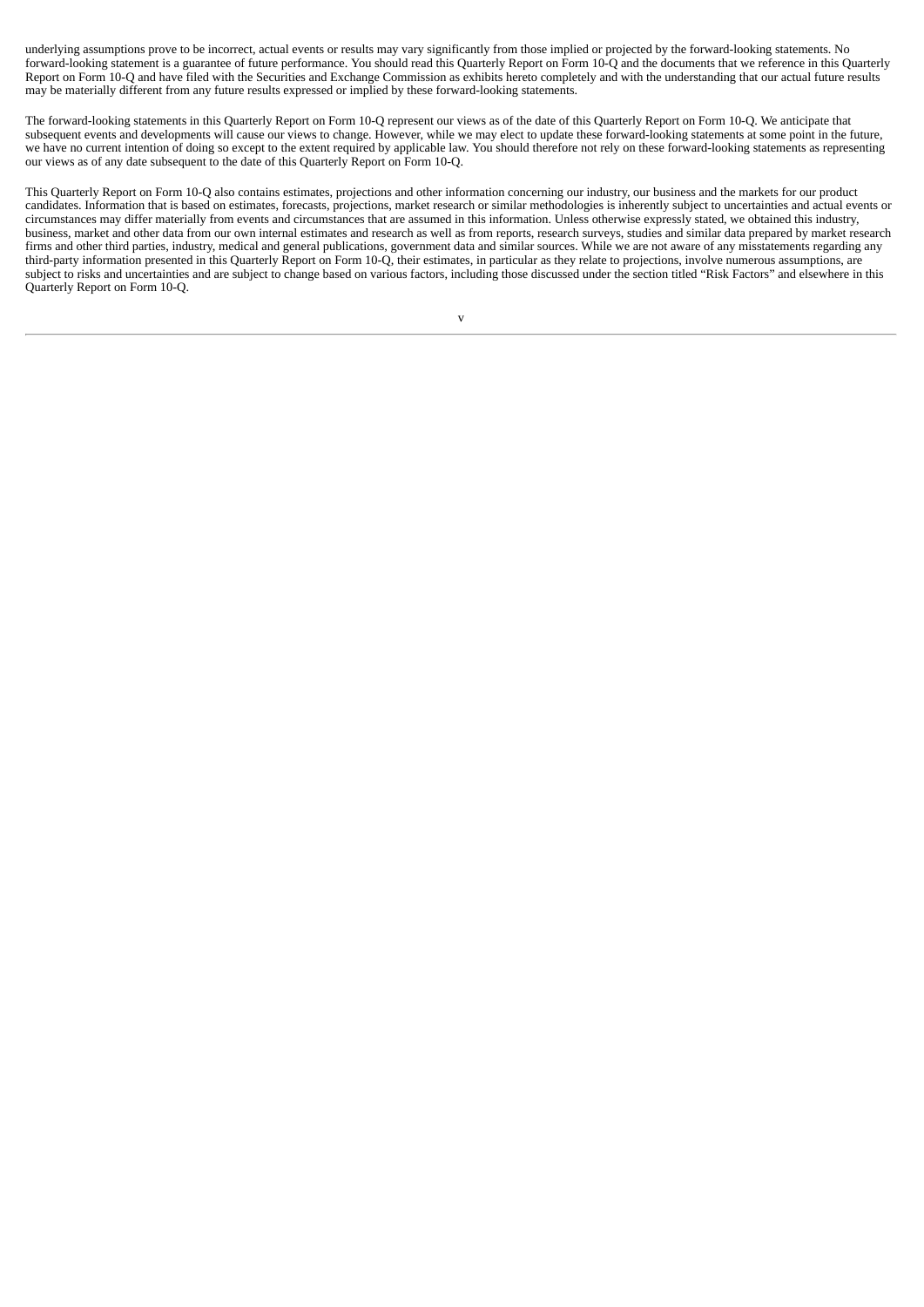## **PART I—FINANCIAL INFORMATION**

#### Relay Therapeutics, Inc. Condensed Consolidated Balance Sheets (In thousands, except share and per share amounts) (Unaudited)

<span id="page-6-2"></span><span id="page-6-1"></span><span id="page-6-0"></span>

|                                                                                                                                                                                                                               | March 31,<br>2022 |    |            |
|-------------------------------------------------------------------------------------------------------------------------------------------------------------------------------------------------------------------------------|-------------------|----|------------|
| <b>Assets</b>                                                                                                                                                                                                                 |                   |    |            |
| Current assets:                                                                                                                                                                                                               |                   |    |            |
| Cash and cash equivalents                                                                                                                                                                                                     | \$<br>119,445     | \$ | 280,119    |
| Investments                                                                                                                                                                                                                   | 778,733           |    | 677,954    |
| Accounts receivable                                                                                                                                                                                                           | 269               |    | 403        |
| Contract asset                                                                                                                                                                                                                | 4,677             |    | 4,537      |
| Prepaid expenses and other current assets                                                                                                                                                                                     | 12,663            |    | 13,229     |
| Total current assets                                                                                                                                                                                                          | 915,787           |    | 976,242    |
| Property and equipment, net                                                                                                                                                                                                   | 8,904             |    | 6,543      |
| Operating lease assets                                                                                                                                                                                                        | 20,309            |    | 20,780     |
| <b>Restricted cash</b>                                                                                                                                                                                                        | 2,578             |    | 2,578      |
| Intangible asset                                                                                                                                                                                                              | 2,300             |    | 2,300      |
| <b>Total assets</b>                                                                                                                                                                                                           | \$<br>949,878     | \$ | 1,008,443  |
| <b>Liabilities and Stockholders' Equity</b>                                                                                                                                                                                   |                   |    |            |
| Current liabilities:                                                                                                                                                                                                          |                   |    |            |
| Accounts payable                                                                                                                                                                                                              | \$<br>8,053       | \$ | 8,276      |
| Accrued expenses                                                                                                                                                                                                              | 15,217            |    | 13,557     |
| Operating lease liabilities                                                                                                                                                                                                   | 1,922             |    | 1,844      |
| Deferred revenue                                                                                                                                                                                                              | 166               |    | 248        |
| Other current liabilities                                                                                                                                                                                                     | 16,332            |    | 396        |
| Total current liabilities                                                                                                                                                                                                     | 41,690            |    | 24,321     |
| Operating lease liabilities, net of current portion                                                                                                                                                                           | 20,555            |    | 21,056     |
| Contingent consideration liability                                                                                                                                                                                            | 45,663            |    | 50,258     |
| Other liabilities                                                                                                                                                                                                             |                   |    | 15,000     |
| <b>Total liabilities</b>                                                                                                                                                                                                      | 107,908           |    | 110.635    |
| Commitments and contingencies (Note 8)                                                                                                                                                                                        |                   |    |            |
| Stockholders' equity:                                                                                                                                                                                                         |                   |    |            |
| Undesignated preferred stock, \$0.001 par value, 10,000,000 shares authorized as of<br>March 31, 2022 and December 31, 2021; no shares issued and outstanding at<br>March 31, 2022 and December 31, 2021                      |                   |    |            |
| Common stock, \$0.001 par value; 150,000,000 shares authorized at<br>March 31, 2022 and December 31, 2021; 108,433,350 and 108,210,318 shares<br>issued and outstanding at March 31, 2022 and December 31, 2021, respectively | 109               |    | 109        |
| Additional paid-in capital                                                                                                                                                                                                    | 1,681,225         |    | 1,666,887  |
| Accumulated other comprehensive loss                                                                                                                                                                                          | (9,218)           |    | (1,088)    |
| Accumulated deficit                                                                                                                                                                                                           | (830, 146)        |    | (768, 100) |
| Total stockholders' equity                                                                                                                                                                                                    | 841,970           |    | 897,808    |
| Total liabilities and stockholders' equity                                                                                                                                                                                    | \$<br>949,878     | \$ | 1,008,443  |
|                                                                                                                                                                                                                               |                   |    |            |

1

*See accompanying notes.*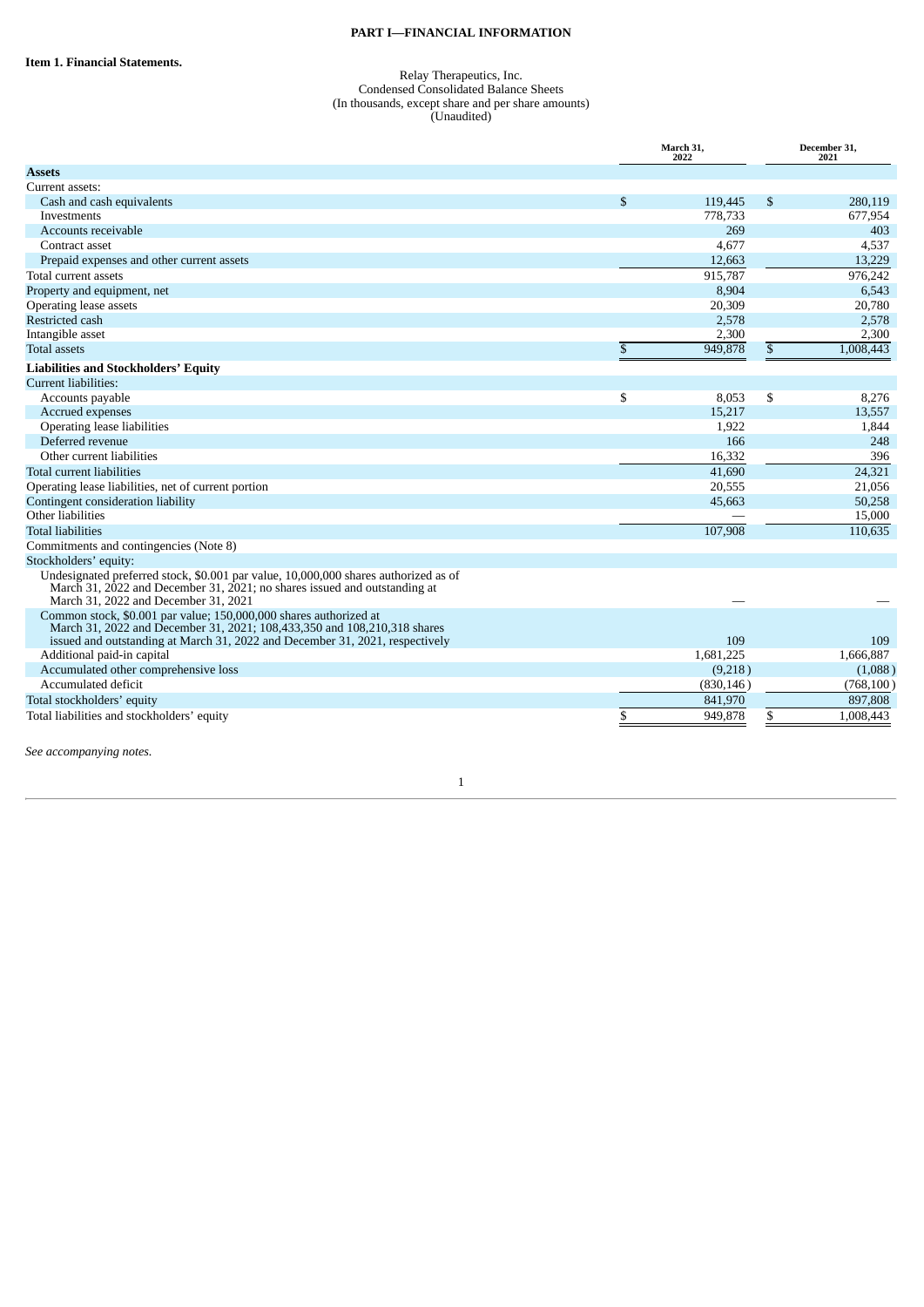#### Relay Therapeutics, Inc. Condensed Consolidated Statements of Operations and Comprehensive Loss (In thousands, except share and per share data) (Unaudited)

<span id="page-7-0"></span>

|                                                            | <b>Three Months Ended</b><br>March 31, |    |            |
|------------------------------------------------------------|----------------------------------------|----|------------|
|                                                            | 2022                                   |    | 2021       |
| Revenue:                                                   |                                        |    |            |
| License and other revenue                                  | 419                                    | \$ | 952        |
| Total revenue                                              | 419                                    |    | 952        |
| Operating expenses:                                        |                                        |    |            |
| Research and development expenses                          | \$<br>51,667                           | \$ | 30,622     |
| Change in fair value of contingent consideration liability | (4,595)                                |    |            |
| General and administrative expenses                        | 16,068                                 |    | 12,735     |
| Total operating expenses                                   | 63,140                                 |    | 43,357     |
| Loss from operations                                       | (62, 721)                              |    | (42, 405)  |
| Other income (expense):                                    |                                        |    |            |
| Interest income                                            | 696                                    |    | 226        |
| Other income (expense)                                     | (21)                                   |    | (5)        |
| Total other income (expense), net                          | 675                                    |    | 221        |
| Net loss                                                   | (62,046)                               | S. | (42, 184)  |
| Net loss per share, basic and diluted                      | (0.57)                                 |    | (0.47)     |
| Weighted average shares of common stock, basic and diluted | 108,293,251                            |    | 90,197,579 |
| Other comprehensive (loss) income:                         |                                        |    |            |
| <b>Unrealized holding loss</b>                             | (8,130)                                |    | (52)       |
| Total other comprehensive (loss) income                    | (8,130)                                |    | (52)       |
| Total comprehensive loss                                   | (70, 176)                              |    | (42, 236)  |

*See accompanying notes.*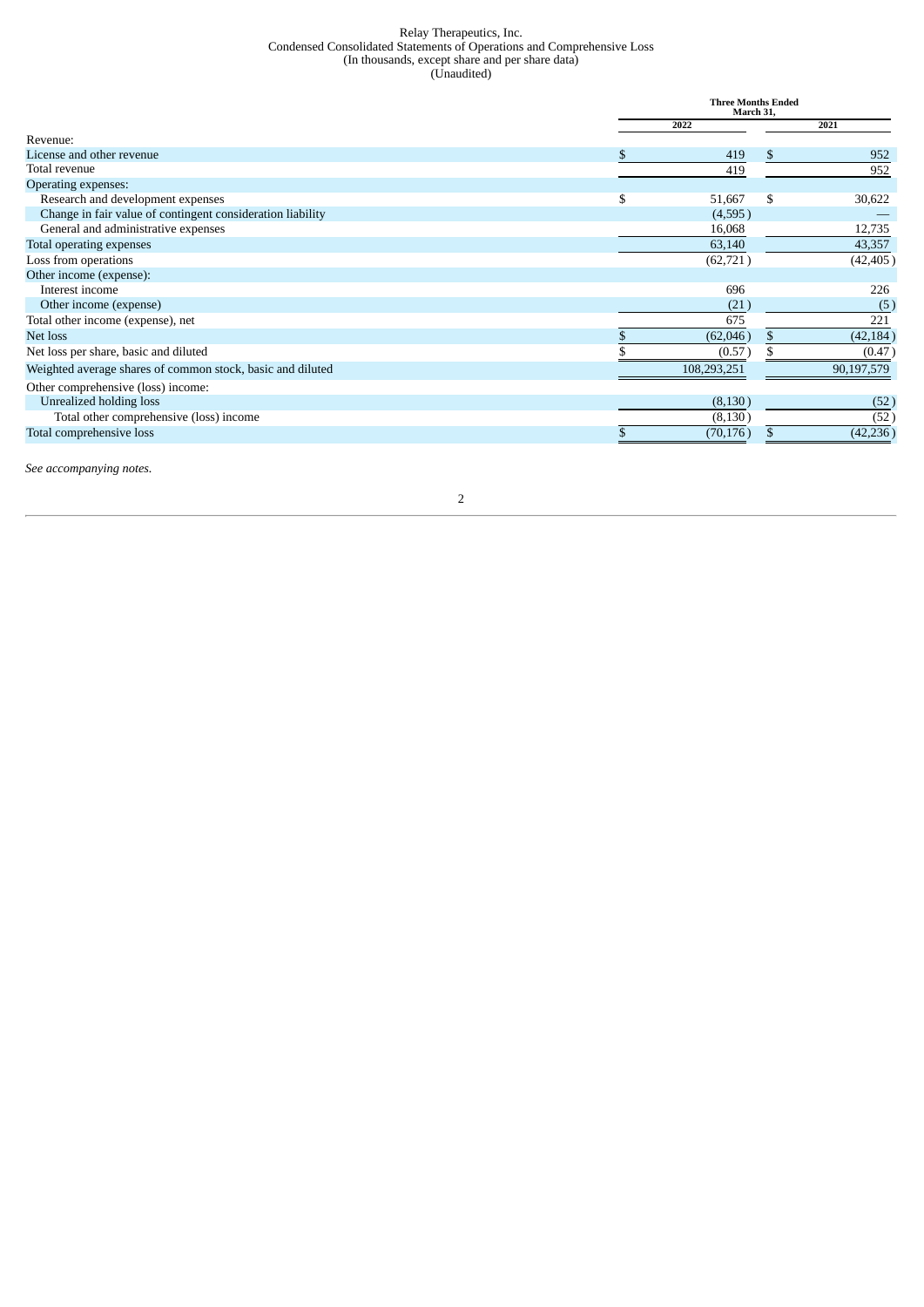#### Relay Therapeutics, Inc. Condensed Consolidated Statements of Stockholders' Equity (In thousands, except share and per share data) (Unaudited)

<span id="page-8-0"></span>

|                                                         | Unduulteu)                    |           |                                         |                                               |                        |                                         |
|---------------------------------------------------------|-------------------------------|-----------|-----------------------------------------|-----------------------------------------------|------------------------|-----------------------------------------|
|                                                         | <b>Common Stock</b><br>Shares | Par value | <b>Additional</b><br>Paid-in<br>Capital | Accumulated<br>Other<br>Comprehensive<br>Loss | Accumulated<br>Deficit | Total<br>Stockholders'<br><b>Equity</b> |
| Balances at December 31, 2021                           | 108,210,318                   | 109       | 1,666,887                               | (1,088)                                       | (768, 100)             | 897,808                                 |
| Issuance of common stock upon exercise of stock options | 195,799                       |           | 883                                     |                                               |                        | 883                                     |
| Vesting of restricted common stock                      | 27,233                        |           |                                         |                                               |                        |                                         |
| Stock-based compensation expense                        | __                            |           | 13,455                                  |                                               |                        | 13,455                                  |
| Unrealized loss on investments                          |                               |           |                                         | (8,130)                                       | —                      | (8,130)                                 |
| Net loss                                                | __                            |           |                                         |                                               | (62,046)               | (62,046)                                |
| Balances at March 31, 2022                              | 108,433,350                   | 109       | .681,225                                | (9,218)                                       | (830, 146)             | 841,970                                 |

|                                                         | <b>Common Stock</b> |           | <b>Additional</b><br>Paid-in | Accumulated<br>Other<br>Comprehensive | <b>Accumulated</b> |      | Total<br>Stockholders'<br>Equity |
|---------------------------------------------------------|---------------------|-----------|------------------------------|---------------------------------------|--------------------|------|----------------------------------|
|                                                         | <b>Shares</b>       | Par value | Capital                      | Income                                | Deficit            |      |                                  |
| Balances at December 31, 2020                           | 89,906,835          | 90        | 1,167,367                    | 64                                    | (404, 228)         | - 56 | 763,293                          |
| Issuance of common stock upon exercise of stock options | 437,230             |           | 2.055                        |                                       |                    |      | 2,055                            |
| Vesting of restricted common stock                      | 84,489              |           |                              |                                       |                    |      |                                  |
| Stock-based compensation expense                        |                     |           | 9,671                        |                                       |                    |      | 9,671                            |
| Unrealized loss on investments                          |                     |           |                              | (52)                                  |                    |      | (52)                             |
| Net loss                                                |                     |           |                              |                                       | (42, 184)          |      | (42, 184)                        |
| Balances at March 31, 2021                              | 90.428.554          | 90        | 1,179,096                    | 12                                    | (446, 412)         |      | 732,786                          |

*See accompanying notes.*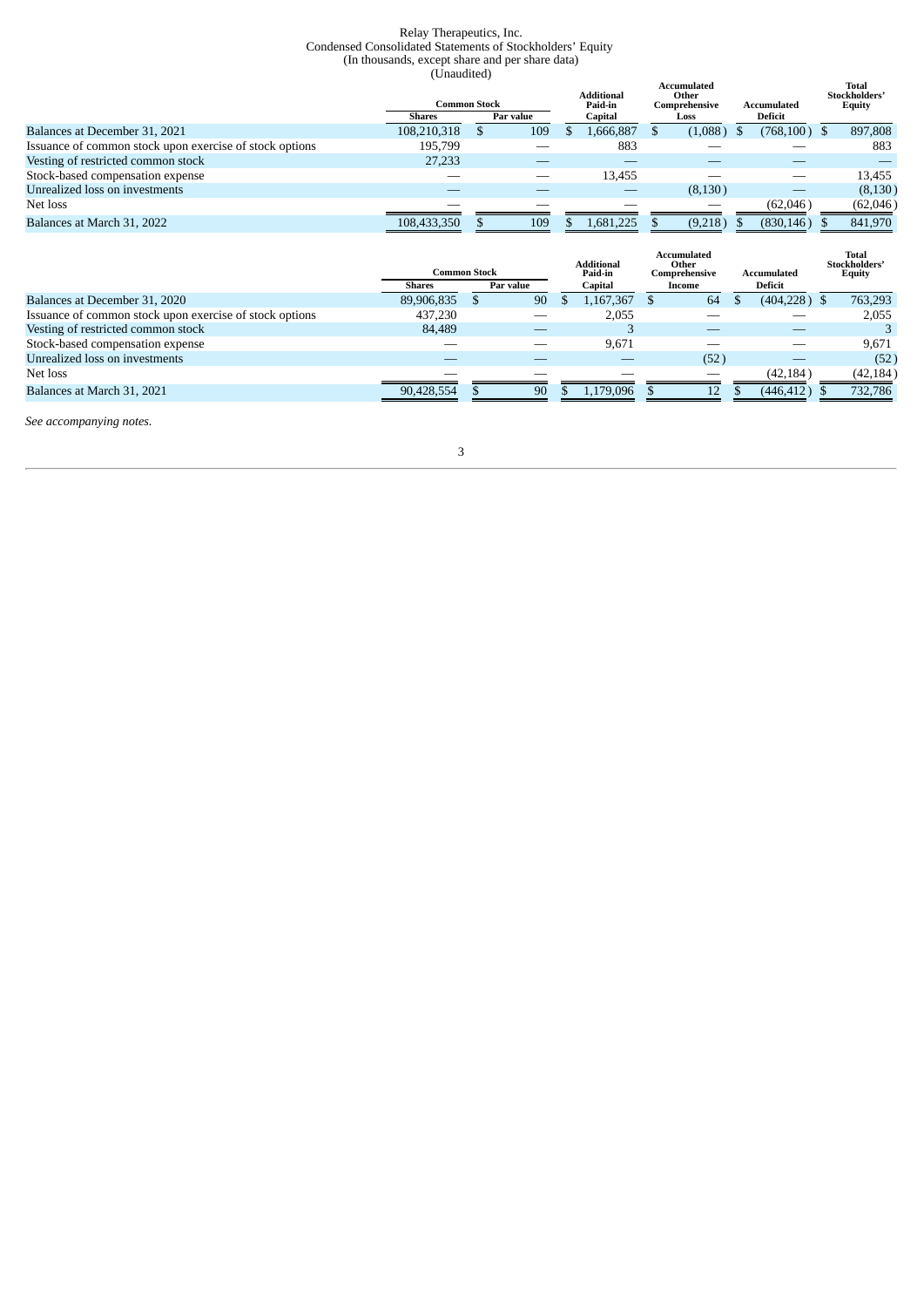#### Relay Therapeutics, Inc. Condensed Consolidated Statements of Cash Flows (In thousands) (Unaudited)

<span id="page-9-0"></span>

|                                                                                    |            | <b>Three Months Ended</b><br>March 31, |                |  |
|------------------------------------------------------------------------------------|------------|----------------------------------------|----------------|--|
|                                                                                    | 2022       |                                        | 2021           |  |
| <b>Cash flows from operating activities:</b>                                       |            |                                        |                |  |
| Net loss                                                                           | (62,046)   | \$                                     | (42, 184)      |  |
| Adjustments to reconcile net loss to net cash used in operating activities:        |            |                                        |                |  |
| Stock-based compensation expense                                                   | 13,455     |                                        | 9,671          |  |
| Depreciation expense                                                               | 975        |                                        | 919            |  |
| Net amortization of premiums and discounts on investments                          | 681        |                                        | 153            |  |
| Change in fair value of contingent consideration liability                         | (4,595)    |                                        |                |  |
| Changes in assets and liabilities:                                                 |            |                                        |                |  |
| Accounts receivable                                                                | 134        |                                        | 75,000         |  |
| Contract asset                                                                     | (140)      |                                        | (952)          |  |
| Prepaid expenses and other current assets                                          | 566        |                                        | 1,632          |  |
| Operating lease assets and liabilities, net                                        | 48         |                                        | 130            |  |
| Other assets                                                                       |            |                                        | 22             |  |
| Accounts payable                                                                   | (1,223)    |                                        | (811)          |  |
| Accrued expenses and other liabilities                                             | 3,054      |                                        | 3,060          |  |
| Deferred revenue                                                                   | (82)       |                                        |                |  |
| Net cash (used in) provided by operating activities                                | (49, 173)  |                                        | 46,640         |  |
| <b>Cash flows from investing activities:</b>                                       |            |                                        |                |  |
| Purchases of property and equipment                                                | (2,794)    |                                        | (476)          |  |
| Purchases of investments                                                           | (127,690)  |                                        | (619,320)      |  |
| Proceeds from maturities of investments                                            | 18,100     |                                        | 386,175        |  |
| Net cash used in investing activities                                              | (112, 384) |                                        | (233, 621)     |  |
| <b>Cash flows from financing activities:</b>                                       |            |                                        |                |  |
| Proceeds from issuance of common stock upon exercise of stock options              | 883        |                                        | 2,055          |  |
| Net cash provided by financing activities                                          | 883        |                                        | 2,055          |  |
| Net decrease in cash, cash equivalents and restricted cash                         | (160, 674) |                                        | (184, 926)     |  |
| Cash, cash equivalents and restricted cash at beginning of period                  | 282,697    |                                        | 448,524        |  |
| Cash, cash equivalents and restricted cash at end of period                        | 122,023    | \$                                     | 263,598        |  |
| Supplemental disclosure of non-cash investing and financing activities:            |            |                                        |                |  |
| Property and equipment additions included in accounts payable and accrued expenses | 1,552      | \$                                     | 100            |  |
| Reclassification of restricted stock liability to additional paid-in capital       |            | \$                                     | $\overline{3}$ |  |

## **Reconciliation of Cash, Cash Equivalents and Restricted Cash from Balance Sheets to Statement of Cash Flows**

|                                                                                                                 | March 31, | March 31,<br>2021 |         |  |
|-----------------------------------------------------------------------------------------------------------------|-----------|-------------------|---------|--|
| Cash and cash equivalents                                                                                       |           | 119,445           | 262,720 |  |
| Restricted cash                                                                                                 |           | 2.578             | 878     |  |
| Total cash, cash equivalents and restricted cash as shown on condensed consolidated<br>statements of cash flows |           | 122.023           | 263,598 |  |

*See accompanying notes.*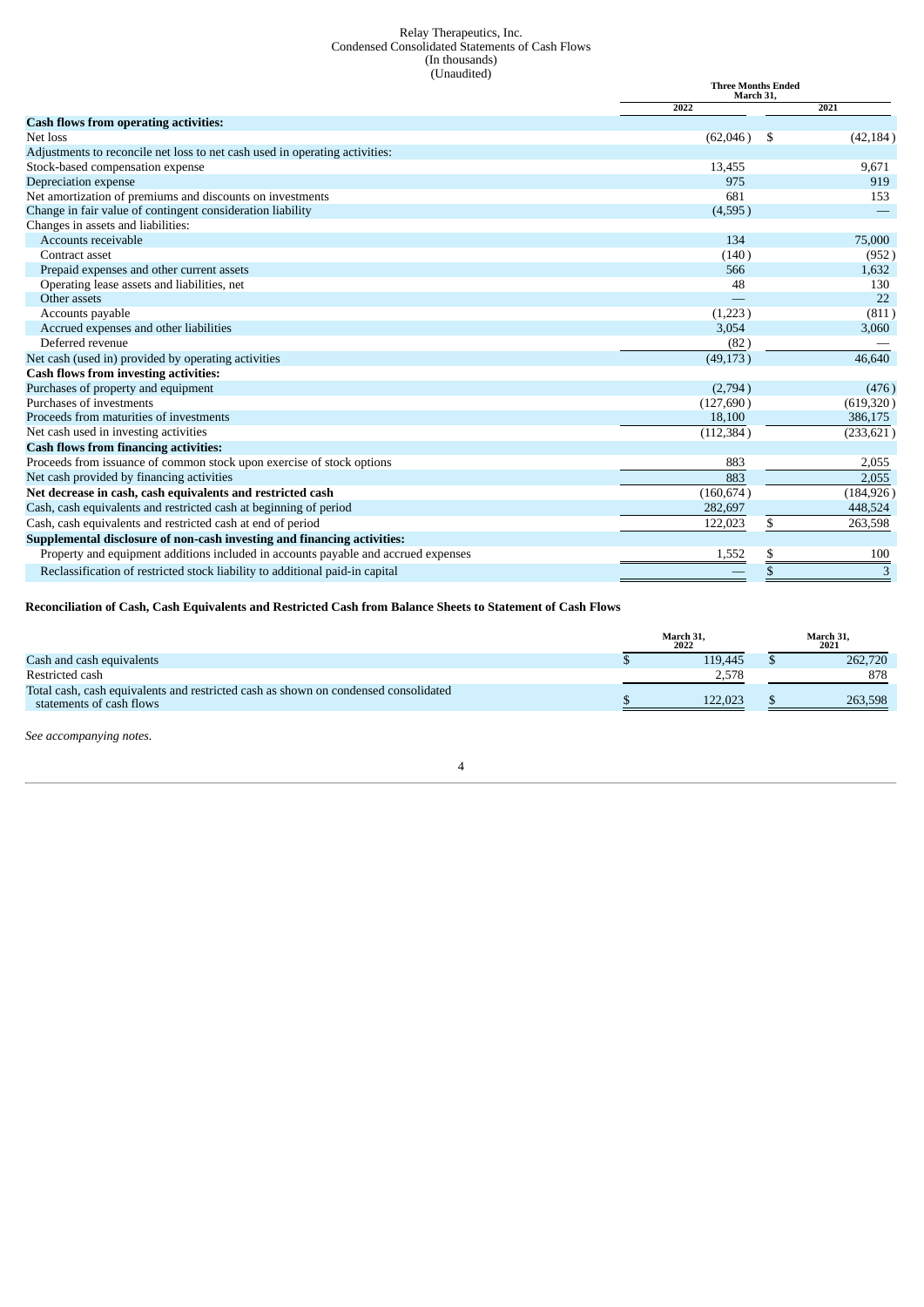#### Relay Therapeutics, Inc. Notes to Condensed Consolidated Financial Statements (In thousands, except share and per share data) (Unaudited)

#### <span id="page-10-0"></span>**1. Nature of Business and Basis of Presentation**

Relay Therapeutics, Inc. (the "Company") was incorporated in Delaware on May 4, 2015 and is headquartered in Cambridge, Massachusetts. The Company is a clinicalstage, precision medicines company transforming the drug discovery process by combining leading-edge computational and experimental technologies with the goal of bringing life-changing therapies to patients. As the Company believes it is among the first of a new breed of biotech created at the intersection of disparate technologies, the Company aims to push the boundaries of what's possible in drug discovery. The Company's Dynamo™ platform integrates an array of leading-edge computational and experimental approaches designed to drug protein targets that have previously been intractable. The Company's initial focus is on enhancing small molecule therapeutic experimental approaches designed to drug protein target discovery in targeted oncology and genetic disease indications. The Company's lead product candidates, RLY-4008, RLY-2608 and RLY-1971, are in clinical development. The Company also has over five discovery stage programs across both precision oncology and genetic disease indications.

The Company is subject to risks common to companies in the biotechnology industry including, but not limited to, new technological innovations, protection of proprietary technology, dependence on key personnel, compliance with government regulations and the need to obtain additional financing. Product candidates currently under development will require significant additional research and development efforts, including extensive preclinical and clinical testing and regulatory approval, prior to commercialization. These efforts require significant amounts of additional capital, adequate personnel infrastructure and extensive compliance-reporting capabilities.

The Company's product candidates are in development. There can be no assurance that the Company's research and development will be successfully completed, that adequate protection for the Company's intellectual property will be obtained, that any products developed will obtain necessary government regulatory approval or that any approved products will be commercially viable. Even if the Company's product development efforts are successful, it is uncertain when, if ever, the Company will generate significant revenue from product sales. The Company operates in an environment of rapid change in technology and substantial competition from pharmaceutical and biotechnology companies. In addition, the Company is dependent upon the services of its employees and consultants.

The Company has devoted substantially all of its resources to developing its product candidates, including RLY-4008, RLY-2608 and RLY-1971, by developing its computation and experimental approaches, building its intellectual property portfolio, business planning, raising capital and providing general and administrative support for these operations.

The Company has incurred net operating losses since inception and had an accumulated deficit of \$830.1 million as of March 31, 2022. The Company expects that its existing cash, cash equivalents and investments as of March 31, 2022 will enable it to fund its planned operating expenses and capital expenditure requirements for at least one year from the date of the issuance of these condensed consolidated financial statements. The future viability of the Company is dependent on its ability to generate cash from operating activities or to raise additional capital to finance its operations. The Company's failure to raise capital as and when needed could have a material adverse effect on its financial condition and ability to pursue its business strategies. The Company may not be able to obtain financing on acceptable terms, or at all, and the Company may not be able to enter into license or collaboration arrangements or obtain government grants. The terms of any financing may adversely affect the holdings or the rights of the Company's stockholders. If the Company is unable to obtain funding, the Company could be forced to delay, reduce or eliminate its research and development programs, product portfolio expansion or commercialization efforts, which could adversely affect its business prospects. In the event the Company requires additional funding, there can be no assurance that it will be successful in obtaining sufficient funding on terms acceptable to the Company to fund its continuing operations, if at all.

#### **2. Significant Accounting Policies**

#### **Basis of presentation**

The accompanying condensed consolidated financial statements have been prepared in conformity with accounting principles generally accepted in the United States of America ("GAAP") for interim information and pursuant to the rules and regulations of the U.S. Securities and Exchange Commission ("SEC") for reporting on Form 10-Q. The Company's condensed consolidated financial statements include the accounts of Relay Therapeutics, Inc. and its wholly-owned subsidiaries, Relay Therapeutics Securities Corporation and Relay ML Discovery, LLC.

All intercompany balances and transactions have been eliminated.

Certain prior period amounts, specifically including certain current liabilities, have been reclassified to conform to current period presentation. Such reclassifications have no impact on the Company's condensed consolidated statement of operations and comprehensive loss, as previously reported.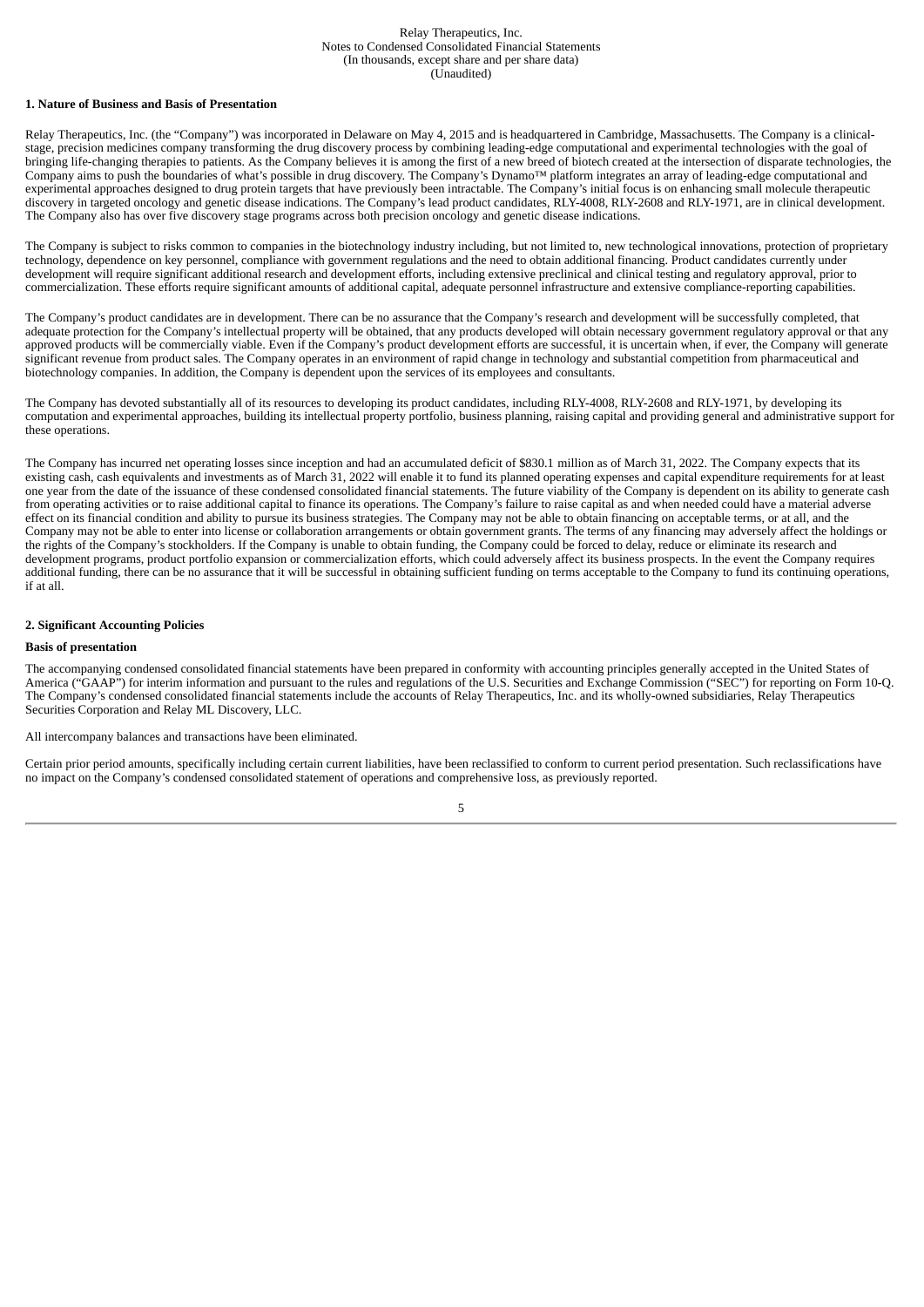#### **Unaudited Interim Financial Information**

The accompanying condensed consolidated balance sheet as of March 31, 2022, the condensed consolidated statements of operations and comprehensive loss for the three months ended March 31, 2022 and 2021, the condensed consolidated statements of stockholders' equity for the three months ended March 31, 2022 and 2021, and the condensed consolidated statements of cash flows for the three months ended March 31, 2022 and 2021 are unaudited. The unaudited condensed consolidated interim financial statements have been prepared on the same basis as the audited annual consolidated financial statements and, in the opinion of management, reflect all adjustments, which include only normal recurring adjustments, necessary for the fair presentation of the Company's condensed consolidated financial position as of March 31, 2022, the condensed consolidated results of its operations for the three months ended March 31, 2022 and 2021 and cash flows for the three months ended March 31, 2022 and 2021. The condensed consolidated financial data and other information disclosed in these notes related to the three months ended March 31, 2022 and 2021 are unaudited. The condensed consolidated results for the three months ended March 31, 2022 are not necessarily indicative of results to be expected for the year ending December 31, 2022, any other interim periods, or any future year or period.

#### **Use of Estimates**

The preparation of financial statements in conformity with GAAP requires management to make estimates and assumptions that affect the reported amounts of assets and liabilities, the disclosure of contingent assets and liabilities at the date of the condensed consolidated financial statements and the reported amounts of expenses during the reporting periods. Significant estimates and assumptions reflected in these condensed consolidated financial statements include, but are not limited to, the fair value of contingent milestone payments in connection with the acquisition of ZebiAI Therapeutics, Inc. ("ZebiAI"), the determination of the transaction price and standalone selling price of performance obligations under Financial Accounting Standards Board ("FASB") Accounting Standards Codification ("ASC") Topic 606, *Revenue from Contracts with Customers*, the accrual of research and development and manufacturing expenses, the valuation of equity instruments and the incremental borrowing rate for determining the operating lease assets and liabilities. Estimates are periodically reviewed in light of changes in circumstances, facts and experience.

The full extent to which the ongoing COVID-19 pandemic will directly or indirectly impact the Company's business, results of operations and financial condition, including expenses, clinical trials and research and development costs, will depend on future developments that are highly uncertain, including as a result of new information that may emerge concerning COVID-19 and the actions taken to contain or treat COVID-19, as well as the economic impact on local, regional, national and international markets. The Company has made estimates of the impact of COVID-19 within its financial statements and there may be changes to those estimates in future periods. Actual results could differ from the Company's estimates.

#### **Recently Adopted Accounting Pronouncements**

In June 2016, the FASB issued ASU No. 2016-13, Financial Instruments—Credit Losses (Topic 326): Measurement of Credit Losses on Financial Instruments ("ASU 2016- 13"). Certain amendments thereto were also issued by the FASB. ASU 2016-13 and the related amendments thereto require that credit losses be reported as an allowance using an expected losses model, representing the entity's current estimate of credit losses expected to be incurred. The Company adopted ASU 2016-13 and the related amendments thereto on January 1, 2022. The adoption of ASU 2016-13 and the related amendments thereto did not have a material impact on the Company's condensed consolidated financial statements or disclosures as of and for the three months ended March 31, 2022.

#### **Recently Issued Accounting Pronouncements Not Yet Adopted**

From time to time, new accounting pronouncements are issued by the FASB or other standard setting bodies that the Company adopts as of the specified effective date. The Company does not believe that the adoption of any recently issued standards have or may have a material impact on its condensed consolidated financial statements and disclosures.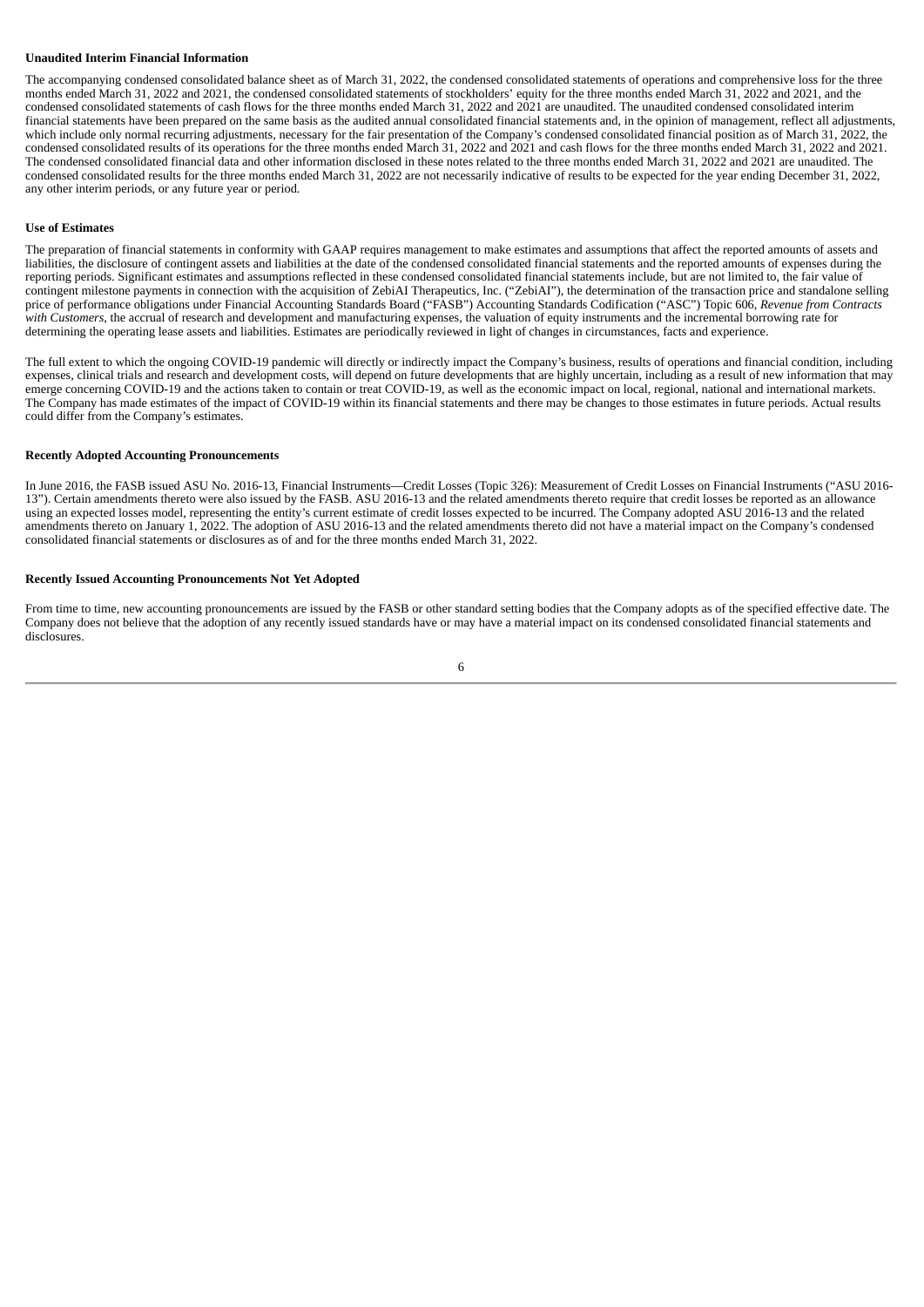## **3. Fair Value Measurements**

The following tables present information about the Company's financial assets and liabilities measured at fair value on a recurring basis and indicate the level of the fair value hierarchy utilized to determine such fair values:

|                                      | <b>Fair Value Measurements as of</b><br>March 31, 2022: |         |     |                          |    |           |    |              |  |  |  |
|--------------------------------------|---------------------------------------------------------|---------|-----|--------------------------|----|-----------|----|--------------|--|--|--|
|                                      |                                                         | Level 1 |     | Level 2                  |    | Level 3   |    | <b>Total</b> |  |  |  |
| <b>Assets</b>                        |                                                         |         |     |                          |    |           |    |              |  |  |  |
| Cash equivalents:                    |                                                         |         |     |                          |    |           |    |              |  |  |  |
| Money market funds                   | \$                                                      | 93,469  | -\$ |                          | -S |           | \$ | 93,469       |  |  |  |
| Investments:                         |                                                         |         |     |                          |    |           |    |              |  |  |  |
| U.S. treasury bills                  |                                                         |         |     | 519,475                  |    |           |    | 519,475      |  |  |  |
| U.S. agency securities               |                                                         |         |     | 259,258                  |    |           |    | 259,258      |  |  |  |
| Total investments                    |                                                         |         |     | 778,733                  |    |           |    | 778,733      |  |  |  |
| <b>Total assets</b>                  |                                                         | 93,469  |     | 778,733                  |    |           |    | 872,202      |  |  |  |
| <b>Liabilities</b>                   |                                                         |         |     |                          |    |           |    |              |  |  |  |
| <b>Contingent Milestone Payments</b> |                                                         |         |     | $\overline{\phantom{0}}$ |    | (45,663)  | \$ | (45, 663)    |  |  |  |
| <b>Total liabilities</b>             |                                                         | __      |     |                          |    | (45, 663) |    | (45, 663)    |  |  |  |

|                                      | <b>Fair Value Measurements as of</b><br>December 31, 2021: |                                 |     |                          |  |                          |              |         |  |
|--------------------------------------|------------------------------------------------------------|---------------------------------|-----|--------------------------|--|--------------------------|--------------|---------|--|
|                                      |                                                            | Level 1                         |     | Level 2                  |  | Level 3                  | <b>Total</b> |         |  |
| <b>Assets</b>                        |                                                            |                                 |     |                          |  |                          |              |         |  |
| Cash equivalents:                    |                                                            |                                 |     |                          |  |                          |              |         |  |
| Money market funds                   | \$                                                         | 251,891                         | -\$ | $-$ \$                   |  | $\overline{\phantom{0}}$ | \$           | 251,891 |  |
| Investments:                         |                                                            |                                 |     |                          |  |                          |              |         |  |
| U.S. treasury bills                  |                                                            |                                 |     | 469,386                  |  |                          |              | 469,386 |  |
| U.S. agency securities               |                                                            |                                 |     | 208,568                  |  |                          |              | 208,568 |  |
| Total investments                    |                                                            |                                 |     | 677,954                  |  |                          |              | 677,954 |  |
| Total assets                         |                                                            | 251,891                         |     | 677,954                  |  |                          |              | 929,845 |  |
| <b>Liabilities</b>                   |                                                            |                                 |     |                          |  |                          |              |         |  |
| <b>Contingent Milestone Payments</b> |                                                            | $\hspace{0.1mm}-\hspace{0.1mm}$ |     | $\overline{\phantom{m}}$ |  | 45,258                   | \$           | 45,258  |  |
| <b>Total liabilities</b>             |                                                            |                                 |     |                          |  | 45,258                   |              | 45,258  |  |

In determining the fair value of its investments at each date presented above, the Company relied on quoted prices for similar securities in active markets or using other inputs that are observable or can be corroborated by observable market data.

## *Fair Value of Contingent Consideration Liability*

In April 2021, the Company acquired ZebiAI.

The Company's Level 3 contingent consideration liability is related to \$85.0 million of platform and program-related milestones ("Contingent Milestone Payments") potentially payable to ZebiAI's former equity holders. The contingent consideration liability for the Contingent Milestone Payments is measured at fair value at each reporting date pursuant to FASB ASC Topic 480, Distinguishing Liabilities from Equity ("ASC 480"). The Company determines the fair value of the Contingent Milestone Payments based on the probability of achieving the milestones, the related timing, and, to a lesser extent, an appropriate discount rate. Significant judgment is used in determining these assumptions. Due to the uncertainties associated with the development of platforms and drug candidates in the pharmaceutical industry and the effects of changes in assumptions including probability of success and related timing, the Company expects its estimates regarding the fair value of Contingent Milestone Payments to continue to change in the future, resulting in adjustments to the fair value of the Company's Contingent Milestone Payments, and the effect of any such adjustments could be material.

The Company also has a contingent consideration liability related to the fair value of \$100.0 million in earnout payments ("Contingent Earnout Payments"). Because the Contingent Earnout Payments were not accounted for as derivatives under FASB ASC Topic 815, *Derivatives and Hedging,* they were only measured at fair value as of the acquisition date and are not re-assessed at fair value at each reporting period. The Contingent Earnout Payments will be adjusted when the contingency is resolved and the consideration is paid or becomes payable.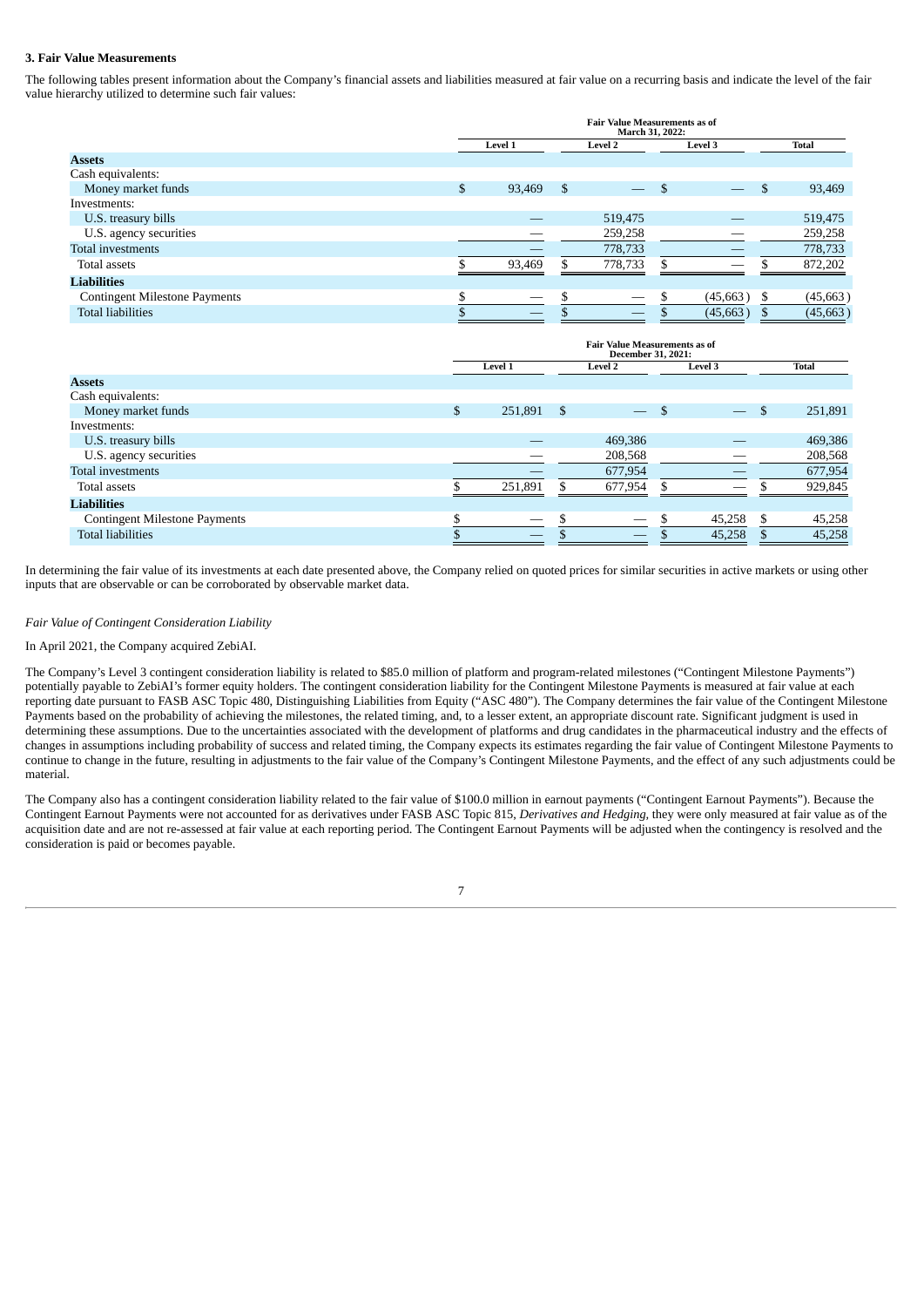The following table reconciles the change in fair value of the contingent consideration liability (in thousands):

|                                                       | Three Months Ended March 31, 2022 |         |
|-------------------------------------------------------|-----------------------------------|---------|
| Balance at December 31, 2021                          | 50.258                            |         |
| Change in fair value of Contingent Milestone Payments |                                   | (4,595) |
| Balance at March 31, 2022                             | 45.663                            |         |

The "Change in fair value of Contingent Milestone Payments" in the table above was attributable to changes in the assumptions noted above through March 31, 2022, primarily changes in timing and interest rates.

The Contingent Milestone Payments are payable in shares of common stock based on a fixed amount assigned to each milestone and the weighted-average share price of the Company's stock for the 5-day period prior to the milestone achievement. Accordingly, the number of shares to be issued upon a milestone achievement vary dependent on the Company's stock price. The settlement amounts of Contingent Milestone Payments are predominantly fixed. If the milestones were achieved in full on March 31, 2022, the number of shares to be issued would be 2,806,207 based on a weighted average per share price of \$30.29 for the 5-day period prior to March 31, 2022.

#### **4. Investments**

The fair value of available-for-sale investments by type of security was as follows:

| <b>Amortized</b><br>Cost |         |  | Unrealized<br>Gains |  | <b>Unrealized</b><br>Losses |                | Fair<br>Value |  |
|--------------------------|---------|--|---------------------|--|-----------------------------|----------------|---------------|--|
|                          |         |  |                     |  |                             |                |               |  |
| \$                       | 320,925 |  |                     |  |                             |                | 318,803       |  |
|                          | 158,162 |  |                     |  | (1,004)                     |                | 157,158       |  |
|                          | 479,087 |  |                     |  | (3, 126)                    |                | 475,961       |  |
|                          |         |  |                     |  |                             |                |               |  |
|                          | 204,602 |  |                     |  | (3,930)                     |                | 200,672       |  |
|                          | 104,262 |  |                     |  | (2,162)                     |                | 102,100       |  |
|                          | 308,864 |  |                     |  | (6,092)                     |                | 302,772       |  |
|                          | 787,951 |  |                     |  | (9,218)                     |                | 778,733       |  |
|                          |         |  |                     |  |                             | March 31, 2022 | $(2,122)$ \$  |  |

|                                                       |          | <b>December 31, 2021</b> |                     |                          |  |                             |     |               |  |  |
|-------------------------------------------------------|----------|--------------------------|---------------------|--------------------------|--|-----------------------------|-----|---------------|--|--|
|                                                       |          | <b>Amortized</b><br>Cost | Unrealized<br>Gains |                          |  | <b>Unrealized</b><br>Losses |     | Fair<br>Value |  |  |
| Investments:                                          |          |                          |                     |                          |  |                             |     |               |  |  |
| U.S. treasury bills                                   | ¢<br>ъĐ. | 189,406                  | \$                  | $\overline{\phantom{0}}$ |  | (228)                       | - 5 | 189,178       |  |  |
| U.S. agency securities                                |          | 108,895                  |                     |                          |  | (138)                       |     | 108,757       |  |  |
| Total investments with a maturity of one year or less |          | 298,301                  |                     |                          |  | (366)                       |     | 297,935       |  |  |
|                                                       |          |                          |                     |                          |  |                             |     |               |  |  |
| U.S. treasury bills                                   |          | 280,743                  |                     |                          |  | (535)                       |     | 280,208       |  |  |
| U.S. agency securities                                |          | 99,998                   |                     |                          |  | (187)                       |     | 99,811        |  |  |
| Total investments with a maturity of one to two years |          | 380,741                  |                     |                          |  | (722)                       |     | 380,019       |  |  |
| Total investments                                     |          | 679.042                  |                     | $\overline{\phantom{a}}$ |  | (1,088)                     |     | 677,954       |  |  |

Pursuant to the Company's adoption of ASU 2016-13 and the related amendments thereto on January 1, 2022, the Company reviews investments whenever the fair value of an investment is less than the amortized cost and evidence indicates that an investment's carrying amount is not recoverable within a reasonable period of time. In connection therewith, the Company evaluates whether the decline in fair value has resulted from credit losses or other factors, considering the extent to which fair value is less than amortized cost, any changes to the rating of the security by a rating agency, and adverse conditions specifically related to the security, among other factors. If this assessment indicates that a credit loss exists, the present value of cash flows expected to be collected from the security is compared to the amortized cost basis of the security. If the present value of cash flows expected to be collected is less than the amortized cost basis, a credit loss exists and an allowance for credit losses is recorded for the credit loss on the condensed consolidated balance sheet, limited by the amount that the fair value is less than the amortized cost basis. Any impairment that is not related to credit is recognized in other comprehensive (loss) income. Changes in the allowance for credit losses are recorded as a provision for (or reversal of) credit loss expense in general and administrative expenses within the condensed consolidated statement of operations. Losses are charged against the allowance when the Company believes the uncollectability of an available-for-sale security is confirmed or when either of the criteria regarding intent or requirement to sell is met.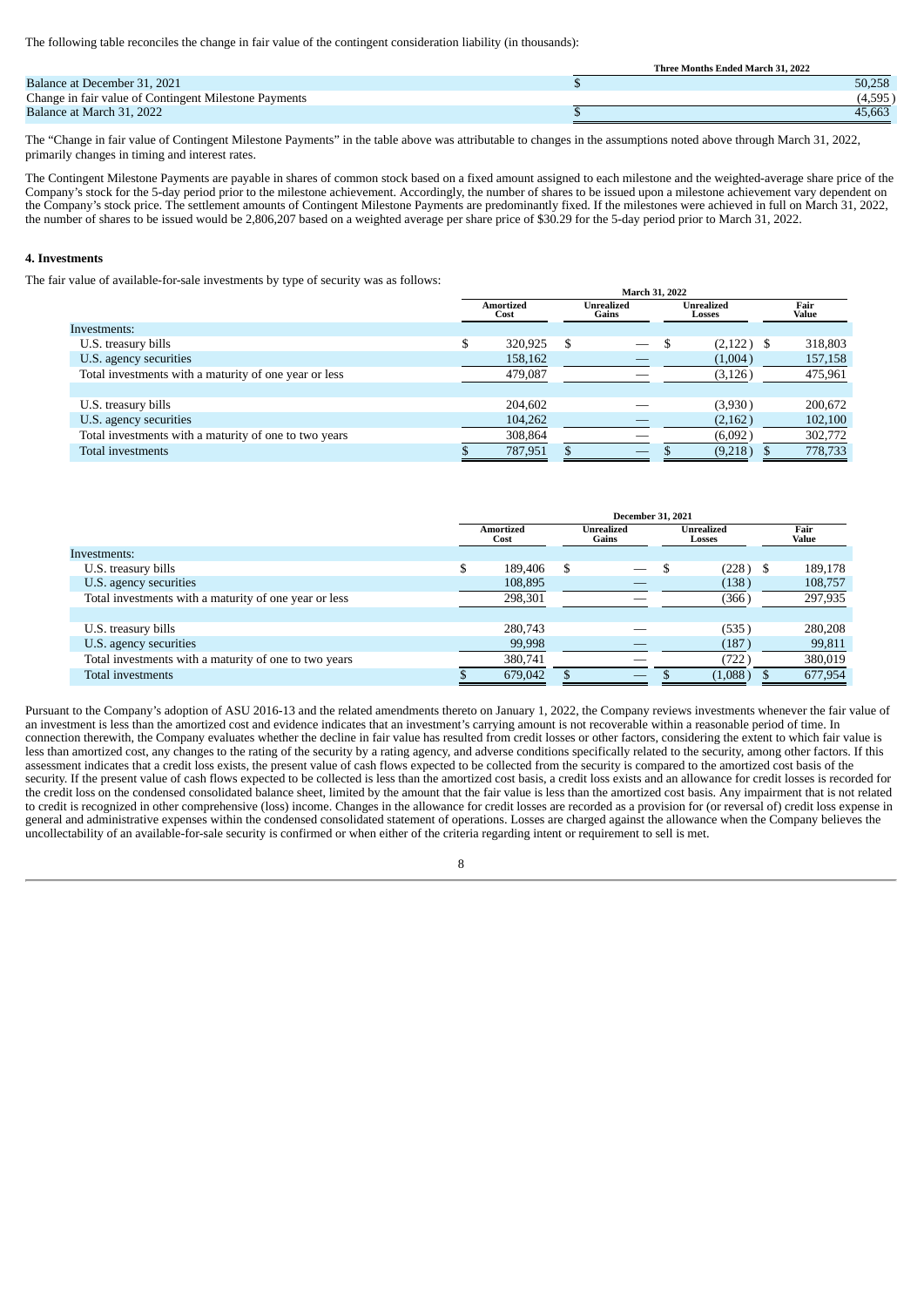The Company held 109 and 88 debt securities that were in an unrealized loss position as of March 31, 2022 and December 31, 2021, respectively. The unrealized losses at March 31, 2022 and December 31, 2021 were attributable to changes in interest rates and the unrealized losses do not represent credit losses. The Company does not intend to sell these securities and it is not more likely than not that it will be required to sell them before recovery of their amortized cost basis.

The following table summarizes our available-for-sale debt securities in an unrealized loss position for which an allowance for credit losses has not been recorded at March 31, 2022, aggregated by major security type and length of time in a continuous unrealized loss position (in thousands):

|                        | <b>Less than 12 Months</b> |  |                      | 12 Months or Longer |                   |  |                      | <b>Total</b> |                   |                      |          |  |
|------------------------|----------------------------|--|----------------------|---------------------|-------------------|--|----------------------|--------------|-------------------|----------------------|----------|--|
|                        | <b>Fair Value</b>          |  | Unrealized<br>Losses |                     | <b>Fair Value</b> |  | Unrealized<br>Losses |              | <b>Fair Value</b> | Unrealized<br>Losses |          |  |
|                        |                            |  |                      |                     |                   |  |                      |              |                   |                      |          |  |
| U.S. treasury bills    | 519,475                    |  | (6,052)              |                     |                   |  |                      |              | 519,475           |                      | (6,052)  |  |
| U.S. agency securities | 259,258                    |  | (3, 166)             |                     |                   |  |                      |              | 259,258           |                      | (3, 166) |  |
| Total                  | 778,733                    |  | (9,218)              |                     |                   |  |                      |              | 778.733           |                      | (9,218)  |  |

The following table summarizes our available-for-sale debt securities in an unrealized loss position for which an allowance for credit losses has not been recorded at December 31, 2021, aggregated by major security type and length of time in a continuous unrealized loss position (in thousands):

|                        | <b>Less than 12 Months</b> |  |                      | 12 Months or Longer |                   |  |                      | Total |                   |  |                      |  |
|------------------------|----------------------------|--|----------------------|---------------------|-------------------|--|----------------------|-------|-------------------|--|----------------------|--|
|                        | Fair Value                 |  | Unrealized<br>Losses |                     | <b>Fair Value</b> |  | Unrealized<br>Losses |       | <b>Fair Value</b> |  | Unrealized<br>Losses |  |
|                        |                            |  |                      |                     |                   |  |                      |       |                   |  |                      |  |
| U.S. treasury bills    | 469,386                    |  | (763)                |                     |                   |  |                      |       | 469,386           |  | (763)                |  |
| U.S. agency securities | 208,568                    |  | (325)                |                     | __                |  |                      |       | 208,568           |  | (325)                |  |
| Total                  | 677,954                    |  | (1,088)              |                     |                   |  |                      |       | 677,954           |  | (1,088)              |  |

#### **5. Collaboration and License Arrangements**

#### *Discovery Collaboration Agreement with EQRx, Inc.*

During the three months ended March 31, 2022, there were no changes to the Company's Discovery and Collaboration Agreement ("Collaboration Agreement") with EQRx, Inc. ("EQRx") from August 2021. Accordingly, there were no changes to the Company's accounting treatment thereon through March 31, 2022.

During the three months ended March 31, 2022, expenses related to the Collaboration Agreement were immaterial.

#### *Collaboration and License Agreement with Genentech, Inc.*

During the three months ended March 31, 2022, there were no material changes to the Company's Collaboration and License Agreement ("License Agreement") with Genentech, Inc. ("Genentech") from December 2020. Accordingly, there were no changes to the Company's accounting treatment thereon through March 31, 2022.

During the three months ended March 31, 2022 and 2021, the Company recognized an aggregate of \$0.2 million and \$1.0 million of revenue from the License Agreement, respectively.

As of March 31, 2022 and December 31, 2021, the Company recorded a contract asset in the amount of \$4.7 million and \$4.5 million, respectively, which is classified as a current asset on the condensed consolidated balance sheet. The contract asset relates to the amount of revenue recognized for which the right to payment is contingent upon conditions other than the passage of time, such as the completion of future milestone activities.

As of March 31, 2022 and December 31, 2021, the Company recorded an other liability in the amount of \$15.0 million. The liability represents the cash received for a milestone payment in December 2021. The amount has been excluded from the transaction price at both March 31, 2022 and December 31, 2021 and, therefore, excluded from amounts recognized as revenue, since the amount is subject to repayment to Genentech if the Company exercises its option to participate in the profit/cost share under the License Agreement.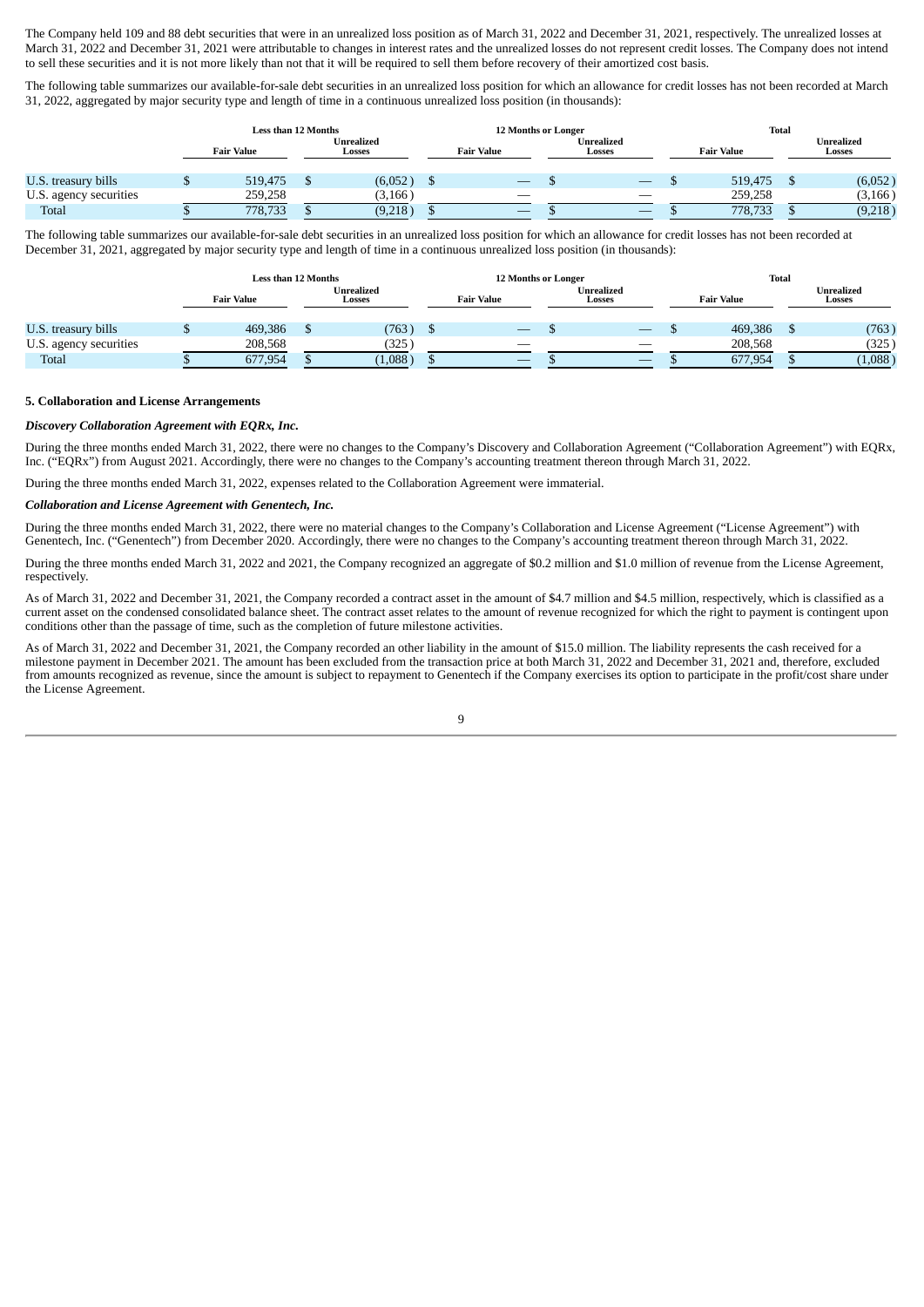## **6. Stock Compensation**

Stock-based compensation expense included in the Company's condensed consolidated statements of operations and comprehensive loss is as follows:

|                                     | <b>Three Months Ended</b><br>March 31. |  |       |  |  |  |  |
|-------------------------------------|----------------------------------------|--|-------|--|--|--|--|
|                                     | 2022                                   |  | 2021  |  |  |  |  |
| Research and development expenses   | 7,110                                  |  | 4,151 |  |  |  |  |
| General and administrative expenses | 6,345                                  |  | 5,520 |  |  |  |  |
|                                     | 13,455                                 |  | 9,671 |  |  |  |  |

#### **7. Net Loss Per Share**

The following table summarizes the computation of basic and diluted net loss per share of the Company:

|                                                            | Three Months Ended<br>March 31, |  |            |  |  |  |
|------------------------------------------------------------|---------------------------------|--|------------|--|--|--|
|                                                            | 2022                            |  | 2021       |  |  |  |
| Net loss                                                   | (62.046)                        |  | (42, 184)  |  |  |  |
| Net loss per share, basic and diluted                      | (0.57)                          |  | (0.47)     |  |  |  |
| Weighted average shares of common stock, basic and diluted | 108,293,251                     |  | 90,197,579 |  |  |  |

The Company's potentially dilutive securities, which include outstanding options to purchase common stock and restricted stock units summarized below, have been excluded from the computation of diluted net loss per share for the periods indicated below, as the effect would be anti-dilutive and reduce the net loss per share. Therefore, the weighted average number of shares of common stock outstanding used to calculate both basic and diluted net loss per share is the same.

|                                  |            | <b>Three Months Ended</b><br>March 31. |  |  |  |  |
|----------------------------------|------------|----------------------------------------|--|--|--|--|
|                                  | 2022       | 2021                                   |  |  |  |  |
| Options to purchase common stock | 11,251,697 | 8,529,232                              |  |  |  |  |
| Restricted stock units           | 1.743.965  | 357,654                                |  |  |  |  |
|                                  | 12.995.662 | 8.886.886                              |  |  |  |  |

## **8. Commitments and Contingencies**

#### **Intellectual Property License**

During the three months ended March 31, 2022, the Company amended the Amended and Restated Collaboration and License Agreement ("DESRES Agreement") with D.E. Shaw Research, LLC ("D.E. Shaw Research"), specifically to update certain of the Category 1, Category 2, and Category 3 Target lists thereunder. However, there was no change to the Company's accounting treatment or incremental amounts recognized in connection therewith for the three months ended March 31, 2022.

The Company assessed the milestones under the DESRES Agreement at March 31, 2022 and December 31, 2021, and concluded no such milestone payments were due. The Company recorded research and development expense of \$2.3 million and \$1.8 million under the DESRES Agreement for the three months ended March 31, 2022 and 2021, respectively. As of March 31, 2022 and December 31, 2021, the Company had no accrued expense balances to D.E. Shaw Research on its condensed consolidated balance sheets. The Company had prepaid balances of \$2.1 million and \$4.4 million for D.E. Shaw Research as of March 31, 2022 and December 31, 2021, respectively.

#### **Other Significant Arrangements**

The Company has certain other research and license arrangements with third parties, which provide the Company with research services with the goal of identifying and developing product candidates, and the Company is obligated to pay certain development milestone payments pursuant to these arrangements upon the achievement of certain specified contingent events. The Company assessed such milestones at March 31, 2022 and December 31, 2021, respectively, and concluded no such milestone payments were due. The Company incurred approximately \$1.0 million and \$0.4 million of research and development expense under these agreements for the three months ended March 31, 2022 and 2021, respectively.

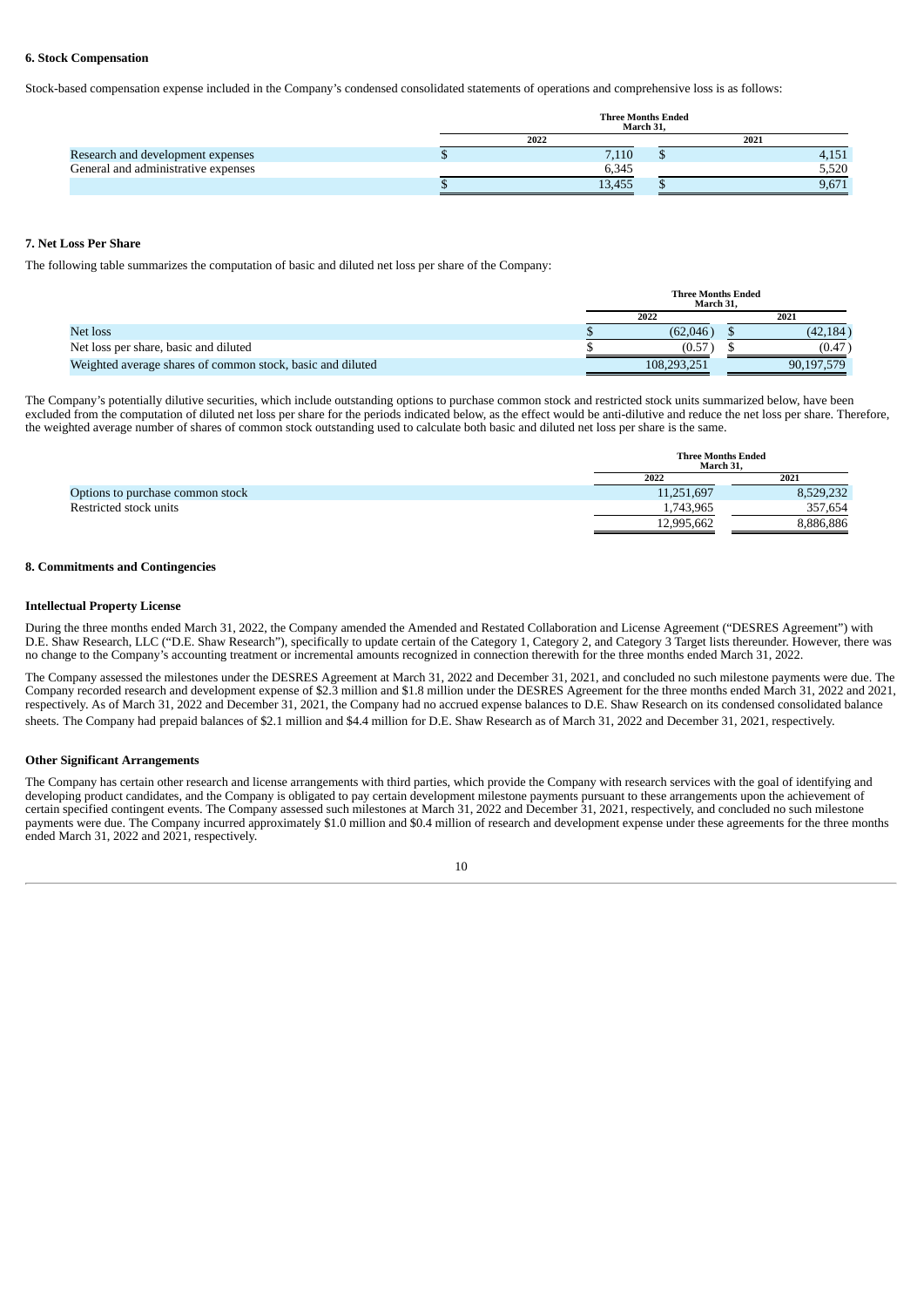## **9. Subsequent Events**

In preparing the consolidated interim financial statements as of March 31, 2022 and for the three month period then ended, the Company evaluated subsequent events for recognition and measurement purposes. The Company concluded that no events or transactions have occurred that require disclosure in the accompanying consolidated financial statements.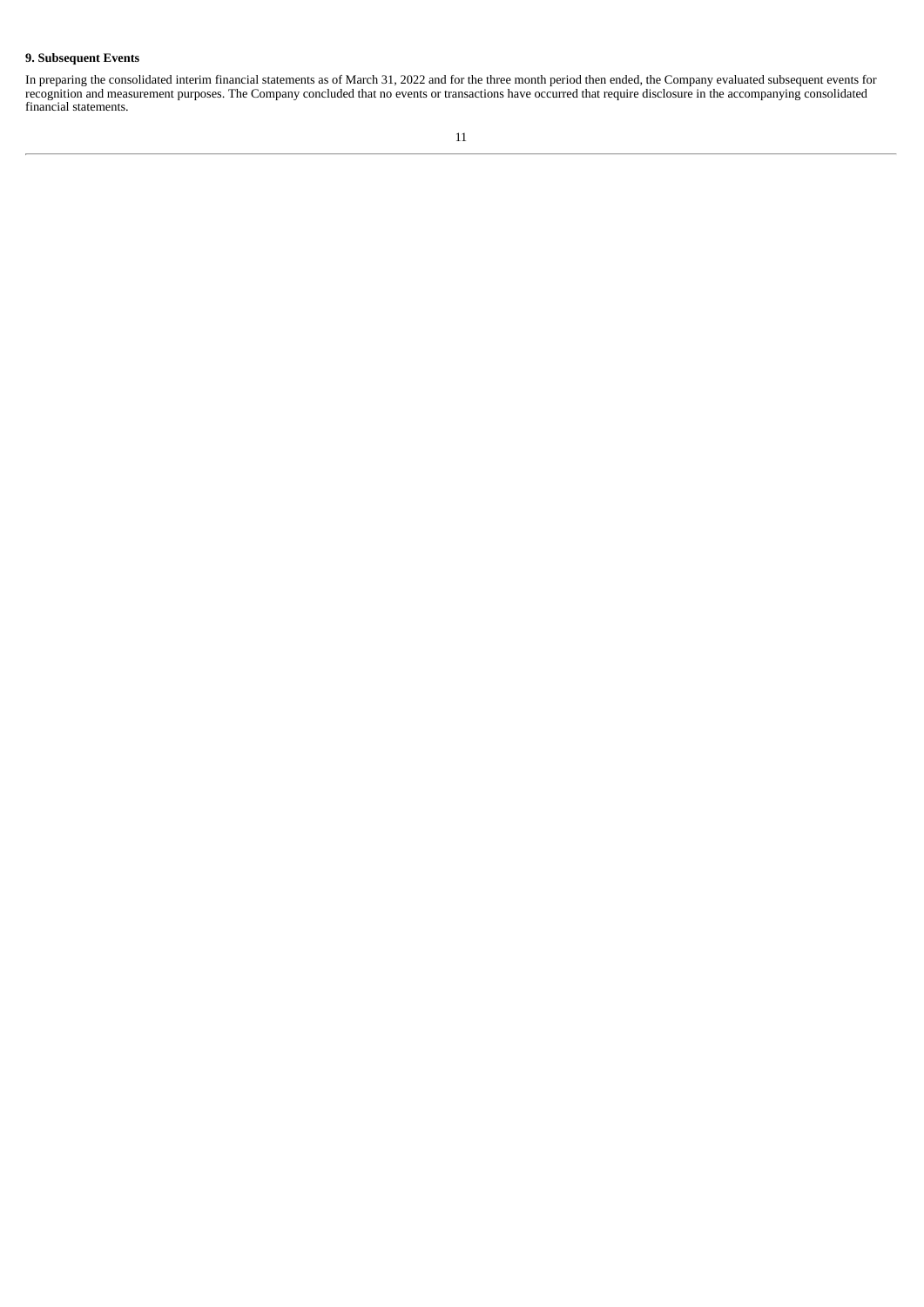#### <span id="page-17-0"></span>**Item 2. Management's Discussion and Analysis of Financial Condition and Results of Operations***.*

*You should read the following discussion and analysis of our financial condition and results of operations together with our condensed consolidated financial statements and the related notes included elsewhere in this Quarterly Report on Form 10-Q. This discussion and other parts of this Quarterly Report on Form 10-Q contain forwardlooking statements that involve risks and uncertainties, such as statements of our plans, objectives, expectations and intentions. As a result of many factors, including those factors set forth in the "Risk Factors" section of this Quarterly Report on Form 10-Q, our actual results could differ materially from the results described in or implied by the forward-looking statements contained in the following discussion and analysis.*

#### **Overview**

We are a clinical-stage precision medicines company transforming the drug discovery process by combining leading-edge computational and experimental technologies with the goal of bringing life-changing therapies to patients. As we believe we are among the first of a new breed of biotech created at the intersection of disparate technologies, we aim to push the boundaries of what's possible in drug discovery. Our Dynamo™ platform integrates an array of leading-edge computational and experimental approaches designed to drug protein targets that have previously been intractable. Our initial focus is on enhancing small molecule therapeutic discovery in targeted oncology and genetic disease indications.

We are advancing a pipeline of medicines to address targets in precision oncology, including our lead product candidates, RLY-4008, RLY-2608 and RLY-1971.

- **RLY-4008.** In the third quarter of 2020, we initiated a first-in-human clinical trial for RLY-4008, a potent, selective and oral small molecule inhibitor of fibroblast growth factor receptor 2, or FGFR2, for patients with advanced or metastatic FGFR2-altered solid tumors. In October 2021, we announced initial clinical data from this trial, which suggested robust inhibition of FGFR2 in the first 49 subjects that was not observed to be limited by off-target toxicities, including hyperphosphatemia and diarrhea, as of the data cut-off date of September 9, 2021. In December 2021, we initiated expansion cohorts at a continuous 70 mg once-daily dose. In January 2022, the U.S. Food and Drug Administration, or FDA, granted orphan drug designation to RLY-4008 for the treatment of cholangiocarcinoma.
- **RLY-2608.** In December 2021, we dosed the first patient in a first-in-human clinical trial for RLY-2608, the first known allosteric, pan-mutant (H1047X, E542X and E545X) and isoform-selective phosphoinostide 3 kinase alpha, or PI3Kα, inhibitor in clinical development. In April 2022, we initiated the second arm of the dose escalation part of this trial, evaluating RLY-2608 in combination with fulvestrant for patients with HR+, HER2–, PI3Kα-mutated, locally advanced or metastatic breast cancer. RLY-2608 is the lead program of multiple efforts in our PI3Kα franchise to discover and develop mutant selective inhibitors of PI3Kα. In the fourth quarter of 2021, we announced preclinical data for RLY-2608, in which we observed that RLY-2608 preferentially bound to mutant PI3Kα at a novel allosteric site discovered by the Dynamo platform. The data also suggest that projected clinically relevant doses of RLY-2608 achieved tumor regression in PIK3CA mutant in vivo xenograft mouse models representing H1047R and E545K mutations with significantly reduced impact on glucose metabolism compared to non-mutant selective active site inhibitors. The data further suggest that in preclinical models, RLY-2608 combined with standard of care therapies facilitated regressions in ER+/HER2- breast cancer.
- **RLY**-**1971.** We initiated a Phase 1 clinical trial for RLY-1971, our inhibitor of Src homology region 2 domain-containing phosphatase-2, or SHP2, in patients with advanced solid tumors in the first quarter of 2020. In December 2020, we entered into a global collaboration and license agreement, or the License Agreement, with Genentech, Inc., a member of the Roche Group, or Genentech, for the development and commercialization of RLY-1971. In July 2021, Genentech initiated the cohort of RLY-1971 in combination with GDC-6036, its KRAS G12C inhibitor, in a Phase 1b trial.

While our initial focus is on precision oncology, we believe our Dynamo platform may also be broadly applied to other areas of precision medicine, such as genetic disease indications. In addition to the three product candidates described above, we have over five discovery stage programs across both precision oncology and genetic disease. We are focused on using the novel insights derived from our approach to transform the lives of patients suffering from debilitating and life-threatening diseases through the discovery, development and commercialization of our therapies.

We were incorporated in May 2015. We have devoted substantially all of our resources to developing our lead product candidates, developing our innovative computational and experimental approaches on protein motion, building our intellectual property portfolio, business planning, raising capital and providing general and administrative support for these operations. To date, we have principally financed our operations through private placements of preferred stock, convertible debt and proceeds from public offerings of our common stock. Additionally, in 2021, we received an aggregate of \$95.0 million in connection with the License Agreement with Genentech.

In October 2021, we completed a public offering, or the October 2021 Offering, of 15,188,679 shares of common stock, including the exercise in full of the underwriters' option to purchase an additional 1,981,132 shares, at an offering price of \$26.50 per share, for net proceeds of \$382.2 million, after deducting underwriting discounts and commissions and other offering expenses. In July 2020, we closed our initial public offering, or IPO, and issued 23,000,000 shares of our common stock at a price of \$20.00 per share for net proceeds of \$425.3 million, after deducting underwriting discounts and commissions and offering expenses. Prior to our IPO, we had received gross proceeds of approximately \$520.0 million from sales of our preferred stock and our issuance of convertible debt.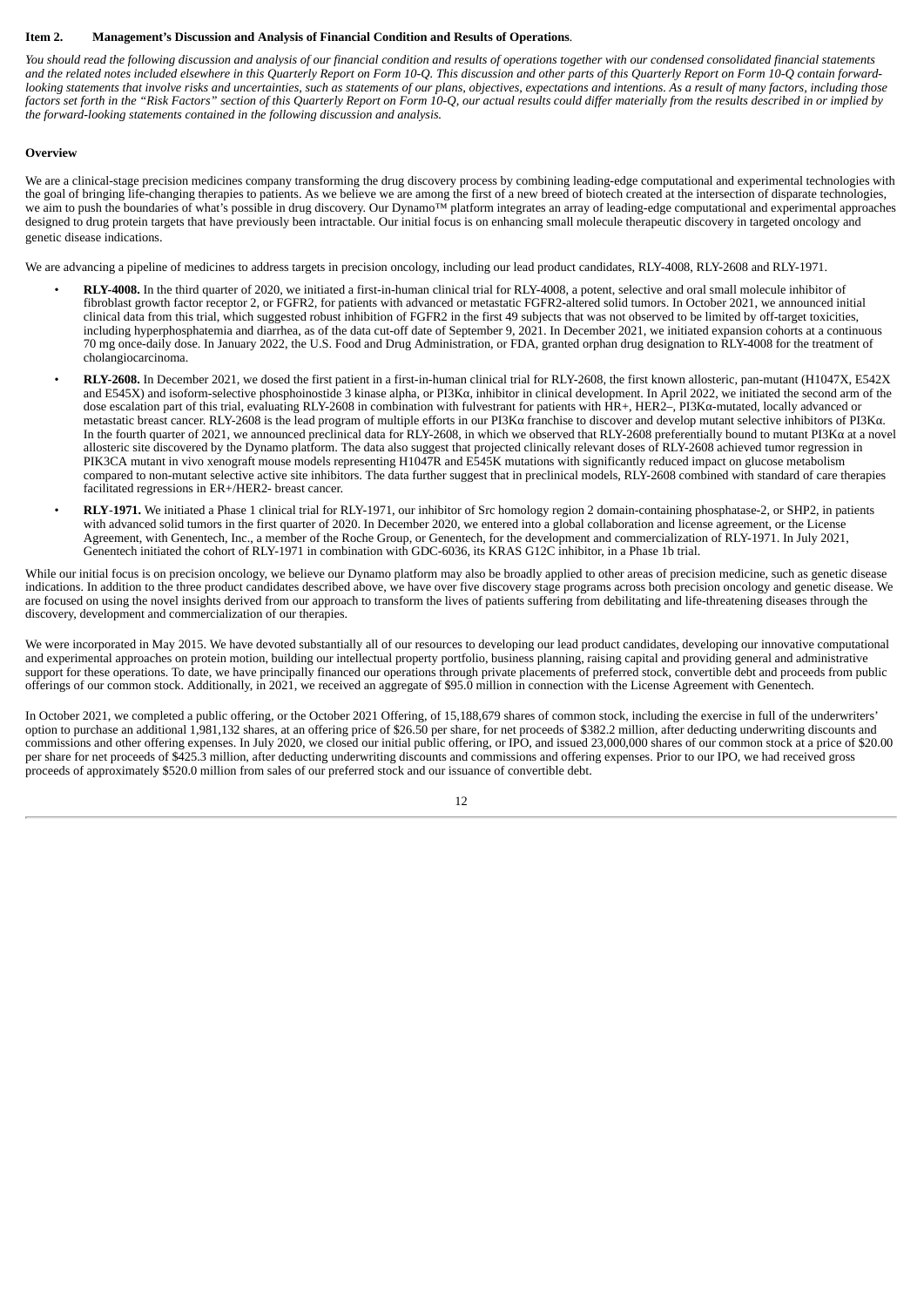In August 2021, we entered into the Discovery and Collaboration Agreement, or Collaboration Agreement, with EQRx, Inc., or EQRx, to discover, develop, and commercialize novel medicines against validated oncology targets. Under the terms of the agreement, we will be responsible for the discovery phase through to filing of the application for an Investigational New Drug, or IND, while EQRx will be responsible for clinical development, regulatory and commercialization efforts of the product candidates developed pursuant to the collaboration. Subject to certain opt-out rights, we and EQRx will equally share in the discovery, development and commercialization costs and the net profits from sales of any collaboration medicines, if approved. We retain the right to develop any collaboration medicines in combination with our whollyowned pipeline.

On April 15, 2021, we entered into an Agreement and Plan of Merger, or the Merger Agreement, and on April 22, 2021, we acquired ZebiAI Therapeutics, Inc., or ZebiAI. Pursuant to the Merger Agreement, we were required to pay ZebiAI's former stockholders, option holders and warrant holders, or the ZebiAI Holders, upfront consideration in an aggregate amount of approximately \$85.0 million, excluding customary purchase price adjustments, composed of approximately \$20.0 million payable in cash and approximately \$65.0 million payable in shares of our common stock. In addition, (i) the ZebiAI Holders will be eligible to receive up to an additional \$85.0 million in milestone payments upon the achievement of certain platform or program-related milestones, payable in our common stock and (ii) we will pay to the ZebiAI Holders 10% of the payments we receive within three years of the closing date of the Merger Agreement from partnering, collaboration or other agreements related to ZebiAI's platform up to an aggregate maximum amount of \$100.0 million, payable in cash.

In December 2020, we entered into the License Agreement with Genentech for the development and commercialization of RLY-1971. Under the terms of the License Agreement, we received \$75.0 million in an upfront payment and \$20.0 million in milestone payments from Genentech in 2021. We are eligible to receive an additional \$5.0 million in near-term payments; and, if we do not opt into a U.S. profit/cost share, up to \$695.0 million in additional development, commercialization and sales-based milestones for RLY-1971; and tiered royalties on annual global net sales (on a country-by-country basis), anticipated to be in the low-to-mid-teens, subject to reductions in certain circumstances. Additionally, we are eligible to receive additional royalties in the event of regulatory approval of RLY-1971 and Genentech's compound, GDC-6036, that directly binds to and inhibits KRAS G12C, in combination. We have the right to opt-in to a 50/50 U.S. profit/cost share and if we do opt into the U.S. profit/cost share, we are eligible to receive up to \$410.0 million in additional commercialization and sales-based milestones for RLY-1971 outside of the U.S. and tiered royalties on annual net sales outside of the U.S. (on a country-by-country basis), anticipated to be in the low-to-mid-teens, subject to reduction in certain circumstances. We also retain the right to develop RLY-1971 in combination with our FGFR2 and PI3Kα programs.

The ongoing COVID-19 pandemic has presented a substantial public health and economic challenge around the world and continues to affect our employees, patients, communities and business operations. The extent to which the COVID-19 pandemic may continue to affect our operations or those of our third-party partners, including our preclinical studies or clinical trial operations, will depend on future developments, which are highly uncertain and cannot be predicted with confidence, including the severity and duration of additional variant outbreaks, vaccination rates where we or our third party partners conduct operations, and the actions to contain COVID-19 or treat its impact, among others. The continued spread of COVID-19 globally could adversely impact our preclinical or clinical trial operations in the United States, including our ability to obtain slots for IND-enabling studies, recruit and retain patients, principal investigators and site staff in our clinical trials, obtain sufficient clinical trial supply of our product candidates due to supply chain disruptions or interruptions in global shipping, as well as activate new clinical trial sites. To date, we have been able to continue to enroll our patients in first-in-human clinical trials for RLY-1971, RLY-4008, and RLY-2608, and we currently do not anticipate any interruptions in clinical enrollment or any material adverse impact on our financial condition or results of operations due to the ongoing COVID-19 pandemic. However, we are continuing to assess the potential impact of the ongoing COVID-19 pandemic on our current and future business and operations, including our expenses and clinical trials, as well as on our industry and the healthcare system. See "*—The ongoing COVID-19 pandemic has impacted our business and any future pandemic, epidemic, or outbreak of an infectious disease could similarly affect our business and our financial results and could cause further disruption to the development of our product candidates*" for a more detailed discussion of the risks related to the ongoing COVID-19 pandemic.

Additionally, inflation generally affects us by increasing our employee-related costs and clinical trial expenses. Our financial condition and results of operations may also be impacted by other factors we may not be able to control, such as global supply chain disruptions, uncertain global economic conditions, global trade disputes or political instability as further discussed in the section "Risk Factors" in this Quarterly Report. We do not believe that such factors had a material adverse impact on our results of operations during the three month period ended March 31, 2022.

Since our inception, we have incurred significant operating losses on an aggregate basis. Our ability to generate product revenue sufficient to achieve profitability will depend on the successful development and eventual commercialization of one or more of our current or future product candidates. Our net losses were \$62.0 million and \$42.2 million for the three months ended March 31, 2022 and 2021, respectively. As of March 31, 2022, we had an accumulated deficit of \$830.1 million. These losses have resulted primarily from costs incurred in connection with research and development activities, licensing and patent investment and general and administrative costs associated with our operations. We expect to continue to incur significant expenses, including the costs of operating as a public company, and generate increasing operating losses for at least the next several years.

We anticipate that our expenses will increase substantially if and as we:

- conduct our current and future clinical trials of RLY-4008, and RLY-2608 and additional preclinical research and development of our PI3Kα mutant selective inhibitor programs and other early-stage programs;
- initiate and continue research and preclinical and clinical development of our other product candidates;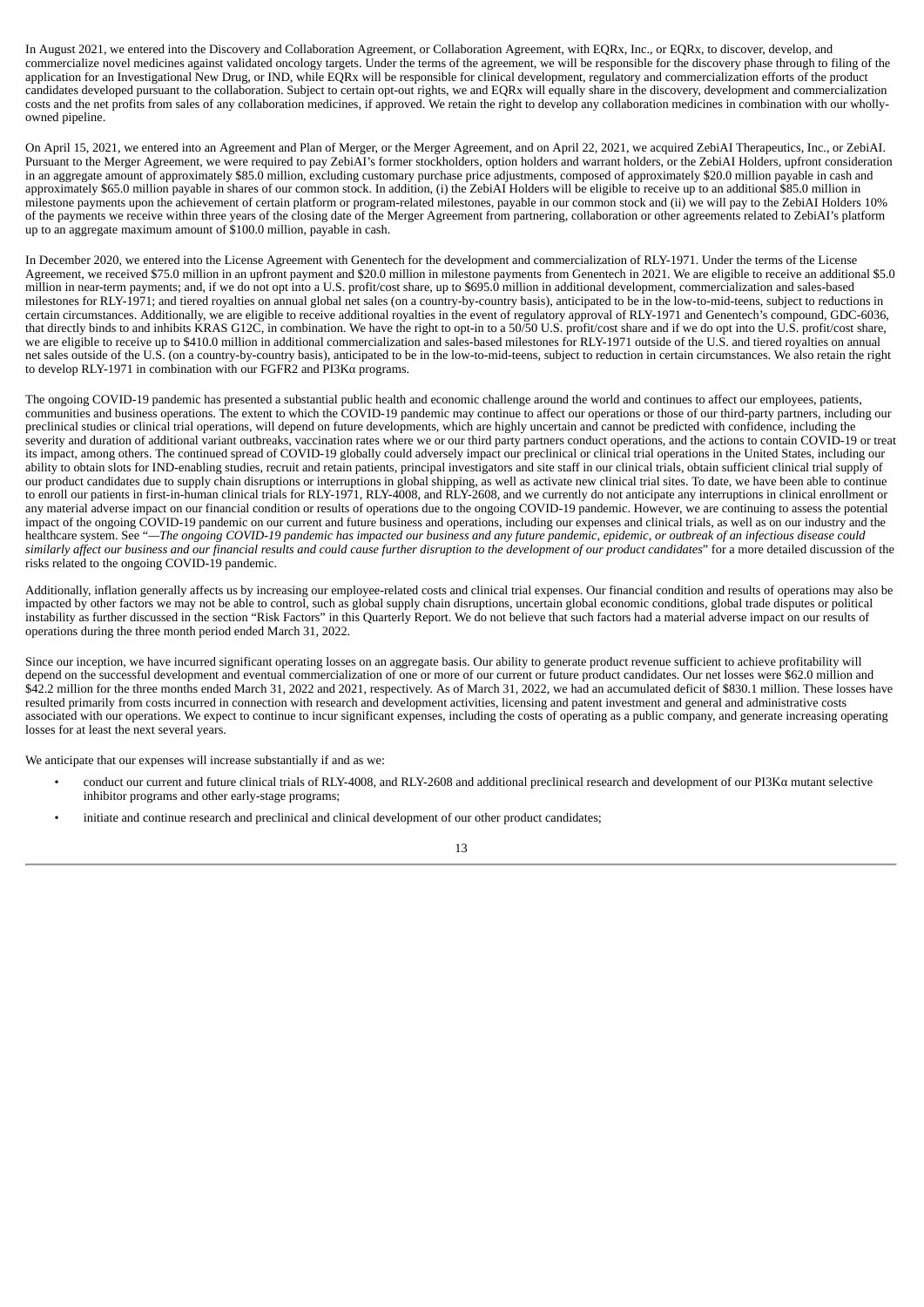- seek to identify additional product candidates;
- pursue marketing approvals for any of our product candidates that successfully complete clinical trials, if any;
- establish a sales, marketing and distribution infrastructure to commercialize any products for which we may obtain marketing approval;
- require the manufacture of larger quantities of our product candidates for clinical development and potentially commercialization;
- obtain, maintain, expand and protect our intellectual property portfolio;
- acquire or in-license other drugs and technologies;
- hire and retain additional clinical, regulatory, quality and scientific personnel;
- build out new facilities or expand existing facilities to support our ongoing development activity; and
- add operational, financial and management information systems and personnel, including personnel to support our drug development, any future commercialization efforts and our operations as a public company.

In addition, if we obtain marketing approval for any of our lead product candidates, we expect to incur significant commercialization expenses related to product manufacturing, marketing, sales and distribution.

As a result, we will need additional financing to support our continuing operations. Until such time as we can generate significant revenue from product sales, if ever, we expect to finance our operations through a combination of public or private equity or debt financings or other sources, which may include collaborations with third parties. We may be unable to raise additional funds or enter into such other agreements or arrangements when needed, on favorable terms, or at all. If we fail to raise capital or enter into such agreements as and when needed, we may have to significantly delay, scale back or discontinue the development or commercialization of one or more of our product candidates.

Because of the numerous risks and uncertainties associated with product development, we are unable to predict the timing or amount of increased expenses or when or if we will be able to achieve or maintain profitability. Even if we are able to generate revenue from product sales, we may not become profitable. If we fail to become profitable or are unable to sustain profitability on a continuing basis, then we may be unable to continue our operations at planned levels and may be forced to reduce or terminate our operations.

We believe our cash, cash equivalents and investments of \$898.2 million as of March 31, 2022, will enable us to fund our operating expenses and capital expenditure requirements into at least 2025. We have based this estimate on assumptions that may prove to be wrong, and we could exhaust our available capital resources sooner than we expect. We will need to raise additional capital in the future to continue developing the drugs in our pipeline and to commercialize any approved drug. We may seek to obtain additional financing in the future through the issuance of our common stock, through other equity or debt financings or through collaborations or partnerships with other companies. We may not be able to raise additional capital on terms acceptable to us, or at all, and any failure to raise capital as and when needed could compromise our ability to execute on our business plan.

#### **Components of our Results of Operations**

#### *Revenue*

To date, our revenue consists primarily of amounts related to the License Agreement with Genentech. We recognize our revenue as the performance obligations are satisfied under the agreement.

## *Operating Expenses*

#### *Research and Development Expenses*

Research and development expenses include:

- salaries, benefits and other employee related costs, including stock-based compensation expense, for personnel engaged in research and development functions;
- costs of outside consultants, including their fees, stock-based compensation and related travel expenses;
- expenses incurred under agreements with contract research organizations, or CROs, contract manufacturing organizations, or CMOs, and other vendors that conduct our clinical trials and preclinical activities;
- costs of acquiring, developing and manufacturing clinical trial materials and lab supplies;
- costs related to compliance with regulatory requirements; and

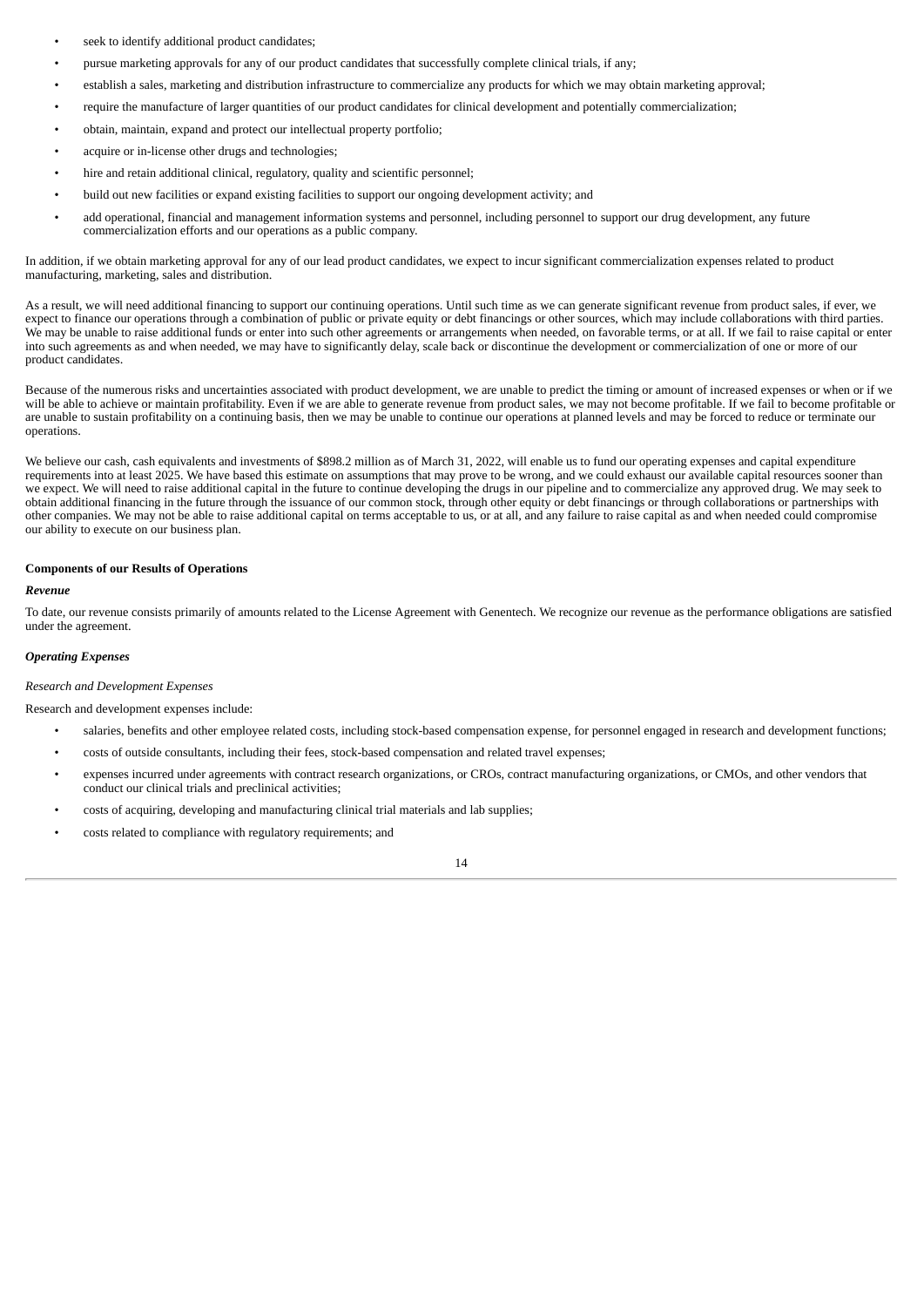• facility costs, depreciation and other expenses, which include direct and allocated expenses for rent and maintenance of facilities, insurance and other supplies.

We expense research and development costs as the services are performed or the goods are received. We recognize costs for certain development activities, such as clinical trials, based on an evaluation of the progress to completion of specific tasks using data such as patient enrollment, clinical site activations or other information provided to us by our vendors and our clinical investigative sites. Payments for these activities are based on the terms of the individual agreements, which may differ from the pattern of costs incurred, and are reflected in our financial statements as prepaid expenses or accrued research and development expenses.

Our most advanced development programs, RLY-1971, RLY-4008 and RLY-2608, are in first-in-human clinical trials. We have over five discovery stage programs across both precision oncology and genetic disease indications. Costs incurred for these programs include costs incurred to support our discovery research and translational science efforts up to the initiation of first-in-human clinical development. Platform research and other research and development activities include costs that are not specifically allocated to active product candidates, including facilities costs, depreciation expense and other costs. Employee related expenses includes salary, wages, stock-based compensation and other costs related to our personnel, which are not allocated to specific programs or activities.

We cannot determine with certainty the duration and costs of future clinical trials and future development costs, if, when or to what extent we will generate revenue from the commercialization and sale of any of our product candidates for which we obtain marketing approval or our other research and development costs. We may never succeed in obtaining marketing approval for any of our product candidates.

The duration, costs and timing of clinical trials and development of our product candidates will depend on a variety of factors, including:

- the scope, rate of progress, expense and results of our preclinical development activities, any future clinical trials of RLY-4008, RLY-2608 or other product candidates and other research and development activities that we may conduct;
- uncertainties in clinical trial design and patient enrollment or drop out or discontinuation rates;
- establishing an appropriate safety and efficacy profile with IND-enabling studies;
- the initiation and completion of future clinical trial results;
- the timing, receipt and terms of any approvals from applicable regulatory authorities including the FDA and non-U.S. regulators;
- significant and changing government regulation and regulatory guidance;
- potential additional studies requested by regulatory agencies;
- establishing clinical and commercial manufacturing capabilities or making arrangements with third-party manufacturers in order to ensure that we or our thirdparty manufacturers are able to make product successfully;
- the impact of any business interruptions to our operations, including the timing and enrollment of patients in our planned clinical trials, or to those of our manufacturers, suppliers or other vendors resulting from the ongoing COVID-19 pandemic or a similar public health crisis or the changing political conditions such as the current conflict between Russia and Ukraine and related global economic sanctions;
- the expense of filing, prosecuting, defending and enforcing any patent claims and other intellectual property rights; and
- maintaining a continued acceptable safety profile of our product candidates following approval, if any, of our product candidates.

Research and development activities are central to our business model. Product candidates in later stages of clinical development generally have higher development costs than those in earlier stages of clinical development, primarily due to the increased size and duration of later-stage clinical trials. We expect that our research and development expenses will continue to increase for the foreseeable future as we continue to conduct clinical trials of RLY-4008 and RLY-2608, as well as identify and develop additional product candidates.

A change in the outcome of any of these variables with respect to the development of a product candidate could mean a significant change in the costs and timing associated with the development of that product candidate. For example, if the FDA or another regulatory authority were to require us to conduct clinical trials beyond those that we anticipate will be required for the completion of clinical development of a product candidate, or if we experience significant trial delays due to patient enrollment or other reasons, we would be required to expend significant additional financial resources and time on the completion of clinical development.

#### *Change in Fair Value of Contingent Consideration Liability*

Change in fair value of contingent consideration liability consists of fluctuations in the estimated fair value of contingent milestone payments under the Merger Agreement with ZebiAI. In future periods, we expect the fair value of such contingent milestone payments to increase or decrease based on, among other things, our estimates of the probability of achieving and timing of the contingent milestone payments, as well as changes in market interest rates and the time value of money.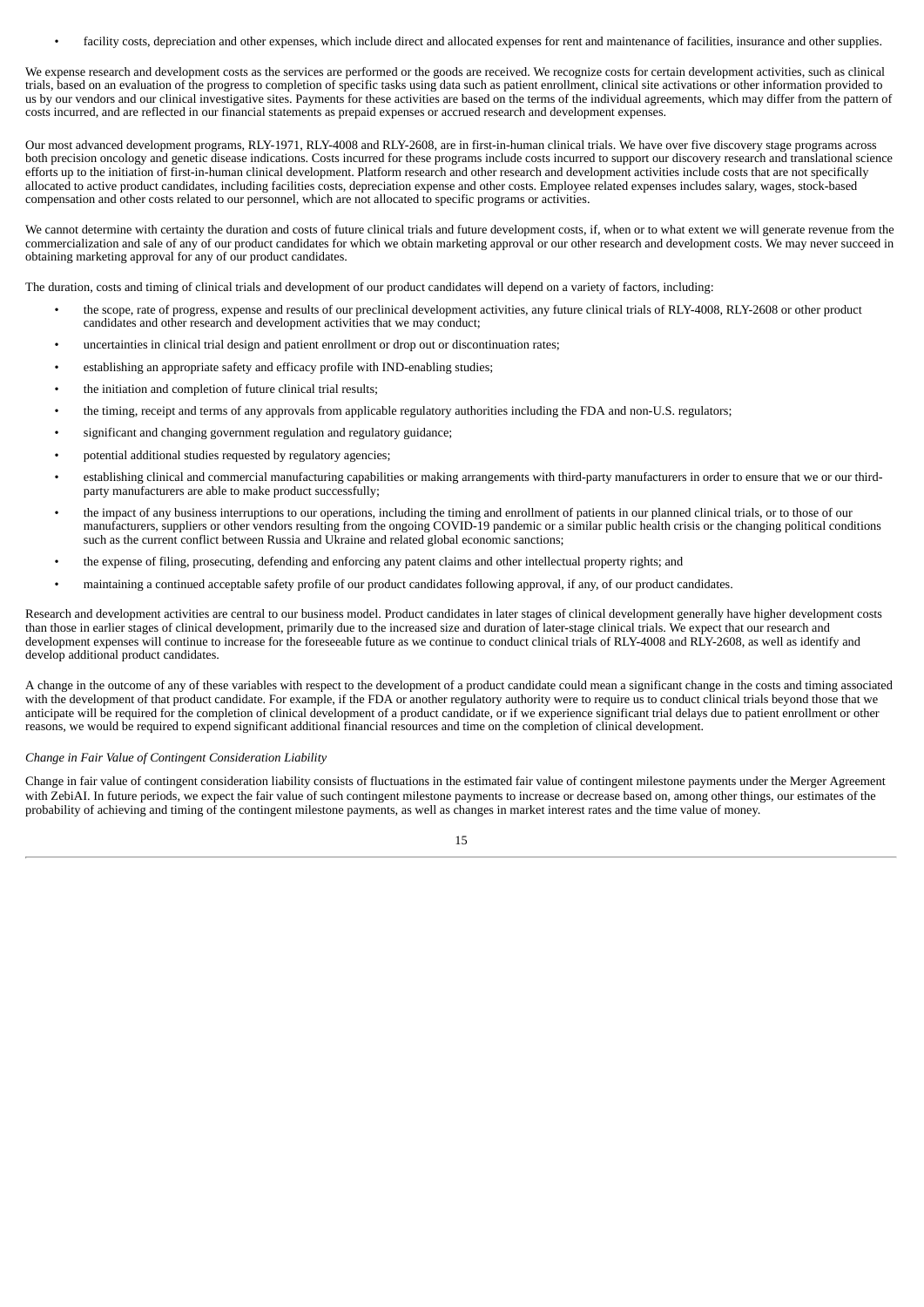#### *General and Administrative Expenses*

General and administrative expenses consist primarily of salaries and other related costs, including stock-based compensation, for personnel in our executive, finance, corporate and business development and administrative functions. General and administrative expenses also include legal fees relating to patent and corporate matters; professional fees for accounting, auditing, tax and consulting services; other expenses associated with operating as a public company, including compliance with exchange listing and Securities and Exchange Commission, or SEC, requirements, director and officer insurance costs, and investor and public relations costs; travel expenses; and facility-related expenses, which include direct depreciation costs and allocated expenses for rent and maintenance of facilities and other operating costs.

We expect that our general and administrative expenses will increase in the future as we increase our general and administrative personnel headcount to support personnel in research and development and to support our operations generally as we increase our research and development activities and activities related to the potential commercialization of our product candidates.

#### *Other Income, Net*

Other income, net primarily consists of interest income related to interest earned on our cash, cash equivalents and investments.

#### *Income Taxes*

Since our inception in 2015, we have not recorded any U.S. federal or state income tax benefits for the net losses we have incurred in any year or for our earned research and development tax credits due to our uncertainty of realizing a benefit from those items.

#### **Results of Operations**

#### *Comparison of the three months ended March 31, 2022 and 2021*

The following table summarizes our results of operations for the three months ended March 31, 2022 and 2021:

|                                                            |    | <b>Three Months Ended</b> |    | Change                 |     |           |
|------------------------------------------------------------|----|---------------------------|----|------------------------|-----|-----------|
|                                                            |    | 2022                      |    | 2021<br>(in thousands) |     |           |
| License and other revenue                                  | S  | 419                       | \$ | 952                    | \$. | (533)     |
| Operating expenses:                                        |    |                           |    |                        |     |           |
| Research and development expenses                          | \$ | 51,667                    | S  | 30,622                 | - S | 21,045    |
| Change in fair value of contingent consideration liability |    | (4,595)                   |    |                        |     | (4,595)   |
| General and administrative expenses                        |    | 16,068                    |    | 12,735                 |     | 3,333     |
| Total operating expenses                                   |    | 63,140                    |    | 43,357                 |     | 19,783    |
| Loss from operations                                       |    | (62, 721)                 |    | (42, 405)              |     | (20, 316) |
| Other income, net                                          |    | 675                       |    | 221                    |     | 454       |
| Net loss                                                   |    | (62,046)                  |    | (42, 184)              |     | (19, 862) |

#### *Revenue*

We recognized revenue of approximately \$0.4 million and \$1.0 million for the three months ended March 31, 2022 and 2021, respectively. The decrease of \$0.5 million was primarily related to revenue recognized upon the transfer of active pharmaceutical ingredient during the three months ended March 31, 2021, for which no revenue was recognized during the three months ended March 31, 2022.

#### *Research and Development Expenses*

The following summarizes our research and development expenses. We do not allocate certain internal costs, facilities, or overhead costs to specific development programs:

|                                                       | <b>Three Months Ended</b><br>March 31. |        |                |        |  | Change |  |  |
|-------------------------------------------------------|----------------------------------------|--------|----------------|--------|--|--------|--|--|
|                                                       |                                        | 2022   |                | 2021   |  |        |  |  |
|                                                       |                                        |        | (in thousands) |        |  |        |  |  |
| External costs for programs in clinical trials        |                                        | 8,716  |                | 2,724  |  | 5,992  |  |  |
| External costs for preclinical development candidates |                                        | 17.421 |                | 12,806 |  | 4,615  |  |  |
| Employee related expenses                             |                                        | 21,083 |                | 11,730 |  | 9,353  |  |  |
| Other expenses                                        |                                        | 4,447  |                | 3,362  |  | 1,085  |  |  |
| Total research and development expenses               |                                        | 51,667 |                | 30,622 |  | 21,045 |  |  |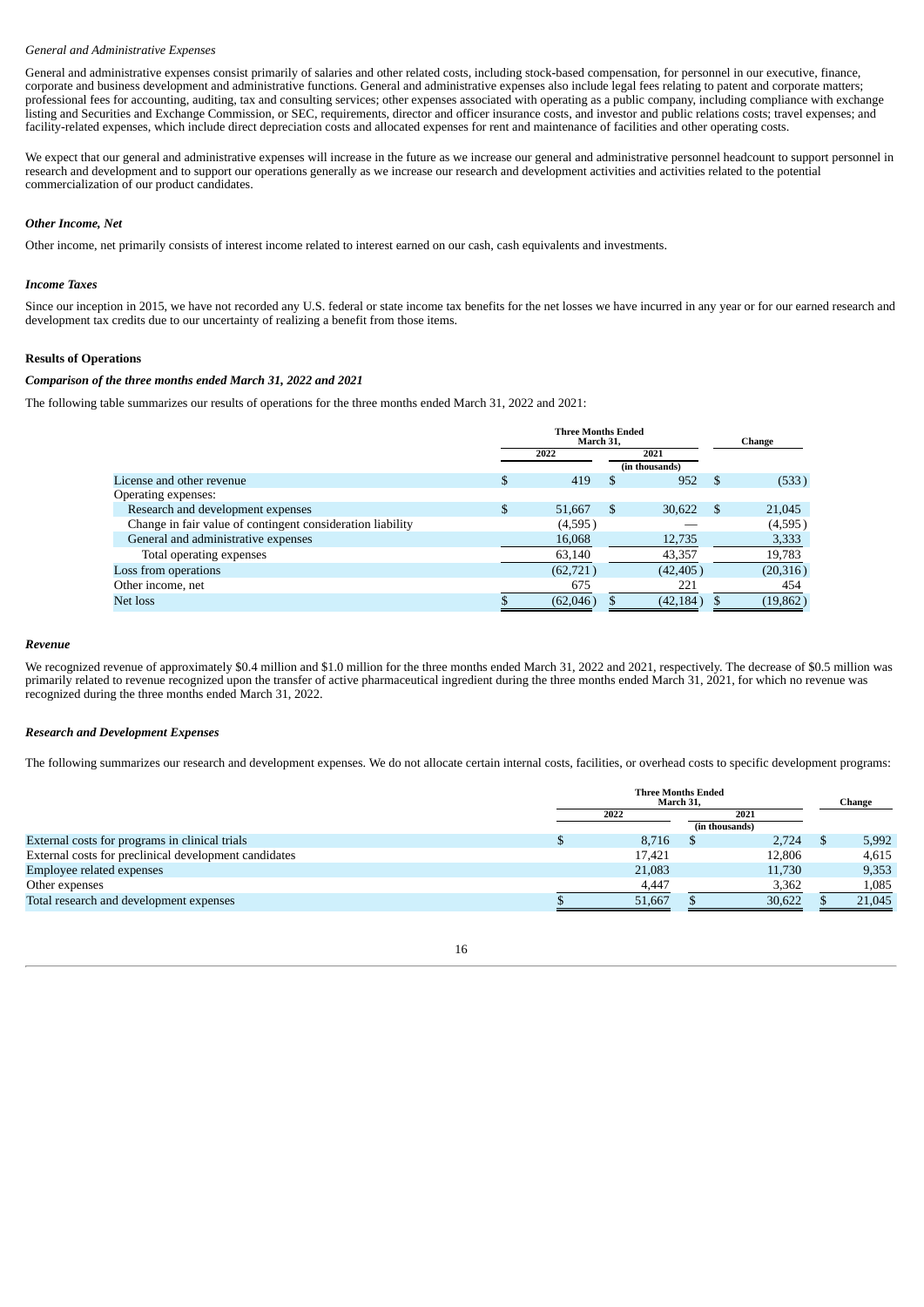Research and development expenses were \$51.7 million for the three months ended March 31, 2022 compared to \$30.6 million for the three months ended March 31, 2021. The increase of \$21.0 million was primarily due to \$9.4 million of additional employee related costs due to increased headcount, including an increase in stock-based compensation of \$3.0 million, \$6.0 million related to additional clinical trial expenses, and \$4.6 million related to preclinical development candidates.

#### *Change in Fair Value of Contingent Consideration Liability*

The fair value of our contingent consideration liability for milestones under the Merger Agreement with ZebiAI decreased by \$4.6 million from \$50.3 million at December 31, 2021 to \$45.7 million at March 31, 2022. The decrease was primarily attributable to changes in the assumptions underlying the fair value measurement between December 31, 2021 and March 31, 2022. There were no similar amounts in the prior period. In future periods, we expect the fair value of contingent consideration to increase or decrease based on, among other things, our estimates of the probability of achieving and the timing of the contingent milestone payments, as well as changes in market interest rates and the time value of money.

#### *General and Administrative Expenses*

General and administrative expenses were \$16.1 million for the three months ended March 31, 2022 compared to \$12.7 million for the three months ended March 31, 2021. The increase of \$3.3 million was primarily due to \$3.0 million of additional employee related costs due to increased headcount, including an increase in stock-based compensation expense of \$0.8 million.

#### *Other Income, Net*

Other income, net, was \$0.7 million for the three months ended March 31, 2022 compared to \$0.2 million for the three months ended March 31, 2021. The increase was primarily a result of changes in interest rates.

#### **Liquidity and Capital Resources**

Since our inception, we have not generated any revenue from product sales and have incurred significant operating losses. We have not yet commercialized any products and we do not expect to generate revenue from sales of any product candidates for several years, if ever. To date, we have principally financed our operations through private placements of preferred stock, convertible debt and proceeds from public offerings of our common stock. In July 2020, we closed our IPO and issued 23,000,000 shares of common stock for net proceeds of \$425.3 million. Prior to our IPO, we received gross proceeds of \$520.0 million from sales of our preferred stock and our issuance of convertible debt. We received an upfront payment of \$75.0 million from Genentech pursuant to the License Agreement with Genentech in January 2021 and \$20.0 million in milestone payments in 2021. As of March 31, 2022, we had cash, cash equivalents and investments of \$898.2 million.

In August 2021, we filed a universal shelf registration statement on Form S-3ASR with the SEC, or the 2021 Shelf, to register for sale an amount of our common stock, preferred stock, debt securities, warrants and/or units in one or more offerings, which became effective upon filing with the SEC (File No. 333-258768).

In August 2021, we entered into a sales agreement, or Sales Agreement, with Cowen and Company, LLC, or Cowen, pursuant to which we may offer and sell shares of our common stock having aggregate gross proceeds of up to \$300.0 million from time to time in "at-the-market" offerings through Cowen, as our sales agent. We agreed to pay Cowen a commission of up to 3.0% of the gross proceeds of any shares sold by Cowen under the Sales Agreement. There have been no shares of our common stock sold under the Sales Agreement as of March 31, 2022.

In October 2021, we completed the October 2021 Offering of 15,188,679 shares of common stock, including the exercise in full of the underwriters' option to purchase an additional 1,981,132 shares, at an offering price of \$26.50 per share. We received net proceeds of \$382.2 million, after deducting underwriting discounts and commissions and other offering expenses.

#### *Cash Flows*

The following table summarizes our sources and uses of cash for each of the periods presented:

|                                                               |                | <b>Three Months Ended</b><br>March 31. |            |  |  |  |  |  |
|---------------------------------------------------------------|----------------|----------------------------------------|------------|--|--|--|--|--|
|                                                               |                | 2022                                   | 2021       |  |  |  |  |  |
|                                                               | (in thousands) |                                        |            |  |  |  |  |  |
| Cash (used in) provided by operating activities               | S              | (49, 173)                              | 46,640     |  |  |  |  |  |
| Cash used in investing activities                             |                | (112, 384)                             | (233, 621) |  |  |  |  |  |
| Cash provided by financing activities                         |                | 883                                    | 2,055      |  |  |  |  |  |
| Net decrease in cash, cash equivalents and restricted<br>cash | S              | (160.674)                              | (184, 926) |  |  |  |  |  |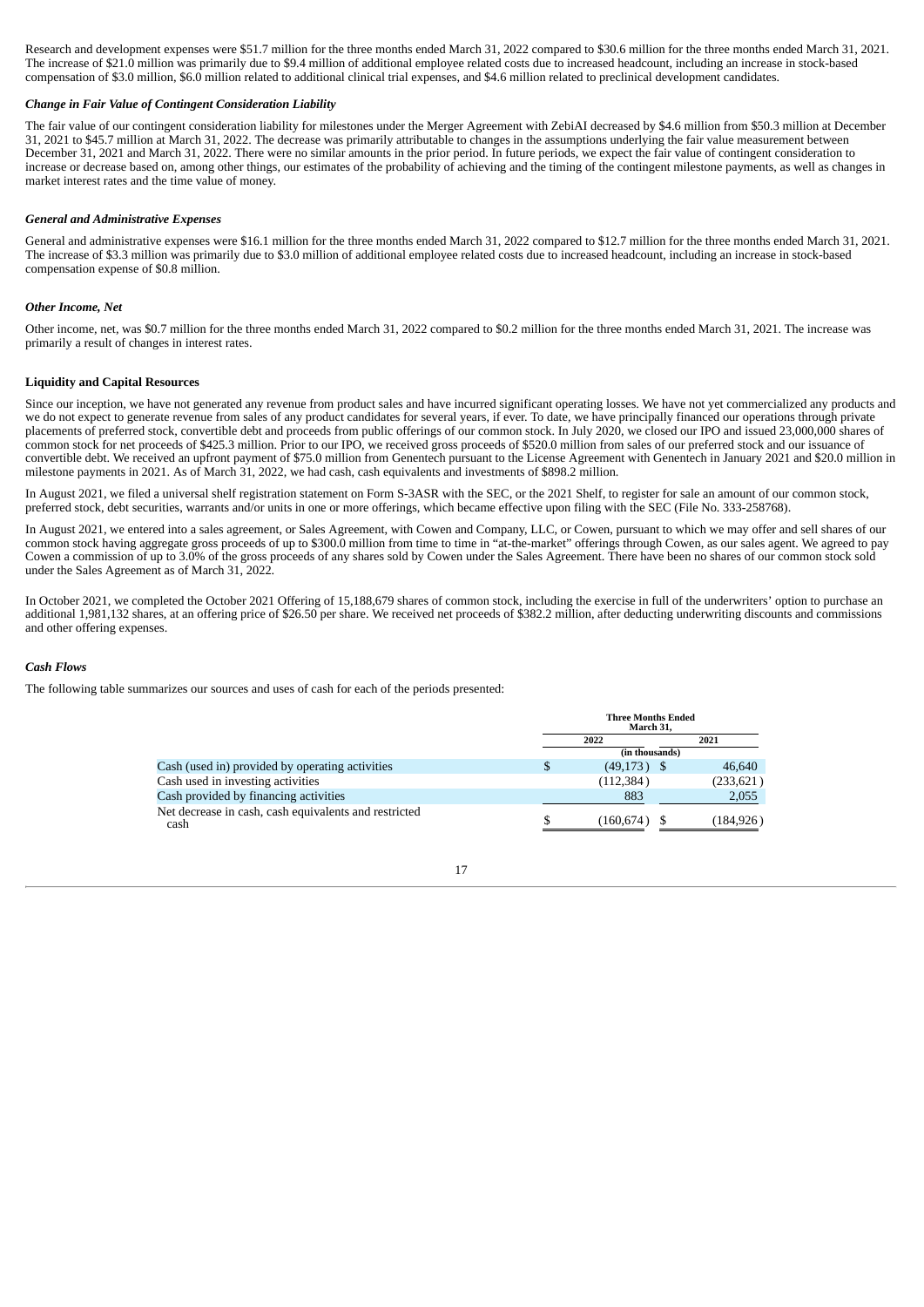#### *Operating Activities*

During the three months ended March 31, 2022, we used \$49.2 million of cash on operating activities, primarily resulting from our net loss of \$62.0 million, offset by noncash charges of \$10.5 million and cash provided by changes in our operating assets and liabilities of \$2.3 million.

During the three months ended March 31, 2021, operating activities provided \$46.6 million of cash, primarily resulting from changes in our operating assets and liabilities of \$78.1 million, offset by our net loss excluding non-cash charges of \$31.5 million.

#### *Investing Activities*

During the three months ended March 31, 2022, investing activities used \$112.4 million of cash, consisting of \$109.6 million of net purchases of investments and \$2.8 million for the acquisition of property and equipment.

During the three months ended March 31, 2021, investing activities used \$233.6 million of cash, consisting of \$233.1 million of net investment maturities, partially offset by \$0.5 million for the acquisition of property and equipment.

#### *Financing Activities*

During the three months ended March 31, 2022, net cash provided by financing activities was \$0.9 million, consisting of net proceeds from the exercise of stock options.

During the three months ended March 31, 2021, net cash provided by financing activities was \$2.1 million, consisting of net proceeds from the exercise of stock options.

#### *Funding Requirements*

We expect our expenses to increase substantially in connection with our ongoing clinical development activities related to the potential clinical development activities of RLY-4008 and RLY-2608 and the ongoing preclinical development activities of our PI3Ka program. In addition, we are now incurring additional costs associated with operating as a public company. We expect that our expenses will increase substantially as discussed in more detail in "¾ Overview" above.

As of March 31, 2022, we had cash, cash equivalents and investments of \$898.2 million. We believe that our existing cash, cash equivalents and investments will enable us to fund our operating expenses and capital expenditure requirements into at least 2025. We have based this estimate on assumptions that may prove to be wrong, and we could exhaust our available capital resources sooner than we expect.

Because of the numerous risks and uncertainties associated with the development of RLY-4008, RLY-2608 and our other product candidates and programs, and because the extent to which we may enter into collaborations with third parties for the development of our product candidates is unknown, we are unable to estimate the timing and amounts of increased capital outlays and operating expenses associated with completing the research and development of our product candidates. Our future capital requirements will depend on many factors, including:

- the impact of any business interruptions to our operations, including the timing and enrollment of patients in our planned clinical trials, or to those of our manufacturers, suppliers or other vendors, resulting from the ongoing COVID-19 pandemic or similar public health crisis or the changing political conditions such as the current conflict between Russia and Ukraine and related global economic sanctions;
- the scope, progress, results and costs of our current and future clinical trials of RLY-4008 and RLY-2608 and additional preclinical research of our PI3Ka programs;
- the scope, progress, results and costs of drug discovery, preclinical research and clinical trials for our other product candidates;
- the number of future product candidates that we pursue and their development requirements;
- the costs, timing and outcome of regulatory review of our product candidates;
- our ability to establish and maintain collaborations on favorable terms, if at all;
- the success of any existing or future collaborations that we may enter into with third parties;
- the extent to which we acquire or invest in businesses, products and technologies, including entering into licensing or collaboration arrangements for product candidates, such as our collaboration with Genentech;
- the achievement of milestones or occurrence of other developments that trigger payments under any existing or future collaboration agreements, if any;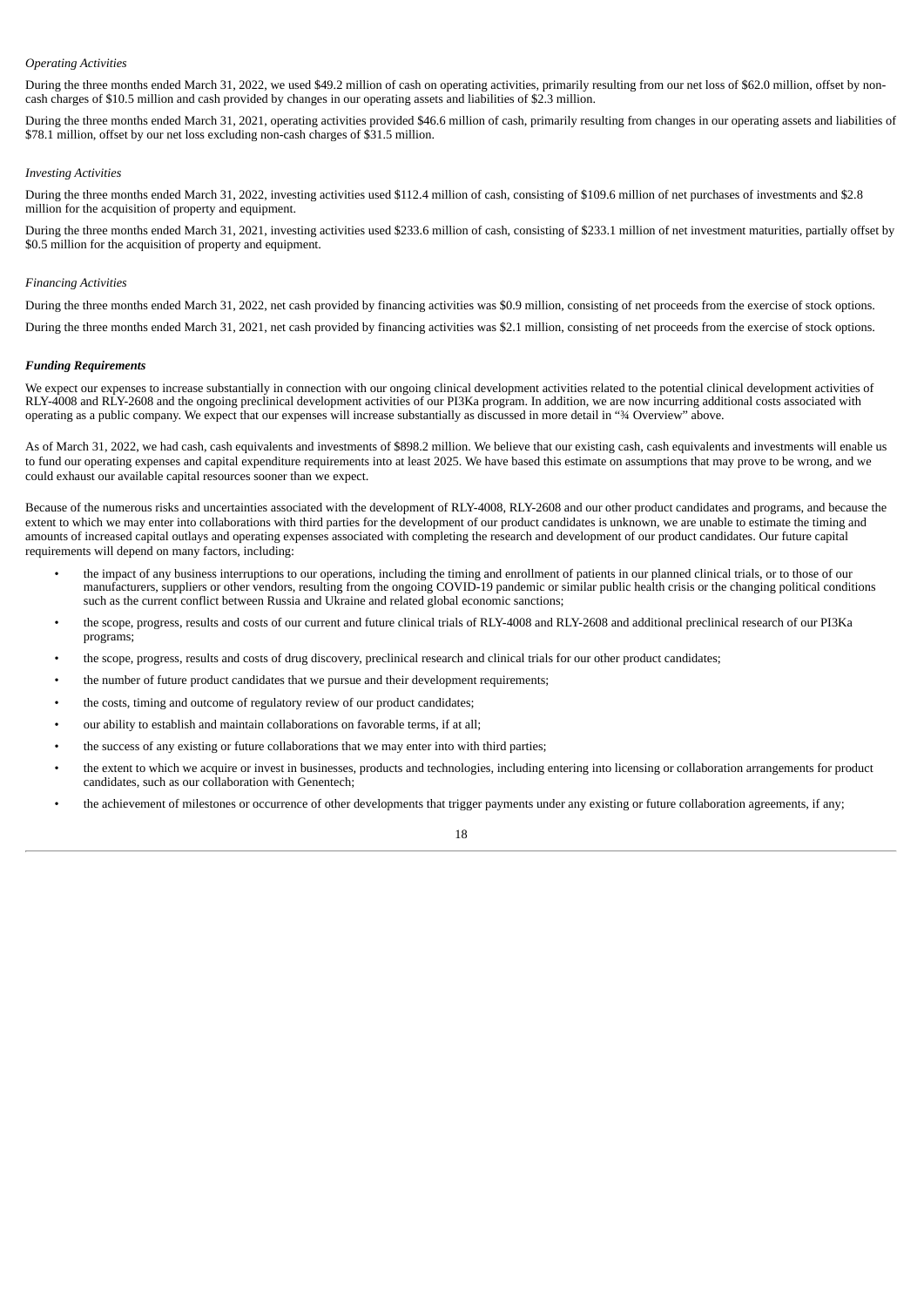- the extent to which we are obligated to reimburse, or entitled to reimbursement of, clinical trial costs under any existing or future collaboration agreements, if any;
- the costs and timing of future commercialization activities, including drug sales, marketing, manufacturing and distribution, for any of our product candidates for which we receive marketing approval, to the extent that such sales, marketing, manufacturing and distribution are not the responsibility of any collaborator that we may have at such time;
- the amount of revenue, if any, received from commercial sales of our product candidates, should any of our product candidates receive marketing approval;
- the costs of preparing, filing and prosecuting patent applications, maintaining and enforcing our intellectual property rights and defending intellectual propertyrelated claims;
- our headcount growth and associated costs as we expand our business operations and our research and development activities; and
- the costs of operating as a public company.

Developing pharmaceutical products, including conducting preclinical studies and clinical trials, is a time-consuming, expensive and uncertain process that takes years to complete, and we may never generate the necessary data or results required to obtain marketing approval for any product candidates or generate revenue from the sale of any product candidate for which we may obtain marketing approval. In addition, our product candidates, if approved, may not achieve commercial success. Our commercial revenues, if any, will be derived from sales of drugs that we do not expect to be commercially available for many years, if ever. Accordingly, we will need to obtain substantial additional funds to achieve our business objectives.

Adequate additional funds may not be available to us on acceptable terms, or at all. We do not currently have any committed external source of funds. To the extent that we raise additional capital through the sale of equity or convertible debt securities, your ownership interest may be diluted, and the terms of these securities may include liquidation or other preferences and anti-dilution protections that could adversely affect your rights as a common stockholder. Additional debt or preferred equity financing, if available, may involve agreements that include restrictive covenants that may limit our ability to take specific actions, such as incurring debt, making capital expenditures or declaring dividends, which could adversely impact our ability to conduct our business, and may require the issuance of warrants, which could potentially dilute your ownership interest.

If we raise additional funds through collaborations, strategic alliances or licensing arrangements with third parties, we may have to relinquish valuable rights to our technology, future revenue streams, research programs or product candidates, or grant licenses on terms that may not be favorable to us. If we are unable to raise additional funds through equity or debt financings or collaborations, strategic alliances or licensing arrangements with third parties when needed, we may be required to delay, limit, reduce and/or terminate our product development programs or any future commercialization efforts or grant rights to develop and market product candidates that we would otherwise prefer to develop and market ourselves.

#### **Contractual Obligations and Commitments**

There were no material changes to our contractual obligations and commitments during the three months ended March 31, 2022. For more information on our contractual obligations and commitments, please refer to "Management's Discussion and Analysis of Financial Condition and Results of Operations" in our Annual Report on Form 10- K for the year ended December 31, 2021 and Note 8, Commitments and Contingencies, of the notes to our condensed consolidated financial statements included elsewhere in this Quarterly Report on Form 10-Q.

#### **Critical Accounting Policies and Use of Estimates**

Our management's discussion and analysis of financial condition and results of operations is based on our financial statements, which have been prepared in accordance with generally accepted accounting principles in the United States, or GAAP. The preparation of our condensed consolidated financial statements and related disclosures requires us to make estimates and assumptions that affect the reported amounts of assets and liabilities, costs and expenses and the disclosure of contingent assets and liabilities in our financial statements. We base our estimates on historical experience, known trends and events and various other factors that we believe are reasonable under the circumstances, the results of which form the basis for making judgments about the carrying values of assets and liabilities that are not readily apparent from other sources. We evaluate our estimates and assumptions on an ongoing basis. Our actual results may differ from these estimates under different assumptions or conditions.

The full extent to which the ongoing COVID-19 pandemic will directly or indirectly impact our business, results of operations and financial condition, including expenses, clinical trials and research and development costs, will depend on future developments that are highly uncertain, including as a result of new information that may emerge concerning COVID-19 and the actions taken to contain or treat COVID-19, as well as the economic impact on local, regional, national and international markets. We have made estimates of the impact of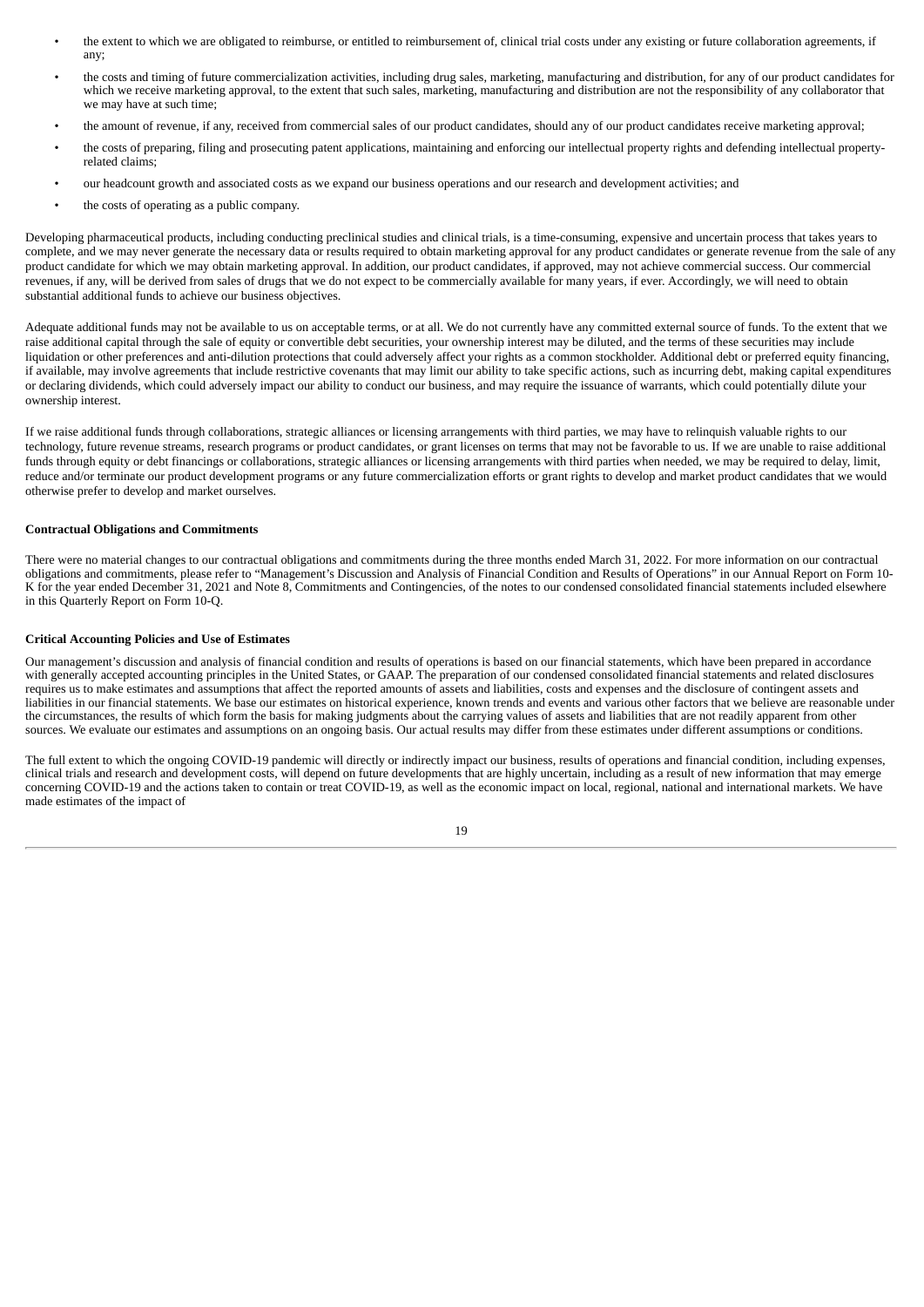COVID-19 within our financial statements and there may be changes to those estimates in future periods. Actual results could differ from our estimates.

For a discussion of our critical accounting estimates, see "Management's Discussion and Analysis of Financial Condition and Results of Operations" in our Annual Report on Form 10-K for the year ended December 31, 2021 filed with the SEC on February 24, 2022, the notes to our audited financial statements appearing in our Annual Report on Form 10-K and the notes to the financial statements appearing elsewhere in this Quarterly Report on Form 10-Q. There have been no material changes to these critical accounting policies and estimates through March 31, 2022 from those discussed in our Annual Report on Form 10-K for the year ended December 31, 2021.

#### **Recently Issued and Adopted Accounting Pronouncements**

A description of recently issued accounting pronouncements that we have adopted is disclosed in Note 2 to our condensed consolidated financial statements included elsewhere in this Quarterly Report on Form 10-Q. None of these pronouncements had a material impact on our financial position or results of operations.

#### <span id="page-25-0"></span>**Item 3. Quantitative and Qualitative Disclosures About Market Risk.**

#### *Interest rate risk*

We are exposed to market risk related to changes in interest rates of our investment portfolio of cash equivalents and short-term investments. As of March 31, 2022, our cash equivalents consisted of money market funds. As of March 31, 2022, our investments consisted of investments in U.S. treasury bills and United States agency securities that have contractual maturities of less than two years. Our primary exposure to market risk is interest income sensitivity, which is affected by changes in the general level of U.S. interest rates. The fair value of our marketable securities is subject to change as a result of potential changes in market interest rates, including changes in federal interest rates. The potential change in fair value for interest rate sensitive instruments has been assessed on a hypothetical 100 basis point adverse movement across all maturities. As of March 31, 2022, we estimate that such hypothetical 100 basis point adverse movement would not result in a material impact on our condensed consolidated results of operations.

As of March 31, 2022, we had no debt outstanding and are therefore not exposed to interest rate risk with respect to debt.

#### *Foreign currency exchange risk*

All of our employees and our operations are currently located in the United States and our expenses are generally denominated in U.S. dollars. However, we have entered into a limited number of contracts with vendors for research and development services that permit us to satisfy our payment obligations in U.S. dollars (at prevailing exchange rates) but have underlying payment obligations denominated in foreign currencies, including the Euro. We are subject to foreign currency transaction gains or losses on our contracts denominated in foreign currencies. To date, foreign currency transaction gains and losses have not been material to our financial statements and we have not had a formal hedging program with respect to foreign currency. We estimate that a 10% increase or decrease in current exchange rates would not have a material effect on our financial results for the three months ended March 31, 2022. While we have not engaged in the hedging of our foreign currency transactions to date, we are evaluating the costs and benefits of initiating such a program and may in the future hedge selected significant transactions denominated in currencies other than the U.S. dollar as we expand our international operations and our risk grows.

#### <span id="page-25-1"></span>**Item 4. Controls and Procedures.**

We have established disclosure controls and procedures (as defined in Rules 13a-15(e) and 15d-15(e) under the Securities Exchange Act of 1934, as amended, or the Exchange Act) designed to ensure that information required to be disclosed in the reports that we file or submit under the Exchange Act is recorded, processed, summarized and reported within the time periods specified in the SEC's rules and forms and is accumulated and communicated to management, including the principal executive officer (our Chief Executive Officer) and principal financial officer (our Chief Financial Officer), to allow timely decisions regarding required disclosure. In addition, the design of disclosure controls and procedures must reflect the fact that there are resource constraints and that management is required to apply judgment in evaluating the benefits of possible controls and procedures relative to their costs.

#### *Evaluation of Disclosure Controls and Procedures*

Our management has evaluated, with the participation of our Chief Executive Officer and Chief Financial Officer, the effectiveness of our disclosure controls and procedures (as defined in Rules 13a-15(e) and 15d-15(e) under the Exchange Act) as of the end of the period covered by this Quarterly Report on Form 10-Q. Management recognizes that any controls and procedures, no matter how well designed and operated, can provide only reasonable assurance of achieving the desired control objectives and management necessarily applies its judgment in evaluating the cost-benefit relationship of possible controls and procedures. Our disclosure controls and procedures have been designed to provide reasonable assurance of achieving their objectives. Based on that evaluation, our Chief Executive Officer and Chief Financial Officer have concluded that, as of March 31, 2022, our disclosure controls and procedures were effective.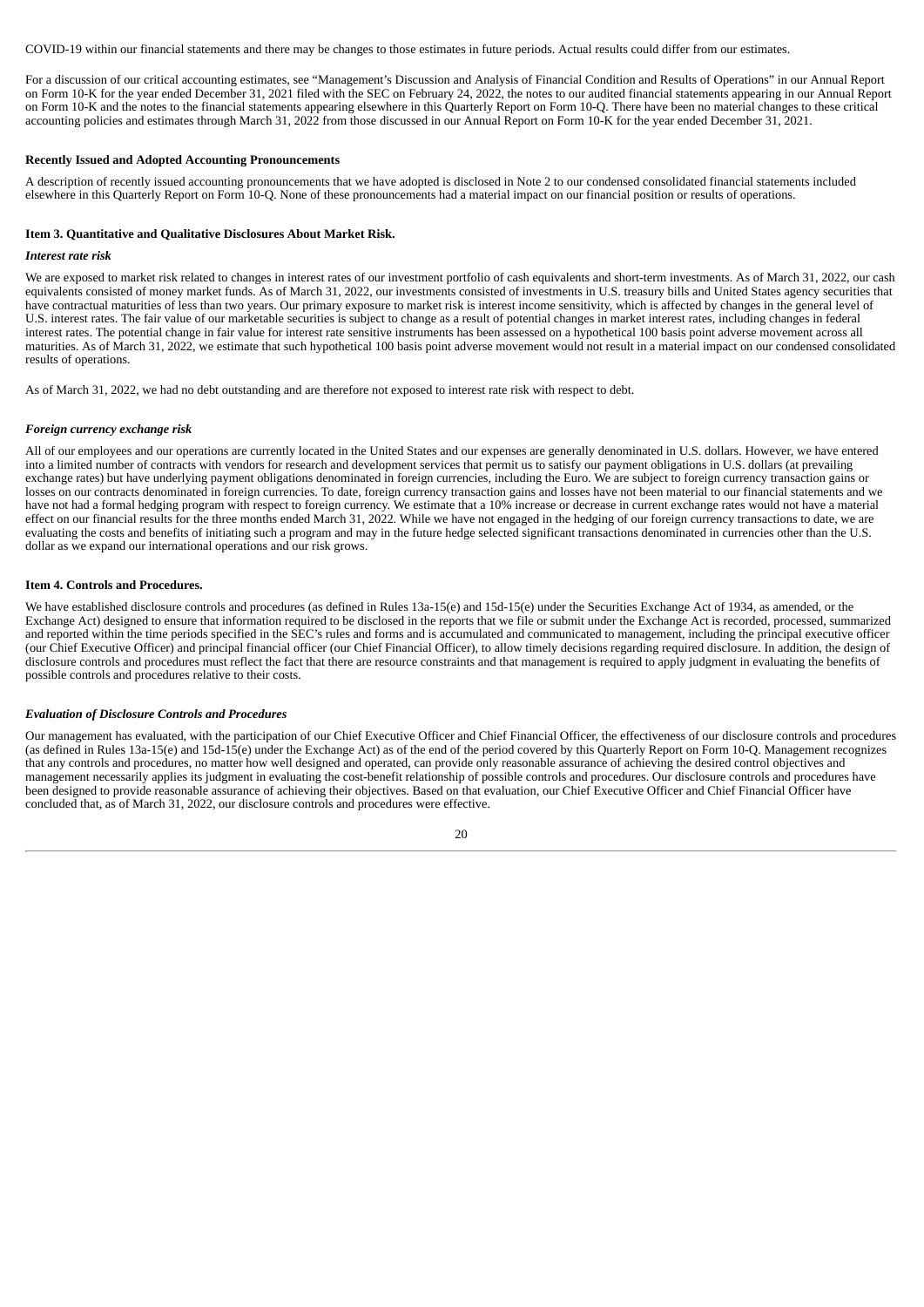#### *Changes in Internal Control Over Financial Reporting*

There has been no change in our internal control over financial reporting (as defined in Rules 13a-15(f) and 15d-15(f) under the Exchange Act) that occurred during the fiscal quarter ended March 31, 2022 that has materially affected, or is reasonably likely to materially affect, our internal control over financial reporting.

As a result of the ongoing COVID-19 pandemic, many of our employees are working remotely. We have not identified any material changes in our internal control over financial reporting as a result of these changes to the working environment, in part because our internal control over financial reporting was designed to operate in a remote working environment. We are continually monitoring and assessing the COVID-19 situation to determine any potential impacts on the design and operating effectiveness of our internal controls over financial reporting.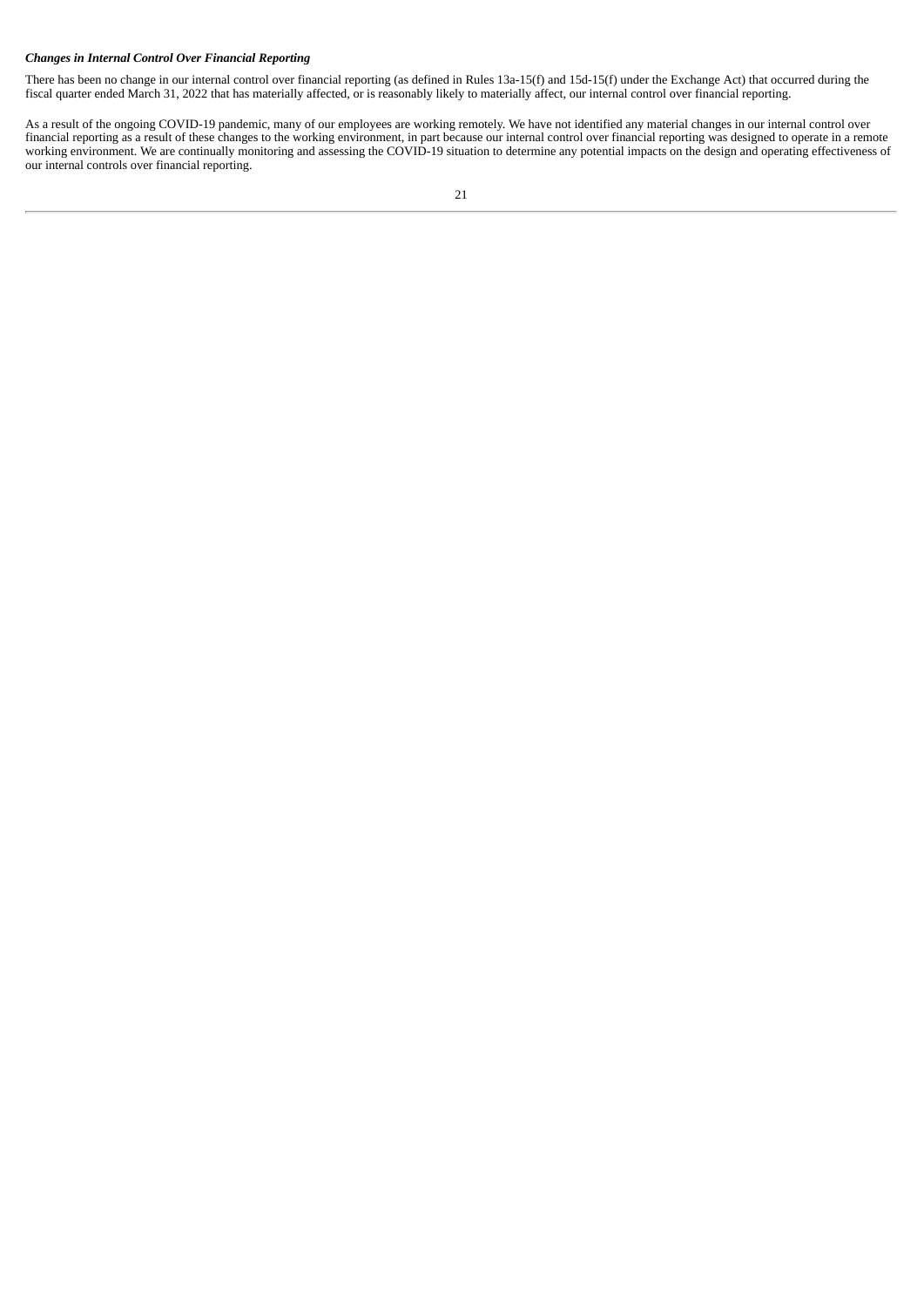#### **PART II—OTHER INFORMATION**

#### <span id="page-27-1"></span><span id="page-27-0"></span>**Item 1. Legal Proceedings.**

From time to time, we may become involved in litigation or other legal proceedings. While the outcome of any such proceedings cannot be predicted with certainty, as of March 31, 2022, we were not a party to any litigation or legal proceedings that, in the opinion of our management, are probable to have a material adverse effect on our business.

#### <span id="page-27-2"></span>**Item 1A. Risk Factors.**

*Investing in our common stock involves a high degree of risk. You should carefully consider the risks described below, as well as the other information in this Quarterly Report on Form 10-Q, including our condensed consolidated financial statements and the related notes and "Management's Discussion and Analysis of Financial Condition and Results of Operations," before deciding whether to invest in our common stock. We believe the risks described below include risks that are material to us as well as other risks that may adversely affect our business, financial condition, results of operations and growth prospects. In such an event, the market price of our common stock could decline and you may lose all or part of your investment. Additional risks and uncertainties not presently known to us or that we currently deem immaterial may also materially harm our business, financial condition, results of operations and growth prospects and could result in a complete loss of your investment.*

#### **Risks Related to Our Product Candidates**

#### Risks Related to Clinical Development

#### *We have never successfully completed any clinical trials, and we may be unable to do so for any product candidates we develop.*

We have not yet demonstrated our ability to successfully complete any clinical trials, including large-scale, pivotal clinical trials, obtain regulatory approvals, manufacture a commercial scale product, or arrange for a third party to do so on our behalf, or conduct sales and marketing activities necessary for successful commercialization. We have three product candidates, RLY-1971, RLY-4008 and RLY-2608, in first-in-human clinical development. We may not be able to file INDs for any of our other product candidates on the timelines we expect, if at all. For example, we may experience manufacturing delays with IND-enabling studies. Moreover, we cannot be sure that once we have submitted an IND, the FDA will allow further clinical trials to begin, or that, once begun, issues will not arise that require us to suspend or terminate clinical trials. The FDA or other regulatory authorities may impose a clinical hold before or after a trial begins for a number of reasons outlined in FDA regulations, including if the FDA believes the study drug raises a significant risk of illness or injury. If the FDA imposes a clinical hold, trials may not commence or recommence without FDA authorization and then only under terms authorized by the FDA. Accordingly, the submission of an IND does not mean the FDA will allow clinical trials to begin and, if and when clinical trials do commence under an active IND, issues may arise that require suspension or termination of such trials. Further, commencing each of these clinical trials is subject to finalizing the trial design based on discussions with the FDA and other regulatory authorities. Any guidance we receive from the FDA or other regulatory authorities is subject to change. Regulatory authorities could change their position, including, on the acceptability of our trial designs or the clinical endpoints selected, which may require us to complete additional clinical trials or impose stricter approval conditions than we currently expect. Successful completion of our clinical trials is a prerequisite to submitting a new drug application, or NDA, to the FDA and a Marketing Authorization Application, or MAA, to the European Medicines Agency, or EMA, for each product candidate and, consequently, the ultimate approval and commercial marketing of each product candidate. Our RLY-1971, RLY-4008 and RLY-2608 first-in-human clinical trials are ongoing, but we do not know whether any of our future clinical trials will begin on time or ever be completed on schedule, if at all.

If we are required to conduct additional clinical trials or other testing of our product candidates beyond those that we currently contemplate, if we are unable to successfully complete clinical trials of our product candidates or other testing, if the results of these trials or tests are not positive or are only modestly positive or if there are safety concerns, we may:

- be delayed in obtaining marketing approval for our product candidates:
- not obtain marketing approval at all;
- obtain approval for indications or patient populations that are not as broad as intended or desired;
- be subject to post-marketing testing requirements; or
- have the product removed from the market after obtaining marketing approval.

#### *Clinical product development involves a lengthy and expensive process, with an uncertain outcome.*

It is impossible to predict when or if any of our product candidates will prove effective and safe in humans or will receive regulatory approval. Before obtaining marketing approval from regulatory authorities for the sale of any product candidate, we must complete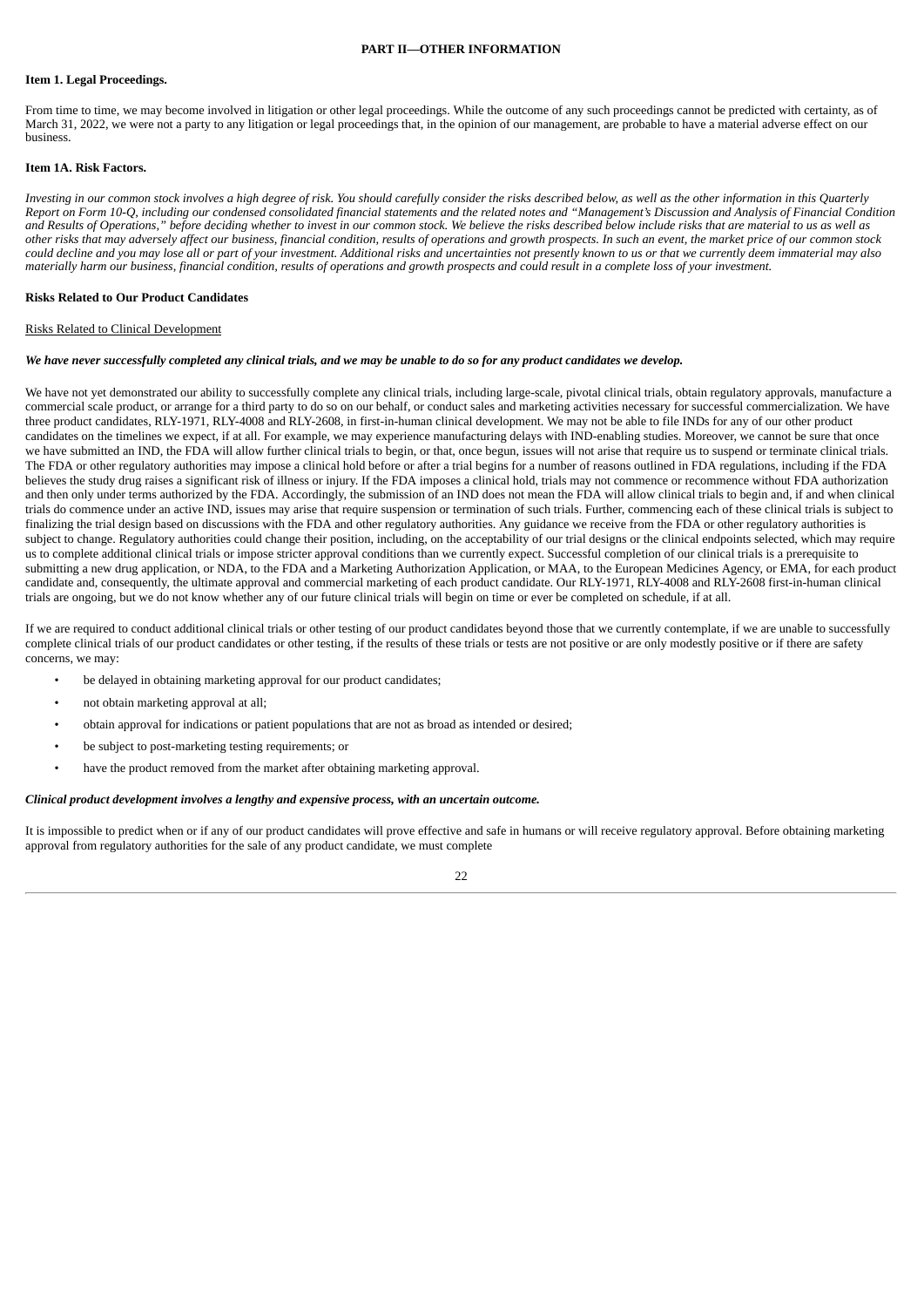preclinical studies and then conduct the required clinical trials to demonstrate the safety and efficacy of our product candidates in humans. Clinical testing is expensive, difficult to design and implement, can take many years to complete and is uncertain as to outcome. A failure of one or more clinical trials can occur at any stage of testing. The outcome of preclinical development testing and early clinical trials may not be predictive of the success of later clinical trials, and interim results of a clinical trial do not necessarily predict final results. Moreover, preclinical and clinical data are often susceptible to varying interpretations and analyses, and many companies that have believed their product candidates performed satisfactorily in preclinical and other nonclinical studies and clinical trials have nonetheless failed to obtain marketing approval of their product candidates. Our preclinical and other nonclinical studies and future clinical trials may not be successful.

From time to time, we may publish interim top-line or preliminary data from our clinical trials. Interim data from clinical trials are subject to the risk that one or more of the clinical outcomes may materially change as more participants enroll and as data mature. Preliminary or top-line data also remain subject to cleaning and verification procedures that may result in the final data being materially different from the preliminary data we previously published. As a result, interim and preliminary data should be viewed with caution until the final data are available. Adverse differences between preliminary or interim data and final data could significantly harm our business prospects.

#### *We may incur additional costs or experience delays in completing, or ultimately be unable to complete, the development and commercialization of our product candidates.*

We may experience delays in completing our preclinical studies and initiating or completing clinical trials, and we may experience numerous unforeseen events during, or as a result of, any future clinical trials that we could conduct that could delay or prevent our ability to receive marketing approval or commercialize our product candidates, including:

- regulators or institutional review boards, or IRBs, or ethics committees may not authorize us or our investigators to commence a clinical trial or conduct a clinical trial at a prospective trial site;
- we may experience delays in reaching, or fail to reach, agreement on acceptable terms with prospective trial sites and prospective contract research organizations, or CROs, the terms of which can be subject to extensive negotiation and may vary significantly among different CROs and trial sites;
- existing clinical trial sites may drop out of the clinical trial, which may require that we add new clinical trial sites or investigators;
- clinical trials of our product candidates may produce negative or inconclusive results, and we may decide, or regulators may require us, to conduct additional nonclinical studies or clinical trials or we may decide to abandon product development programs;
- the number of patients required for clinical trials of our product candidates may be larger than we anticipate, enrollment in these clinical trials may be slower than we anticipate, or participants may drop out of these clinical trials or fail to return for post-treatment follow-up at a higher rate than we anticipate;
- our third party contractors may fail to comply with regulatory requirements or meet their contractual obligations to us in a timely manner, or at all, or may deviate from the clinical trial protocol;
- we may elect to, or regulators or IRBs or ethics committees may require us or our investigators to, suspend or terminate clinical research for various reasons, including noncompliance with regulatory requirements or a finding that the participants are being exposed to unacceptable health risks;
- the cost of clinical trials of our product candidates may be greater than we anticipate;
- we may not be able to adequately project the timing and quantity of our product candidates or other materials necessary to conduct clinical trials of our product candidates or the supply or quality of these materials may be insufficient or inadequate; and
- our product candidates may have undesirable side effects or other unexpected characteristics, causing us or our investigators, regulators or IRBs or ethics committees to suspend or terminate the clinical trials, or reports may arise from nonclinical studies or clinical testing of other cancer therapies that raise safety or efficacy concerns about our product candidates.

We could encounter delays if a clinical trial is suspended or terminated by us, by the IRBs of the institutions at which such trials are being conducted, by the Data Safety Monitoring Board, or DSMB, for such trial or by the FDA or other regulatory authorities. Such authorities may impose such a suspension or termination or clinical hold due to a number of factors, including failure to conduct the clinical trial in accordance with regulatory requirements or our clinical protocols, inspection of the clinical trial operations or clinical trial site by the FDA or other regulatory authorities, unforeseen safety issues or adverse side effects, failure to demonstrate a benefit from using a product, changes in governmental regulations or administrative actions or lack of adequate funding to continue the clinical trial. Many of the factors that cause, or lead to, a delay in the commencement or completion of clinical trials may also ultimately lead to the denial of regulatory approval of our product candidates. Further, the FDA may disagree with our clinical trial design and our interpretation of data from clinical trials, or may change the requirements for approval even after it has reviewed and commented on the design for our clinical trials.

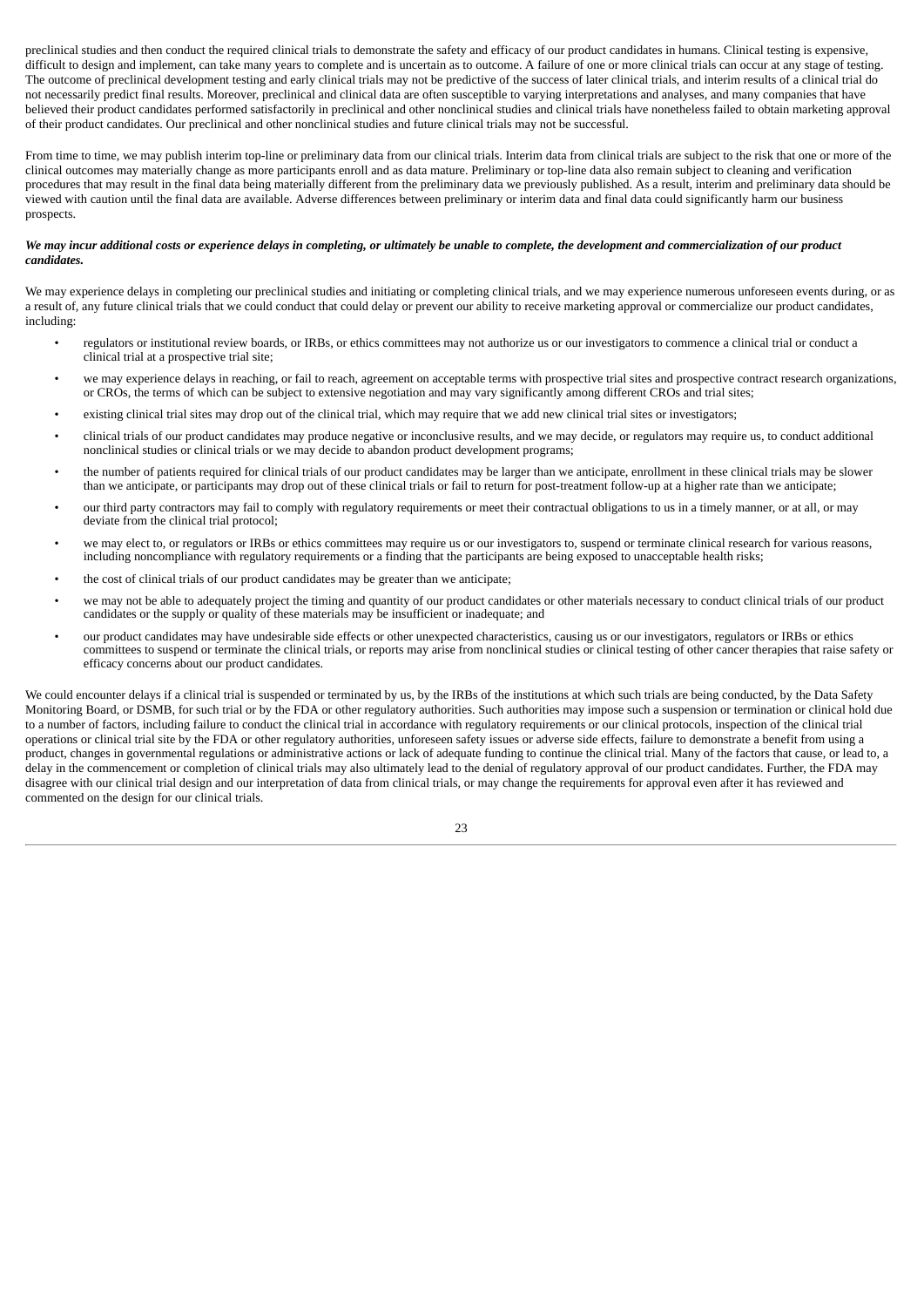Our product development costs will also increase if we experience delays in testing or regulatory approvals. We do not know whether any of our future clinical trials will begin as planned, or whether any of our current or future clinical trials will need to be restructured or will be completed on schedule, if at all. Significant preclinical study or clinical trial delays, including those caused by the ongoing COVID-19 pandemic, also could shorten any periods during which we may have the exclusive right to commercialize our product candidates or allow our competitors to bring products to market before we do and impair our ability to successfully commercialize our product candidates and may harm our business and results of operations. Any delays in our preclinical or current or future clinical development programs may harm our business, financial condition and prospects significantly.

#### *If we experience delays or difficulties in the enrollment of patients in clinical trials, our receipt of necessary regulatory approvals could be delayed or prevented.*

We may not be able to initiate or continue clinical trials for our product candidates if we are unable to locate and enroll a sufficient number of eligible patients to participate in these trials as required by the FDA or similar regulatory authorities outside the United States. In particular, because we will be deploying our drug discovery platform across a broad target space, our ability to enroll eligible patients may be limited or may result in slower enrollment than we anticipate. In addition, some of our competitors have ongoing clinical trials for product candidates that treat the same indications as our product candidates, and patients who would otherwise be eligible for our clinical trials may instead enroll in clinical trials of our competitors' product candidates. Furthermore, our ability to enroll patients may be significantly delayed by the ongoing COVID-19 pandemic and we do not know the extent and scope of such delays at this point.

In addition to the competitive clinical trial environment, the eligibility criteria of our planned clinical trials will further limit the pool of available study participants as we will require that patients have specific characteristics that we can measure to assure their cancer is either severe enough or not too advanced to include them in a study. Additionally, the process of finding patients may prove costly. We also may not be able to identify, recruit and enroll a sufficient number of patients to complete our clinical studies because of the perceived risks and benefits of the product candidates under study, the availability and efficacy of competing therapies and clinical trials, the proximity and availability of clinical trial sites for prospective patients, and the patient referral practices of physicians. If patients are unwilling to participate in our studies for any reason, the timeline for recruiting patients, conducting studies and obtaining regulatory approval of potential products may be delayed.

We may also engage third parties to develop companion diagnostics for use in our clinical trials, but such third parties may not be successful in developing such companion diagnostics, furthering the difficulty in identifying patients with the targeted genetic mutations for our clinical trials. Further, if we are required to develop companion diagnostics and are unable to include patients with the targeted genetic mutations, this could compromise our ability to seek participation in the FDA's expedited review and development programs, including Breakthrough Therapy Designation and Fast Track Designation, or otherwise to seek to accelerate clinical development and regulatory timelines. The FDA has indicated that if we continue RLY-4008 and RLY-2608 in a specific biomarker-defined population, a companion diagnostic device will be required to ensure their safe and effective use.

Clinical trial enrollment may be affected by other factors including:

- the severity of the disease under investigation;
- the eligibility criteria for the clinical trial in question;
- the availability of an appropriate genomic screening test;
- the perceived risks and benefits of the product candidate under study;
- the efforts to facilitate timely enrollment in clinical trials;
- the availability of approved products that treat the same indications as our product candidates;
- the patient referral practices of physicians;
- the ability to monitor patients adequately during and after treatment;
- the proximity and availability of clinical trial sites for prospective patients; and
- factors we may not be able to control, such as uncertain geopolitical conditions or current or potential pandemics that may limit patients, principal investigators or staff or clinical site availability (e.g., complications due to the current conflict between Russia and Ukraine or the ongoing COVID-19 pandemic).

*Positive data from preclinical or early clinical studies of our product candidates are not necessarily predictive of the results of later clinical studies and any future clinical trials of our product candidates. If we cannot replicate the positive data from our preclinical or early clinical studies of our product candidates in our future clinical trials, we will be unable to successfully develop, obtain regulatory approval for and commercialize our product candidates.*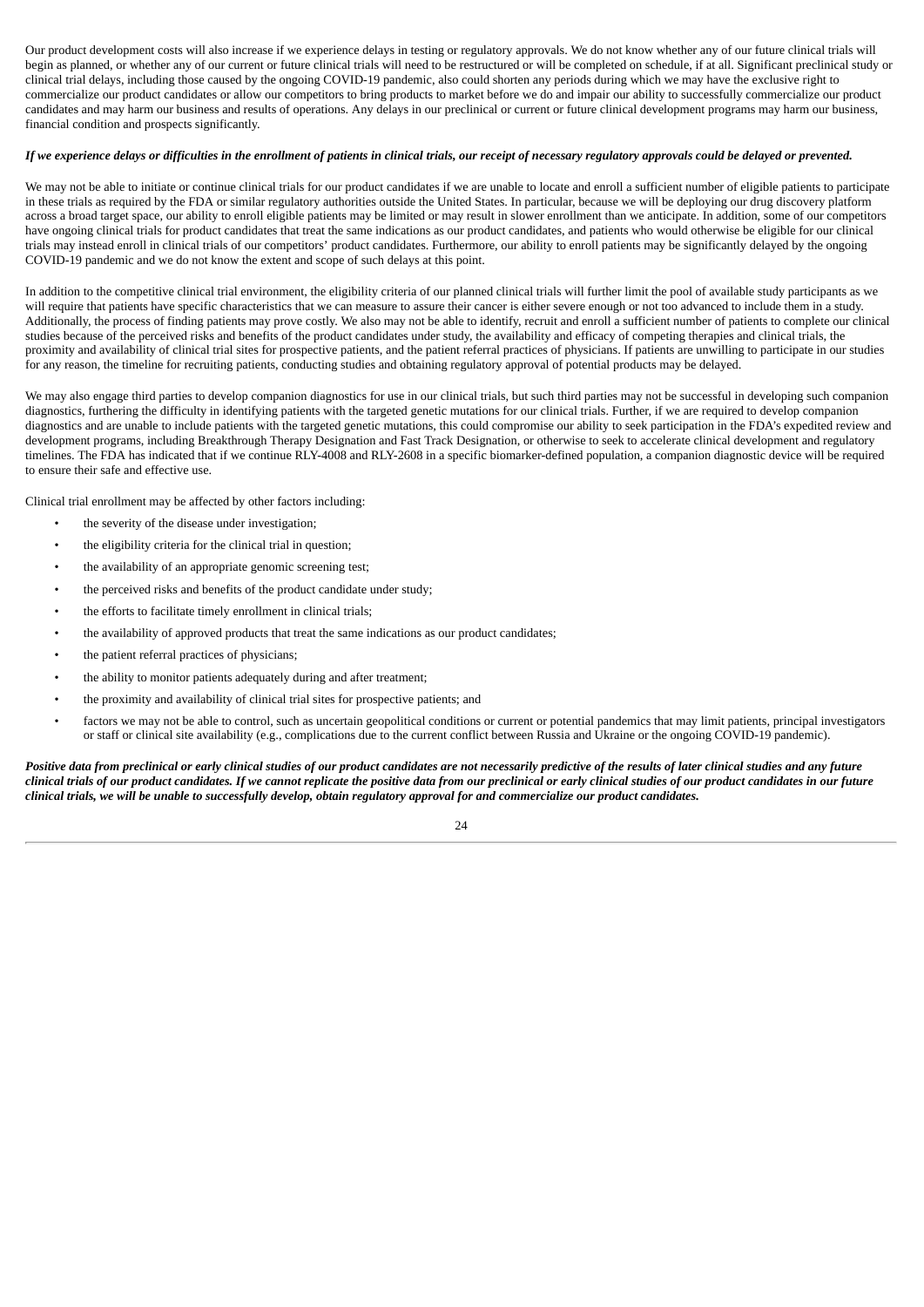Any positive data from our preclinical or early clinical studies of our product candidates may not necessarily be predictive of the results of later clinical studies and any future clinical trials of our product candidates. Similarly, even if we are able to complete our planned preclinical and clinical studies or any future clinical trials of our product candidates according to our current development timeline, the positive data from such preclinical or early clinical studies and clinical trials of our product candidates may not be replicated in subsequent nonclinical studies or clinical trial results.

Many companies in the pharmaceutical and biotechnology industries have suffered significant setbacks in late-stage clinical trials after achieving positive results in earlystage development and we cannot be certain that we will not face similar setbacks. These setbacks have been caused by, among other things, preclinical and other nonclinical findings made while clinical trials were underway, or safety or efficacy observations made in preclinical studies and clinical trials, including previously unreported adverse events. Moreover, preclinical, other nonclinical and clinical data are often susceptible to varying interpretations and analyses and many companies that believed their product candidates performed satisfactorily in preclinical studies and clinical trials nonetheless failed to obtain FDA, EMA or other regulatory authority approval.

#### *Our current or future clinical trials or those of our future collaborators may reveal significant adverse events not seen in our preclinical or other nonclinical studies or early clinical data and may result in a safety profile that would inhibit regulatory approval or market acceptance of any of our product candidates.*

Before obtaining regulatory approvals for the commercial sale of any products, we must demonstrate through lengthy, complex and expensive preclinical or other nonclinical studies and clinical trials that our product candidates are both safe and effective for use in each target indication. Clinical testing is expensive and can take many years to complete, and its outcome is inherently uncertain. Failure can occur at any time during the clinical trial process. The results of preclinical or other nonclinical studies and early clinical trials of our product candidates may not be predictive of the results of later-stage clinical trials. In addition, initial success in clinical trials may not be indicative of results obtained when such trials are completed. There is typically an extremely high rate of attrition from the failure of product candidates proceeding through clinical trials. Product candidates in later stages of clinical trials also may fail to show the desired safety and efficacy profile despite having progressed through preclinical or other nonclinical studies and initial clinical trials. A number of companies in the biopharmaceutical industry have suffered significant setbacks in advanced clinical trials due to lack of efficacy or unacceptable safety issues, notwithstanding promising results in earlier trials. Most product candidates that commence clinical trials are never approved as products and there can be no assurance that any of our current or future clinical trials will ultimately be successful or support further clinical development of any of our product candidates.

We may develop future product candidates, in combination with one or more cancer therapies. The uncertainty resulting from the use of our product candidates in combination with other cancer therapies may make it difficult to accurately predict side effects in future clinical trials.

As is the case with many treatments for cancer and rare diseases, it is likely that there may be side effects associated with the use of our product candidates. If significant adverse events or other side effects are observed in any of our current or future clinical trials, we may have difficulty recruiting patients to our clinical trials, patients may drop out of our clinical trials, or we may be required to abandon the clinical trials or our development efforts of one or more product candidates altogether. We, the FDA or other applicable regulatory authorities, or an IRB may suspend or terminate clinical trials of a product candidate at any time for various reasons, including a belief that subjects in such trials are being exposed to unacceptable health risks or adverse side effects. Some potential therapeutics developed in the biotechnology industry that initially showed therapeutic promise in early-stage clinical trials have later been found to cause side effects that prevented their further development. Even if the side effects do not preclude the product from obtaining or maintaining marketing approval, undesirable side effects may inhibit market acceptance of the approved product due to its tolerability versus other therapies. Any of these developments could materially harm our business, financial condition and prospects.

#### *Although we intend to explore other therapeutic opportunities, in addition to the product candidates that we are currently developing, we may fail to identify viable new product candidates for clinical development for a number of reasons. If we fail to identify additional potential product candidates, our business could be materially harmed.*

Research programs to pursue the development of our existing and planned product candidates for additional indications and to identify new product candidates and disease targets require substantial technical, financial and human resources whether or not they are ultimately successful. For example, pursuant to the DESRES Agreement, we collaborate with D. E. Shaw Research to develop various protein models and make predictions as to how molecules might move, with subsequent validation efforts in our and our CROs' labs. There can be no assurance that we will find potential additional targets using this approach, that any such targets will be tractable, or that such clinical validations will be successful. Our research programs may initially show promise in identifying potential indications and/or product candidates, yet fail to yield results for clinical development for a number of reasons, including:

• the research methodology used may not be successful in identifying potential indications and/or product candidates;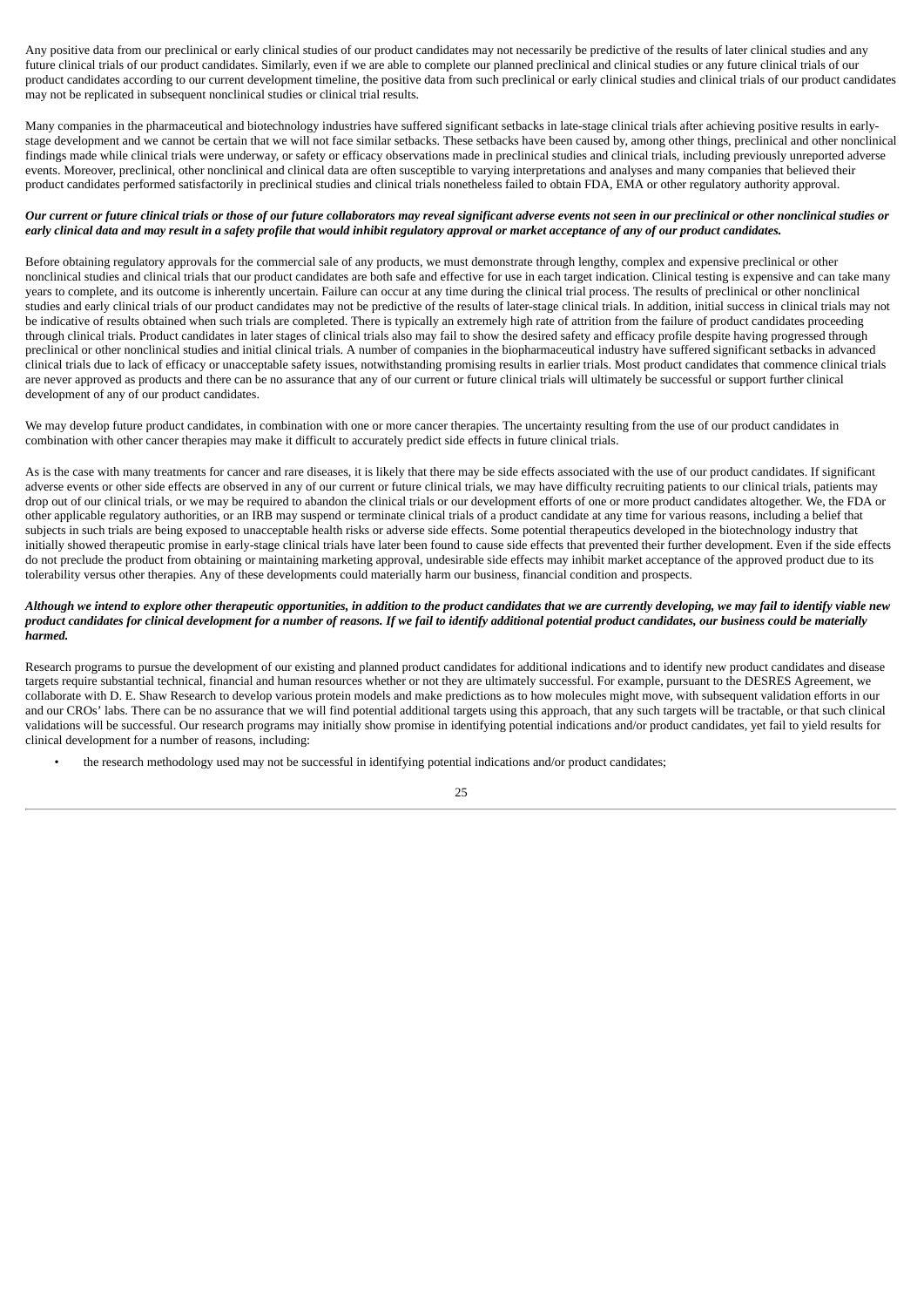- potential product candidates may, after further study, be shown to have harmful adverse effects or other characteristics that indicate they are unlikely to be effective products; or
- it may take greater human and financial resources than we will possess to identify additional therapeutic opportunities for our product candidates or to develop suitable potential product candidates through internal research programs, thereby limiting our ability to develop, diversify and expand our product portfolio.

Because we have limited financial and human resources, we intend to initially focus on research programs and product candidates for a limited set of indications. As a result, we may forgo or delay pursuit of opportunities with other product candidates or for other indications that later prove to have greater commercial potential or a greater likelihood of success. Our resource allocation decisions may cause us to fail to capitalize on viable commercial products or profitable market opportunities.

Accordingly, there can be no assurance that we will ever be able to identify additional therapeutic opportunities for our product candidates or to develop suitable potential product candidates through internal research programs, which could materially adversely affect our future growth and prospects. We may focus our efforts and resources on potential product candidates or other potential programs that ultimately prove to be unsuccessful.

#### *We intend to develop our current product candidates and potentially future product candidates, in combination with other therapies, which exposes us to additional risks.*

We intend to develop our current product candidates, and may develop future product candidates, for use in combination with one or more currently approved cancer therapies. Even if any product candidate we develop was to receive marketing approval or be commercialized for use in combination with other existing therapies, we would continue to bear the risks that the FDA or similar regulatory authorities could revoke approval of the therapy used in combination with our product candidate or that safety, efficacy, manufacturing or supply issues could arise with these existing therapies. Combination therapies are commonly used for the treatment of cancer, and we would be subject to similar risks if we develop any of our product candidates for use in combination with other drugs or for indications other than cancer. This could result in our own products being removed from the market or being less successful commercially.

We may also evaluate our current product candidates or any other future product candidates in combination with one or more other cancer therapies that have not yet been approved for marketing by the FDA or similar regulatory authorities. We will not be able to market and sell our SHP2 program, FGFR2 program, or PI3K program or any product candidate we develop in combination with any such unapproved cancer therapies that do not ultimately obtain marketing approval. Pursuant to the License Agreement with Genentech, as further described above, Genentech will assume the development of RLY-1971, including developing RLY-1971 in combination with Genentech's KRAS G12C program.

If the FDA or similar regulatory authorities do not approve these other drugs or revoke their approval of, or if safety, efficacy, manufacturing, or supply issues arise with, the drugs we choose to evaluate in combination with our current product candidates or any product candidate we develop, we may be unable to obtain approval of or market our SHP2 program, FGFR2 program, or PI3K program or any product candidate we develop.

#### *Our product candidates utilize a novel mechanism of action and novel binding locations, which may result in greater research and development expenses, regulatory issues that could delay or prevent approval, or discovery of unknown or unanticipated adverse effects.*

Our product candidates utilize novel mechanisms of action and novel binding locations, which may result in greater research and development expenses, regulatory issues that could delay or prevent approval, or discovery of unknown or unanticipated adverse effects. Our Dynamo platform uses advanced computational models in tight integration with our medicinal chemistry, structural biology, enzymology and biophysics capabilities to predict and design the compounds that will achieve the most desirable characteristics, including potency, selectivity, bioavailability, and drug-like properties. A disruption in any of these capabilities may have significant adverse effects in our abilities to expand our Dynamo platform, and we cannot predict whether we will continue to have access to these capabilities in the future to support our Dynamo platform. In addition, there can be no assurance that we will be able to rapidly identify, design and synthesize the necessary compounds or that these or other problems related to the development of this novel mechanism will not arise in the future, which may cause significant delays, or we raise problems we may not be able to resolve.

Regulatory approval of novel product candidates such as ours can be more expensive, riskier and take longer than for other, more well-known or extensively studied pharmaceutical or biopharmaceutical product candidates due to our and regulatory agencies' lack of experience with them. The novelty of our mechanism of action may lengthen the regulatory review process, require us to conduct additional studies or clinical trials, increase our development costs, lead to changes in regulatory positions and interpretations, delay or prevent approval and commercialization of our product candidates or lead to significant post-approval limitations or restrictions. The novel mechanism of action also means that fewer people are trained in or experienced with product candidates of this type, which may make it more difficult to find, hire and retain personnel for research, development and manufacturing positions. Because our inhibitors utilize a novel mechanism of action that has not been the subject of extensive study compared to more well-known product candidates, there is also

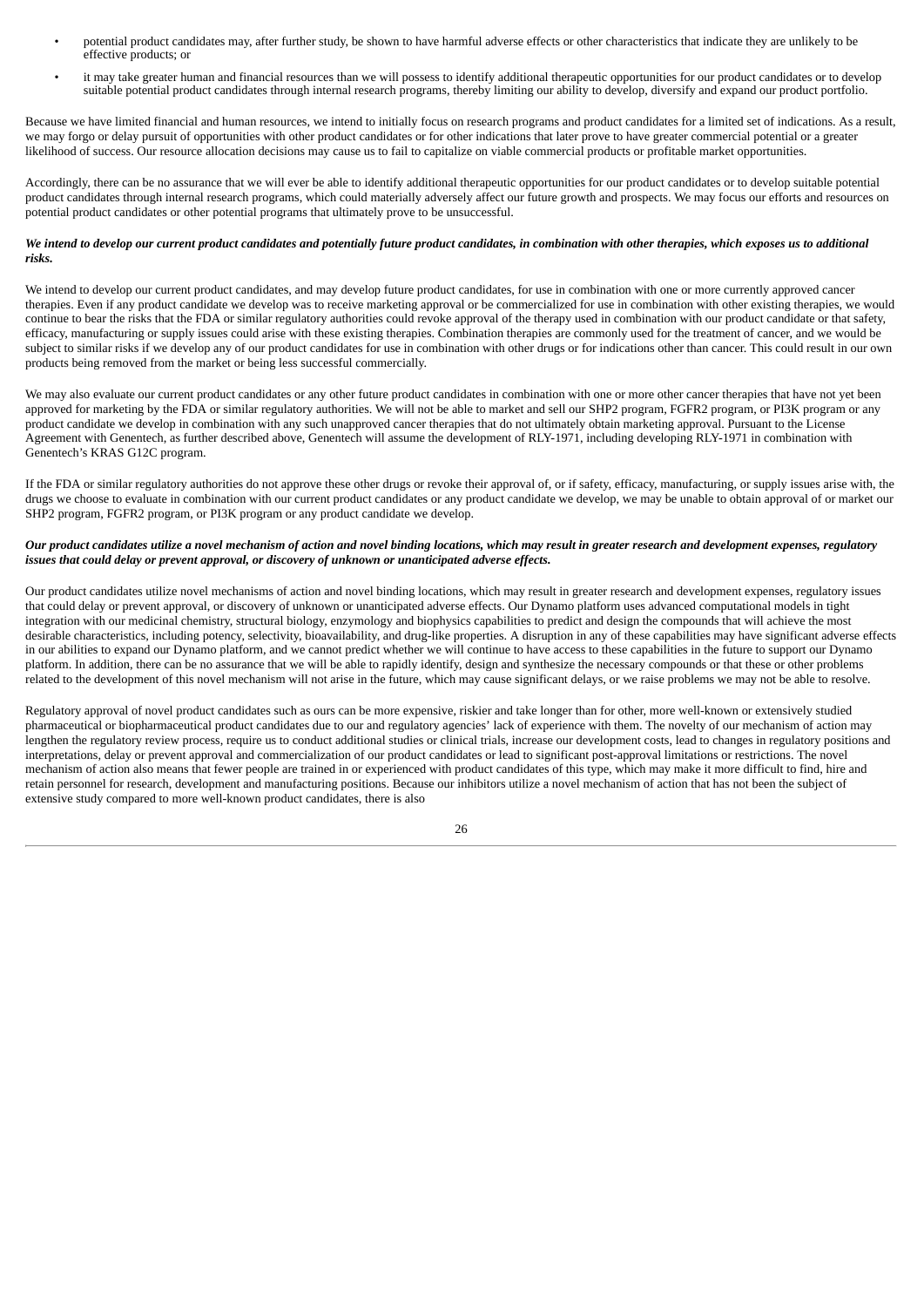an increased risk that we may discover previously unknown or unanticipated adverse effects during our preclinical or other nonclinical studies and clinical trials. Any such events could adversely impact our business prospects, financial condition and results of operations.

#### *We are conducting, or have filed clinical trial applications to conduct, clinical trials for our product candidates outside the United States, and the FDA and similar foreign regulatory authorities may not accept data from such trials.*

We are conducting, or have filed clinical trial applications to conduct, additional clinical trials outside the United States, including Australia, the United Kingdom, Europe and Asia and may conduct, or file clinical trial applications to conduct, additional clinical trials in other foreign jurisdictions in the future. The acceptance of trial data from clinical trials conducted outside the United States by the FDA may be subject to certain conditions. In cases where data from clinical trials conducted outside the United States are intended to serve as the sole basis for marketing approval in the United States, the FDA will generally not approve the application on the basis of foreign data alone unless (i) the data are applicable to the United States population and United States medical practice; (ii) the trials were performed by clinical investigators of recognized competence and (iii) the data may be considered valid without the need for an on-site inspection by the FDA or, if the FDA considers such an inspection to be necessary, the FDA is able to validate the data through an on-site inspection or other appropriate means. Additionally, the FDA's clinical trial requirements, including sufficient size of patient populations and statistical powering, must be met. Many foreign regulatory bodies have similar approval requirements. In addition, such foreign trials would be subject to the applicable local laws of the foreign jurisdictions where the trials are conducted. There can be no assurance that the FDA or any similar foreign regulatory authority will accept data from clinical trials conducted outside of the United States or the applicable jurisdiction. If the FDA or any similar foreign regulatory authority does not accept such data, it would result in the need for additional clinical trials, which would be costly and time-consuming and delay aspects of our business plan, and which may result in our product candidates not receiving approval or clearance for commercialization in the applicable jurisdiction.

#### Risks Related to Obtaining Regulatory Approvals

#### *If we are not able to obtain, or if delays occur in obtaining, required regulatory approvals for our product candidates, we will not be able to commercialize, or will be delayed in commercializing, our product candidates, and our ability to generate revenue will be materially impaired.*

Our product candidates and the activities associated with their development and commercialization, including their design, testing, manufacture, safety, efficacy, recordkeeping, labeling, storage, approval, advertising, promotion, sale, distribution, import and export are subject to comprehensive regulation by the FDA and other regulatory agencies in the United States and by similar authorities in other countries. Before we can commercialize any of our product candidates, we must obtain marketing approval. Currently, all of our product candidates are in development, and we have not received approval to market any of our product candidates from regulatory authorities in any jurisdiction. It is possible that our product candidates, including any product candidates we may seek to develop in the future, will never obtain regulatory approval. We have only limited experience in filing and supporting the applications necessary to gain regulatory approvals and expect to rely on third-party CROs and/or regulatory consultants to assist us in this process. Securing regulatory approval requires the submission of extensive nonclinical and clinical data and supporting information to the various regulatory authorities for each therapeutic indication to establish the product candidate's safety and efficacy. Securing regulatory approval also requires the submission of information about the product manufacturing process to, and inspection of manufacturing facilities by, the relevant regulatory authority. Our product candidates may not be effective, may be only moderately effective or may prove to have undesirable or unintended side effects, toxicities or other characteristics that may preclude our obtaining marketing approval or prevent or limit commercial use. In addition, regulatory authorities may find fault with our manufacturing process or facilities or that of third-party contract manufacturers. We may also face greater than expected difficulty in manufacturing our product candidates.

The process of obtaining regulatory approvals, both in the United States and abroad, is expensive and often takes many years. If the FDA or a similar foreign regulatory authority requires that we perform additional nonclinical studies or clinical trials, approval, if obtained at all, may be delayed. The length of such a delay varies substantially based upon a variety of factors, including the type, complexity and novelty of the product candidates involved. Changes in marketing approval policies during the development period, changes in or the enactment of additional statutes or regulations, or changes in regulatory review for each submitted NDA, 510(k), premarket approval application, or PMA, or equivalent application types, may cause delays in the approval or rejection of an application. The FDA and similar authorities in other countries have substantial discretion in the approval process and may refuse to accept any application or may decide that our data are insufficient for approval and require additional nonclinical, clinical or other studies. Our product candidates could be delayed in receiving, or fail to receive, regulatory approval for many reasons, including the following:

- the FDA or similar foreign regulatory authorities may disagree with the design or implementation of our clinical trials;
- we may not be able to enroll a sufficient number of patients in our clinical studies;
- we may be unable to demonstrate to the satisfaction of the FDA or similar foreign regulatory authorities that a product candidate is safe and effective for its proposed indication or a related companion diagnostic is suitable to identify appropriate patient populations;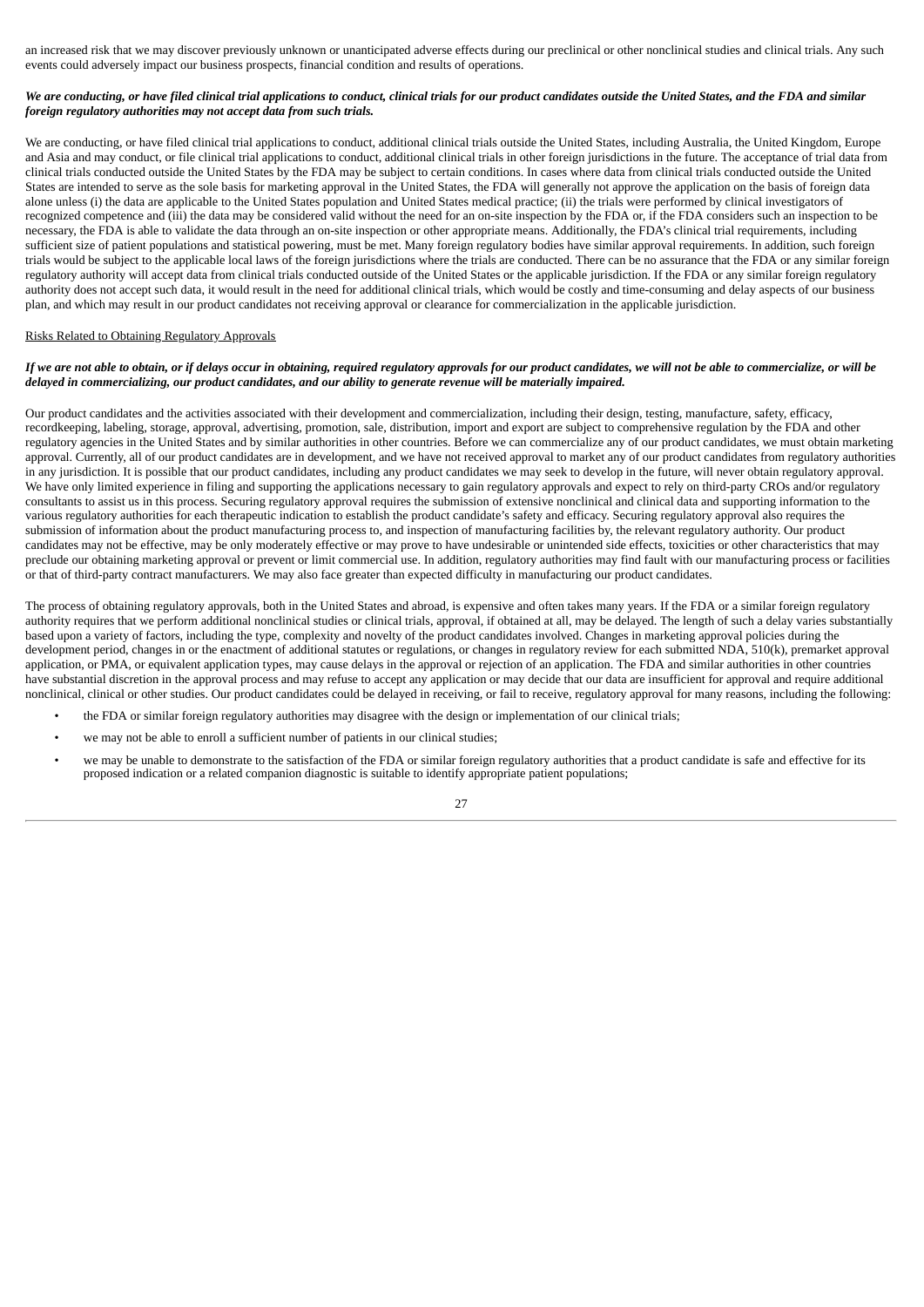- the results of clinical trials may not meet the level of statistical significance required by the FDA or similar foreign regulatory authorities for approval;
- we may be unable to demonstrate that a product candidate's clinical and other benefits outweigh its safety risks;
- the FDA or similar foreign regulatory authorities may disagree with our interpretation of data from nonclinical studies or clinical trials;
- the data collected from clinical trials of our product candidates may not be sufficient to support the submission of an NDA or other submission or to obtain regulatory approval in the United States or elsewhere;
- the FDA or similar foreign regulatory authorities may find deficiencies with or fail to approve the manufacturing processes or facilities of third-party manufacturers with which we contract for clinical and commercial supplies; and
- the approval policies or regulations of the FDA or similar foreign regulatory authorities may significantly change such that our clinical data are insufficient for approval.

Even if we were to obtain approval, regulatory authorities may approve any of our product candidates for fewer or more limited indications than we request, thereby narrowing the commercial potential of the product candidate. In addition, regulatory authorities may grant approval contingent on the performance of costly post-marketing clinical trials, or may approve a product candidate with a label that does not include the labeling claims necessary or desirable for the successful commercialization of that product candidate. Any of the foregoing scenarios could materially harm the commercial prospects for our product candidates.

If we experience delays in obtaining approval or if we fail to obtain approval of our product candidates, the commercial prospects for our product candidates may be harmed and our ability to generate revenues will be materially impaired.

#### Risks Related to Commercialization

*The incidence and prevalence for target patient populations of our product candidates have not been established with precision. If the market opportunities for our product candidates are smaller than we estimate or if any approval that we obtain is based on a narrower definition of the patient population, our revenue and ability to achieve profitability will be adversely affected, possibly materially.*

We are currently evaluating the safety and tolerability of RLY-1971 in a Phase 1 dose escalation/dose expansion study in patients with advanced or metastatic solid tumors and pursuant to the License Agreement with Genentech entered into in December 2020, future development for RLY-1971, including the potential to conduct multiple combination studies, is governed by a joint development team between us and Genentech. In July 2021, Genentech initiated the cohort of RLY-1971 in combination with GDC-6036, its KRAS G12C inhibitor, in a Phase 1b trial. We estimate there are approximately 38,000 patients annually in the United States with advanced lung cancer or colorectal cancer who might benefit from a combination of RLY-1971 with another targeted inhibitor. In the future, if RLY-1971 advances to earlier lines of combination treatment for lung cancer or colorectal cancer, we believe it could be applied in the treatment of approximately 70,000 patients annually in the United States. The subset of patients with KRAS G12C mutations in lung cancer and colorectal cancer who could potentially benefit from the combination of RLY-1971 with GDC-6036 is approximately 17,000 to 32,000 annually in the United States.

We are also evaluating the safety and tolerability of RLY-4008, our inhibitor of FGFR2 in patients with advanced solid tumors having oncogenic FGFR2 alterations, in a first-in-human trial initiated in September 2020. We believe FGFR2-mediated cancers affect approximately 8,000 late-line patients annually in the United States. In the future, if RLY-4008 advances to earlier lines of treatment, it could potentially address approximately 20,000 patients annually in the United States.

In December 2021, we dosed the first patient in a first-in-human clinical trial for RLY-2608, the first known allosteric, pan-mutant (H1047X, E542X and E545X) and isoform-selective PI3Kα inhibitor in clinical development. We believe RLY-2608 has the potential to address approximately 50,000 to 156,000 patients per vear in the United States, one of the largest patient populations for a precision oncology medicine.

Our projections of both the number of people who have these diseases, as well as the subset of people with these diseases who have the potential to benefit from treatment with RLY-1971, RLY-4008 or RLY-2608 or other product candidates, are based on estimates.

The total addressable market opportunity will ultimately depend upon, among other things, the diagnosis criteria included in the final label, if our product candidates are approved for sale for these indications, acceptance by the medical community and patient access, product pricing and reimbursement. The number of patients with cancers and solid tumors may turn out to be lower than expected, patients may not be otherwise amenable to treatment with our products, or new patients may become increasingly difficult to identify or gain access to, all of which would adversely affect our results of operations and our business. We may not be successful in our efforts to identify additional product candidates. Due to our limited resources and access to capital, we must prioritize development of certain product candidates, which may prove to be the wrong choice and may adversely affect our business.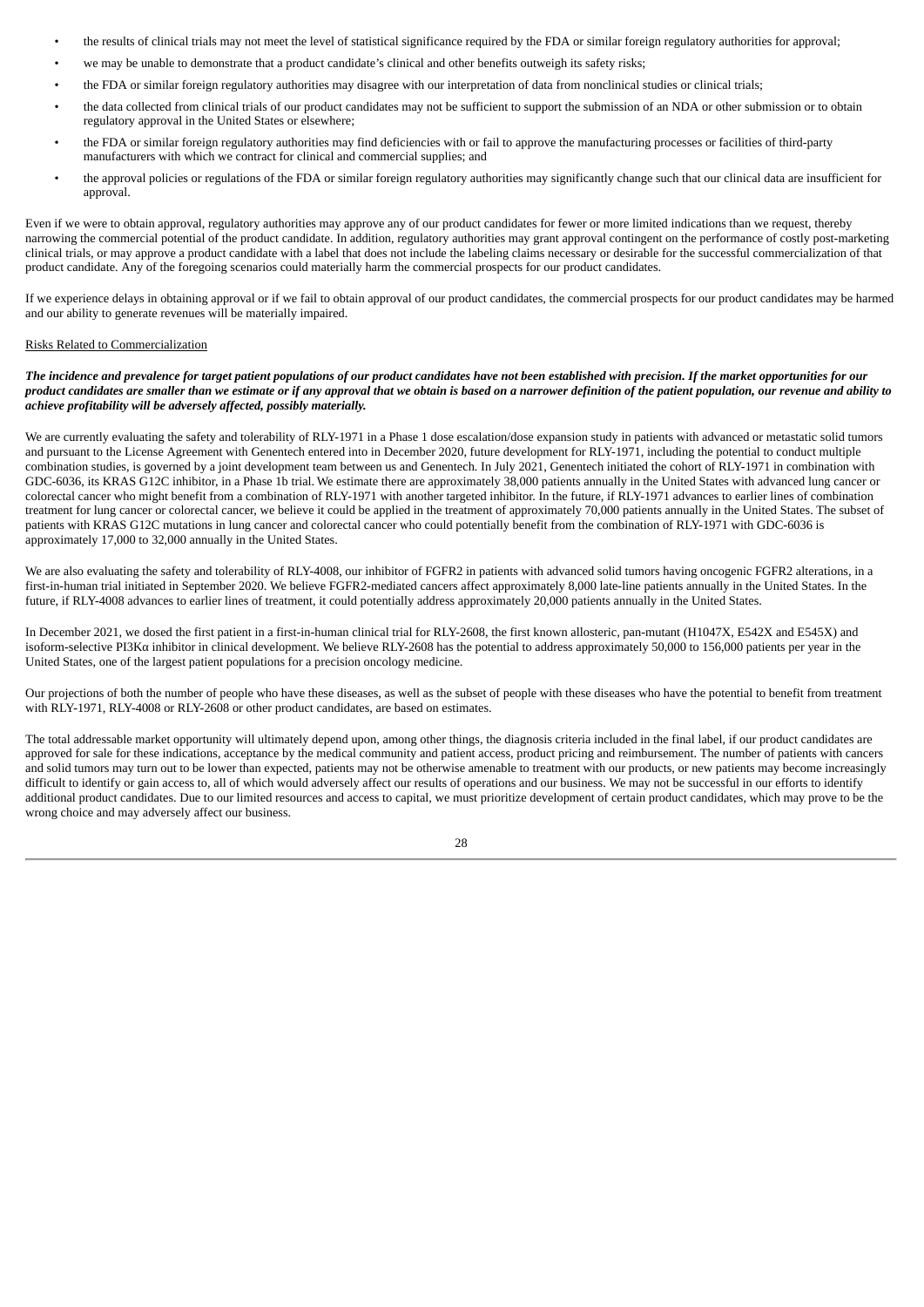#### *We face substantial competition, which may result in others discovering, developing or commercializing products before or more successfully than we do.*

The development and commercialization of new products in the biopharmaceutical and related industries is highly competitive. We compete in the segments of the pharmaceutical, biotechnology, and other related markets that address computationally focused structure-based drug design in cancer and genetic diseases. There are other companies focusing on structure-based drug design to develop therapies in the fields of cancer and other diseases. Some of these competitive products and therapies are based on scientific approaches that are the same as or similar to our approach, and others are based on entirely different approaches. These companies include divisions of large pharmaceutical companies and biotechnology companies of various sizes. We face competition with respect to our current product candidates, and will face competition with respect to any product candidates that we may seek to develop or commercialize in the future, from major pharmaceutical companies, specialty pharmaceutical companies and biotechnology companies worldwide. Potential competitors also include academic institutions, government agencies and other public and private research organizations that conduct research, seek patent protection and establish collaborative arrangements for research, development, manufacturing and commercialization.

Any product candidates that we successfully develop and commercialize will compete with currently approved therapies and new therapies that may become available in the future from segments of the pharmaceutical, biotechnology and other related markets that pursue precision medicines. Key product features that would affect our ability to effectively compete with other therapeutics include the efficacy, safety and convenience of our products. We believe principal competitive factors to our business include, among other things, the accuracy of our computations and predictions, ability to integrate computational and experimental capabilities, ability to successfully transition research programs into clinical development, ability to raise capital, and the scalability of the platform, pipeline, and business.

Many of the companies that we compete against or against which we may compete in the future have significantly greater financial resources and expertise in research and development, manufacturing, preclinical testing, conducting clinical trials, obtaining regulatory approvals and marketing approved products than we do. Mergers and acquisitions in the pharmaceutical, biotechnology and diagnostic industries may result in even more resources being concentrated among a smaller number of our competitors. Smaller or earlier stage companies may also prove to be significant competitors, particularly through collaborative arrangements with large and established companies. These competitors also compete with us in recruiting and retaining qualified scientific and management personnel and establishing clinical trial sites and patient registration for clinical trials, as well as in acquiring technologies complementary to, or necessary for, our programs. In addition, we cannot predict whether our current competitive advantages, such as our ability to leverage our Dynamo platform and our relationship with D. E. Shaw Research, will remain in place in the future. If these or other barriers to entry do not remain in place, other companies may be able to more directly or effectively compete with us.

Our commercial opportunity could be reduced or eliminated if our competitors develop and commercialize products that are safer, more effective, have fewer or less severe side effects, are more convenient or are less expensive than any products that we or our collaborators may develop. Our competitors also may obtain FDA or other regulatory approval for their products more rapidly than we may obtain approval for ours, which could result in our competitors establishing a strong market position before we or our collaborators are able to enter the market. The key competitive factors affecting the success of all of our product candidates, if approved, are likely to be their efficacy, safety, convenience, price, the level of generic competition and the availability of reimbursement from government and other third-party payors.

#### *The insurance coverage and reimbursement status of newly-approved products is uncertain. Failure to obtain or maintain adequate coverage and reimbursement for any of our product candidates, if approved, could limit our ability to market those products and decrease our ability to generate revenue.*

In the United States and markets in other countries, patients generally rely on third-party payors to reimburse all or part of the costs associated with their treatment. Adequate coverage and reimbursement from governmental healthcare programs, such as Medicare and Medicaid, and commercial payors is critical to new product acceptance. Our ability to successfully commercialize our product candidates will depend in part on the extent to which coverage and adequate reimbursement for these products and related treatments will be available from government health administration authorities, private health insurers and other organizations. Government authorities and third-party payors, such as private health insurers and health maintenance organizations, decide which medications they will pay for and establish reimbursement levels. The availability of coverage and extent of reimbursement by governmental and private payors is essential for most patients to be able to afford treatments. Sales of these or other product candidates that we may identify will depend substantially, both domestically and abroad, on the extent to which the costs of our product candidates will be paid by health maintenance, managed care, pharmacy benefit and similar healthcare management organizations, or reimbursed by government health administration authorities, private health coverage insurers and other third-party payors. If coverage and adequate reimbursement is not available, or is available only to limited levels, we may not be able to successfully commercialize our product candidates. Even if coverage is provided, the approved reimbursement amount may not be high enough to allow us to establish or maintain pricing sufficient to realize a sufficient return on our investment.

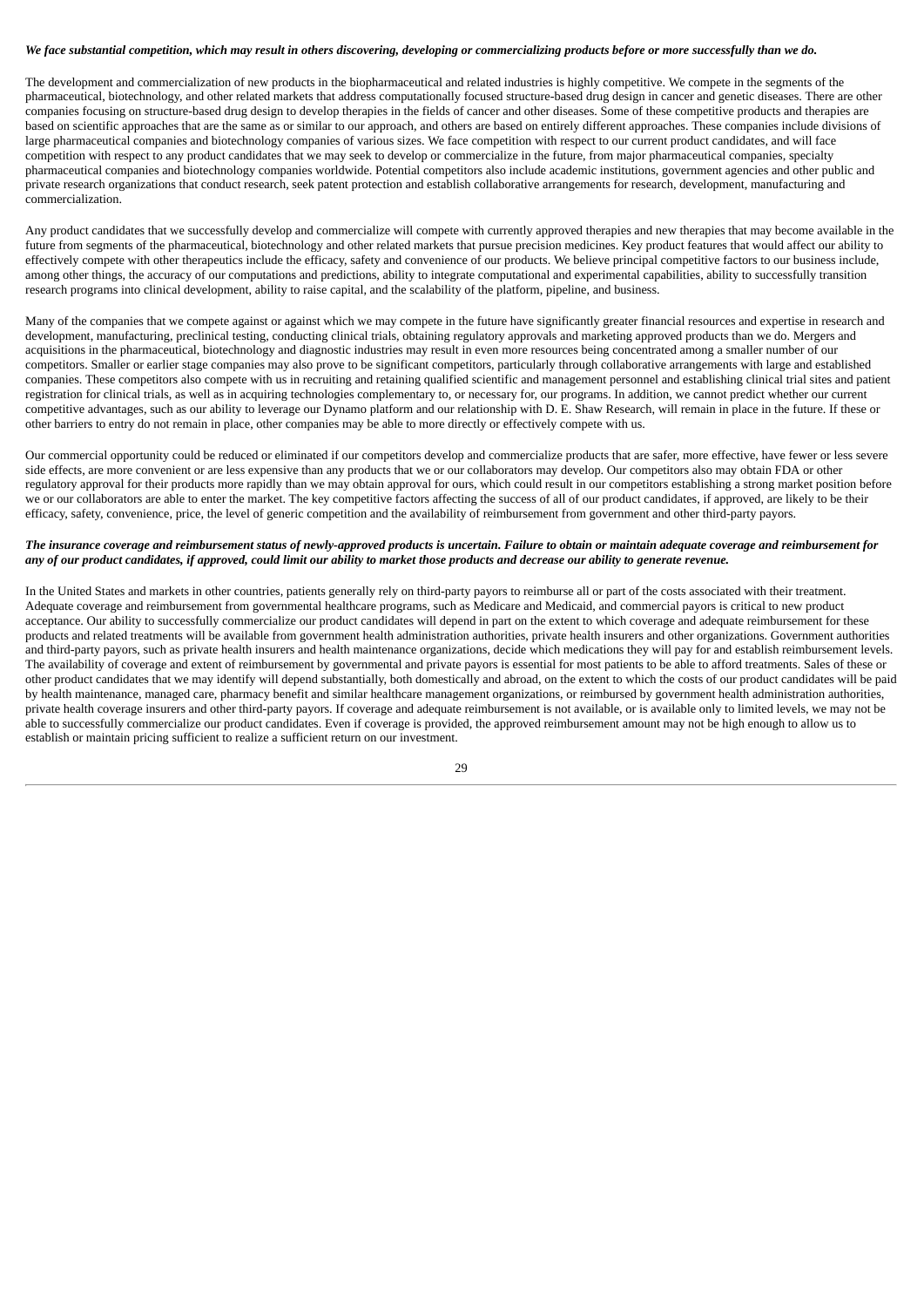There is also significant uncertainty related to the insurance coverage and reimbursement of newly approved products and coverage may be more limited than the purposes for which the medicine is approved by the FDA or similar foreign regulatory authorities. In the United States, the principal decisions about reimbursement for new medicines are typically made by the Centers for Medicare & Medicaid Services, or CMS, an agency within the U.S. Department of Health and Human Services. CMS decides whether and to what extent a new medicine will be covered and reimbursed under Medicare and private payors tend to follow CMS to a substantial degree.

Factors payors consider in determining reimbursement are based on whether the product is (i) a covered benefit under its health plan; (ii) safe, effective and medically necessary; (iii) appropriate for the specific patient; (iv) cost-effective; and (v) neither experimental nor investigational.

Net prices for drugs may be reduced by mandatory discounts or rebates required by government healthcare programs or private payors and by any future relaxation of laws that presently restrict imports of drugs from countries where they may be sold at lower prices than in the United States. Increasingly, third-party payors are requiring that drug companies provide them with predetermined discounts from list prices and are challenging the prices charged for medical products. We cannot be sure that reimbursement will be available for any product candidate that we commercialize and, if reimbursement is available, the level of reimbursement. In addition, many pharmaceutical manufacturers must calculate and report certain price reporting metrics to the government, such as average sales price, or ASP, and best price. Penalties may apply in some cases when such metrics are not submitted accurately and timely. Further, these prices for drugs may be reduced by mandatory discounts or rebates required by government healthcare programs.

In addition, in some foreign countries, the proposed pricing for a drug must be approved before it may be lawfully marketed. The requirements governing drug pricing vary widely from country to country. For example, the EU provides options for its Member States to restrict the range of medicinal products for which their national health insurance systems provide reimbursement and to control the prices of medicinal products for human use. To obtain reimbursement or pricing approval, some of these countries may require the completion of clinical trials that compare the cost effectiveness of a particular product candidate to currently available therapies. A Member State may approve a specific price for the medicinal product or it may instead adopt a system of direct or indirect controls on the profitability of the company placing the medicinal product on the market. There can be no assurance that any country that has price controls or reimbursement limitations for pharmaceutical products will allow favorable reimbursement and pricing arrangements for any of our product candidates. Historically, products launched in the EU do not follow price structures of the U.S. and generally prices tend to be significantly lower.

#### **Risks Related to Our Reliance on Third Parties**

*Under the DESRES Agreement, as amended, we collaborate with D. E. Shaw Research to rapidly develop various protein models, a process that depends on D. E. Shaw Research's use of their proprietary supercomputer, Anton 2. A termination of the DESRES Agreement could have a material adverse effect on our business, financial condition, results of operations, and prospects.*

Under the DESRES Agreement, we collaborate with D. E. Shaw Research to develop various protein models to make predictions as to how molecules might move in connection with identifying potential new biological targets and prospective drug compounds. There can be no assurance these protein models, or the technology used by D. E. Shaw Research to develop them (including the Anton 2 supercomputer), will provide reliable data or target information, or that the findings from these activities and our subsequent validation efforts will translate into the ability to develop therapeutically effective compounds. Our collaboration with D. E. Shaw Research is our key computational collaboration, and there can be no assurance that this collaboration will continue past the current term of the DESRES Agreement, on favorable terms or at all, or that at any time while the collaboration is in effect D. E. Shaw Research will provide a level of service that benefits our programs in a meaningfully positive manner. While we also have other computational collaborations, mostly focused on developing machine learning models, such collaborations do not provide a substitute for the technology made available through our collaboration with D. E. Shaw Research. The termination of the DESRES Agreement or any reduction in our collaboration with D. E. Shaw Research would require us to rely more heavily on these other collaborations and our own internal resources, and may delay or impair our development efforts.

Furthermore, while the termination of the DESRES Agreement would not directly impact the development of our lead product candidates, we cannot predict the effects such termination could have on our preclinical studies and development efforts and our ability to discover and develop additional product candidates. In particular, the technologies accessed through D. E. Shaw Research, including the Anton 2 supercomputer, are important aspects of our Dynamo platform, and we do not currently have access to another source of computational power comparable to that provided by the Anton 2 supercomputer. Currently, not only is our collaboration with D. E. Shaw Research for a limited time period, but it is also limited with respect to the number of target proteins available under the collaboration (with such number subject to increases or decreases from year to year, and with the number of total targets across categories capped at twenty, subject to some limitations), which could restrict our ability to broaden our platform across a larger number of targets and programs.

Under the DESRES Agreement, D. E. Shaw Research controls the rights to its technology, we control the rights to certain compounds, and we jointly own with D. E. Shaw Research any other work product created by D. E. Shaw Research and us. Any work product we jointly own with D. E. Shaw Research and any other information that we or D. E. Shaw Research share is subject to a non-exclusive cross-license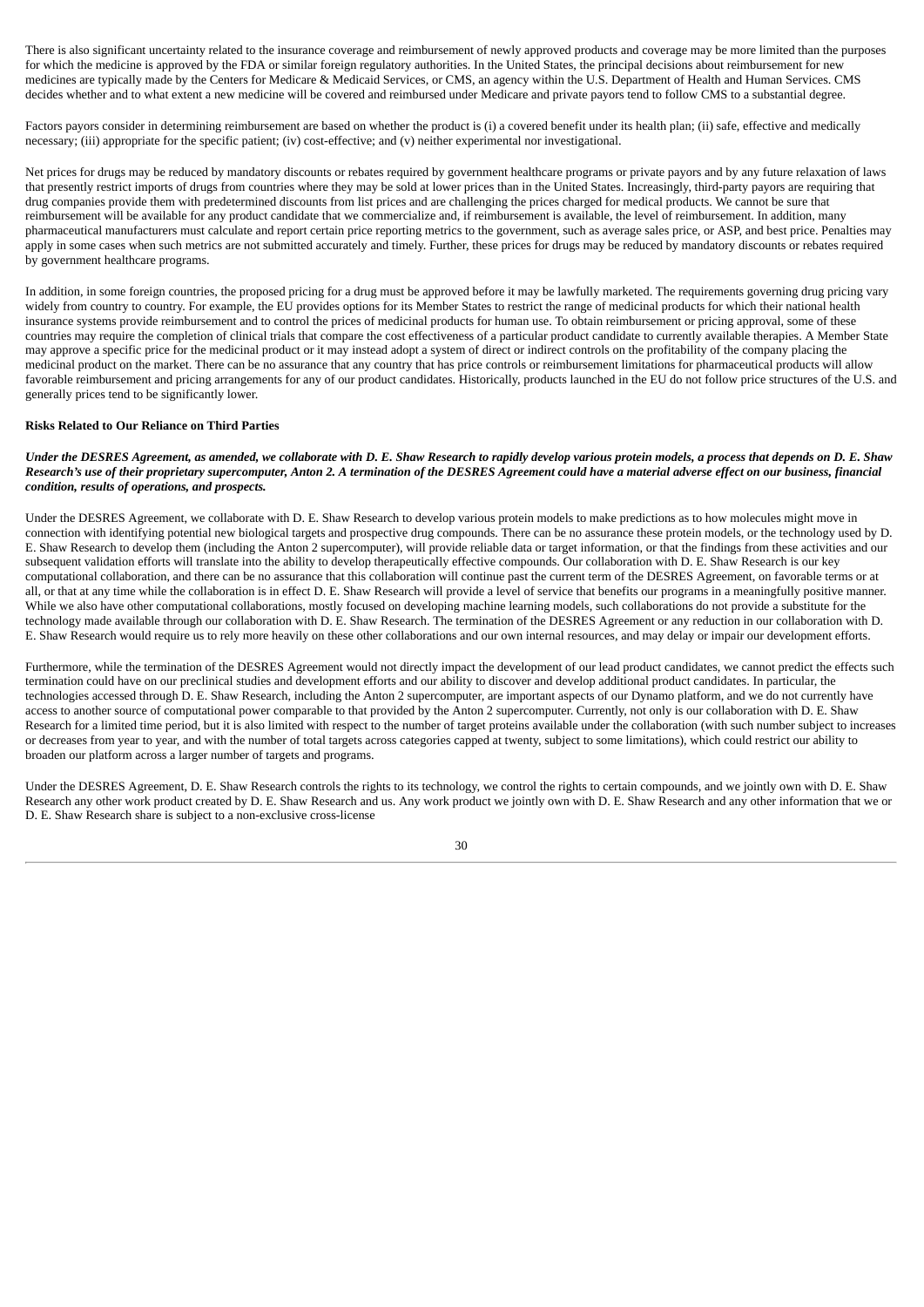between us and D. E. Shaw Research, subject to certain exceptions. In some instances, D. E. Shaw Research is required to assign to us some of the work product created by D. E. Shaw Research. Disputes may arise between us and D. E. Shaw Research, as well as any future potential collaborators, regarding intellectual property subject to the DESRES Agreement. If disputes over intellectual property that we co-own or we own individually prevent or impair our ability to maintain our current collaboration arrangements on acceptable terms, or undermine our ability to successfully control the intellectual property necessary to protect our product candidates, we may be unable to successfully develop and commercialize the affected product candidates. Uncertainties or disagreements around our rights under any such intellectual property may undermine our ability to partner our programs with third parties.

In addition, the DESRES Agreement is complex and certain provisions may be susceptible to multiple interpretations. The resolution of any contract interpretation disagreement that may arise could be adverse to us, for example by narrowing what we believe to be the scope of our rights to certain intellectual property, or increasing what we believe to be our financial or other obligations under the DESRES Agreement, and any such outcome could have a material adverse effect on our business, financial condition, results of operations, and prospects.

We are generally also subject to all of the same risks with respect to protection of intellectual property that we co-own, as we are for intellectual property that we own, which are described below. If we or D. E. Shaw Research fail to adequately protect this intellectual property, our ability to commercialize products could suffer.

Moreover, we are subject to certain payment obligations under the DESRES Agreement, including payments to D. E. Shaw Research in connection with certain transactions, including our collaboration with Genentech pursuant to the License Agreement with Genentech. These payment obligations may decrease the value to us of certain transactional opportunities or otherwise burden our ability to enter into such transactions.

*We rely on third parties to conduct our ongoing clinical trials of RLY-1971, RLY-4008 and RLY-2608 and expect to rely on third parties to conduct future clinical trials, as well as investigator-sponsored clinical trials of our product candidates. If these third parties do not successfully carry out their contractual duties, comply with regulatory requirements or meet expected deadlines, we may not be able to obtain regulatory approval for or commercialize our product candidates and our business could be substantially harmed.*

We do not have the ability to independently conduct clinical trials. We rely and expect to continue to rely on medical institutions, clinical investigators, contract laboratories and other third parties, such as CROs, to conduct or otherwise support clinical trials for our product candidates. We may also rely on academic and private non-academic institutions to conduct and sponsor clinical trials relating to our product candidates. We will not control the design or conduct of the investigator-sponsored trials, and it is possible that the FDA or non-U.S. regulatory authorities will not view these investigator-sponsored trials as providing adequate support for future clinical trials, whether controlled by us or third parties, for any one or more reasons, including elements of the design or execution of the trials or safety concerns or other trial results.

Such arrangements will likely provide us certain information rights with respect to the investigator-sponsored trials, including access to and the ability to use and reference the data, including for our own regulatory filings, resulting from the investigator-sponsored trials. However, we would not have control over the timing and reporting of the data from investigator-sponsored trials, nor would we own the data from the investigator-sponsored trials. If we are unable to confirm or replicate the results from the investigator-sponsored trials or if negative results are obtained, we would likely be further delayed or prevented from advancing further clinical development of our product candidates. Further, if investigators or institutions breach their obligations with respect to the clinical development of our product candidates, or if the data proves to be inadequate compared to the first-hand knowledge we might have gained had the investigator-sponsored trials been sponsored and conducted by us, then our ability to design and conduct any future clinical trials ourselves may be adversely affected.

We rely and expect to continue to rely heavily on these parties for execution of clinical trials for our product candidates and control only certain aspects of their activities. Nevertheless, we are responsible for ensuring that each of our clinical trials is conducted in accordance with the applicable protocol, legal and regulatory requirements and scientific standards, and our reliance on CROs will not relieve us of our regulatory responsibilities. For any violations of laws and regulations during the conduct of our clinical trials, we could be subject to warning letters or enforcement action that may include civil penalties up to and including criminal prosecution.

We, our principal investigators and our CROs are required to comply with regulations, including Good Clinical Practices, or GCPs, for conducting, monitoring, recording and reporting the results of clinical trials to ensure that the data and results are scientifically credible and accurate, and that the trial patients are adequately informed of the potential risks of participating in clinical trials and their rights are protected. These regulations are enforced by the FDA, the Competent Authorities of the Member States of the European Economic Area and similar foreign regulatory authorities for any products in clinical development, including the EMA and the Medicines and Healthcare Products Regulatory Agency. These regulatory authorities enforce GCP regulations through periodic inspections of clinical trial sponsors, principal investigators and trial sites. If we, our principal investigators or our CROs fail to comply with applicable GCPs, the clinical data generated in our clinical trials may be deemed unreliable and the FDA or similar foreign regulatory authorities may require us to perform additional clinical trials before approving our marketing applications. We cannot assure you that, upon inspection, these regulatory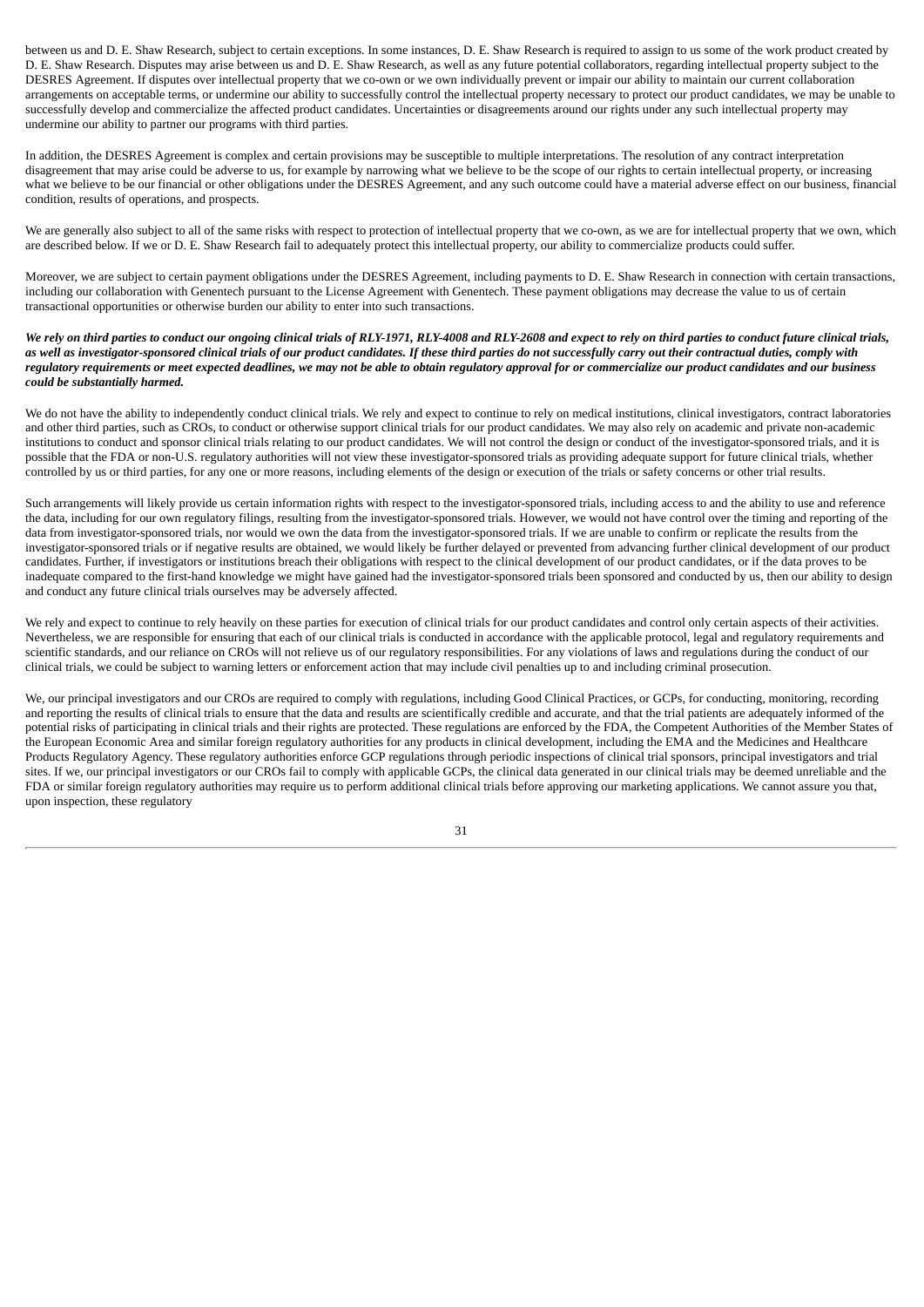authorities will determine that any of our future clinical trials will comply with GCPs. In addition, our clinical trials must be conducted with product candidates produced under current Good Manufacturing Practice, or cGMP, regulations. Our failure or the failure of our principal investigators or CROs to comply with these regulations may require us to repeat clinical trials, which would delay the regulatory approval process and could also subject us to enforcement action. We also are required to register ongoing clinical trials and post the results of completed clinical trials on a government-sponsored database, ClinicalTrials.gov, within certain timeframes. Failure to do so can result in fines, adverse publicity and civil and criminal sanctions.

Although we designed our first-in-human clinical trials of RLY-1971, RLY-4008 and RLY-2608 and intend to design the future clinical trials for the product candidates that we develop, we expect that CROs will conduct all of our clinical trials. As a result, many important aspects of our development programs, including their conduct and timing, are outside of our direct control. Our reliance on third parties to conduct future clinical trials also results in less direct control over the management of data developed through clinical trials than would be the case if we were relying entirely upon our own staff. Communicating with outside parties can also be challenging, potentially leading to mistakes as well as difficulties in coordinating activities. Outside parties may:

- have staffing difficulties;
- fail to comply with contractual obligations;
- experience regulatory compliance issues;
- undergo changes in priorities or become financially distressed; or
- form relationships with other entities, some of which may be our competitors.

These factors may materially adversely affect the willingness or ability of third parties to conduct our clinical trials and may subject us to unexpected cost increases that are beyond our control. If the principal investigators or CROs do not perform clinical trials in a satisfactory manner, breach their obligations to us or fail to comply with regulatory requirements, the development, regulatory approval and commercialization of our product candidates may be delayed, we may not be able to obtain regulatory approval and commercialize our product candidates, or our development program materially and irreversibly harmed. If we are unable to rely on clinical data collected by our principal investigators or CROs, we could be required to repeat, extend the duration of, or increase the size of any clinical trials we conduct and this could significantly delay commercialization and require significantly greater expenditures.

If any of our relationships with these third-party principal investigators or CROs terminate, we may not be able to enter into arrangements with alternative CROs. If principal investigators or CROs do not successfully carry out their contractual duties or obligations or meet expected deadlines, if they need to be replaced or if the quality or accuracy of the clinical data they obtain is compromised due to the failure to adhere to our clinical protocols, regulatory requirements or for other reasons, any clinical trials such principal investigators or CROs are associated with may be extended, delayed or terminated, and we may not be able to obtain regulatory approval for or successfully commercialize our product candidates. As a result, we believe that our financial results and the commercial prospects for our product candidates in the subject indication would be harmed, our costs could increase and our ability to generate revenue could be delayed.

*We contract with third parties for the manufacture of our product candidates for preclinical development, clinical testing, and expect to continue to do so for commercialization. This reliance on third parties increases the risk that we will not have sufficient quantities of our product candidates or products or such quantities at an acceptable cost, which could delay, prevent or impair our development or commercialization efforts.*

We do not currently own or operate, nor do we have any plans to establish in the future, any manufacturing facilities or personnel. We rely, and expect to continue to rely, on third parties for the manufacture of our product candidates for preclinical development and clinical testing, as well as for the commercial manufacture of our products if any of our product candidates receive marketing approval. This reliance on third parties increases the risk that we will not have sufficient quantities of our product candidates or products or such quantities at an acceptable cost or quality, which could delay, prevent or impair our development or commercialization efforts.

The facilities used by our contract manufacturers to manufacture our product candidates must be inspected by the FDA pursuant to pre-approval inspections that will be conducted after we submit our marketing applications to the FDA. We do not control the manufacturing process of, and will be completely dependent on, our contract manufacturers for compliance with cGMPs in connection with the manufacture of our product candidates. If our contract manufacturers cannot successfully manufacture material that conforms to our specifications and the strict regulatory requirements of the FDA or others, they will not be able to pass regulatory inspections and/or maintain regulatory compliance for their manufacturing facilities. In addition, we have no control over the ability of our contract manufacturers to maintain adequate quality control, quality assurance and qualified personnel. If the FDA or a similar foreign regulatory authority finds deficiencies with or does not approve these facilities for the manufacture of our product candidates or if it finds deficiencies or withdraws any such approval in the future, we may need to find alternative manufacturing facilities, which would significantly impact our ability to develop, obtain regulatory approval for or market our product candidates, if approved. Further, our failure, or the failure of our third-party manufacturers, to comply with applicable regulations could result in sanctions being imposed on us, including clinical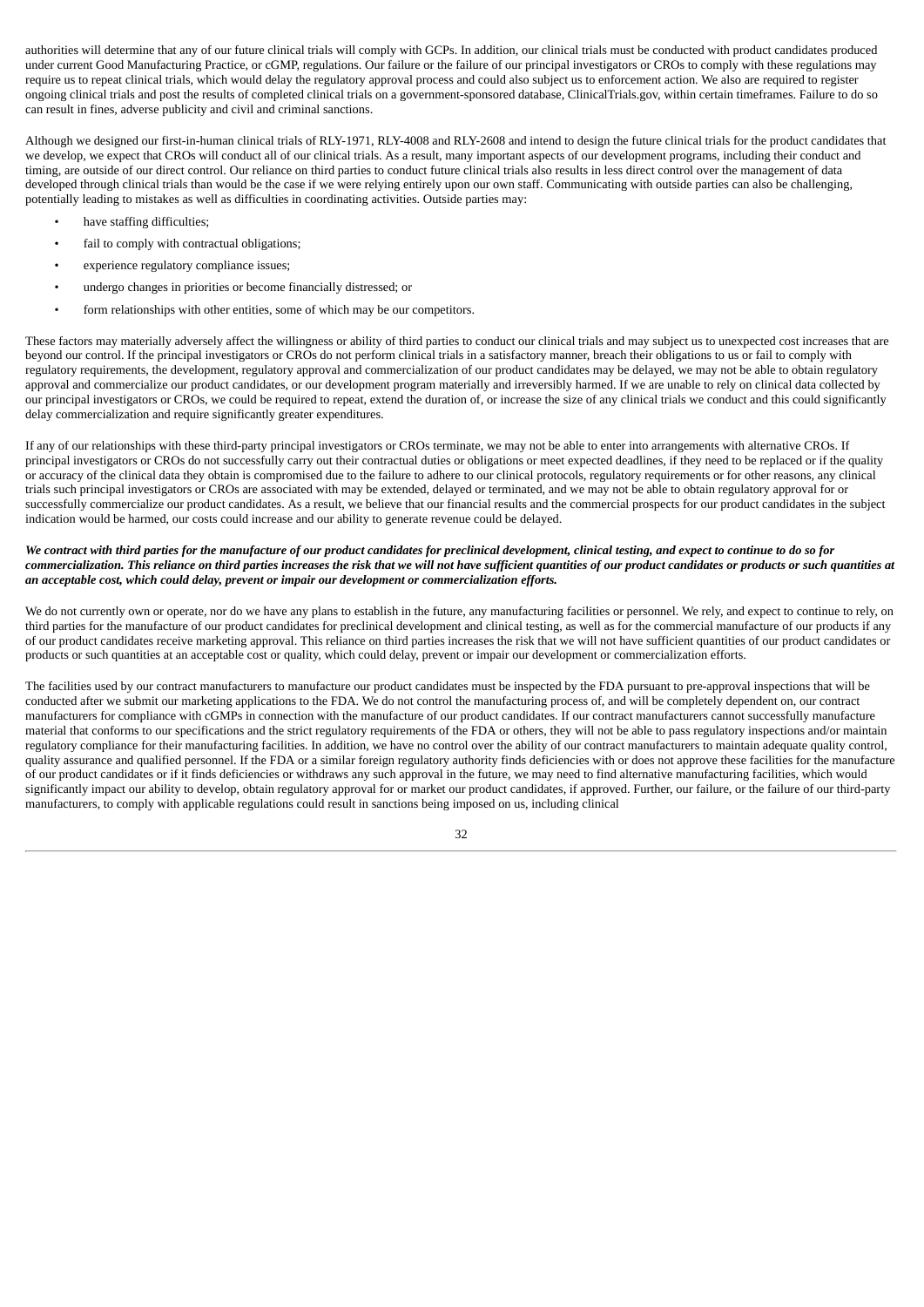holds, fines, injunctions, civil penalties, delays, suspension or withdrawal of approvals, license revocation, seizures or recalls of product candidates or products, if approved, operating restrictions and criminal prosecutions, any of which could significantly and adversely affect our business and supplies of our product candidates.

We may be unable to establish any agreements with third-party manufacturers or to do so on acceptable terms. Even if we are able to establish agreements with third-party manufacturers, reliance on third-party manufacturers entails additional risks, including:

- reliance on the third party for regulatory compliance and quality assurance;
- the possible breach of the manufacturing agreement by the third party;
- the possible misappropriation of our proprietary information, including our trade secrets and know-how; and
- the possible termination or nonrenewal of the agreement by the third party at a time that is costly or inconvenient for us.

Our product candidates and any products that we may develop may compete with other product candidates and approved products for access to manufacturing facilities. There are a limited number of manufacturers that operate under cGMP regulations and that might be capable of manufacturing for us. Due to capacity constraints at cGMP manufacturers relating to the ongoing COVID-19 pandemic, we have been required to forecast the amount of clinical trial supply needed for our clinical trials further in advance than had typically been required, and there is limited flexibility to adjust our manufacturing needs as our clinical trials progress, which may lead to added costs or delays in our clinical trials.

Any performance failure on the part of our existing or future manufacturers could delay clinical development or marketing approval. We are also unable to predict how the ongoing COVID-19 pandemic or the current conflict between Russia and Ukraine may affect our third-party manufacturers, including any potential disruptions to our global supply chain. If our current contract manufacturers cannot perform as agreed, we may be required to replace such manufacturers, which we may not be able to do on reasonable terms, if at all, or manufacture the materials ourselves, for which we may not have the capabilities or resources. In either scenario, our clinical trials supply could be delayed significantly as we establish alternative supply sources. In some cases, the technical skills required to manufacture our products or product candidates may be unique or proprietary to the original contract manufacturing organization, or CMO, and we may have difficulty, or there may be contractual restrictions prohibiting us from, transferring such skills to a back-up or alternate supplier, or we may be unable to transfer such skills at all. In addition, if we are required to change CMOs for any reason, we will be required to verify that the new CMO maintains facilities and procedures that comply with quality standards and with all applicable regulations. Changes in manufacturers often involve changes in manufacturing procedures and processes, which could require that we conduct bridging studies between our prior clinical supply used in our clinical trials and that of any new manufacturer. We may be unsuccessful in demonstrating the comparability of clinical supplies which could require the conduct of additional clinical trials. We may incur added costs and delays in identifying and qualifying any such replacement. Furthermore, a CMO may possess technology related to the manufacture of our product candidate that such CMO owns independently. This would increase our reliance on such CMO or require us to obtain a license from such CMO in order to have another CMO manufacture our product candidates.

Our current and anticipated future dependence upon others for the manufacture of our product candidates or products may adversely affect our future profit margins and our ability to commercialize any products that receive marketing approval on a timely and competitive basis.

## *The third parties upon whom we rely for the supply of the active pharmaceutical ingredient, drug product and starting materials used in our product candidates are our sole source of supply, and the loss of any of these suppliers could significantly harm our business.*

The active pharmaceutical ingredients, or API, drug product and starting materials used in our product candidates are supplied to us primarily from single-source suppliers. Our ability to successfully develop our product candidates, and to ultimately supply our commercial products in quantities sufficient to meet the market demand, depends in part on our ability to obtain the API, drug product and starting materials for these products in accordance with regulatory requirements and in sufficient quantities for clinical testing and commercialization. We do not currently have arrangements in place for a redundant or second-source supply of any such API, drug product or starting materials in the event any of our current suppliers of such API, drug product or starting materials cease their operations for any reason. If any of our third-party suppliers or manufacturers ceases its operations for any reason or is unable or unwilling to supply API, drug product or starting material in sufficient quantities, on the timelines necessary, or at acceptable prices, to meet our needs, it could impede, delay, limit or prevent our development efforts, which could harm our business, results of operations, financial condition and prospects. We are also unable to predict how changing global economic or political conditions, such as the current conflict between Russia and Ukraine and related global economic sanctions, or potential global health concerns, such as the ongoing COVID-19 pandemic, will affect our third-party suppliers and manufacturers. Any negative impact of such matters on our third-party suppliers and manufacturers may also have an adverse impact on our results of operations or financial condition.

For all of our product candidates, we intend to identify and qualify additional manufacturers to provide such API, drug product and starting materials prior to submission of an NDA to the FDA and/or an MAA to the EMA. We are not certain, however, that our single-source suppliers will be able to meet our demand for their products, either because of the nature of our agreements with those suppliers, our

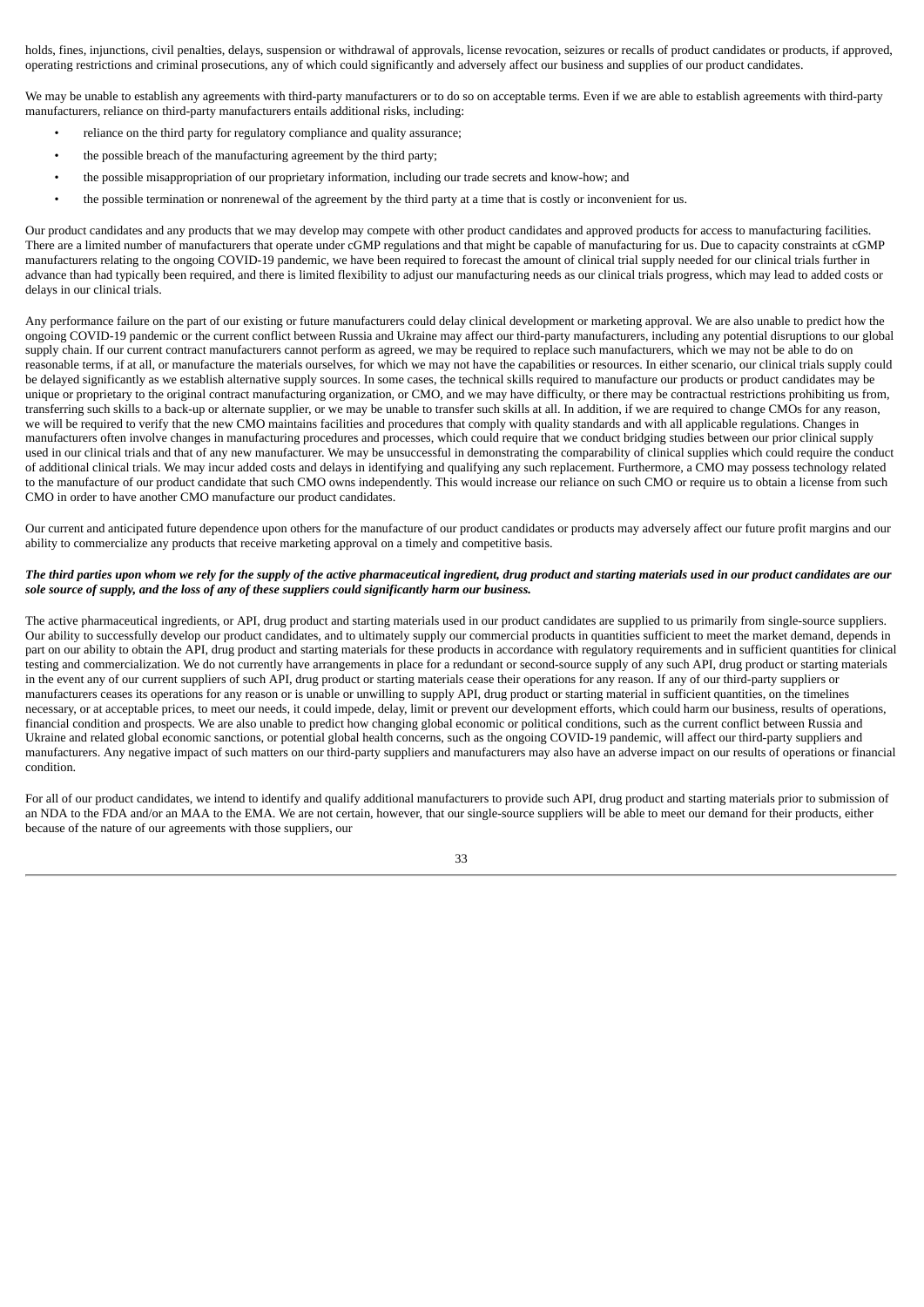limited experience with those suppliers or our relative importance as a customer to those suppliers. It may be difficult for us to assess their ability to timely meet our demand in the future based on past performance. While our suppliers have generally met our demand for their products on a timely basis in the past, they may subordinate our needs in the future to their other customers.

Establishing additional or replacement suppliers for the API, drug product and starting materials used in our product candidates, if required, may not be accomplished quickly. If we are able to find a replacement supplier, such replacement supplier would need to be qualified and may require additional regulatory inspection or approval, which could result in further delay. While we seek to maintain adequate inventory of the API, drug product and starting materials used in our product candidates, any interruption or delay in the supply of components or materials, or our inability to obtain such API, drug product or starting materials from alternate sources at acceptable prices in a timely manner could impede, delay, limit or prevent our development efforts, which could harm our business, results of operations, financial condition and prospects.

#### *We have and may enter into other collaborations with third parties for the research, development, manufacture and commercialization of one or more of our programs or product candidates. If these collaborations are not successful, our business could be adversely affected.*

We have entered into and may enter into collaborations with third parties for one or more of our programs or product candidates, such as our License Agreement with Genentech to develop and commercialize RLY-1971. If we enter into any such arrangements with any third parties, we will likely have limited control over the amount and timing of resources that any future collaborators dedicate to the development or commercialization of our product candidates. Our ability to generate revenue from these arrangements will depend on our collaborators' abilities to successfully perform the functions assigned to them.

Any collaborations we have entered into or will enter into may pose several risks, including the following:

- Collaborators may have significant discretion in determining the efforts and resources that they will apply to these collaborations;
- Collaborators may not perform their obligations as expected;
- The clinical trials conducted as part of these collaborations may not be successful;
- Collaborators may not pursue development and/or commercialization of any product candidates that achieve regulatory approval or may elect not to continue or renew development or commercialization programs based on clinical trial results, changes in the collaborators' strategic focus or available funding or external factors, such as an acquisition, that divert resources or create competing priorities;
- Collaborators may delay clinical trials, provide insufficient funding for clinical trials, stop a clinical trial or abandon a product candidate, repeat or conduct new clinical trials or require a new formulation of a product candidate for clinical testing;
- We may not have access to, or may be restricted from disclosing, certain information regarding product candidates being developed or commercialized under a collaboration and, consequently, may have limited ability to inform our stockholders about the status of such product candidates;
- Collaborators could independently develop, or develop with third parties, products that compete directly or indirectly with our product candidates if the collaborators believe that competitive products are more likely to be successfully developed or can be commercialized under terms that are more economically attractive than ours;
- Product candidates developed in collaboration with us may be viewed by any collaborators as competitive with their own product candidates or products, which may cause collaborators to cease to devote resources to the commercialization of our product candidates;
- A collaborator with marketing and distribution rights to one or more of our product candidates that achieve regulatory approval may not commit sufficient resources to the marketing and distribution of any such product candidate;
- Disagreements with collaborators, including disagreements over proprietary rights, contract interpretation or the preferred course of development of any programs or product candidates, may cause delays or termination of the research, development, manufacture or commercialization of such programs or product candidates, may lead to additional responsibilities for us with respect to such programs or product candidates or may result in litigation or arbitration, any of which would be time-consuming and expensive;
- Collaborators may not properly maintain or defend our intellectual property rights or may use our proprietary information in such a way as to invite litigation that could jeopardize or invalidate our intellectual property or proprietary information or expose us to potential litigation. For example, Genentech has the first right to enforce or defend certain of our intellectual property rights under our collaboration, and although we may have the right to assume the enforcement and defense of such intellectual property rights if Genentech does not, our ability to do so may be compromised by Genentech's actions;
- Disputes may arise with respect to the ownership of intellectual property developed pursuant to our collaborations;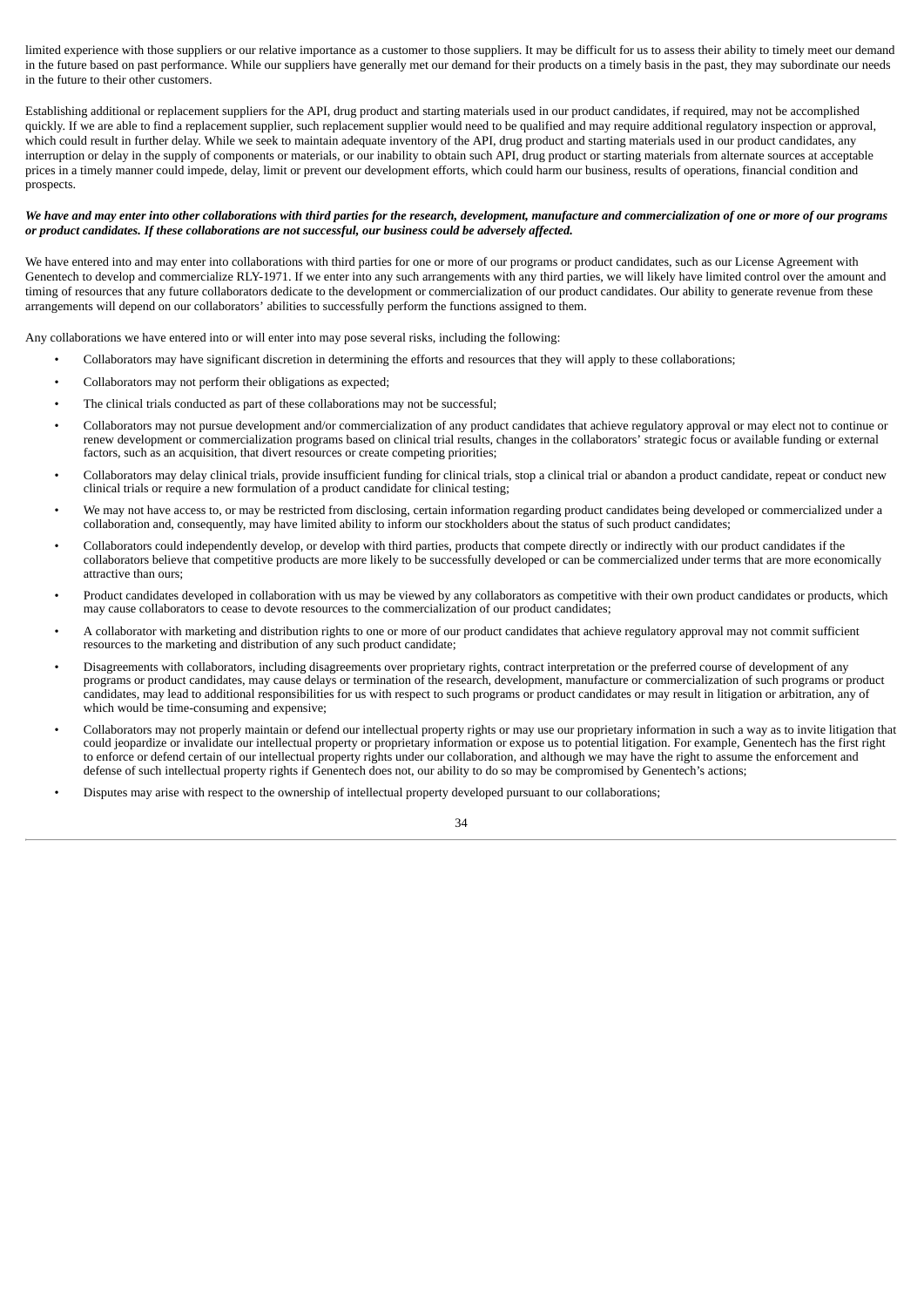- Collaborators may infringe the intellectual property rights of third parties, which may expose us to litigation and potential liability; and
- Collaborations may be terminated for the convenience of the collaborator and, if terminated, we could be required to raise additional capital to pursue further development or commercialization of the applicable product candidates. For example, Genentech may terminate its collaboration with us for convenience after a specified notice period.

If our collaborations do not result in the successful development and commercialization of products, or if one of any future collaborators terminates its agreement with us, we may not receive any milestone or royalty payments under the collaboration. If we do not receive the payments we expect under these agreements, our development of product candidates could be delayed and we may need additional resources to develop our product candidates. All of the risks relating to product development, regulatory approval and commercialization summarized and described in this report also apply to the activities of our collaborators.

In addition, if any collaborator terminates its agreement with us, we may find it more difficult to attract new collaborators and our reputation among the business and financial communities could be adversely affected.

## *We may seek to establish additional collaborations, and, if we are not able to establish them on commercially reasonable terms, or at all, we may have to alter our development and commercialization plans.*

Our product development programs and the potential commercialization of our product candidates will require substantial additional cash to fund expenses. For some of our product candidates, we may decide to collaborate with additional pharmaceutical and biotechnology companies for the development and potential commercialization of those product candidates.

We face significant competition in seeking appropriate collaborators. Whether we reach a definitive agreement for a collaboration will depend, among other things, upon our assessment of the collaborator's resources and expertise, the terms and conditions of the proposed collaboration and the proposed collaborator's evaluation of a number of factors. Those factors may include the design or results of clinical trials, the likelihood of approval by the FDA or similar regulatory authorities outside the United States, the potential market for the subject product candidate, the costs and complexities of manufacturing and delivering such product candidate to patients, the potential of competing products, the existence of uncertainty with respect to our ownership of technology, which can exist if there is a challenge to such ownership without regard to the merits of the challenge and industry and market conditions generally. The collaborator may also consider alternative product candidates or technologies for similar indications that may be available to collaborate on and whether such a collaboration could be more attractive than the one with us for our product candidate. The terms of any additional collaborations or other arrangements that we may establish may not be favorable to us.

We may also be restricted under collaboration agreements from entering into future agreements on certain terms with potential collaborators. Collaborations are complex and time-consuming to negotiate and document. In addition, there have been a significant number of recent business combinations among large pharmaceutical companies that have resulted in a reduced number of potential future collaborators.

We may not be able to negotiate additional collaborations on a timely basis, on acceptable terms, or at all. If we are unable to do so, we may have to curtail the development of the product candidate for which we are seeking to collaborate, reduce or delay its development program or one or more of our other development programs, delay its potential commercialization or reduce the scope of any sales or marketing activities, or increase our expenditures and undertake development or commercialization activities at our own expense. If we elect to increase our expenditures to fund development or commercialization activities on our own, we may need to obtain additional capital, which may not be available to us on acceptable terms or at all. If we do not have sufficient funds, we may not be able to further develop our product candidates or bring them to market and generate product revenue.

## *We may be required to pay certain milestones and royalties under our license or collaboration agreements with third-party licensors or collaborators.*

Under our current and future license or collaboration agreements, including our DESRES Agreement, we may be required to pay milestones, royalties and other payments based on our revenues, including revenues from product sales, and these milestones and royalty payments could adversely affect the overall profitability of any products that we may seek to commercialize. In order to maintain our rights under these agreements, we may need to meet certain specified milestones in the development of our product candidates. Further, our licensors (or their licensors), licensees or other strategic collaborators may dispute the terms, including amounts, that we are required to pay under the respective license or collaboration agreements. If these claims result in a material increase in the amounts that we are required to pay to our licensors or collaborators, or in a claim of breach of the license, our ability to research, develop and obtain approval of product candidates or to commercialize our products could be significantly impaired.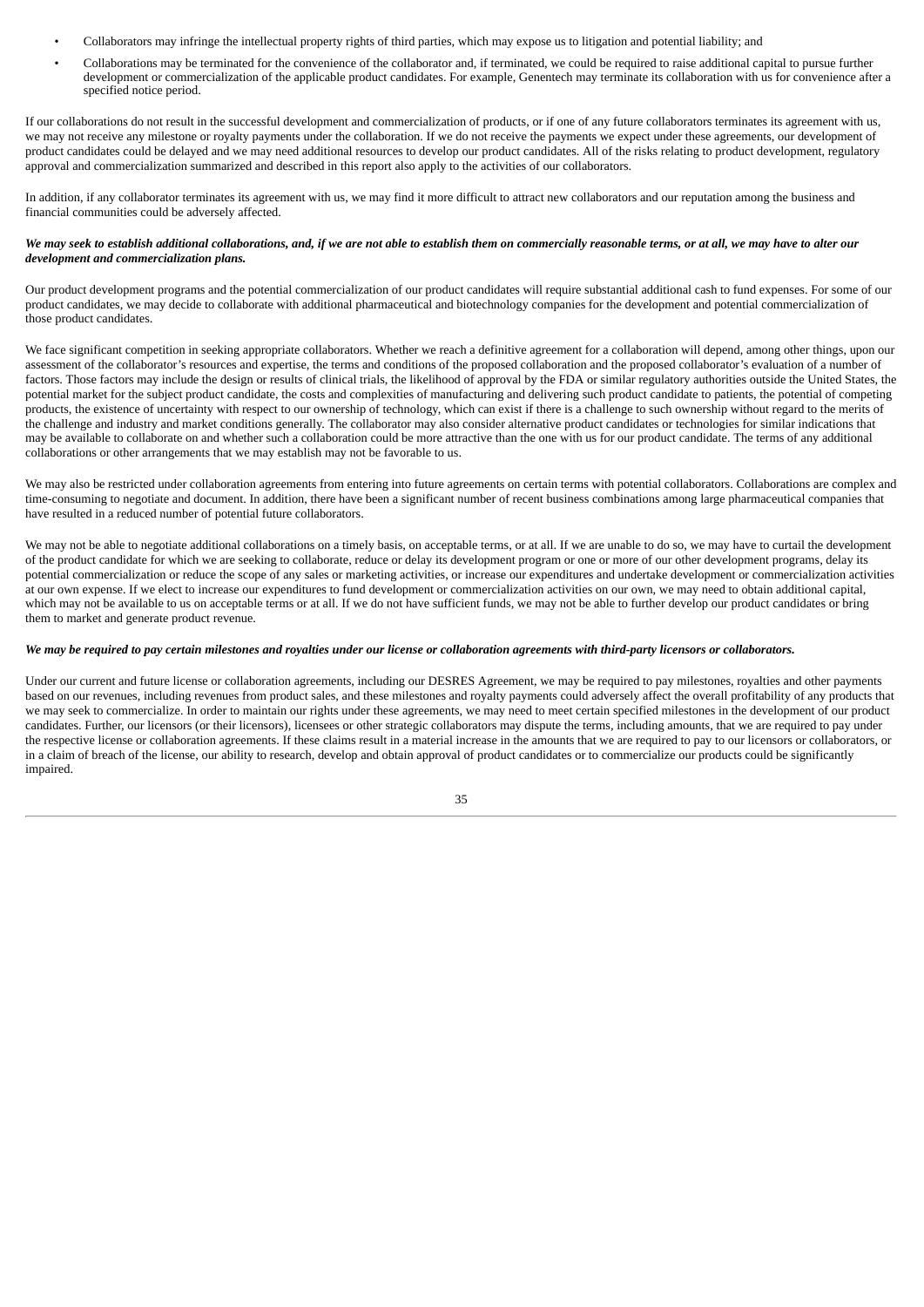## **Risks Related to Our Financial Position and Ability to Raise Additional Capital**

### Risks Related to Our Operating History

## *We are a biopharmaceutical company with a limited operating history.*

We are a biopharmaceutical company with a limited operating history and have incurred net losses in each year since our inception. Our net losses were \$62.0 million and \$42.2 million for the three months ended March 31, 2022 and 2021, respectively. We had an accumulated deficit of \$830.1 million as of March 31, 2022. Biopharmaceutical product development is a highly speculative undertaking and involves a substantial degree of risk. We commenced operations in May 2015. Since inception, we have focused substantially all of our efforts and financial resources on developing our drug discovery platform and initial product candidates. We have no products approved for commercial sale and therefore have never generated any revenue from product sales, and we do not expect to in the foreseeable future. We have not obtained regulatory approvals for any of our product candidates and there is no assurance that we will obtain approvals in the future. We expect to continue to incur significant expenses and operating losses over the next several years and for the foreseeable future. Our prior losses, combined with expected future losses, have had and will continue to have an adverse effect on our stockholders' deficit and working capital.

## *We have incurred significant operating losses since our inception and anticipate that we will incur continued losses for the foreseeable future.*

Substantially all of our operating losses have resulted from costs incurred in connection with our research and development programs and from general and administrative costs associated with our operations. We expect our research and development expenses to significantly increase in connection with the commencement and continuation of clinical trials of our product candidates. In addition, if we obtain marketing approval for our product candidates, we will incur significant sales, marketing and outsourcedmanufacturing expenses. We will also continue to incur additional costs associated with operating as a public company. As a result, we expect to continue to incur significant and increasing operating losses for the foreseeable future. Because of the numerous risks and uncertainties associated with developing pharmaceutical products, we are unable to predict the extent of any future losses or when we will become profitable, if at all. Even if we do become profitable, we may not be able to sustain or increase our profitability on a quarterly or annual basis.

The amount of our future losses is uncertain and our quarterly operating results may fluctuate significantly or may fall below the expectations of investors or securities analysts, each of which may cause our stock price to fluctuate or decline. Our quarterly and annual operating results may fluctuate significantly in the future due to a variety of factors, many of which are outside of our control and may be difficult to predict, including the following:

- the timing and success or failure of clinical trials for our product candidates or competing product candidates, or any other change in the competitive landscape of our industry, including consolidation among our competitors or partners;
- our ability to successfully recruit and retain subjects for clinical trials, and any delays caused by difficulties in such efforts;
- our ability to obtain marketing approval for our product candidates, and the timing and scope of any such approvals we may receive;
- the timing and cost of, and level of investment in, research and development activities relating to our product candidates, which may change from time to time;
- the cost of manufacturing our product candidates, which may vary depending on the quantity of production and the terms of our agreements with manufacturers;
- our ability to attract, hire and retain qualified personnel;
- expenditures that we will or may incur to develop additional product candidates;
- the level of demand for our product candidates should they receive approval, which may vary significantly;
- the risk/benefit profile, cost and reimbursement policies with respect to our product candidates, if approved, and existing and potential future therapeutics that compete with our product candidates;
- the changing and volatile U.S. and global economic environments or political instability, including as a result of the ongoing COVID-19 pandemic or the current conflict between Russia and Ukraine; and
- future accounting pronouncements or changes in our accounting policies.

The cumulative effects of these factors could result in large fluctuations and unpredictability in our quarterly and annual operating results. As a result, comparing our operating results on a period-to-period basis may not be meaningful. This variability and unpredictability could also result in our failing to meet the expectations of industry or financial analysts or investors for any period. If our revenue or operating results fall below the expectations of analysts or investors or below any forecasts we may provide to the market, or if the forecasts we

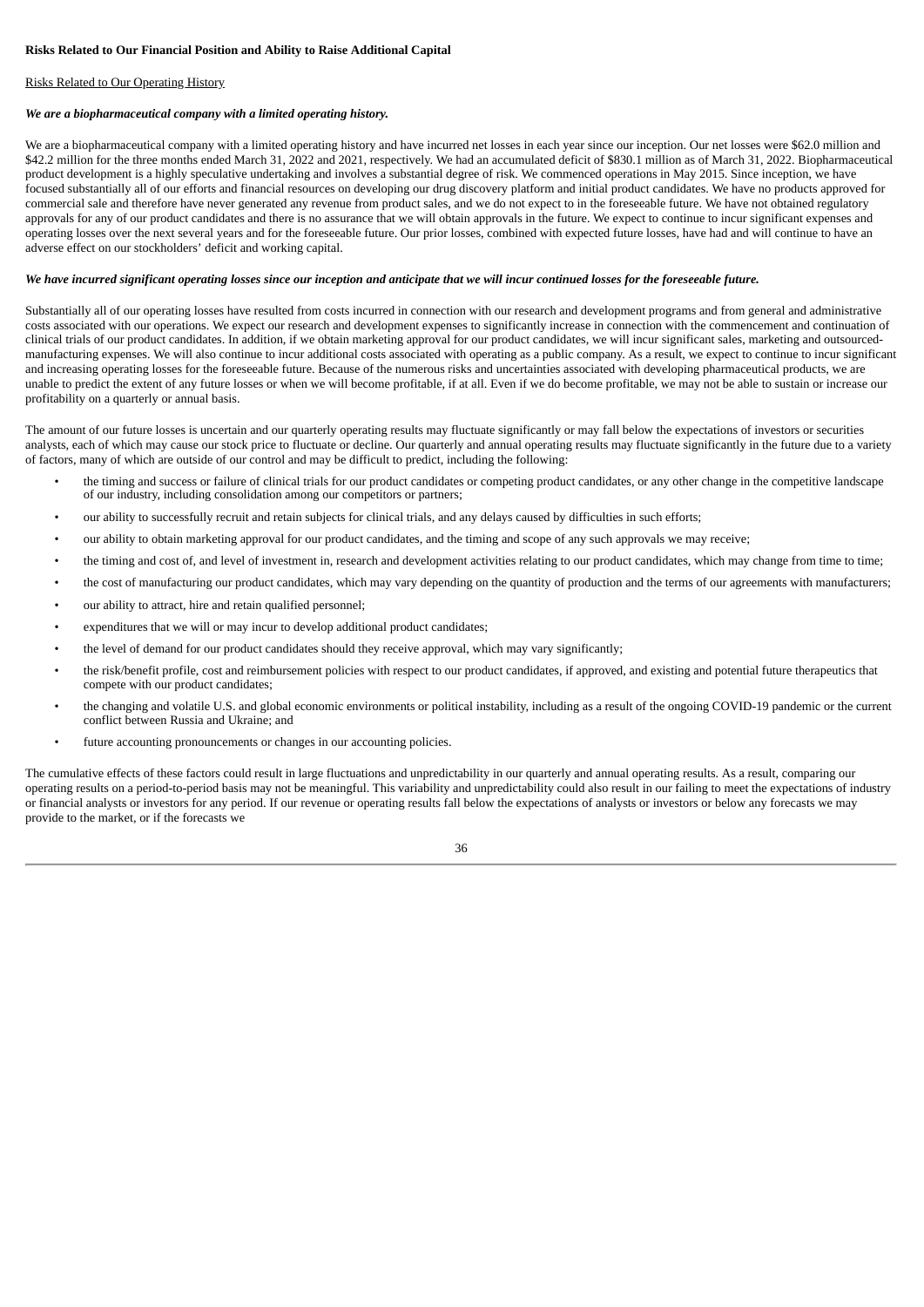provide to the market are below the expectations of analysts or investors, the price of our common stock could decline substantially. Such a stock price decline could occur even when we have met any previously publicly stated guidance we may provide.

## *We have no products approved for commercial sale and have not generated any revenue from product sales.*

Our ability to become profitable depends upon our ability to generate revenue. To date, we have not generated any revenue from our product sales and we do not expect to generate any revenue from the sale of products in the near future. We do not expect to generate significant revenue unless and until we obtain marketing approval of, and begin to sell one or more of our product candidates. Our ability to generate revenue depends on a number of factors, including, but not limited to, our ability to:

- successfully complete preclinical studies;
- successfully enroll subjects in, and complete, clinical trials;
- have our IND applications go into effect for our planned clinical trials or future clinical trials;
- receive regulatory approvals from applicable regulatory authorities;
- initiate and successfully complete all safety studies required to obtain U.S. and foreign marketing approval for our product candidates;
- establish commercial manufacturing capabilities or make arrangements with third-party manufacturers for clinical supply and commercial manufacturing;
- obtain and maintain patent and trade secret protection or regulatory exclusivity for our product candidates;
- launch commercial sales of our product candidates, if and when approved, whether alone or in collaboration with others;
- obtain and maintain acceptance of the product candidates, if and when approved, by patients, the medical community and third-party payors;
- effectively compete with other therapies;
- obtain and maintain healthcare coverage and adequate reimbursement;
- enforce and defend intellectual property rights and claims;
- take temporary precautionary measures to help minimize the risk of COVID-19 to our employees; and
- maintain a continued acceptable safety profile of the product candidates following approval.

If we do not achieve one or more of these factors in a timely manner or at all, we could experience significant delays or an inability to successfully commercialize our product candidates, which would materially harm our business. If we do not receive regulatory approvals for our product candidates, we may not be able to continue our operations.

#### Risks Related to Raising Additional Capital

#### *We will need to raise substantial additional funding. If we are unable to raise capital when needed, we would be forced to delay, reduce or eliminate some of our product development programs or commercialization efforts.*

The development of pharmaceutical products is capital-intensive. We are continuing our clinical trials of our lead product candidates, RLY-4008, RLY-2608 and RLY-1971, and advancing our other product candidates through preclinical development. We expect our expenses to increase in connection with our ongoing activities, particularly as we continue the research and development of, initiate clinical trials of, and seek marketing approval for, our product candidates. In addition, depending on the status of regulatory approval or, if we obtain marketing approval for any of our product candidates, we expect to incur significant commercialization expenses related to product sales, marketing, manufacturing and distribution. We may also need to raise additional funds sooner if we choose to pursue additional indications and/or geographies for our product candidates or otherwise expand more rapidly than we presently anticipate. Furthermore, we are incurring additional costs associated with operating as a public company. Accordingly, we will need to obtain substantial additional funding in connection with our continuing operations. If we are unable to raise capital when needed or on attractive terms, we would be forced to delay, reduce or eliminate certain of our research and development programs or future commercialization efforts.

We expect that our existing cash and cash equivalents and investments will be sufficient to fund our operations through at least the next 12 months. Our future capital requirements will depend on and could increase significantly as a result of many factors, including:

• the impact of any business interruptions to our operations, including the timing and enrollment of patients in our planned clinical trials, or to those of our manufacturers, suppliers, or other vendors, resulting from the ongoing COVID-19 pandemic or similar public health crisis or the changing political conditions such as the current conflict between Russia and Ukraine and related global economic sanctions;

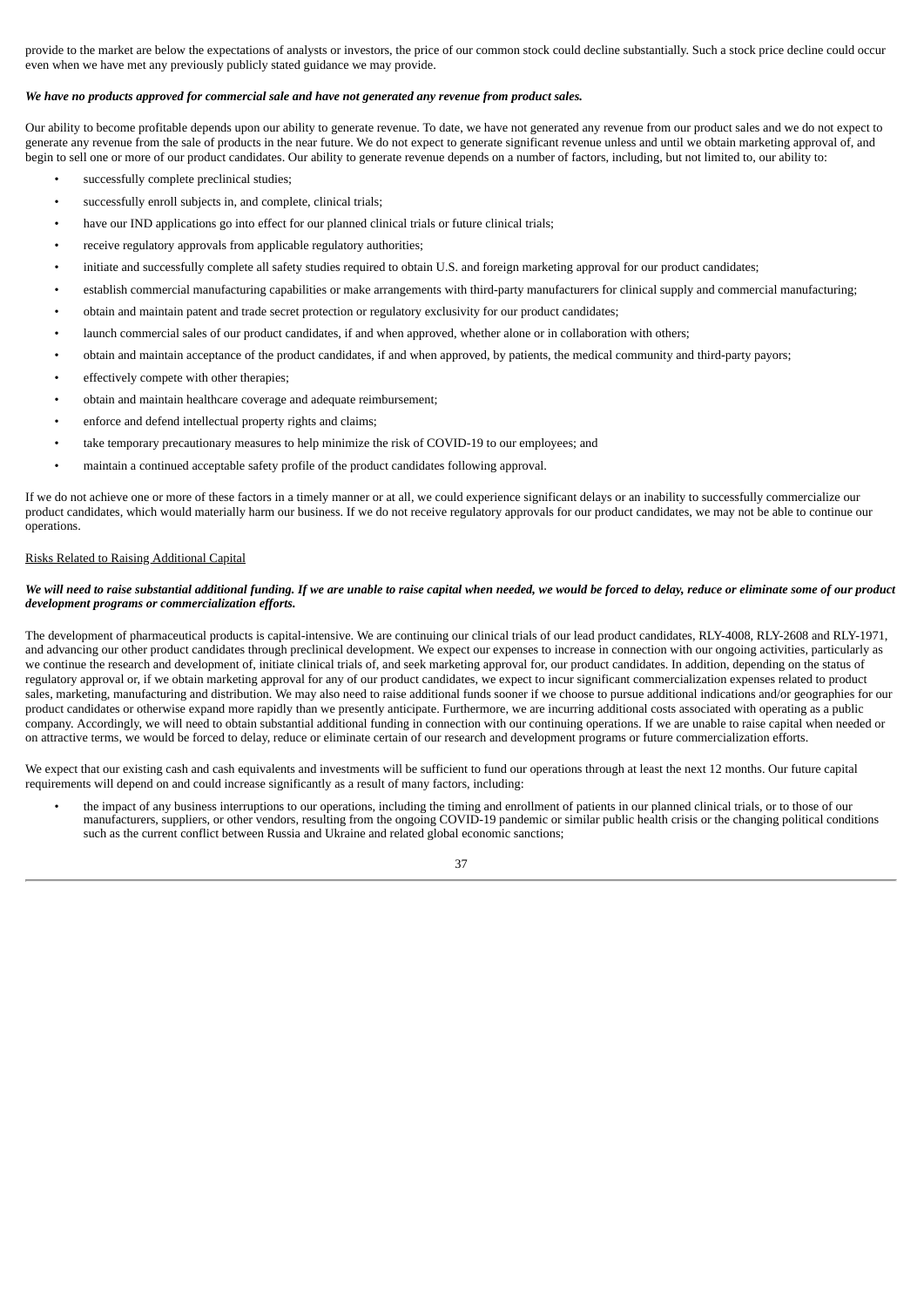- the scope, progress, results and costs of our current and future clinical trials of RLY-4008 and RLY-2608 and additional preclinical research of our PI3Kα mutant selective inhibitor programs;
- the scope, progress, results and costs of drug discovery, preclinical research and clinical trials for our other product candidates;
- the number of future product candidates that we pursue and their development requirements;
- the costs, timing and outcome of regulatory review of our product candidates;
- our ability to establish and maintain collaborations on favorable terms, if at all;
- the success of any existing or future collaborations that we may enter into with third parties;
- the extent to which we acquire or invest in businesses, products and technologies, including entering into licensing or collaboration arrangements for product candidates, such as our collaboration with Genentech;
- the achievement of milestones or occurrence of other developments that trigger payments under any existing or future collaboration agreements, if any;
- the extent to which we are obligated to reimburse, or entitled to reimbursement of, clinical trial costs under any existing or future collaboration agreements, if any;
- the costs and timing of future commercialization activities, including drug sales, marketing, manufacturing and distribution, for any of our product candidates for which we receive marketing approval, to the extent that such sales, marketing, manufacturing and distribution are not the responsibility of any collaborator that we may have at such time;
- the amount of revenue, if any, received from commercial sales of our product candidates, should any of our product candidates receive marketing approval;
- the costs of preparing, filing and prosecuting patent applications, maintaining and enforcing our intellectual property rights and defending intellectual propertyrelated claims;
- our headcount growth and associated costs as we expand our business operations and our research and development activities; and
- the costs of operating as a public company.

Identifying potential product candidates and conducting preclinical development testing and clinical trials is a time-consuming, expensive and uncertain process that takes years to complete, and we may never generate the necessary data or results required to obtain marketing approval and achieve product sales. In addition, our product candidates, if approved, may not achieve commercial success. Our commercial revenues, if any, will be derived from sales of products that we do not expect to be commercially available for many years, if at all. Accordingly, we will need to continue to rely on additional financing to achieve our business objectives.

Any additional fundraising efforts may divert our management from their day-to-day activities, which may adversely affect our ability to develop and commercialize our product candidates. Disruptions in the financial markets may make equity and debt financing more difficult to obtain, and may have a material adverse effect on our ability to meet our fundraising needs. We cannot guarantee that future financing will be available in sufficient amounts or on terms acceptable to us, if at all. Moreover, the terms of any financing may adversely affect the holdings or the rights of our stockholders and the issuance of additional securities, whether equity or debt, by us, or the possibility of such issuance, may cause the market price of our shares to decline. The sale of additional equity or convertible securities would dilute all of our stockholders. The incurrence of indebtedness would result in increased fixed payment obligations and we may be required to agree to certain restrictive covenants, such as limitations on our ability to incur additional debt, limitations on our ability to acquire, sell or license intellectual property rights and other operating restrictions that could adversely impact our ability to conduct our business. We could also be required to seek funds through arrangements with collaborators or otherwise at an earlier stage than otherwise would be desirable and we may be required to relinquish rights to some of our technologies or product candidates or otherwise agree to terms unfavorable to us, any of which may have a material adverse effect on our business, operating results and prospects.

If we are unable to obtain funding on a timely basis, we may be required to significantly curtail, delay or discontinue one or more of our research or development programs or the commercialization of any product candidate or be unable to expand our operations or otherwise capitalize on our business opportunities, as desired, which could materially affect our business, financial condition and results of operations.

### *Raising additional capital may cause dilution to our stockholders, restrict our operations or require us to relinquish rights to our technologies or product candidates.*

Until such time, if ever, as we can generate substantial product revenues, we expect to finance our cash needs through a combination of private and public equity offerings, debt financings, collaborations, strategic alliances and licensing arrangements. We do not have any committed external source of funds. To the extent that we raise additional capital through the sale of common stock or securities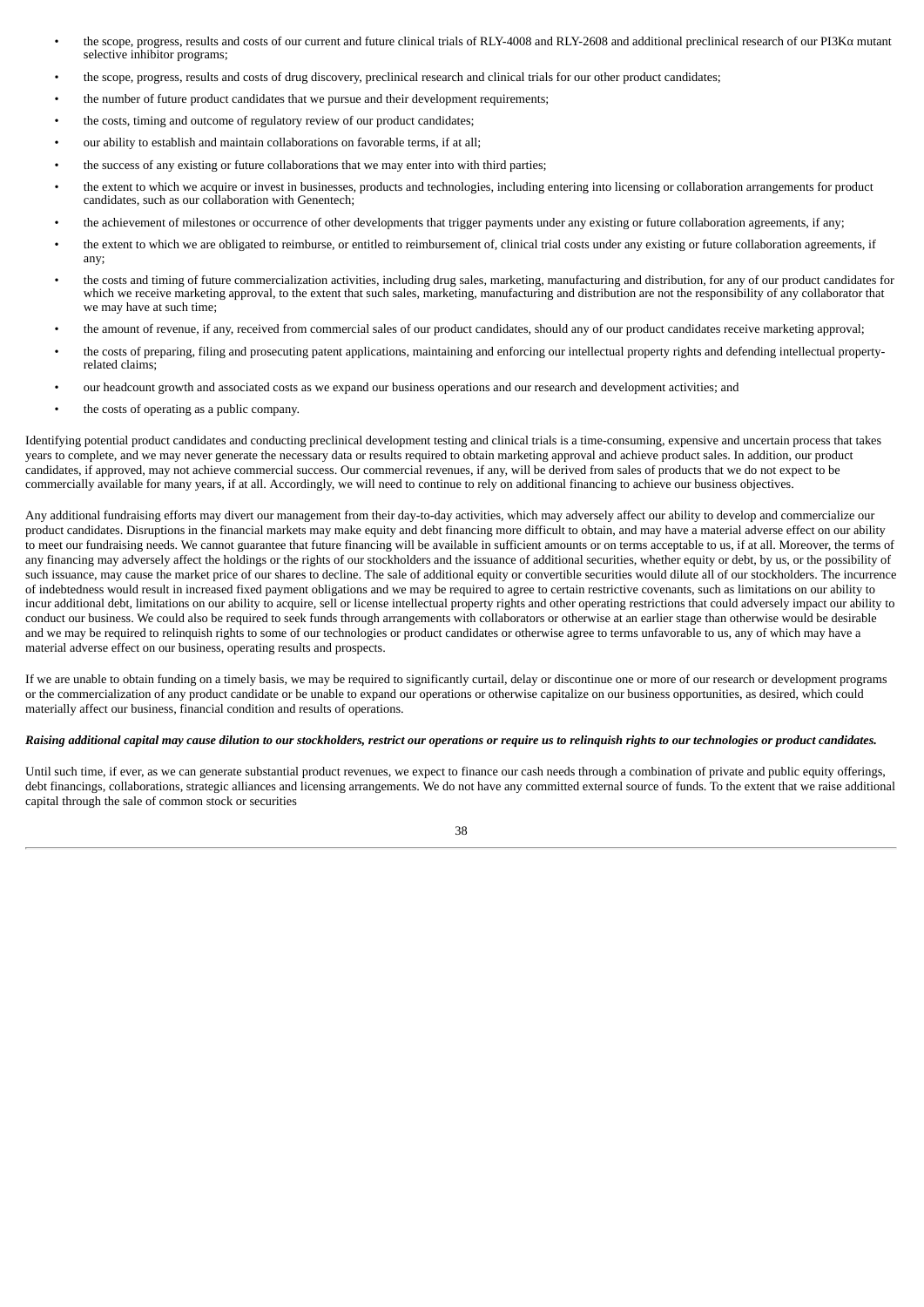convertible or exchangeable into common stock, your ownership interest will be diluted, and the terms of those securities may include liquidation or other preferences that materially adversely affect your rights as a common stockholder. We may offer and sell up to an aggregate amount of \$300.0 million of our common stock from time to time in "at the market" offerings pursuant to the sales agreement, or the Sales Agreement, with Cowen and Company, LLC, subject to the limitations thereof. As of March 31, 2022, no shares of common stock have been sold under the Sales Agreement. Debt financing, if available, would increase our fixed payment obligations and may involve agreements that include covenants limiting or restricting our ability to take specific actions, such as incurring additional debt, making capital expenditures or declaring dividends.

If we raise funds through additional collaborations, strategic alliances or licensing arrangements with third parties, we may have to relinquish valuable rights to our intellectual property, future revenue streams, research programs or product candidates or to grant licenses on terms that may not be favorable to us. If we are unable to raise additional funds through equity or debt financings when needed, we may be required to delay, limit, reduce or terminate our product development or future commercialization efforts or grant rights to develop and market product candidates that we would otherwise prefer to develop and market ourselves.

#### **Risks Related to COVID-19 and the Global Economy**

## *The ongoing COVID-19 pandemic has impacted our business and any future pandemic, epidemic, or outbreak of an infectious disease could similarly affect our business and our financial results and could cause further disruption to the development of our product candidates.*

Public health crises such as pandemics or similar outbreaks could adversely impact our business. While progress has been made in the fight against the ongoing COVID-19 pandemic, including the broad dissemination and administration of vaccines in certain countries, the COVID-19 pandemic has continued to spread globally, including in all 50 states within the United States, including specifically Cambridge, Massachusetts where our primary office and laboratory space is located. The COVID-19 pandemic has continued to evolve as new variants of COVID-19 have been identified and spread, which have led to various responses, including government-imposed quarantines, travel restrictions and other public health safety measures. The extent to which the ongoing COVID-19 pandemic may continue to affect our operations or those of our third-party partners, including our preclinical or other nonclinical studies or clinical trial operations, will depend on future developments, which are highly uncertain and cannot be predicted with confidence, including the severity and duration of additional variant outbreaks, vaccination rates where we or our third party partners conduct operations, and the actions to contain COVID-19 or treat its impact, among others. The continued spread of COVID-19 globally could adversely impact our preclinical, other nonclinical or clinical trial operations in the United States, including our ability to obtain slots for IND-enabling studies and recruit and retain patients and principal investigators and site staff who, as healthcare providers, may have heightened exposure to COVID-19 if infection rates remain high. For example, similar to other biopharmaceutical companies, we may experience delays in initiating IND-enabling studies, protocol deviations, enrolling our clinical trials, or dosing of patients in our clinical trials as well as in activating new trial sites. COVID-19 may also affect employees of third-party CROs located in affected geographies that we rely upon to carry out our clinical trials. In addition, if any patients enrolled in our clinical trials are infected with COVID-19, they may not be able to complete these trials. Further, since the beginning of the COVID-19 pandemic, three vaccines for COVID-19 have received Emergency Use Authorization by the FDA and two of those later received marketing approval. Additional vaccines may be authorized or approved in the future. The resultant demand for vaccines and potential for manufacturing facilities and materials to be commandeered under the Defense Production Act of 1950, or equivalent foreign legislation, may make it more difficult to obtain materials or manufacturing slots for the products needed for our clinical trials, which could lead to delays in these trials. Any negative impact COVID-19 has to patient enrollment or treatment or the execution of our product candidates could cause costly delays to clinical trial activities, which could adversely affect our ability to obtain regulatory approval for and to commercialize our product candidates, increase our operating expenses, and have a material adverse effect on our financial results.

Additionally, timely enrollment in ongoing and planned future clinical trials is dependent upon clinical trial sites which could be adversely affected by global health matters, such as pandemics. We conduct clinical trials for our product candidates in geographies which continue to be affected by COVID-19. Some factors from the ongoing COVID-19 pandemic that will delay or otherwise adversely affect enrollment in the clinical trials of our product candidates, as well as our business generally, include:

- the potential diversion of healthcare resources away from the conduct of clinical trials to focus on pandemic concerns, including the attention of physicians serving as our clinical trial investigators, hospitals serving as our clinical trial sites and hospital staff supporting the conduct of our clinical trials;
- limitations on travel that could interrupt key trial and business activities, such as clinical trial site initiations and monitoring, domestic and international travel by employees, contractors or patients to clinical trial sites, including any government-imposed travel restrictions or quarantines that will impact the ability or willingness of patients, employees or contractors to travel to our clinical trial sites or secure visas or entry permissions, a loss of face-to-face meetings and other interactions with potential partners, any of which could delay or adversely impact the conduct or progress of our clinical trials;
- the potential negative effect on the operations of our third-party manufacturers, suppliers or other collaboration partners, including issues due to worker shortages, supply chain disruptions such as delays in procurement of manufacturing equipment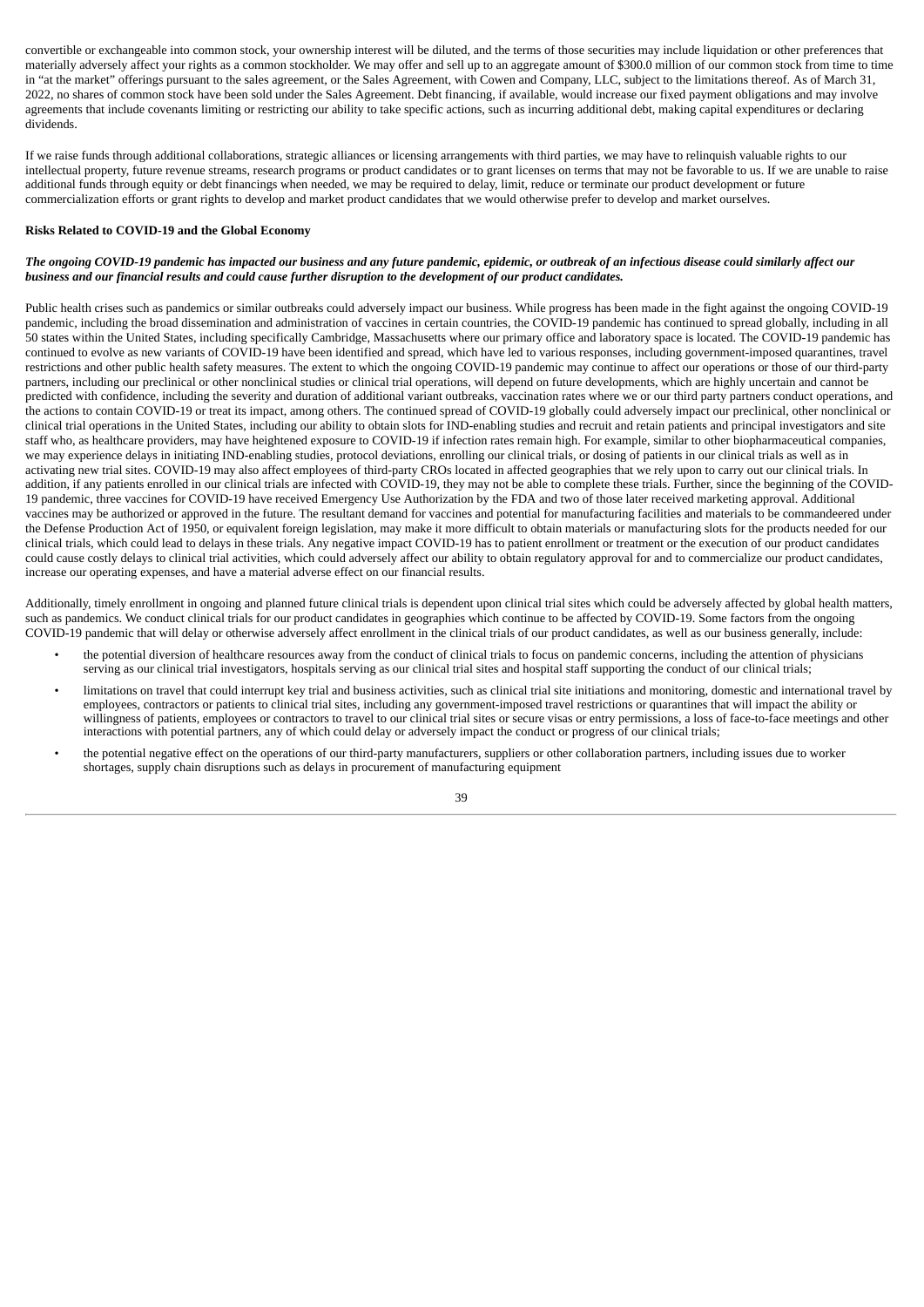and any related parts, facilities and production suspensions and a sudden increase in demand for certain goods and services, such as medical services and supplies;

- interruption in global shipping affecting the transport of clinical trial materials, such as patient samples, investigational drug product and conditioning drugs and other supplies used in our clinical trials; and
- business disruptions caused by potential workplace, laboratory and office closures and an increased reliance on employees working from home, disruptions to or delays in ongoing laboratory experiments and operations, staffing shortages, travel limitations or mass transit disruptions, any of which could adversely impact our business operations or delay necessary interactions with local regulators, ethics committees and other important agencies and contractors.

We cannot presently predict the scope and severity of the planned and potential shutdowns or disruptions of businesses and government agencies, such as the SEC or FDA.

These and other factors arising from the ongoing COVID-19 pandemic could worsen as the pandemic continues to evolve. Any of these factors, and other factors related to any unforeseen disruptions, have had and could continue to have a material adverse effect on our business and our results of operation and financial condition. Further, uncertainty around these and related issues could lead to adverse effects on the economy of the United States and other economies, which could impact our ability to raise the necessary capital needed to develop and commercialize our product candidates.

## *Global economic uncertainty or political instability could adversely affect our business, financial condition or results of operations.*

Our results of operations could be adversely affected by general conditions and uncertainty in the global economy and in the global financial markets. Economic uncertainty in various global markets caused by political instability, changes in trade agreements and conflicts, such as the current conflict between Russia and Ukraine, and related sanctions as well as a severe or prolonged economic downturn could result in a variety of risks to our business, including difficulty in enrolling participants in our clinical trials, difficulty in forecasting our financial results and managing inventory levels and negatively impacting our ability to raise additional capital when needed on acceptable terms, if at all. Political developments impacting government spending and international trade, including potential government shutdowns and trade disputes and tariffs, may negatively impact markets and cause weaker macro-economic conditions. The effects of these events may continue due to potential U.S. government shutdowns and the transition in administrations, and the United States' ongoing trade disputes with China and other countries. Additionally, the ongoing COVID-19 pandemic has caused significant volatility and uncertainty in U.S. and international markets. See "*—The COVID-19 pandemic has impacted our business and any future pandemic, epidemic, or outbreak of an infectious disease could similarly affect our business and our financial results and could cause further disruption to the development of our product candidates."* Global economic uncertainty or political instability, including the current conflict between Russia and Ukraine, has also strained, and could continue to strain, certain of our suppliers, possibly resulting in supply disruption. Any of the foregoing could harm our business and we cannot anticipate all of the ways in which the current economic climate and financial market conditions, including the global economic uncertainty resulting from the conflict between Russia and Ukraine and otherwise, could adversely impact our business.

#### **Risks Related to Our Intellectual Property**

## Risks Related to Protecting Our Intellectual Property

*If we are unable to adequately protect our proprietary technology or obtain and maintain patent protection for our technology and products or if the scope of the patent protection obtained is not sufficiently broad, our competitors could develop and commercialize technology and products similar or identical to ours, and our ability to successfully commercialize our technology and products will be impaired.*

Our commercial success will depend in part on our ability to obtain and maintain proprietary or intellectual property protection in the United States and other countries for our product candidates, and our core technologies, including our novel target discovery technology and our proprietary compound library and other know-how. We seek to protect our proprietary and intellectual property position by, among other methods, filing patent applications in the United States and abroad related to our proprietary technology, inventions and improvements that are important to the development and implementation of our business. We also rely on trade secrets, know-how and continuing technological innovation to develop and maintain our proprietary and intellectual property position. Other than our U.S. patent relating to RLY-1971 composition of matter, we do not own or in-license any issued patents relating to our platform, our SHP2 program, FGFR2 program, or PI3K program.

Pursuant to the License Agreement with Genentech, we have granted an exclusive, worldwide, royalty-bearing license to Genentech, with the right to sublicense, develop and commercialize RLY-1971 and any other SHP2 inhibitors developed under the License Agreement with Genentech. Genentech has the first right, but not the obligation, to file, prosecute and maintain any patents licensed to it, as well as to enforce infringement of or defend claims against such patents that relate to RLY-1971 or other SHP2 inhibitors. See "Risks Related to Our Reliance on Third Parties*— We have and may enter into collaborations with third parties for the research, development, manufacture and*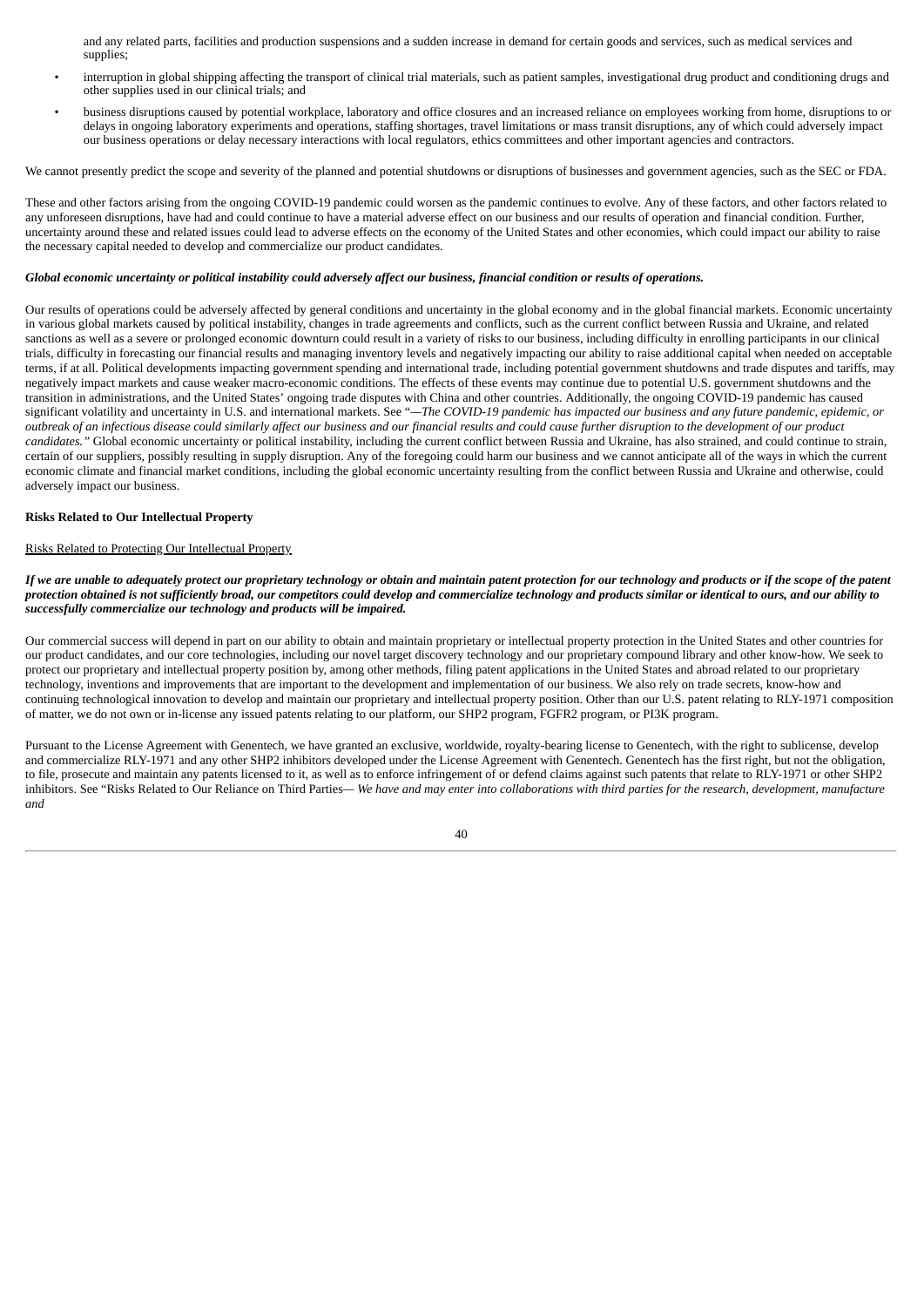*commercialization of one or more of our programs or product candidates. If these collaborations are not successful, our business could be adversely affected*." for a discussion of risks related to the protection of our intellectual property rights under our collaborations.

Most of the research and development for our programs has been performed under the DESRES Agreement. Under the DESRES Agreement, D. E. Shaw Research controls the rights to its technology (including its supercomputer and software, each of which are important aspects of our Dynamo platform), we control the rights to certain compounds, and we jointly own with D. E. Shaw Research any other work product created by D. E. Shaw Research and us. Subject to certain limits, we have the right to have the following work product assigned to us: the composition of matter, method of use, and method of manufacture of certain compounds directed to a Category 1 Target, as set forth in the DESRES Agreement.

We have not yet designated all of the compounds for which we will have this right of assignment, and thus, we do not yet know the scope of exclusivity we will enjoy under our patent rights for our product candidates.

After any work product is assigned to us, we will have the right to prepare, file, prosecute and maintain patents that cover such assigned work product. We also have the implicit right to defend patents that cover work product owned by us.

To date, much of the work product created under our agreement with D. E. Shaw Research has been created by D. E. Shaw Research and us, together, and is thus co-owned. We have the first right to prepare, file, prosecute, maintain and defend patents that cover work product created by D. E. Shaw Research and us, together. If we choose not to exercise those rights with respect to patents and patent applications that cover joint work product, D. E. Shaw Research will have the right to take over such activities, unless such rights are waived, as is the case for our co-owned SHP2 patent applications. The party that is preparing, filing, prosecuting and maintaining a patent that covers joint work product also has the right to enforce such patent against infringers.

#### *The patent position of biotechnology and pharmaceutical companies generally is highly uncertain, involves complex legal and factual questions and has in recent years been the subject of much litigation.*

The degree of patent protection we require to successfully commercialize our product candidates may be unavailable or severely limited in some cases and may not adequately protect our rights or permit us to gain or keep any competitive advantage. We cannot provide any assurances that any of our pending patent applications will issue, or that any of our pending patent applications that mature into issued patents will include claims with a scope sufficient to protect RLY-1971, RLY-4008, RLY-2608 or our other product candidates. In addition, the laws of foreign countries may not protect our rights to the same extent as the laws of the United States. Furthermore, patents have a limited lifespan. In the United States, the natural expiration of a patent is generally twenty years after it is filed. Various extensions may be available; however, the life of a patent, and the protection it affords, is limited. Given the amount of time required for the development, testing and regulatory review of new product candidates, patents protecting such candidates might expire before or shortly after such candidates are commercialized. As a result, our owned patent portfolio and any patent portfolio we may license in the future may not provide us with adequate and continuing patent protection sufficient to exclude others from commercializing products similar or identical to our product candidates, including generic versions of such products.

We have licensed patent rights, and in the future may license additional patent rights, to or from third parties. For example, we have licensed our patent rights to our SHP2 program to Genentech. These licensed patent rights may be valuable to our business, and we may not have the right to control the preparation, filing and prosecution of patent applications, or to maintain the patents, covering technology or medicines underlying such licenses. We cannot be certain that these patents and applications will be prosecuted and enforced in a manner consistent with the best interests of our business. If any such licensors or licensees fail to maintain such patents, or lose rights to those patents, the rights we have licensed may be reduced or eliminated and our right to develop and commercialize any of our products that are the subject of such licensed rights could be adversely affected.

Other parties have developed technologies that may be related or competitive to our own, and such parties may have filed or may file patent applications, or may have received or may receive patents, claiming inventions that may overlap or conflict with those claimed in our own patent applications, with respect to either the same methods or formulations or the same subject matter, in either case that we may rely upon to dominate our patent position in the market. Publications of discoveries in the scientific literature often lag behind the actual discoveries, and patent applications in the United States and other jurisdictions are typically not published until 18 months after filing, or in some cases not at all. Therefore, we cannot know with certainty whether we were the first to make the inventions claimed in our owned or licensed pending patent applications, or that we were the first to file for patent protection of such inventions. As a result, the issuance, scope, validity, enforceability and commercial value of our patent rights cannot be predicted with any certainty.

In addition, the patent prosecution process is expensive and time-consuming, and we may not be able to file and prosecute all necessary or desirable patent applications at a reasonable cost or in a timely manner. Further, with respect to most of the pending patent applications covering our product candidates, prosecution has yet to commence. Patent prosecution is a lengthy process, during which the scope of the claims initially submitted for examination by the U.S. Patent and Trademark Office, or USPTO, have been significantly narrowed by the time they issue, if at all. It is also possible that we will fail to identify patentable aspects of our research and development output before it is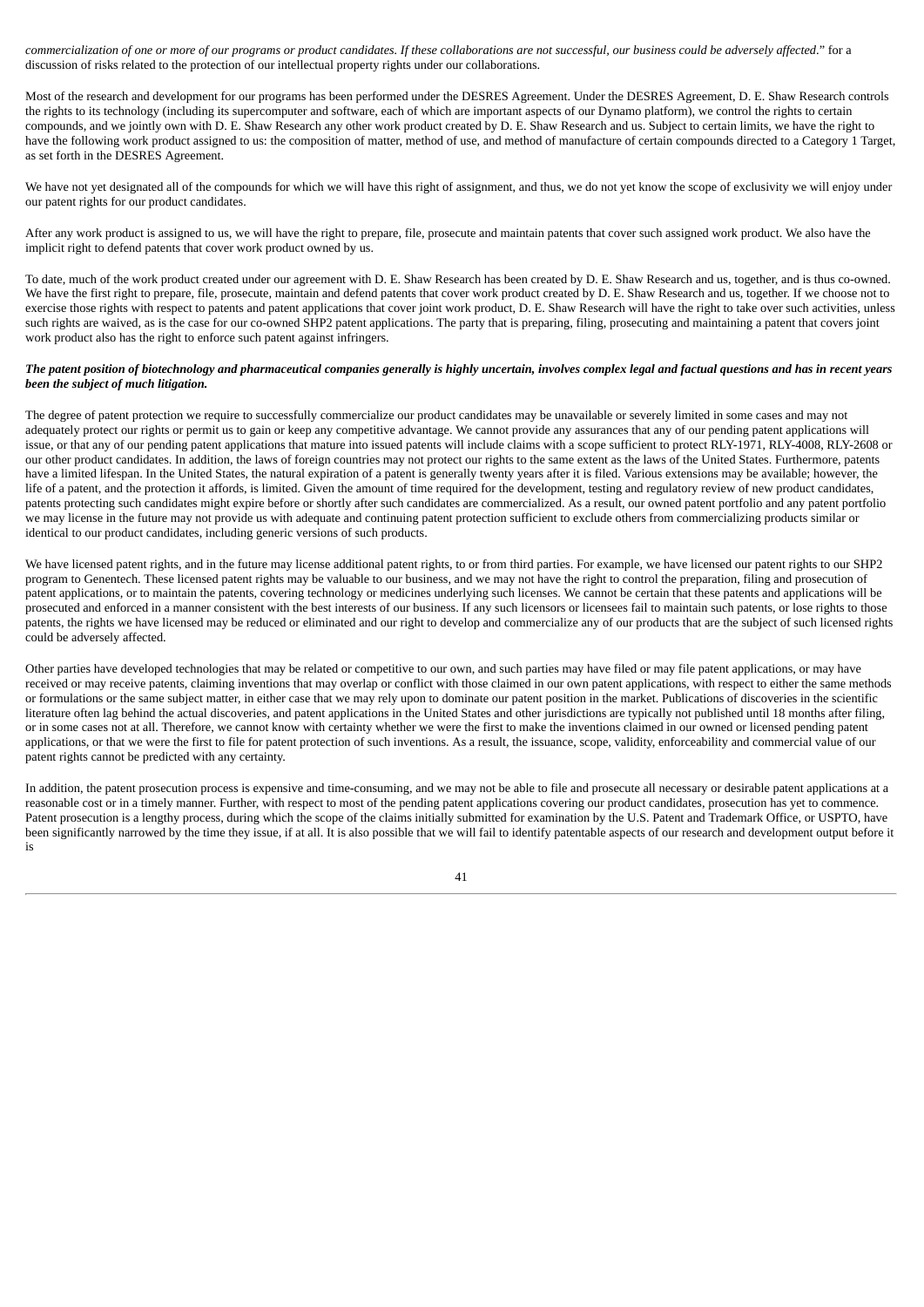too late to obtain patent protection. Moreover, in some circumstances, we do not have the right to control the preparation, filing and prosecution of patent applications, or to maintain the patents, covering technology that we license from third parties. Therefore, these patents and applications may not be prosecuted and enforced in a manner consistent with the best interests of our business.

Even if we acquire patent protection that we expect should enable us to maintain such competitive advantage, third parties may challenge the validity, enforceability or scope thereof, which may result in such patents being narrowed, invalidated or held unenforceable. The issuance of a patent is not conclusive as to its inventorship, scope, validity or enforceability, and our owned and licensed patents may be challenged in the courts or patent offices in the United States and abroad. For example, we may be subject to a third-party submission of prior art to the USPTO challenging the priority of an invention claimed within one of our patents, which submissions may also be made prior to a patent's issuance, precluding the granting of any of our pending patent applications. We may become involved in opposition, derivation, reexamination, inter parties review, post-grant review or interference proceedings challenging our patent rights or the patent rights of others from whom we have obtained licenses to such rights.

Competitors may claim that they invented the inventions claimed in our issued patents or patent applications prior to us, or may file patent applications before we do. Competitors may also claim that we are infringing on their patents and that we therefore cannot practice our technology as claimed under our patents, if issued. Competitors may also contest our patents, if issued, by showing the patent examiner that the invention was not original, was not novel or was obvious. In litigation, a competitor could claim that our patents, if issued, are not valid for a number of reasons. If a court agrees, we would lose our rights to those challenged patents.

In addition, we may in the future be subject to claims by our former employees or consultants asserting an ownership right in our patents or patent applications, as a result of the work they performed on our behalf. Although we generally require all of our employees, consultants and advisors and any other third parties who have access to our proprietary know-how, information or technology to assign or grant similar rights to their inventions to us, we cannot be certain that we have executed such agreements with all parties who may have contributed to our intellectual property, nor can we be certain that our agreements with such parties will be upheld in the face of a potential challenge, or that they will not be breached, for which we may not have an adequate remedy. With respect to intellectual property arising in the course of our collaboration with D. E. Shaw Research, disagreements between us and D. E. Shaw Research may impact our exclusive control of intellectual property important for protecting our product candidates and proprietary position. A loss of exclusivity, in whole or in part, could allow others to compete with us and harm our business.

An adverse determination in any such submission or proceeding may result in loss of exclusivity or freedom to operate or in patent claims being narrowed, invalidated or held unenforceable, in whole or in part, which could limit our ability to stop others from using or commercializing similar or identical technology and products, without payment to us, or could limit the duration of the patent protection covering our technology and product candidates. Such challenges may also result in our inability to manufacture or commercialize our product candidates without infringing third party patent rights. In addition, if the breadth or strength of protection provided by our patents and patent applications is threatened, it could dissuade companies from collaborating with us to license, develop or commercialize current or future product candidates.

Even if they are unchallenged, our owned patent portfolio and any patent portfolio we may license in the future may not provide us with any meaningful protection or prevent competitors from designing around our patent claims to circumvent our owned or licensed patents by developing similar or alternative technologies or products in a non-infringing manner. For example, a third party may develop a competitive product that provides benefits similar to one or more of our product candidates but that has a different composition that falls outside the scope of our patent protection. If the patent protection provided by the patents and patent applications we hold or pursue with respect to our product candidates is not sufficiently broad to impede such competition, our ability to successfully commercialize our product candidates could be negatively affected, which would harm our business.

## *Obtaining and maintaining patent protection depends on compliance with various procedural, document submission, fee payment and other requirements imposed by governmental patent agencies, and our patent protection could be reduced or eliminated for non-compliance with these requirements.*

The USPTO and various foreign governmental patent agencies require compliance with a number of procedural, documentary, fee payment and other similar provisions during the patent application process. In addition, periodic maintenance fees on issued patents often must be paid to the USPTO and foreign patent agencies over the lifetime of the patent. While an unintentional lapse can in many cases be cured by payment of a late fee or by other means in accordance with the applicable rules, there are situations in which noncompliance can result in abandonment or lapse of the patent or patent application, resulting in partial or complete loss of patent rights in the relevant jurisdiction. Non-compliance events that could result in abandonment or lapse of a patent or patent application include, but are not limited to, failure to respond to official actions within prescribed time limits, non-payment of fees and failure to properly legalize and submit formal documents. If we fail to maintain the patents and patent applications covering our products or procedures, we may not be able to stop a competitor from marketing products that are the same as or similar to our product candidates, which would have a material adverse effect on our business.

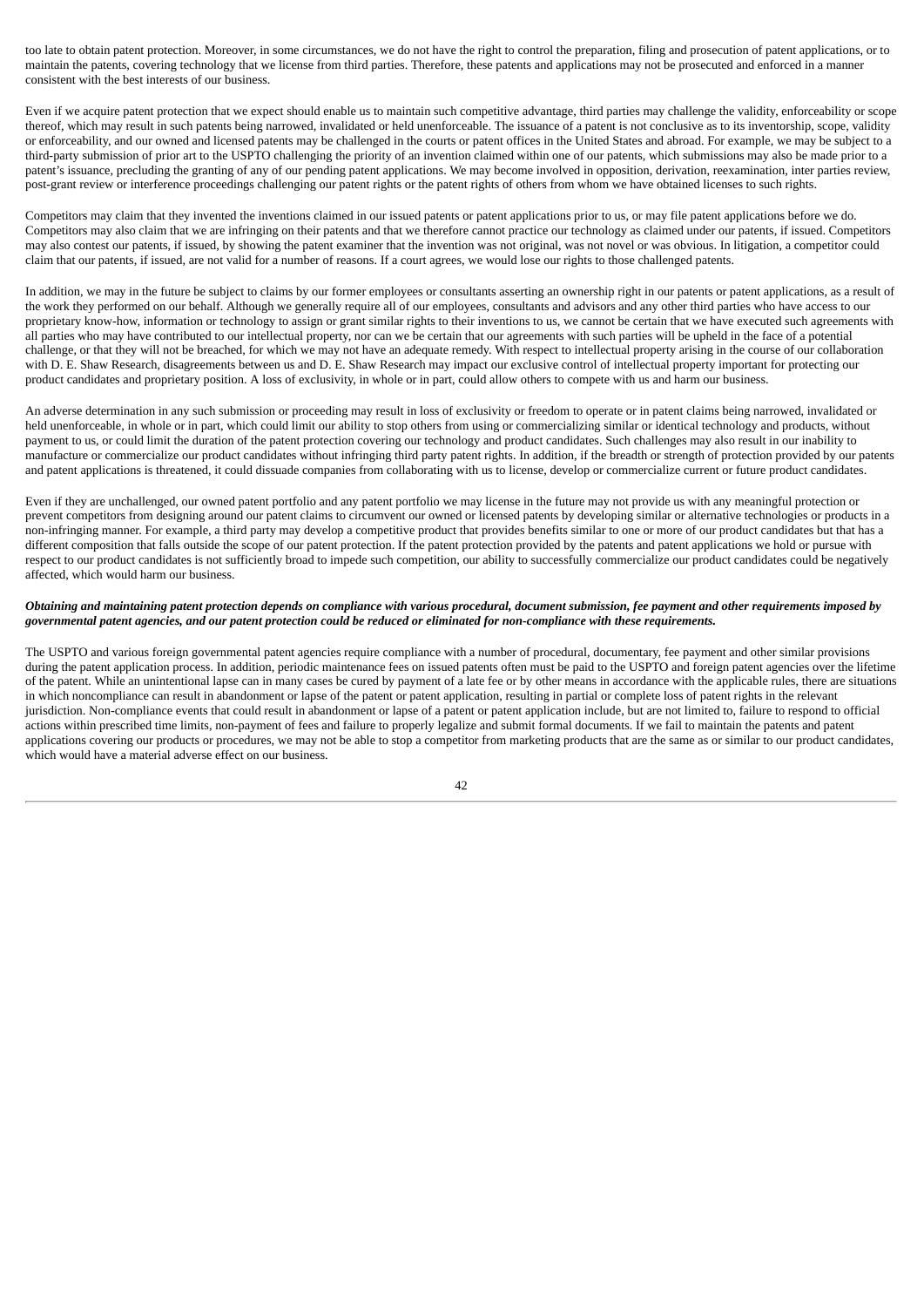#### *Our failure to secure trademark registrations could adversely affect our business and our ability to market our products and product candidates.*

Our trademark applications in the United States and any other jurisdictions where we may file may not be allowed for registration, and our registered trademarks may not be maintained or enforced. During trademark registration proceedings, we may receive rejections. Although we are given an opportunity to respond to those rejections, we may be unable to overcome such rejections. In addition, in the USPTO and in corresponding foreign agencies, third parties are given an opportunity to oppose pending trademark applications and to seek to cancel registered trademarks. Opposition or cancellation proceedings may be filed against our applications and/or registrations, and our applications and/or registrations may not survive such proceedings. Failure to secure such trademark registrations in the United States and in foreign jurisdictions could adversely affect our business and our ability to market our products and product candidates.

#### *If we are unable to protect the confidentiality of our trade secrets, our business and competitive position may be harmed.*

In addition to the protection afforded by patents, we rely upon unpatented trade secret protection, unpatented know-how and continuing technological innovation to develop and maintain our competitive position. With respect to the building of our proprietary compound library, we consider trade secrets and know-how to be our primary intellectual property. We seek to protect our proprietary technology and processes, in part, by entering into confidentiality agreements with our collaborators, scientific advisors, employees and consultants, and invention assignment agreements with our consultants and employees. We may not be able to prevent the unauthorized disclosure or use of our technical know-how or other trade secrets by the parties to these agreements, however, despite the existence generally of confidentiality agreements and other contractual restrictions. Monitoring unauthorized uses and disclosures is difficult, and we do not know whether the steps we have taken to protect our proprietary technologies will be effective. If any of the collaborators, scientific advisors, employees and consultants who are parties to these agreements breaches or violates the terms of any of these agreements, we may not have adequate remedies for any such breach or violation, and we could lose our trade secrets as a result. Enforcing a claim that a third party illegally obtained and is using our trade secrets, like patent litigation, is expensive and time consuming, and the outcome is unpredictable. In addition, courts outside the United States are sometimes less willing to protect trade secrets.

Our trade secrets could otherwise become known or be independently discovered by our competitors. Competitors could purchase our product candidates and attempt to replicate some or all of the competitive advantages we derive from our development efforts, willfully infringe our intellectual property rights, design around our protected technology or develop their own competitive technologies that fall outside of our intellectual property rights. If any of our trade secrets were to be lawfully obtained or independently developed by a competitor, we would have no right to prevent them, or those to whom they communicate it, from using that technology or information to compete with us. If our trade secrets are not adequately protected so as to protect our market against competitors' products, our competitive position could be adversely affected, as could our business.

## Risks Related to Intellectual Property Litigation

### *Third parties may initiate legal proceedings alleging that we are infringing their intellectual property rights, the outcome of which would be uncertain and could have a material adverse effect on the success of our business.*

Our commercial success depends upon our ability and the ability of our collaborators to develop, manufacture, market and sell our product candidates and use our proprietary technologies without infringing the proprietary rights and intellectual property of third parties. The biotechnology and pharmaceutical industries are characterized by extensive and frequent litigation regarding patents and other intellectual property rights. We may in the future become party to, or threatened with, adversarial proceedings or litigation regarding intellectual property rights with respect to our product candidates and technology, including interference proceedings before the USPTO. Our competitors or other third parties may assert infringement claims against us, alleging that our products or technologies are covered by their patents. Given the vast number of patents in our field of technology, we cannot be certain that we do not infringe existing patents or that we will not infringe patents that may be granted in the future. Many companies have filed, and continue to file, patent applications related to SHP2 inhibitors, FGFR2 inhibitors, and PI3K inhibitors. Some of these patent applications have already been allowed or issued, and others may issue in the future. Since these areas are competitive and of strong interest to pharmaceutical and biotechnology companies, there will likely be additional patent applications filed and additional patents granted in the future, as well as additional research and development programs expected in the future. Furthermore, because patent applications can take many years to issue and may be confidential for 18 months or more after filing, and because pending patent claims can be revised before issuance, there may be applications now pending which may later result in issued patents that may be infringed by the manufacture, use or sale of our product candidates, or the practice of our technology. If a patent holder believes our product or product candidate infringes on its patent, the patent holder may sue us even if we have received patent protection for our technology. Moreover, we may face patent infringement claims from non-practicing entities that have no relevant product revenue and against whom our owned patent portfolio and any patent portfolio we may license in the future may thus have no deterrent effect.

If we are found to infringe a third party's intellectual property rights, we could be required to obtain a license from such third party to continue developing and marketing our product candidates and technology. We may choose to obtain a license, even in the absence of an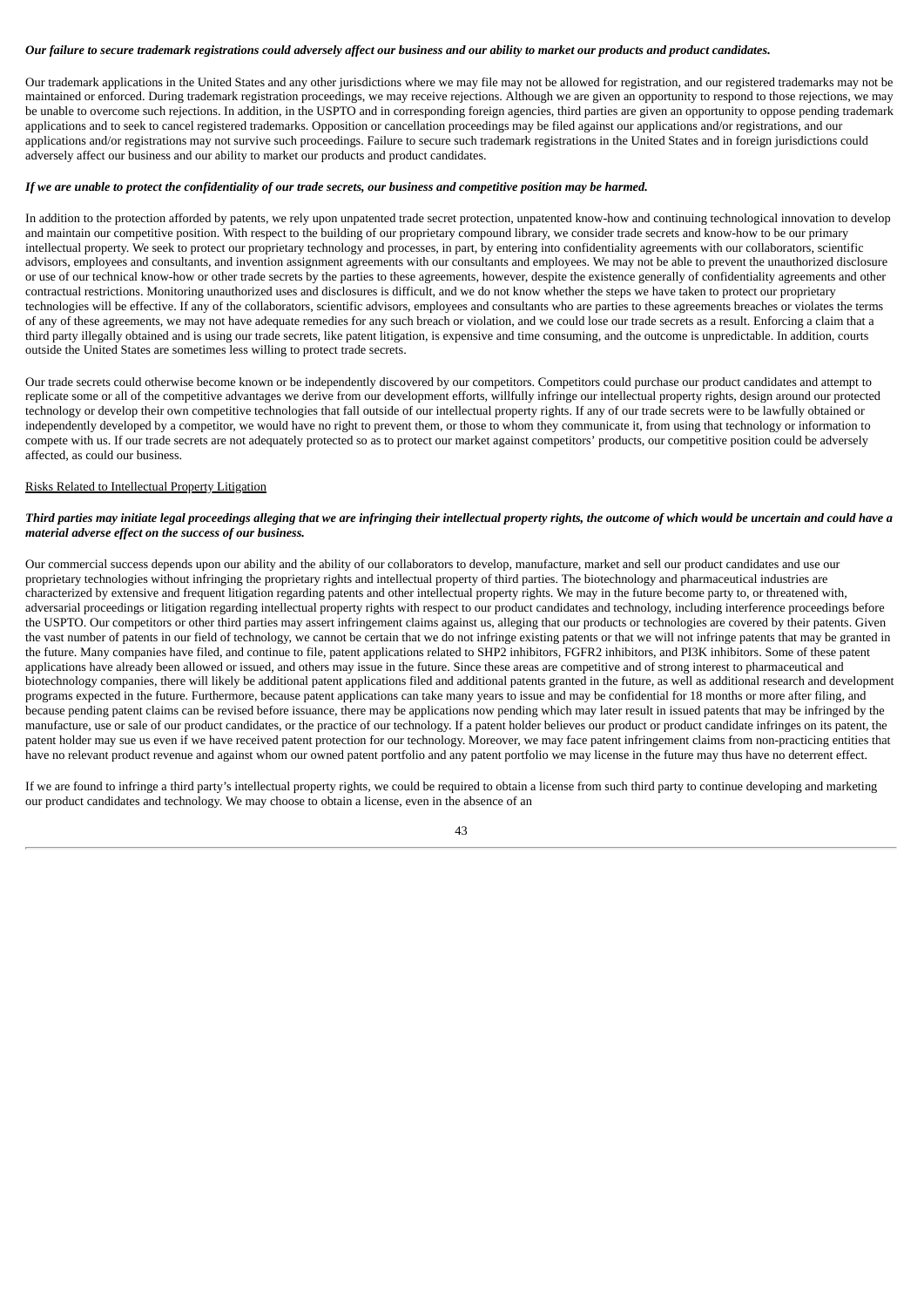action or finding of infringement. In either case, we may not be able to obtain any required license on commercially reasonable terms or at all. Even if we were able to obtain such a license, it could be granted on non-exclusive terms, thereby providing our competitors and other third parties access to the same technologies licensed to us. Without such a license, we could be forced, including by court order, to cease developing and commercializing the infringing technology or product candidates. In addition, we could be found liable for monetary damages, including treble damages and attorneys' fees if we are found to have willfully infringed such third-party patent rights. A finding of infringement could prevent us from commercializing our product candidates or force us to cease some of our business operations, which could materially harm our business. If we lose a foreign patent lawsuit, alleging our infringement of a competitor's patents, we could be prevented from marketing our products in one or more foreign countries, which would have a materially adverse effect on our business.

### *We may be subject to damages resulting from claims that we or our employees have wrongfully used or disclosed alleged trade secrets of our competitors or are in breach of non-competition or non-solicitation agreements with our competitors.*

We could in the future be subject to claims that we or our employees have inadvertently or otherwise used or disclosed alleged trade secrets or other proprietary information of former employers or competitors. Although we try to ensure that our employees and consultants do not use the intellectual property, proprietary information, know-how or trade secrets of others in their work for us, we may in the future be subject to claims that we caused an employee to breach the terms of his or her non-competition or nonsolicitation agreement, or that we or these individuals have, inadvertently or otherwise, used or disclosed the alleged trade secrets or other proprietary information of a former employer or competitor. Litigation may be necessary to defend against these claims. Even if we are successful in defending against these claims, litigation could result in substantial costs and could be a distraction to management. If our defenses to these claims fail, in addition to requiring us to pay monetary damages, a court could prohibit us from using technologies or features that are essential to our product candidates, if such technologies or features are found to incorporate or be derived from the trade secrets or other proprietary information of the former employers. An inability to incorporate such technologies or features would have a material adverse effect on our business, and may prevent us from successfully commercializing our product candidates. In addition, we may lose valuable intellectual property rights or personnel as a result of such claims. Moreover, any such litigation or the threat thereof may adversely affect our ability to hire employees or contract with independent sales representatives. A loss of key personnel or their work product could hamper or prevent our ability to commercialize our product candidates, which would have an adverse effect on our business, results of operations and financial condition.

## *We may become involved in lawsuits to protect or enforce our patents and other intellectual property rights, which could be expensive, time consuming and unsuccessful.*

Competitors and other third parties may infringe, misappropriate or otherwise violate our patents and other intellectual property rights. To counter infringement or unauthorized use, we may be required to file infringement claims. A court may disagree with our allegations, however, and may refuse to stop the other party from using the technology at issue on the grounds that our patents do not cover the third-party technology in question. Further, such third parties could counterclaim that we infringe their intellectual property or that a patent we have asserted against them is invalid or unenforceable. In patent litigation in the United States, defendant counterclaims challenging the validity, enforceability or scope of asserted patents are commonplace. In addition, third parties may initiate legal proceedings against us to assert such challenges to our intellectual property rights. The outcome of any such proceeding is generally unpredictable. Grounds for a validity challenge could be an alleged failure to meet any of several statutory requirements, including lack of novelty, obviousness or non-enablement. Patents may be unenforceable if someone connected with prosecution of the patent withheld relevant information from the USPTO or made a misleading statement during prosecution. It is possible that prior art of which we and the patent examiner were unaware during prosecution exists, which could render any patents that may issue invalid. Moreover, it is also possible that prior art may exist that we are aware of but do not believe is relevant to our future patents, should they issue, but that could nevertheless be determined to render our patents invalid.

An adverse result in any litigation proceeding could put one or more of our patents at risk of being invalidated or interpreted narrowly. If a defendant were to prevail on a legal assertion of invalidity or unenforceability of our patents covering one of our product candidates, we would lose at least part, and perhaps all, of the patent protection covering such product candidate. Competing products may also be sold in other countries in which our patent coverage might not exist or be as strong.

## *Intellectual property litigation could cause us to spend substantial resources and distract our personnel from their normal responsibilities.*

Litigation or other legal proceedings relating to intellectual property claims, with or without merit, is unpredictable and generally expensive and time consuming and is likely to divert significant resources from our core business, including distracting our technical and management personnel from their normal responsibilities. Furthermore, because of the substantial amount of discovery required in connection with intellectual property litigation, there is a risk that some of our confidential information could be compromised by disclosure during this type of litigation. In addition, there could be public announcements of the results of hearings, motions or other interim proceedings or developments and if securities analysts or investors perceive these results to be negative, it could have a substantial adverse effect on the price of our common stock. Such litigation or proceedings could substantially increase our operating losses and reduce the resources available for development activities or any future sales, marketing or distribution activities.

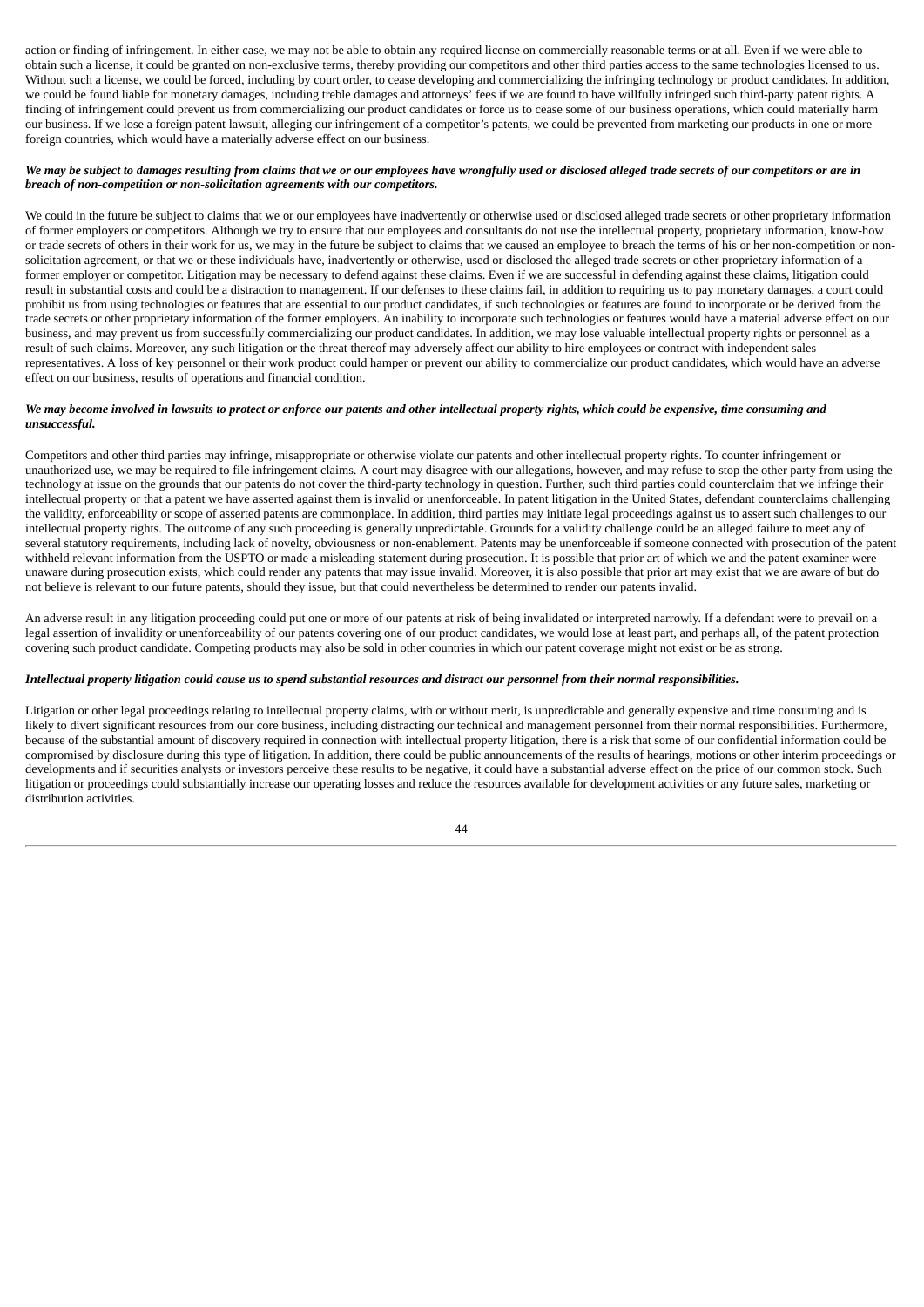We may not have sufficient financial or other resources to adequately conduct such litigation or proceedings. Some of our competitors may be able to sustain the costs of such litigation or proceedings more effectively than we can because of their greater financial resources and more mature and developed intellectual property portfolios. Accordingly, despite our efforts, we may not be able to prevent third parties from infringing upon or misappropriating or from successfully challenging our intellectual property rights. Uncertainties resulting from the initiation and continuation of patent litigation or other proceedings could have a material adverse effect on our ability to compete in the marketplace.

## Risks Related to Enforcement of Our Intellectual Property Rights

#### *We may not be able to effectively enforce our intellectual property rights throughout the world.*

Filing, prosecuting and defending patents on our product candidates in all countries throughout the world would be prohibitively expensive. The requirements for patentability may differ in certain countries, particularly in developing countries. Moreover, our ability to protect and enforce our intellectual property rights may be adversely affected by unforeseen changes in foreign intellectual property laws. Additionally, the patent laws of some foreign countries do not afford intellectual property protection to the same extent as the laws of the United States. Many companies have encountered significant problems in protecting and defending intellectual property rights in certain foreign jurisdictions. The legal systems of some countries, particularly developing countries, do not favor the enforcement of patents and other intellectual property rights. This could make it difficult for us to stop the infringement of our patents or the misappropriation of our other intellectual property rights. For example, many foreign countries have compulsory licensing laws under which a patent owner must grant licenses to third parties. Consequently, we may not be able to prevent third parties from practicing our inventions in all countries outside the United States. Competitors may use our technologies in jurisdictions where we have not obtained patent protection to develop their own products and, further, may export otherwise infringing products to territories where we have patent protection, if our ability to enforce our patents to stop infringing activities is inadequate. These products may compete with our product candidates, and our patents or other intellectual property rights may not be effective or sufficient to prevent them from competing.

Proceedings to enforce our patent rights in foreign jurisdictions, whether or not successful, could result in substantial costs and divert our efforts and resources from other aspects of our business. Furthermore, while we intend to protect our intellectual property rights in the major markets for our product candidates, we cannot ensure that we will be able to initiate or maintain similar efforts in all jurisdictions in which we may wish to market our product candidates. Accordingly, our efforts to protect our intellectual property rights in such countries may be inadequate.

### *If we do not obtain patent term extension and data exclusivity for any product candidates we may develop, our business may be materially harmed.*

Depending upon the timing, duration and specifics of any FDA marketing approval of any product candidates we may develop, one or more of our U.S. patents may be eligible for limited patent term extension under the Drug Price Competition and Patent Term Restoration Action of 1984, or Hatch-Waxman Amendments. The Hatch-Waxman Amendments permit a patent extension term of up to five years as compensation for patent term lost during the FDA regulatory review process. A patent term extension cannot extend the remaining term of a patent beyond a total of 14 years from the date of product approval, only one patent may be extended and only those claims covering the approved drug, a method for using it or a method for manufacturing it may be extended. However, we may not be granted an extension because of, for example, failing to exercise due diligence during the testing phase or regulatory review process, failing to apply within applicable deadlines, failing to apply prior to expiration of relevant patents or otherwise failing to satisfy applicable requirements. Moreover, the applicable time period or the scope of patent protection afforded could be less than we request. If we are unable to obtain patent term extension or term of any such extension is less than we request, our competitors may obtain approval of competing products following our patent expiration, and our business, financial condition, results of operations and prospects could be materially harmed.

## Risks Related to Third Party Intellectual Property

#### *We may need to license certain intellectual property from third parties, and such licenses may not be available or may not be available on commercially reasonable terms.*

A third party may hold intellectual property, including patent rights, that are important or necessary to the development of our products. It may be necessary for us to use the patented or proprietary technology of third parties to commercialize our products, in which case we would be required to obtain a license from these third parties on commercially reasonable terms, or our business could be harmed, possibly materially. Although we believe that licenses to these patents are available from these third parties on commercially reasonable terms, if we were not able to obtain a license, or were not able to obtain a license on commercially reasonable terms, our business could be harmed, possibly materially.

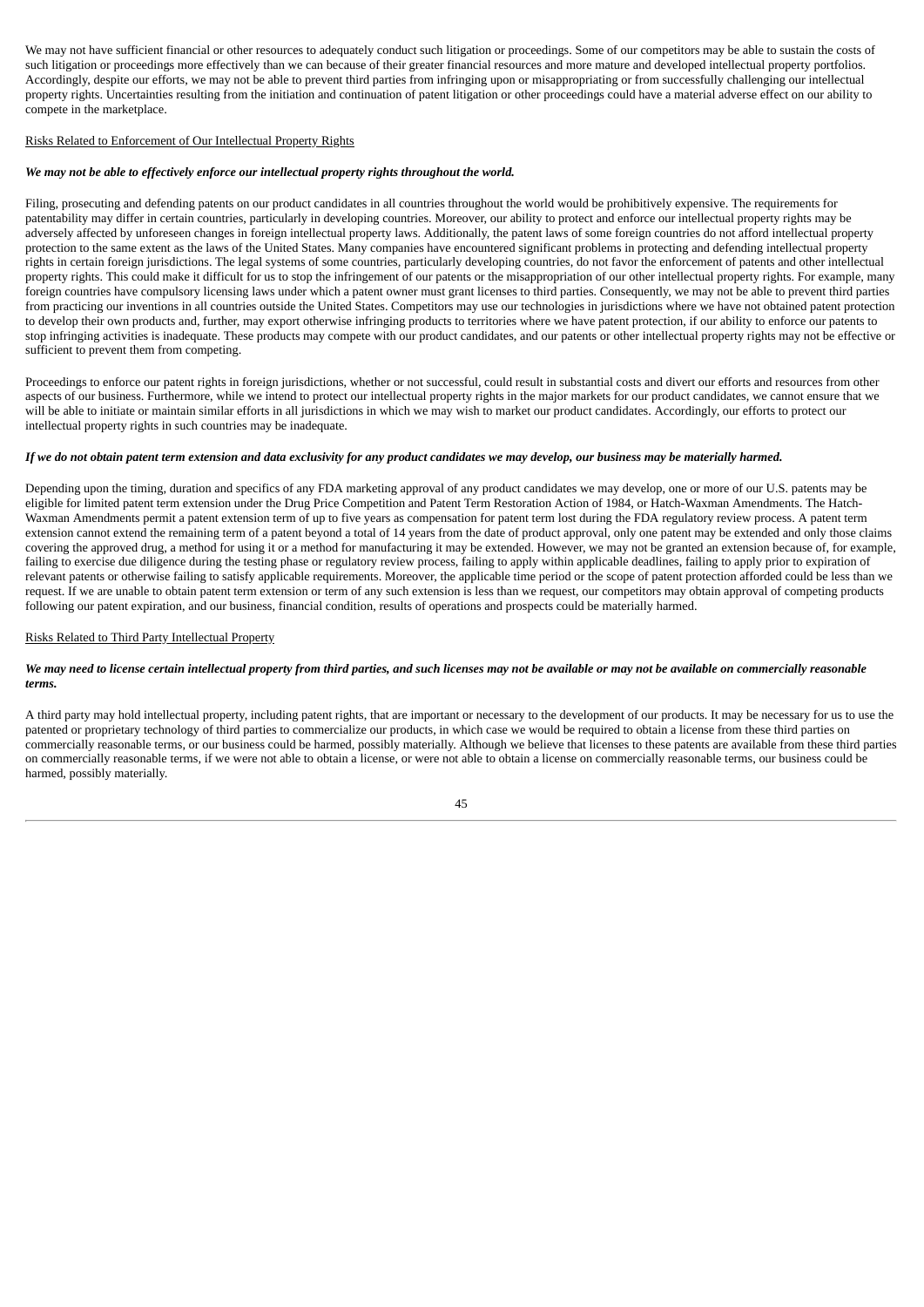## *If we fail to comply with our obligations in the agreements under which we collaborate with or license intellectual property rights from third parties, or otherwise experience disruptions to our business relationships with our collaborators or licensors, we could lose rights that are important to our business.*

We expect our future license agreements will impose, various development, diligence, commercialization, and other obligations on us in order to maintain the licenses. In spite of our efforts, a future licensor might conclude that we have materially breached our obligations under such license agreements and seek to terminate the license agreements, thereby removing or limiting our ability to develop and commercialize products and technology covered by these license agreements. If these in-licenses are terminated, or if the underlying patent rights licensed thereunder fail to provide the intended exclusivity, competitors or other third parties would have the freedom to seek regulatory approval of, and to market, products identical to ours and we may be required to cease our development and commercialization of certain of our product candidates. Any of the foregoing could have a material adverse effect on our competitive position, business, financial conditions, results of operations, and prospects.

Moreover, disputes may arise regarding intellectual property subject to a licensing agreement, including:

- the scope of rights granted under the license agreement and other interpretation-related issues;
- the extent to which our technology and processes infringe on intellectual property of the licensor that is not subject to the licensing agreement;
- the sublicensing of patent and other rights under our collaborative development relationships;
- our diligence obligations under the license agreement and what activities satisfy those diligence obligations;
- the inventorship and ownership of inventions and know-how resulting from the joint creation or use of intellectual property by our licensors and us and our partners; and
- the priority of invention of patented technology.

The agreements under which we may license intellectual property or technology from third parties may be complex, and certain provisions in such agreements may be susceptible to multiple interpretations. The resolution of any contract interpretation disagreement that may arise could narrow what we believe to be the scope of our rights to the relevant intellectual property or technology, or increase what we believe to be our financial or other obligations under the relevant agreement, either of which could have a material adverse effect on our business, financial condition, results of operations, and prospects. Moreover, if disputes over intellectual property that we have licensed prevent or impair our ability to maintain our licensing arrangements on commercially acceptable terms, we may be unable to successfully develop and commercialize the affected product candidates, which could have a material adverse effect on our business, financial conditions, results of operations, and prospects.

These and similar issues may arise with respect to our collaboration agreements, such as our DESRES Agreement, as amended. Our collaboration with D. E. Shaw Research is our key computational collaboration, and there can be no assurance that this collaboration will continue past the current term of the DESRES Agreement, on favorable terms or at all, or that at any time while the collaboration is in effect D. E. Shaw Research will provide any particular level of services or that the parties will operate under the agreement without disputes. These disputes may involve ownership or control of intellectual property rights, exclusivity obligations, diligence and payment obligations, for example.

The DESRES Agreement imposes certain exclusivity obligations on us during the term of the agreement with respect to Category 2 targets, and certain exclusivity obligations on D. E. Shaw Research during and after the term of the agreement. While we have some degree of control over how we designate various targets under the DESRES Agreement, D. E. Shaw Research has some degree of control over such designations as well, and our exclusivity obligations limit or delay our ability to conduct research on selected targets with third parties.

Under the DESRES Agreement, D. E. Shaw Research controls the rights to its technology, we control the rights to certain compounds, and we jointly own with D. E. Shaw Research any other work product created by D. E. Shaw Research and us. Any work product we jointly own with D. E. Shaw Research and any other information that we or D. E. Shaw Research share is subject to a non-exclusive cross-license between us and D. E. Shaw Research, subject to certain exceptions. In some instances, D. E. Shaw Research is required to assign to us some of the work product created by D. E. Shaw Research. Disputes may arise between us and D. E. Shaw Research, as well as any future potential collaborators, regarding intellectual property subject to the DESRES Agreement. If disputes over intellectual property that we co-own or we own individually prevent or impair our ability to maintain our current collaboration arrangements on acceptable terms, or undermine our ability to successfully control the intellectual property necessary to protect our product candidates, we may be unable to successfully develop and commercialize the affected product candidates. Uncertainties or disagreements around our rights under any such intellectual property may undermine our ability to partner our programs with third parties.

In addition, the DESRES Agreement is complex and certain provisions may be susceptible to multiple interpretations. The resolution of any contract interpretation disagreement that may arise could be adverse to us, for example by narrowing what we believe to be the scope

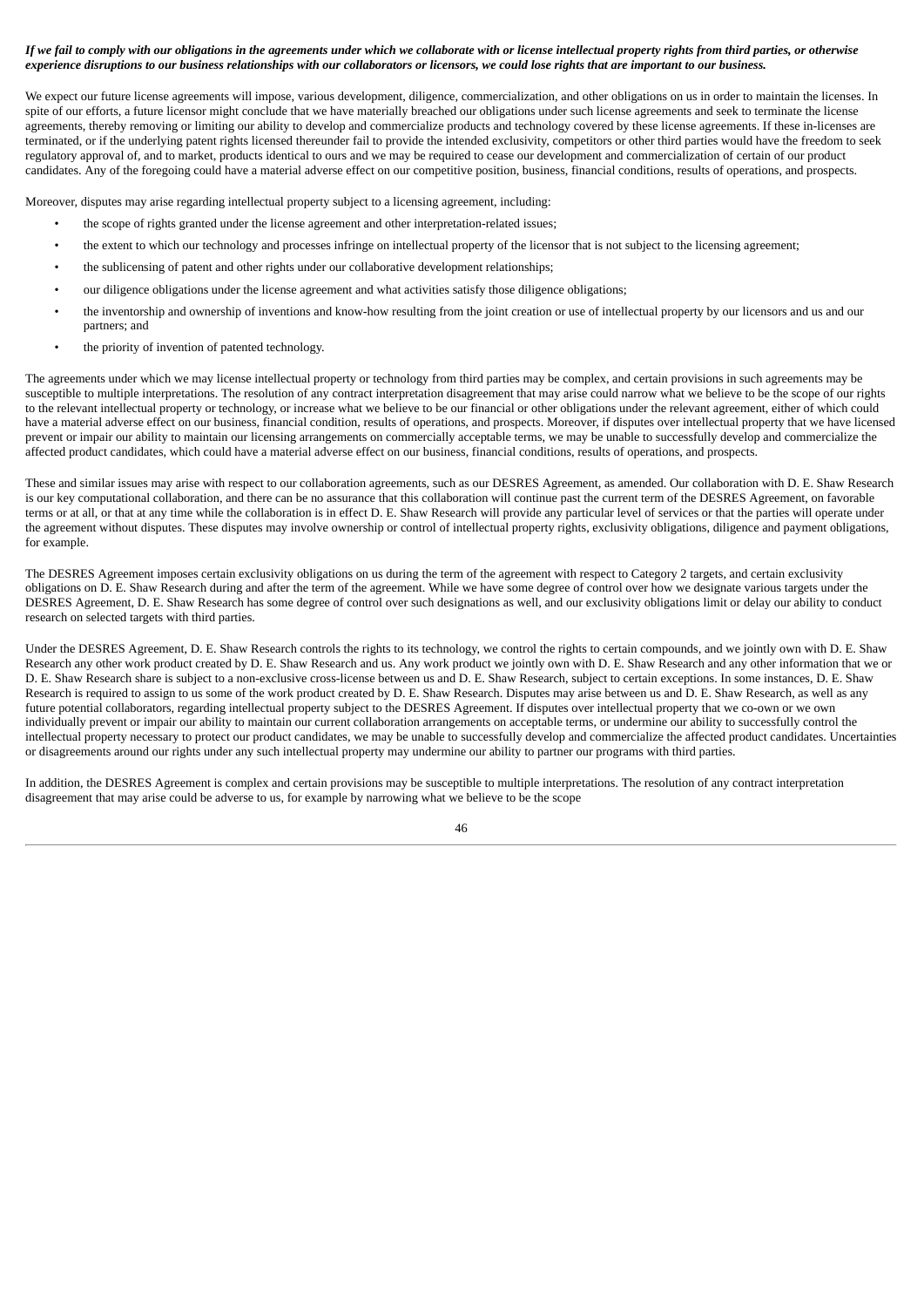of our rights to certain intellectual property, or increasing what we believe to be our financial or other obligations under the DESRES Agreement, and any such outcome could have a material adverse effect on our business, financial condition, results of operations, and prospects.

#### Risks Related to Intellectual Property Laws

### *Changes to the patent law in the United States and other jurisdictions could diminish the value of patents in general, thereby impairing our ability to protect our product candidates.*

As is the case with other biopharmaceutical companies, our success is heavily dependent on intellectual property, particularly patents. Obtaining and enforcing patents in the biopharmaceutical industry involve both technological and legal complexity and is therefore costly, time consuming and inherently uncertain. Recent patent reform legislation in the United States and other countries, including the Leahy-Smith America Invents Act, or Leahy-Smith Act, signed into law on September 16, 2011, could increase those uncertainties and costs. The Leahy-Smith Act includes a number of significant changes to U.S. patent law. These include provisions that affect the way patent applications are prosecuted, redefine prior art and provide more efficient and cost-effective avenues for competitors to challenge the validity of patents. In addition, the Leahy-Smith Act has transformed the U.S. patent system into a "first to file" system. The first-to-file provisions, however, only became effective on March 16, 2013. Accordingly, it is not yet clear what, if any, impact the Leahy-Smith Act will have on the operation of our business. However, the Leahy-Smith Act and its implementation could make it more difficult to obtain patent protection for our inventions and increase the uncertainties and costs surrounding the prosecution of our patent applications and the enforcement or defense of our issued patents, all of which could harm our business, results of operations and financial condition.

The U.S. Supreme Court has ruled on several patent cases in recent years, either narrowing the scope of patent protection available in certain circumstances or weakening the rights of patent owners in certain situations. Additionally, there have been recent proposals for additional changes to the patent laws of the United States and other countries that, if adopted, could impact our ability to obtain patent protection for our proprietary technology or our ability to enforce rights in our proprietary technology. Depending on future actions by the U.S. Congress, the U.S. courts, the USPTO and the relevant law-making bodies in other countries, the laws and regulations governing patents could change in unpredictable ways that would weaken our ability to obtain new patents or to enforce any patents that we may obtain in the future.

#### *Intellectual property rights do not necessarily address all potential threats.*

The degree of future protection afforded by our intellectual property rights is uncertain because intellectual property rights have limitations and may not adequately protect our business or permit us to maintain our competitive advantage. For example:

- others may be able to make products that are similar to our product candidates or utilize similar technology but that are not covered by the claims of the patents that we license or may own;
- we or our licensors or collaborators, might not have been the first to make the inventions covered by the issued patent or pending patent application that we license or own now or in the future;
- we or our licensors or collaborators, might not have been the first to file patent applications covering certain of our or their inventions;
- others may independently develop similar or alternative technologies or duplicate any of our technologies without infringing our owned or licensed intellectual property rights;
- it is possible that our present or future pending patent applications (whether owned or licensed) will not lead to issued patents;
- issued patents that we hold rights to may be held invalid or unenforceable, including as a result of legal challenges by our competitors or other third parties;
- our competitors or other third parties might conduct research and development activities in countries where we do not have patent rights and then use the information learned from such activities to develop competitive products for sale in our major commercial markets;
- we may not develop additional proprietary technologies that are patentable;
- the patents of others may harm our business; and
- we may choose not to file a patent in order to maintain certain trade secrets or know-how, and a third party may subsequently file a patent covering such intellectual property.

Should any of these events occur, they could have a material adverse effect on our business, financial condition, results of operations and prospects.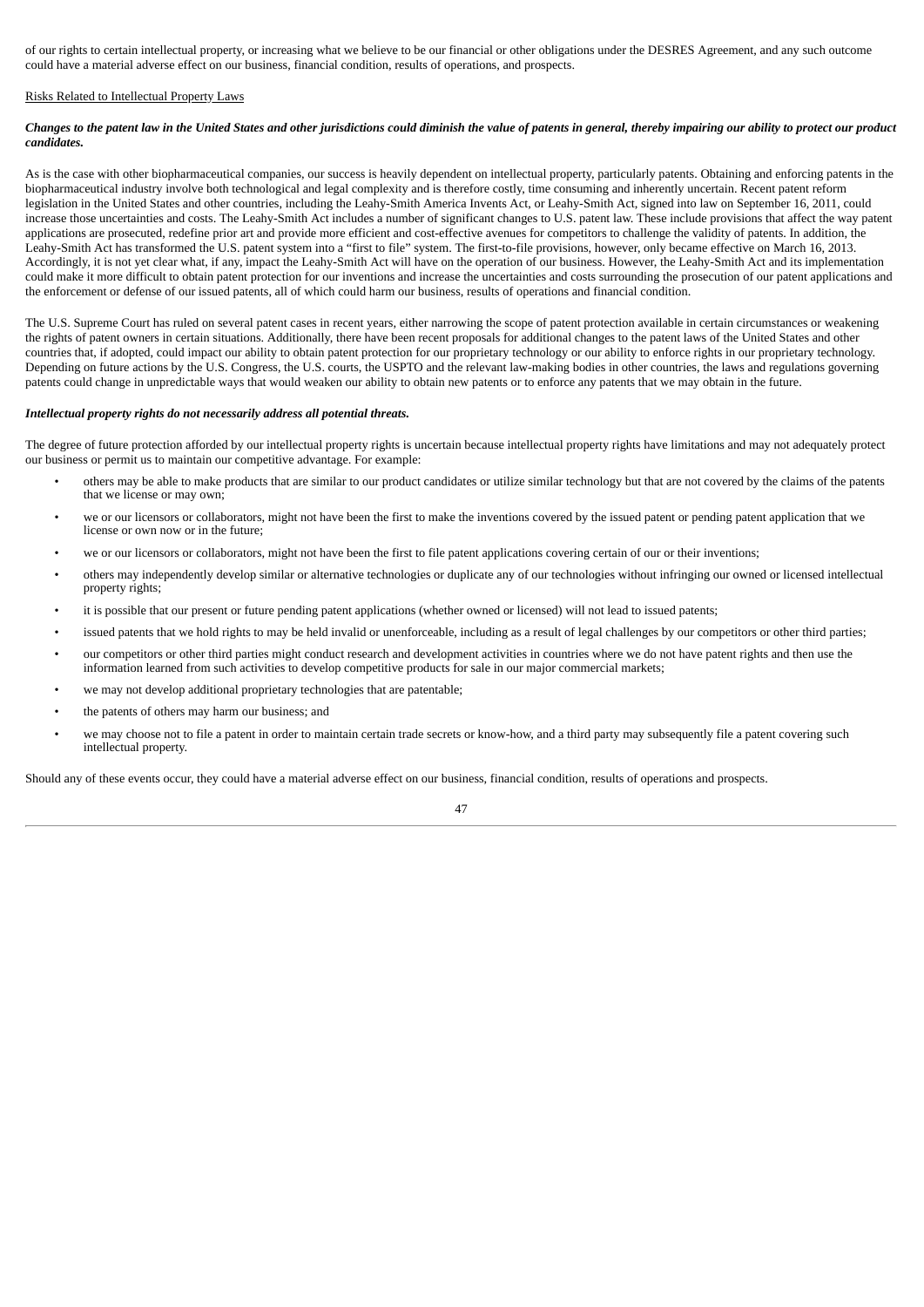## **Risks Related to Government Regulation**

#### Risks Related to Regulatory Approval

*Even if we receive regulatory approval for any of our product candidates, we will be subject to ongoing regulatory obligations and continued regulatory review, which may result in significant additional expense. Additionally, our product candidates, if approved, could be subject to post-market study requirements, marketing and labeling restrictions, and even recall or market withdrawal if unanticipated safety issues are discovered following approval. In addition, we may be subject to penalties or other enforcement action if we fail to comply with regulatory requirements.*

If the FDA or a similar foreign regulatory authority approves any of our product candidates, the manufacturing processes, labeling, packaging, distribution, adverse event reporting, storage, advertising, promotion and recordkeeping for the product will be subject to extensive and ongoing regulatory requirements. These requirements include submissions of safety and other post-marketing information and reports, establishment registration and listing, as well as continued compliance with cGMPs and GCPs for any clinical trials that we conduct post-approval and applicable product tracking and tracing requirements. Any regulatory approvals that we receive for our product candidates may also be subject to limitations on the approved indicated uses for which the product may be marketed or to the conditions of approval, or contain requirements for potentially costly post-marketing studies, including Phase 4 clinical trials, and surveillance to monitor the safety and efficacy of the product. Later discovery of previously unknown problems with a product, including adverse events of unanticipated severity or frequency, or with our third-party manufacturers or manufacturing processes, or failure to comply with regulatory requirements, may result in, among other things:

- restrictions on the marketing or manufacturing of the product, withdrawal of the product from the market, or voluntary or mandatory product recalls;
- clinical trial holds;
- fines, warning letters or other regulatory enforcement action;
- refusal by the FDA to approve pending applications or supplements to approved applications filed by us;
- product seizure or detention, or refusal to permit the import or export of products; and
- injunctions or the imposition of civil or criminal penalties.

The FDA's policies may change and additional government regulations may be enacted that could prevent, limit or delay regulatory approval of our product candidates. If we are slow or unable to adapt to changes in existing requirements or the adoption of new requirements or policies, or if we are not able to maintain regulatory compliance, we may lose any marketing approval that we may have obtained, which would adversely affect our business, prospects and ability to achieve or sustain profitability.

## *The FDA and other regulatory agencies actively enforce the laws and regulations prohibiting the promotion of off-label uses.*

If any of our product candidates are approved and we are found to have improperly promoted off-label uses of those products, we may become subject to significant liability. The FDA and other regulatory agencies strictly regulate the promotional claims that may be made about approved prescription drug products. In particular, while the FDA permits the dissemination of truthful and non-misleading information about an approved product, a manufacturer may not promote a product for uses that are not approved by the FDA. If we are found to have promoted such off-label uses, we may become subject to significant liability. The federal government has levied large civil and criminal fines against companies for alleged improper promotion of regulated products for off-label uses and has enjoined several companies from engaging in off-label promotion. The FDA has also requested that companies enter into consent decrees, corporate integrity agreements or permanent injunctions under which specified promotional conduct must be changed or curtailed. If we cannot successfully manage the promotion of our product candidates, if approved, we could become subject to significant liability, which would materially adversely affect our business and financial condition.

#### *European data collection is governed by restrictive regulations governing the processing and cross-border transfer of personal information.*

In the event we decide to conduct clinical trials or continue to enroll subjects in our ongoing or future clinical trials, we may be subject to additional data collection restrictions. For example, the collection, use, storage, disclosure, transfer, or other processing of personal data of individuals in the EEA, including personal health data, is subject to the GDPR. The GDPR is wide-ranging in scope and imposes numerous requirements on companies that process personal data, including requirements relating to processing health and other sensitive data, providing notice to the individuals to whom the personal data relates regarding data processing activities, implementing safeguards to protect the privacy and security of personal data, providing notification of data breaches in certain circumstances, and taking certain measures when engaging third-party processors or sub-processors. The GDPR focuses on accountability of data controllers (such as us) and requires us to put in place all technical and organizational measures (privacy by design and by default) to ensure that we meet our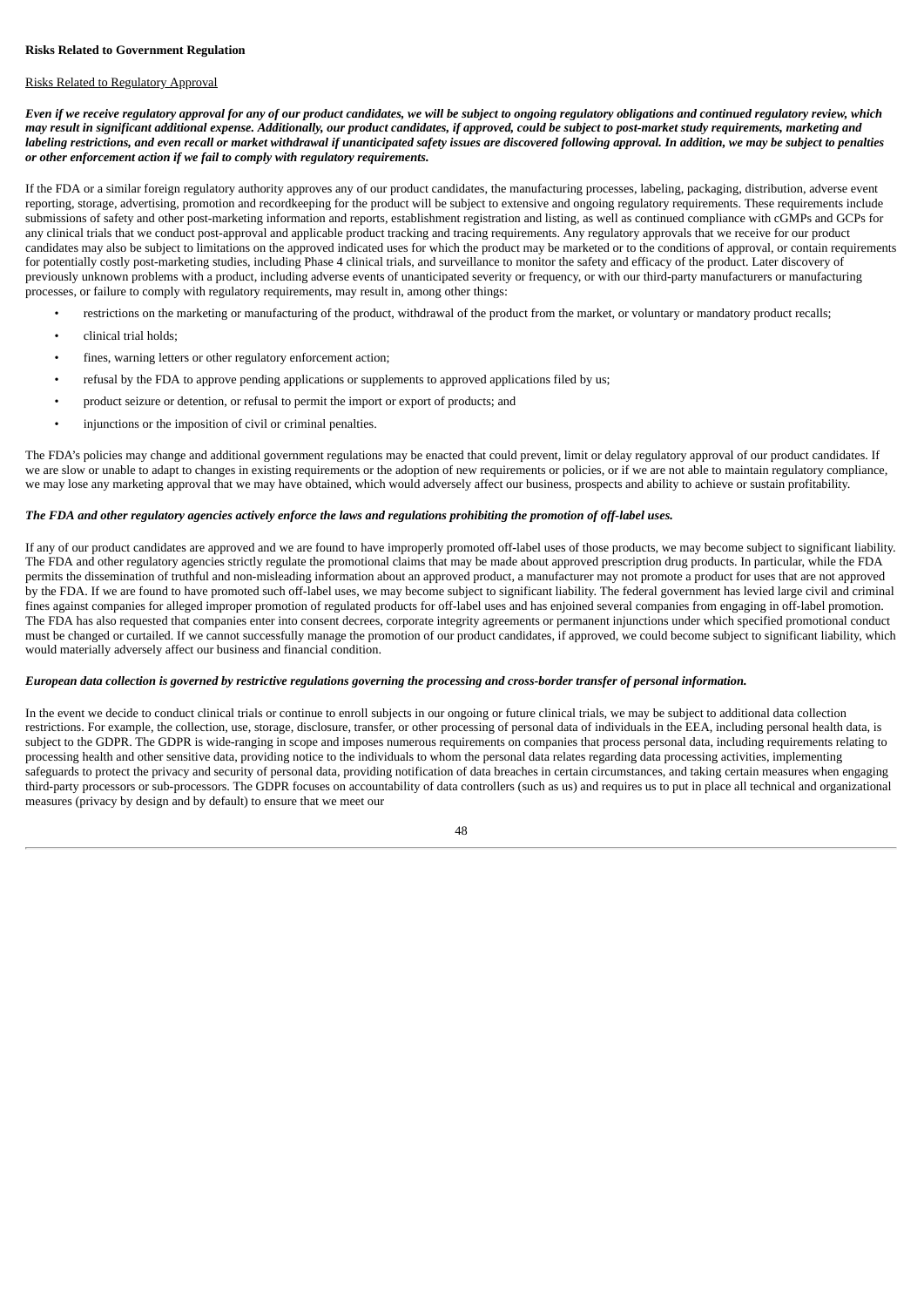obligations. It also increases substantially the penalties to which we could be subject in the event of any non-compliance, including fines of up to €10,000,000 or up to 2% of our total worldwide annual turnover for certain comparatively minor offenses, or up to €20,000,000 or up to 4% of our total worldwide annual turnover for more serious offenses. Compliance with the GDPR will be a rigorous and time-intensive process that may increase our cost of doing business or require us to change our business practices, and despite those efforts, there is a risk that we may be subject to fines and penalties, litigation, and reputational harm in connection with our activities in the EEA. In addition, further to the UK's exit from the EU on January 31, 2020, the GDPR ceased to apply in the UK at the end of the transition period on December 31, 2020. However, as of January 1, 2021, the UK's European Union (Withdrawal) Act 2018 incorporated the GDPR (as it existed on December 31, 2020 but subject to certain UK specific amendments) into UK law, referred to as the UK GDPR. The UK GDPR and the UK Data Protection Act 2018 set out the UK's data protection regime, which is independent from but aligned to the EU's data protection regime. Non-compliance with the UK GDPR may result in monetary penalties of up to £17.5 million or 4% of worldwide revenue, whichever is higher. Although the UK is regarded as a third country under the EU's GDPR, the European Commission has now issued a decision recognizing the UK as providing adequate protection under the EU GDPR and, therefore, transfers of personal data originating in the EU to the UK remain unrestricted. Like the EU GDPR, the UK GDPR restricts personal data transfers outside the UK to countries not regarded by the UK as providing adequate protection. The UK government has confirmed that personal data transfers from the UK to the EEA remain free flowing.

We must also ensure that we maintain adequate safeguards or have other legal bases to enable the transfer of personal data outside of the EEA and UK in compliance with the EU GDPR and UK GDPR, in particular for transfers to the United States. In 2020, in a ruling about the EU-U.S. Privacy Shield, the Court of Justice of the EU raised questions about whether the European Commission's Standard Contractual Clauses, or SCCs, can lawfully be used for personal data transfers from the EU to the United States or most other countries. Furthermore, on June 4, 2021, the European Commission issued new forms of SCCs for data transfers of personal data from controllers or processors in the EU (or otherwise subject to the GDPR) to controllers or processors established outside the EU. The new form of SCCs has replaced the SCCs that were adopted previously under the EU Data Protection Directive. We will be required to transition to the new form of SCCs when these safeguards are used as the basis for transferring personal data out of the EEA and doing so may require significant effort and cost. The new SCCs may also impact our business as companies based in Europe may be reluctant to utilize the new SCCs to legitimize transfers of personal data to third countries given the burdensome requirements of transfer impact assessments and the substantial obligations that the new SCCs impose upon exporters.

Additionally, with respect to the UK, the Information Commissioner's Office, or ICO, has recently introduced new mechanisms for international transfers of personal data originating from the UK (an International Data Transfer Agreement, or IDTA, along with a separate addendum to the EU SCCs), which are in force as of March 21, 2022, to replace the old form EU SCCs for UK transfers. The new IDTA or the UK addendum must be used for any new contract entered into after September 21, 2022 and implemented in existing contracts that incorporate the prior version of the SCCs by March 21, 2024. We will be required to implement these new safeguards when these safeguards are used as the basis for transferring personal data out of the UK and doing so may require significant effort and cost.

If we are investigated by a European or UK data protection authority, we may face fines and other penalties. Any such investigation or charges by European or UK data protection authorities could have a negative effect on our business and on our ability to commercialize our products in the future, including with European, UK-based or multi-national pharmaceutical partners.

## *Obtaining and maintaining regulatory approval of our product candidates in one jurisdiction does not mean that we will be successful in obtaining regulatory approval of our product candidates in other jurisdictions.*

We may also submit marketing applications in other countries. Regulatory authorities in jurisdictions outside of the United States have requirements for approval of product candidates with which we must comply prior to marketing in those jurisdictions. Obtaining foreign regulatory approvals and compliance with foreign regulatory requirements could result in significant delays, difficulties and costs for us and could delay or prevent the introduction of our products in certain countries. If we fail to comply with the regulatory requirements in international markets and/or receive applicable marketing approvals, our target market will be reduced and our ability to realize the full market potential of our product candidates will be harmed.

Obtaining and maintaining regulatory approval of our product candidates in one jurisdiction does not guarantee that we will be able to obtain or maintain regulatory approval in any other jurisdiction, while a failure or delay in obtaining regulatory approval in one jurisdiction may have a negative effect on the regulatory approval process in others. For example, even if the FDA grants marketing approval of a product candidate, similar regulatory authorities in foreign jurisdictions must also approve the manufacturing, marketing and promotion of the product candidate in those countries. Approval procedures vary among jurisdictions and can involve requirements and administrative review periods different from, and greater than, those in the United States, including additional nonclinical studies or clinical trials as clinical trials conducted in one jurisdiction may not be accepted by regulatory authorities in other jurisdictions. In short, the foreign regulatory approval process involves all of the risks associated with FDA approval. In many jurisdictions outside the United States, a product candidate must be approved for reimbursement before it can be approved for sale in that jurisdiction. In some cases, the price that we may intend to charge for our products will also be subject to approval.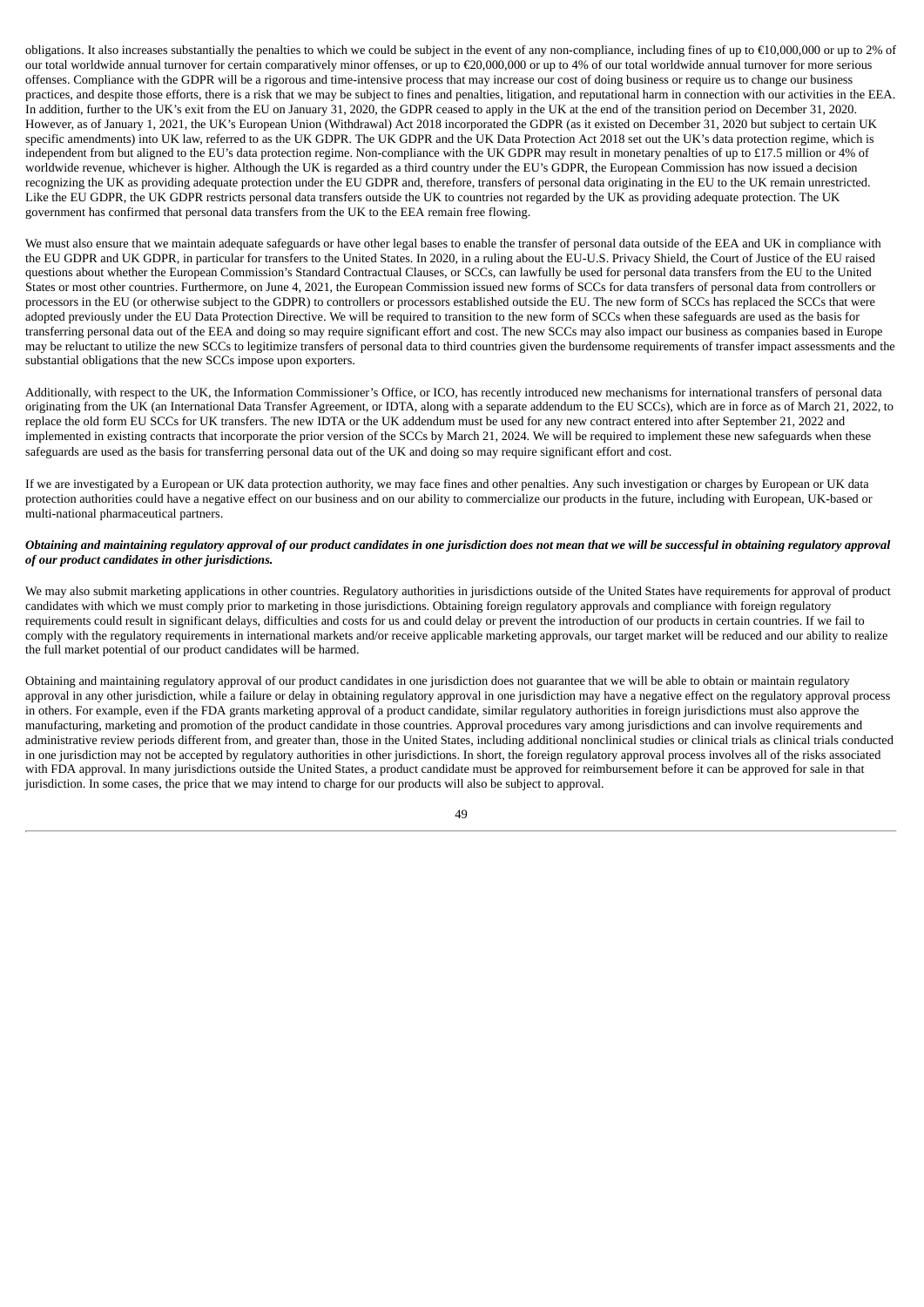## *If we are unable to successfully validate, develop and obtain regulatory approval for companion diagnostic tests for our product candidates that require or would commercially benefit from such tests, or experience significant delays in doing so, we may not realize the full commercial potential of these product candidates.*

In connection with the clinical development of our product candidates for certain indications, we may engage third parties to develop or obtain access to *in vitro* companion diagnostic tests to identify patient subsets within a disease category who may derive selective and meaningful benefit from our product candidates. Further, the FDA has indicated that if we continue RLY-4008 and RLY-2608 in a specific biomarker-defined population, a companion diagnostic device will be required to ensure their safe and effective use. Such companion diagnostics would be used during our clinical trials as well as in connection with the commercialization of our product candidates. To be successful, we or our collaborators will need to address a number of scientific, technical, regulatory and logistical challenges. The FDA and similar foreign regulatory authorities regulate *in vitro* companion diagnostics as medical devices and, under that regulatory framework, will likely require the conduct of clinical trials to demonstrate the safety and effectiveness of any diagnostics we may develop, which we expect will require separate regulatory clearance or approval prior to commercialization.

We intend to rely on third parties for the design, development and manufacture of companion diagnostic tests for our therapeutic product candidates that may require such tests. If we enter into such collaborative agreements, we will be dependent on the sustained cooperation and effort of our future collaborators in developing and obtaining approval for these companion diagnostics. It may be necessary to resolve issues such as selectivity/specificity, analytical validation, reproducibility, or clinical validation of companion diagnostics during the development and regulatory approval processes. Moreover, even if data from preclinical studies and early clinical trials appear to support development of a companion diagnostic for a product candidate, data generated in later clinical trials may fail to support the analytical and clinical validation of the companion diagnostic. We and our future collaborators may encounter difficulties in developing, obtaining regulatory approval for, manufacturing and commercializing companion diagnostics similar to those we face with respect to our therapeutic candidates themselves, including issues with achieving regulatory clearance or approval, production of sufficient quantities at commercial scale and with appropriate quality standards, and in gaining market acceptance. If we are unable to successfully develop companion diagnostics for these therapeutic product candidates, or experience delays in doing so, the development of these therapeutic product candidates may be adversely affected, these therapeutic product candidates may not obtain marketing approval, and we may not realize the full commercial potential of any of these therapeutics that obtain marketing approval. As a result, our business, results of operations and financial condition could be materially harmed. In addition, a diagnostic company with whom we contract may decide to discontinue selling or manufacturing the companion diagnostic test that we anticipate using in connection with development and commercialization of our product candidates or our relationship with such diagnostic company may otherwise terminate. We may not be able to enter into arrangements with another diagnostic company to obtain supplies of an alternative diagnostic test for use in connection with the development and commercialization of our product candidates or do so on commercially reasonable terms, which could adversely affect and/or delay the development or commercialization of our therapeutic candidates.

## Risks Related to Anti-bribery, Anti-corruption and Other Government Regulations

## *Laws and regulations governing any international operations we may have in the future may preclude us from developing, manufacturing and selling certain products outside of the United States and require us to develop and implement costly compliance programs.*

If we expand our operations outside of the United States, we must dedicate additional resources to comply with numerous laws and regulations in each jurisdiction in which we plan to operate. The Foreign Corrupt Practices Act, or FCPA, prohibits any U.S. individual or business from paying, offering, authorizing payment or offering of anything of value, directly or indirectly, to any foreign official, political party or candidate for the purpose of influencing any act or decision of the foreign entity in order to assist the individual or business in obtaining or retaining business. The FCPA also obligates companies whose securities are listed in the United States to comply with certain accounting provisions requiring the company to maintain books and records that accurately and fairly reflect all transactions of the corporation, including international subsidiaries, and to devise and maintain an adequate system of internal accounting controls for international operations.

Compliance with the FCPA is expensive and difficult, particularly in countries in which corruption is a recognized problem. In addition, the FCPA presents particular challenges in the pharmaceutical industry, because, in many countries, hospitals are operated by the government, and doctors and other hospital employees are considered foreign officials. Certain payments to hospitals in connection with clinical trials and other work have been deemed to be improper payments to government officials and have led to FCPA enforcement actions.

Various laws, regulations and executive orders also restrict the use and dissemination outside of the United States, or the sharing with certain non-U.S. nationals, of information classified for national security purposes, as well as certain products and technical data relating to those products. If we expand our presence outside of the United States, it will require us to dedicate additional resources to comply with these laws, and these laws may preclude us from developing, manufacturing, or selling certain products and product candidates outside of the United States, which could limit our growth potential and increase our development costs.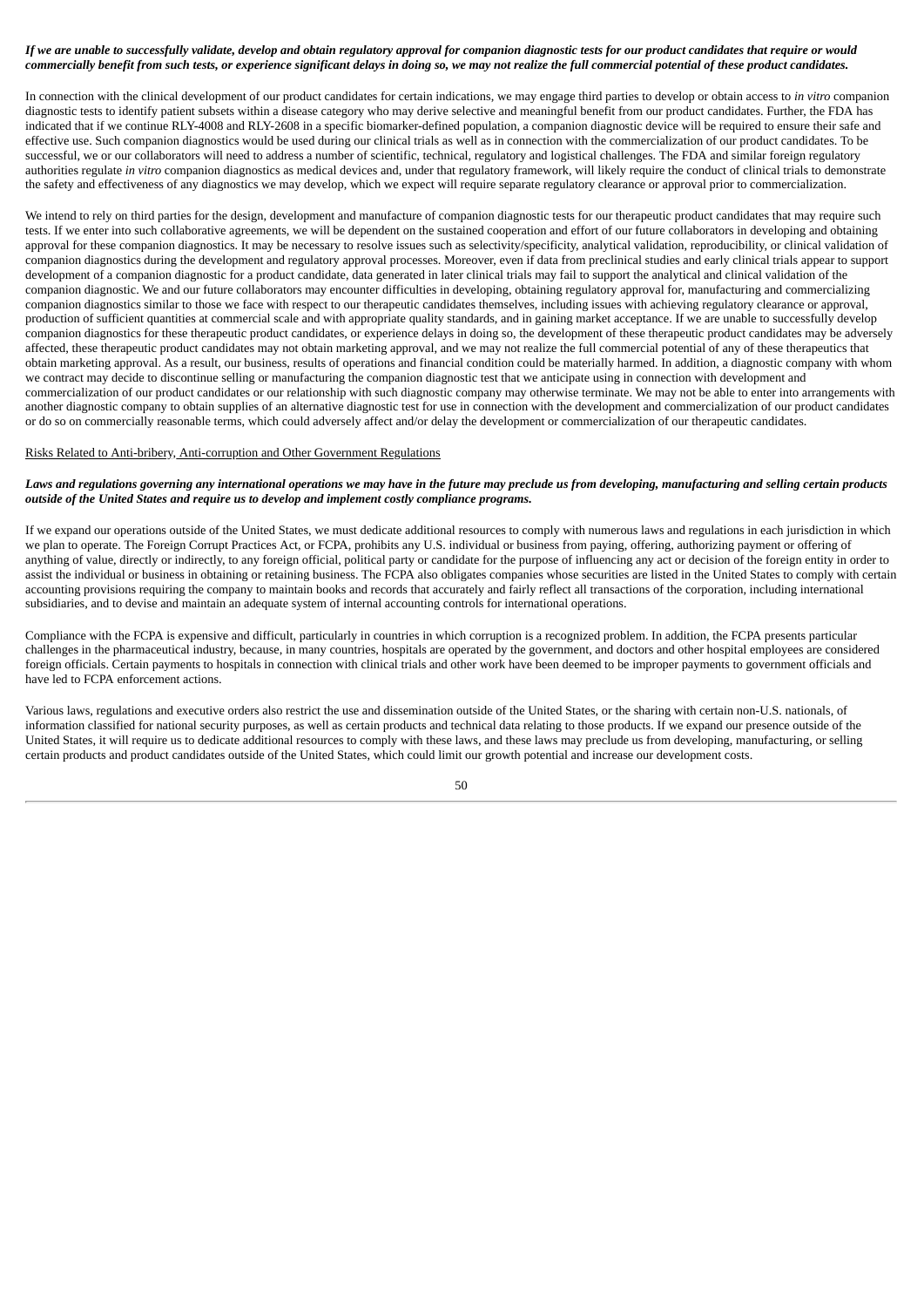The failure to comply with laws governing international business practices may result in substantial civil and criminal penalties and suspension or debarment from government contracting. The SEC also may suspend or bar issuers from trading securities on U.S. exchanges for violations of the FCPA's accounting provisions.

### *We are subject to certain U.S. and foreign anti-corruption, anti-money laundering, export control, sanctions, and other trade laws and regulations. We can face serious consequences for violations.*

Among other matters, U.S. and foreign anti-corruption, anti-money laundering, export control, sanctions, and other trade laws and regulations, which are collectively referred to as Trade Laws, prohibit companies and their employees, agents, clinical research organizations, legal counsel, accountants, consultants, contractors, and other partners from authorizing, promising, offering, providing, soliciting, or receiving directly or indirectly, corrupt or improper payments or anything else of value to or from recipients in the public or private sector. Violations of Trade Laws can result in substantial criminal fines and civil penalties, imprisonment, the loss of trade privileges, debarment, tax reassessments, breach of contract and fraud litigation, reputational harm, and other consequences. We have direct or indirect interactions with officials and employees of government agencies or government-affiliated hospitals, universities, and other organizations. We also expect our non-U.S. activities to increase in time. We plan to engage third parties for clinical trials and/or to obtain necessary permits, licenses, patent registrations, and other regulatory approvals and we can be held liable for the corrupt or other illegal activities of our personnel, agents, or partners, even if we do not explicitly authorize or have prior knowledge of such activities.

### *Our relationships with customers and third-party payors will be subject to applicable anti-kickback, fraud and abuse and other healthcare laws and regulations, which could expose us to criminal sanctions, civil penalties, exclusion from government healthcare programs, contractual damages, reputational harm and diminished profits and future earnings.*

Although we do not currently have any products on the market, once we begin commercializing our product candidates, we will be subject to additional healthcare statutory and regulatory requirements and enforcement by the federal government and the states and governments of foreign jurisdictions in which we conduct our business. Healthcare providers, physicians and third-party payors play a primary role in the recommendation and prescription of any product candidates for which we obtain marketing approval. Our future arrangements with third-party payors and customers may expose us to broadly applicable fraud and abuse and other healthcare laws and regulations that may constrain the business or financial arrangements and relationships through which we market, sell and distribute our product candidates for which we obtain marketing approval. Restrictions under applicable federal and state healthcare laws and regulations, include the following:

- the federal Anti-Kickback Statute prohibits, among other things, persons from knowingly and willfully soliciting, offering, receiving or providing remuneration, directly or indirectly, in cash or in kind, to induce or reward either the referral of an individual for, or the purchase, order or recommendation of, any good or service, for which payment may be made under federal and state healthcare programs such as Medicare and Medicaid. A person or entity does not need to have actual knowledge of the statute or specific intent to violate it in order to have committed a violation. Violations are subject to civil and criminal fines and penalties for each violation, plus up to three times the remuneration involved, imprisonment, and exclusion from government healthcare programs. In addition, the government may assert that a claim including items or services resulting from a violation of the federal Anti-Kickback Statute constitutes a false or fraudulent claim for purposes of the federal False Claims Act or federal civil money penalties;
- the federal civil and criminal false claims and civil monetary penalties laws, including the federal False Claims Act, or FCA, imposes criminal and civil penalties, including through civil whistleblower or qui tam actions, against individuals or entities for knowingly presenting, or causing to be presented, to the federal government, claims for payment that are false or fraudulent or making a false statement to avoid, decrease or conceal an obligation to pay money to the federal government. Manufacturers can be held liable under the federal False Claims Act even when they do not submit claims directly to government payors if they are deemed to "cause" the submission of false or fraudulent claims. The federal False Claims Act also permits a private individual acting as a "whistleblower" to bring actions on behalf of the federal government alleging violations of the federal False Claims Act and to share in any monetary recovery. In addition, the government may assert that a claim including items and services resulting from a violation of the federal Anti-Kickback Statute constitutes a false of fraudulent claim for purposes of the False Claims Act;
- the federal Health Insurance Portability and Accountability Act of 1996, or HIPAA, imposes criminal and civil liability for executing, or attempting to execute, a scheme to defraud any healthcare benefit program, or knowingly and willfully falsifying, concealing or covering up a material fact or making any materially false statement in connection with the delivery of or payment for healthcare benefits, items or services. Similar to the federal Anti-Kickback Statute, a person or entity does not need to have actual knowledge of the statute or specific intent to violate it in order to have committed a violation;
- the federal physician payment transparency requirements, sometimes referred to as the "Sunshine Act" under the Affordable Care Act, require manufacturers of drugs, devices, biologics and medical supplies that are reimbursable under Medicare, Medicaid, or the Children's Health Insurance Program to report to the Department of Health and Human Services information related to transfers of value made to physicians (currently defined to include doctors, dentists, optometrists, podiatrists and chiropractors) and teaching hospitals, as well as ownership and investment interests of such physicians and their immediate family members. Effective January 1, 2022, these reporting obligations were extended to include transfers of value made to certain non-physician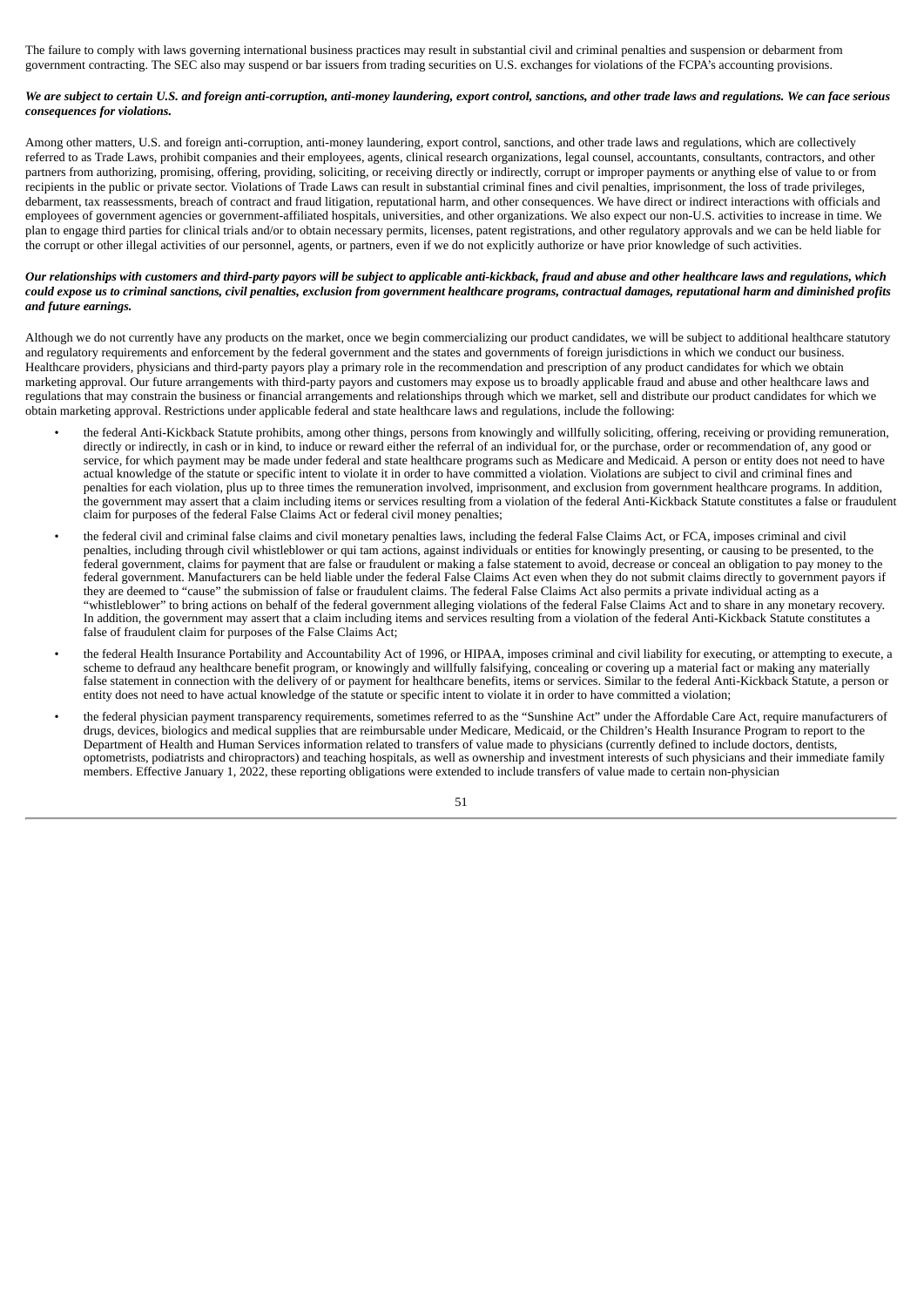providers (physician assistants, nurse practitioners, clinical nurse specialists, certified registered nurse anesthetists and anesthesiologist assistants, and certifiednurse midwives);

- HIPAA, as amended by the Health Information Technology for Economic and Clinical Health Act of 2009, or HITECH and its implementing regulations, including the Final Omnibus Rule published in January 2013, which impose obligations on certain covered entity healthcare providers, health plans, and healthcare clearinghouses as well as their business associates that perform certain services involving the creation, maintenance, receipt, or other use or disclosure of individually identifiable health information, including mandatory contractual terms with business associates, with respect to safeguarding the privacy, security and transmission of individually identifiable health information . HITECH also created new tiers of civil monetary penalties, amended HIPAA to make civil and criminal penalties directly applicable to business associates, and gave state attorneys general new authority to file civil actions for damages or injunctions in federal courts to enforce the federal HIPAA laws and seek attorneys' fees and costs associated with pursuing federal civil actions. In addition, there may be additional federal, state and non-U.S. laws which govern the privacy and security of health and other personal information in certain circumstances, many of which differ from each other in significant ways and may not have the same effect, thus complicating compliance efforts;
- federal government price reporting laws, which require us to calculate and report complex pricing metrics in an accurate and timely manner to government programs;
- federal consumer protection and unfair competition laws, which broadly regulate marketplace activities and activities that potentially harm consumers; and
- analogous state laws and regulations, such as state anti-kickback and false claims laws may apply to sales or marketing arrangements and claims involving healthcare items or services reimbursed by non-governmental third-party payors, including private insurers. In addition, some states have passed laws that require pharmaceutical companies to comply with the April 2003 Office of Inspector General Compliance Program Guidance for Pharmaceutical Manufacturers and/or the Pharmaceutical Research and Manufacturers of America's Code on Interactions with Healthcare Professionals. Some state laws require pharmaceutical companies to comply with the pharmaceutical industry's voluntary compliance guidelines and the relevant compliance guidance promulgated by the federal government in addition to requiring drug manufacturers to report information related to payments to physicians and other health care providers or marketing expenditures. State and foreign laws, including for example the EU GDPR, which became effective May 2018 also govern the privacy and security of health information and other personal information in some circumstances, many of which differ from each other in significant ways and may not have the same effect, thus complicating compliance efforts. There are ambiguities as to what is required to comply with these state and foreign requirements and if we fail to comply with an applicable state or foreign law requirement we could be subject to penalties. Further, many state laws governing the privacy and security of health information in certain circumstances, differ from each other in significant ways, thus complicating compliance efforts.

Ensuring that our future business arrangements with third parties comply with applicable healthcare laws and regulations could involve substantial costs. It is possible that governmental authorities will conclude that our business practices do not comply with current or future statutes, regulations or case law involving applicable fraud and abuse or other healthcare laws and regulations. If our operations, including anticipated activities to be conducted by our sales team, were to be found to be in violation of any of these laws or any other governmental regulations that may apply to us, we may be subject to significant civil, criminal and administrative penalties, damages, fines, disgorgement, individual imprisonment, reputational harm, exclusion from government funded healthcare programs, such as Medicare and Medicaid, and the curtailment or restructuring of our operations, as well as additional reporting obligations and oversight if we become subject to a corporate integrity agreement or other agreement to resolve allegations of non-compliance with these laws. Further, defending against any such actions can be costly and time consuming, and may require significant financial and personnel resources. Therefore, even if we are successful in defending against any such actions that may be brought against us, our business may be impaired. If any of the physicians or other providers or entities with whom we expect to do business is found not to be in compliance with applicable laws, they may be subject to criminal, civil or administrative sanctions, including exclusions from government funded healthcare programs and imprisonment. If any of the above occur, our ability to operate our business and our results of operations could be adversely affected.

#### Risks Related to Regulatory Review of Certain Drug Development Designations

### *We may seek priority review designation for one or more of our other product candidates, but we might not receive such designation, and even if we do, such designation may not lead to a faster regulatory review or approval process.*

If the FDA determines that a product candidate offers a treatment for a serious condition and, if approved, the product would provide a significant improvement in safety or effectiveness, the FDA may designate the product candidate for priority review. A priority review designation means that the goal for the FDA to review an application is six months, rather than the standard review period of ten months. We may request priority review for our product candidates. The FDA has broad discretion with respect to whether or not to grant priority review status to a product candidate, so even if we believe a particular product candidate is eligible for such designation or status, the FDA may decide not to grant it. Moreover, a priority review designation does not necessarily result in an expedited regulatory review or approval process or necessarily confer any advantage with respect to approval compared to conventional FDA procedures. Receiving priority review from the FDA does not guarantee approval within the sixmonth review cycle or at all.

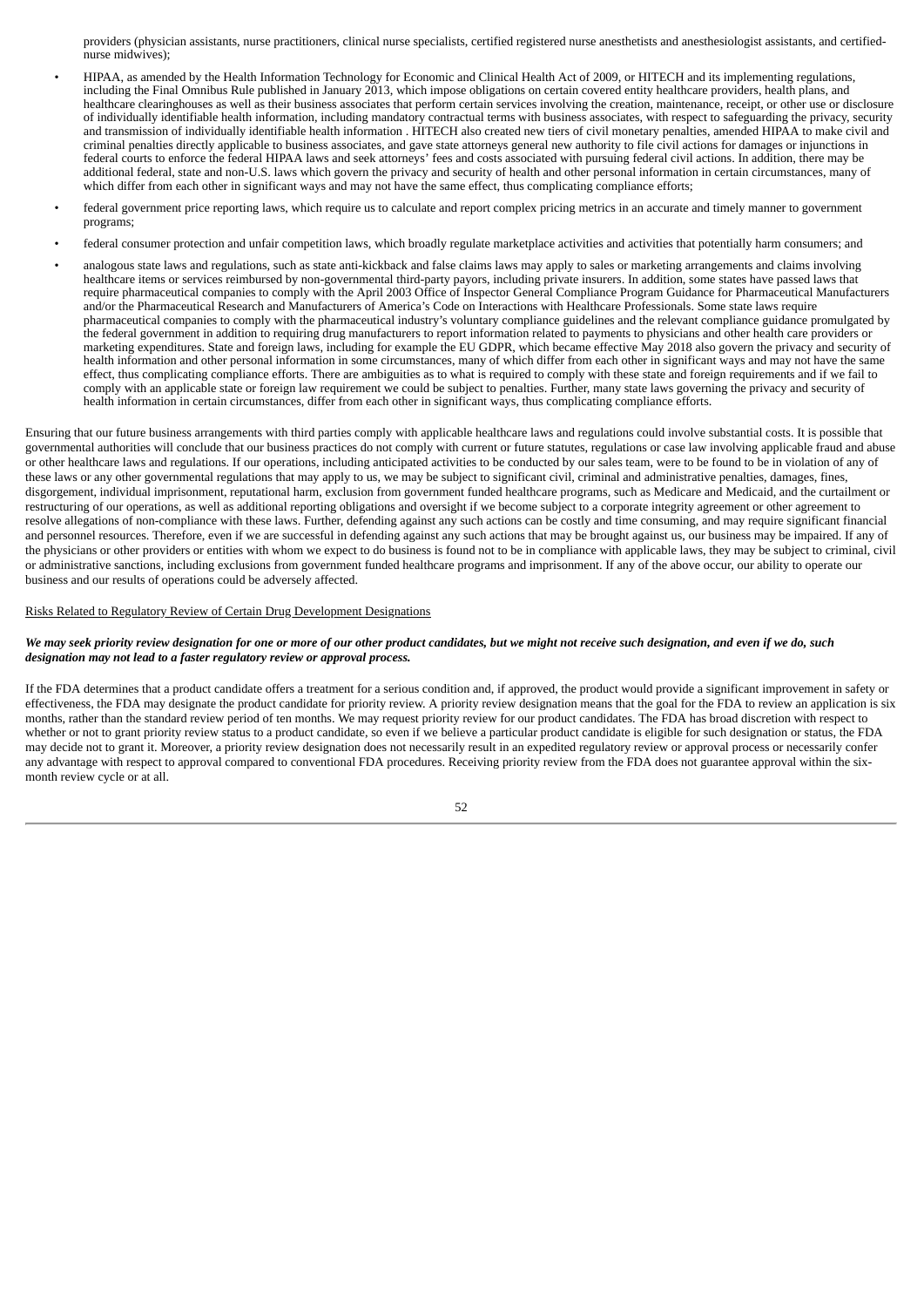## *We have obtained orphan drug designation for one of our product candidates. We may seek orphan drug designation for certain of our other product candidates as well, and we may be unsuccessful or may be unable to maintain the benefits associated with orphan drug designation, including the potential for market exclusivity.*

In January 2022, the FDA granted orphan drug designation to RLY-4008 for the treatment of cholangiocarcinoma. As part of our business strategy, we may seek orphan drug designation for certain of our other product candidates as well, and we may be unsuccessful. Regulatory authorities in some jurisdictions, including the United States and Europe, may designate drugs for relatively small patient populations as orphan drugs. Under the Orphan Drug Act, the FDA may designate a drug as an orphan drug if it is a drug intended to treat a rare disease or condition, which is generally defined as a patient population of fewer than 200,000 individuals annually in the United States, or a patient population of 200,000 or more in the United States where there is no reasonable expectation that the cost of developing the drug will be recovered from sales in the United States. In the United States, orphan drug designation entitles a party to financial incentives such as opportunities for grant funding towards clinical trial costs, tax advantages and user-fee waivers.

Similarly, in the EU, the European Commission, upon the recommendation of the EMA's Committee for Orphan Medicinal Products, grants orphan designation to promote the development of products that are intended for the diagnosis, prevention or treatment of life-threatening or chronically debilitating conditions affecting not more than 5 in 10,000 persons in the EU and for which no satisfactory method of diagnosis, prevention, or treatment has been authorized for marketing in the EU (or, if a method exists, the product would be of a significant benefit to those affected by the condition). Additionally, designation is granted for products intended for the diagnosis, prevention, or treatment of a life-threatening, seriously debilitating or serious and chronic condition and when, without incentives, it is unlikely that sales of the product in the EU would generate sufficient return to justify the necessary investment in developing the product. In the EU, orphan designation entitles a party to financial incentives such as reduction of fees or fee waivers.

Generally, if a drug with an orphan drug designation subsequently receives the first marketing approval for the indication for which it has such designation, the drug is entitled to a period of marketing exclusivity, which precludes the FDA or the EMA from approving another marketing application for the same drug and indication for that time period, except in limited circumstances. The applicable period is seven years in the United States and ten years in Europe. The European exclusivity period can be reduced to six years if a drug no longer meets the criteria for orphan drug designation or if the drug is sufficiently profitable so that market exclusivity is no longer justified.

Even if we obtain orphan drug exclusivity for a drug, that exclusivity may not effectively protect the drug from competition because different drugs can be approved for the same condition. Even after an orphan drug is approved, the FDA can subsequently approve the same drug for the same condition if the FDA concludes that the later drug is clinically superior in that it is shown to be safer, more effective or makes a major contribution to patient care. In addition, a designated orphan drug may not receive orphan drug exclusivity if it is approved for a use that is broader than the indication for which it received orphan designation. Moreover, orphan drug exclusive marketing rights in the United States may be lost if the FDA later determines that the request for designation was materially defective or if the manufacturer is unable to assure sufficient quantity of the drug to meet the needs of patients with the rare disease or condition or if another drug with the same active moiety is determined to be safer, more effective, or represents a major contribution to patient care. Orphan drug designation neither shortens the development time or regulatory review time of a drug nor gives the drug any advantage in the regulatory review or approval process. We have obtained orphan drug designation for one of our product candidates and while we may seek orphan drug designation for our other product candidates, we may never receive such designations. Even if we do receive such designations, there is no guarantee that we will enjoy the benefits of those designations. In addition, the FDA may further reevaluate the Orphan Drug Act and its regulations and policies. We do not know if, when, or how the FDA may change the orphan drug regulations and policies in the future, and it is uncertain how any changes might affect our business. Depending on what changes the FDA may make to its orphan drug regulations and policies, our business could be adversely impacted.

#### *Breakthrough therapy designation and fast track designation by the FDA, even if granted for any of our product candidates, may not lead to a faster development, regulatory review or approval process, and each designation does not increase the likelihood that any of our product candidates will receive marketing approval in the United States.*

We may seek a breakthrough therapy designation for some of our product candidates. A breakthrough therapy is defined as a drug that is intended, alone or in combination with one or more other drugs, to treat a serious or life-threatening disease or condition, and preliminary clinical evidence indicates that the drug may demonstrate substantial improvement over existing therapies on one or more clinically significant endpoints, such as substantial treatment effects observed early in clinical development. For drugs that have been designated as breakthrough therapies, interaction and communication between the FDA and the sponsor of the trial can help to identify the most efficient path for clinical development while minimizing the number of patients placed in ineffective control regimens. Drugs designated as breakthrough therapies by the FDA may also be eligible for priority review and accelerated approval. Designation as a breakthrough therapy is within the discretion of the FDA. Accordingly, even if we believe one of our product candidates meets the criteria for designation as a breakthrough therapy, the FDA may disagree and instead determine not to make such designation. In any event, the receipt of a breakthrough therapy designation for a product candidate may not result in a faster development process, review or approval compared to therapies considered for approval under conventional FDA procedures and does not assure ultimate approval by the FDA. In addition,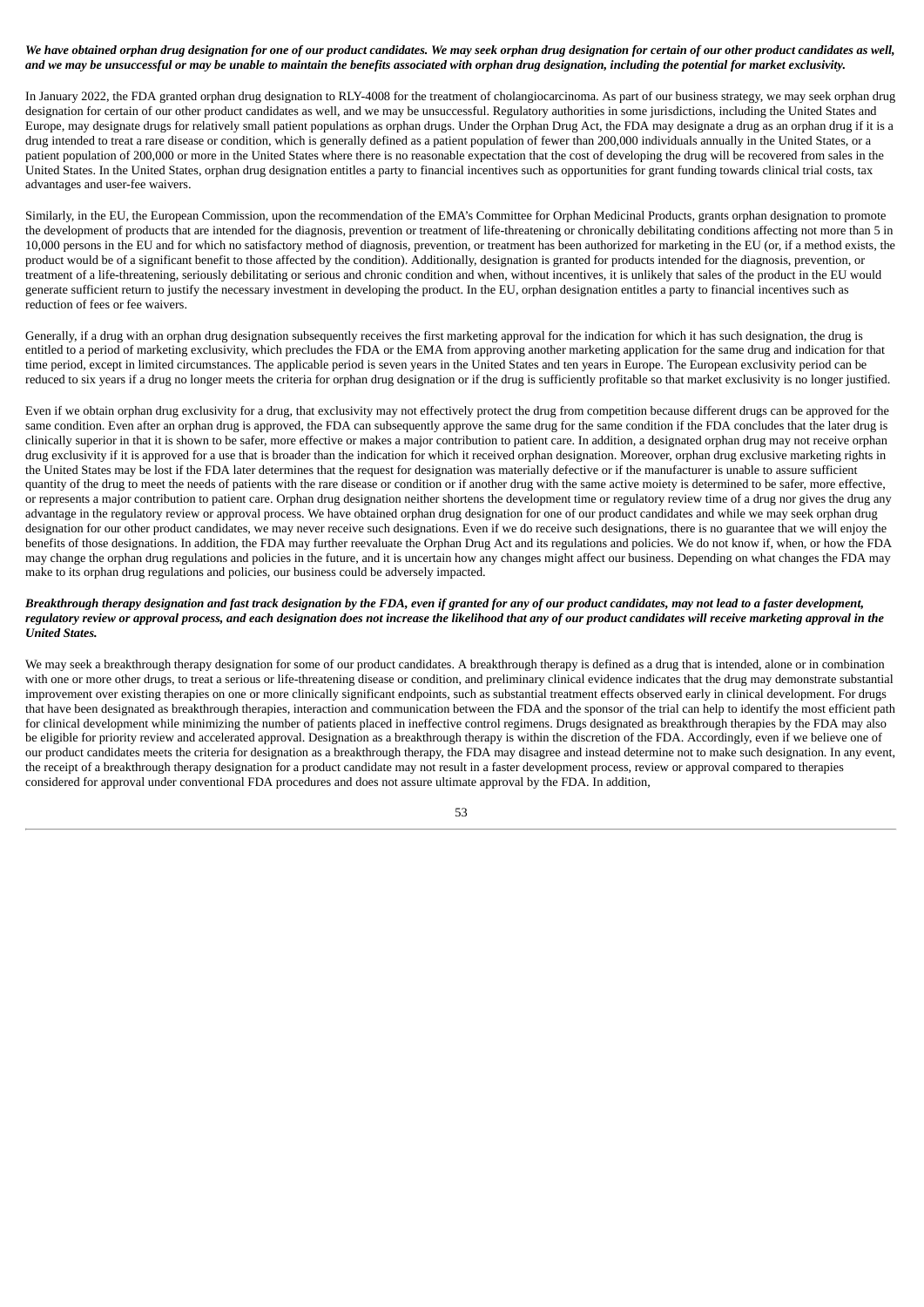even if one or more of our product candidates qualify as breakthrough therapies, the FDA may later decide that such product candidates no longer meet the conditions for qualification or decide that the time period for FDA review or approval will not be shortened.

We may seek fast track designation for some of our product candidates. If a drug is intended for the treatment of a serious or life-threatening condition and the drug demonstrates the potential to address unmet medical needs for this condition, the drug sponsor may apply for fast track designation. The FDA has broad discretion whether or not to grant this designation, so even if we believe a particular product candidate is eligible for this designation, we cannot assure you that the FDA would decide to grant it. Even if we do receive fast track designation, we may not experience a faster development process, review or approval compared to conventional FDA procedures. The FDA may withdraw fast track designation if it believes that the designation is no longer supported by data from our clinical development program. Fast track designation alone does not guarantee qualification for the FDA's priority review procedures.

## *Accelerated approval by the FDA, even if granted for our FGFR2 program or our PI3K program or any other future product candidates, may not lead to a faster development or regulatory review or approval process and it does not increase the likelihood that our product candidates will receive marketing approval.*

We may seek accelerated approval of our FGFR2 program or our PI3K program and for future product candidates. A product may be eligible for accelerated approval if it treats a serious or life-threatening condition and generally provides a meaningful advantage over available therapies. In addition, it must demonstrate an effect on a surrogate endpoint that is reasonably likely to predict clinical benefit or on a clinical endpoint that can be measured earlier than irreversible morbidity or mortality, or IMM, that is reasonably likely to predict an effect on IMM or other clinical benefit. As a condition of approval, the FDA may require that a sponsor of a drug or biologic receiving accelerated approval perform adequate and well-controlled post-marketing clinical trials. In addition, the FDA currently requires as a condition for accelerated approval, unless otherwise informed by the agency, pre-approval of promotional materials for products receiving accelerated approval, which could adversely impact the timing of the commercial launch of the product. Even if we do receive accelerated approval, we may not experience a faster development or regulatory review or approval process, and receiving accelerated approval does not provide assurance of ultimate FDA approval.

## Risks Related to Healthcare Legislative Reform

#### *The FDA, the EMA and other regulatory authorities may implement additional regulations or restrictions on the development and commercialization of our product candidates, and such changes can be difficult to predict.*

The FDA, the EMA and regulatory authorities in other countries have each expressed interest in further regulating biotechnology products. Agencies at both the federal and state level in the United States, as well as the U.S. Congressional committees and other governments or governing agencies, have also expressed interest in further regulating the biotechnology industry. Such action may delay or prevent commercialization of some or all of our product candidates. Adverse developments in clinical trials of products conducted by others may cause the FDA or other oversight bodies to change the requirements for approval of any of our product candidates. These regulatory review agencies and committees and the new requirements or guidelines they promulgate may lengthen the regulatory review process, require us to perform additional studies or trials, increase our development costs, lead to changes in regulatory positions and interpretations, delay or prevent approval and commercialization of our product candidates or lead to significant post-approval limitations or restrictions. As we advance our product candidates, we will be required to consult with these regulatory agencies and comply with applicable requirements and guidelines. If we fail to do so, we may be required to delay or discontinue development of such product candidates. These additional processes may result in a review and approval process that is longer than we otherwise would have expected. Delays as a result of an increased or lengthier regulatory approval process or further restrictions on the development of our product candidates can be costly and could negatively impact our ability to complete clinical trials and commercialize our current and future product candidates in a timely manner, if at all.

#### *Healthcare legislative reform measures may have a material adverse effect on our business and results of operations.*

The United States and many foreign jurisdictions have enacted or proposed legislative and regulatory changes affecting the healthcare system that could prevent or delay marketing approval of our current or future product candidates or any future product candidates, restrict or regulate post-approval activities and affect our ability to profitably sell a product for which we obtain marketing approval. Changes in regulations, statutes or the interpretation of existing regulations could impact our business in the future by requiring, for example: (i) changes to our manufacturing arrangements, (ii) additions or modifications to product labeling, (iii) the recall or discontinuation of our products or (iv) additional record-keeping requirements. If any such changes were to be imposed, they could adversely affect the operation of our business. In the United States, there have been and continue to be a number of legislative initiatives to contain healthcare costs. For example, in March 2010, the Affordable Care Act, or the ACA, was passed, which substantially changed the way healthcare is financed by both governmental and private insurers, and significantly impacted the United States pharmaceutical industry. The ACA, among other things, subjects biological products to potential competition by lower-cost biosimilars, addresses a new methodology by which rebates owed by manufacturers under the Medicaid Drug Rebate Program are calculated for drugs that are inhaled, infused, instilled, implanted or injected, increases the minimum Medicaid rebates owed by manufacturers under the Medicaid Drug Rebate Program and extends the rebate

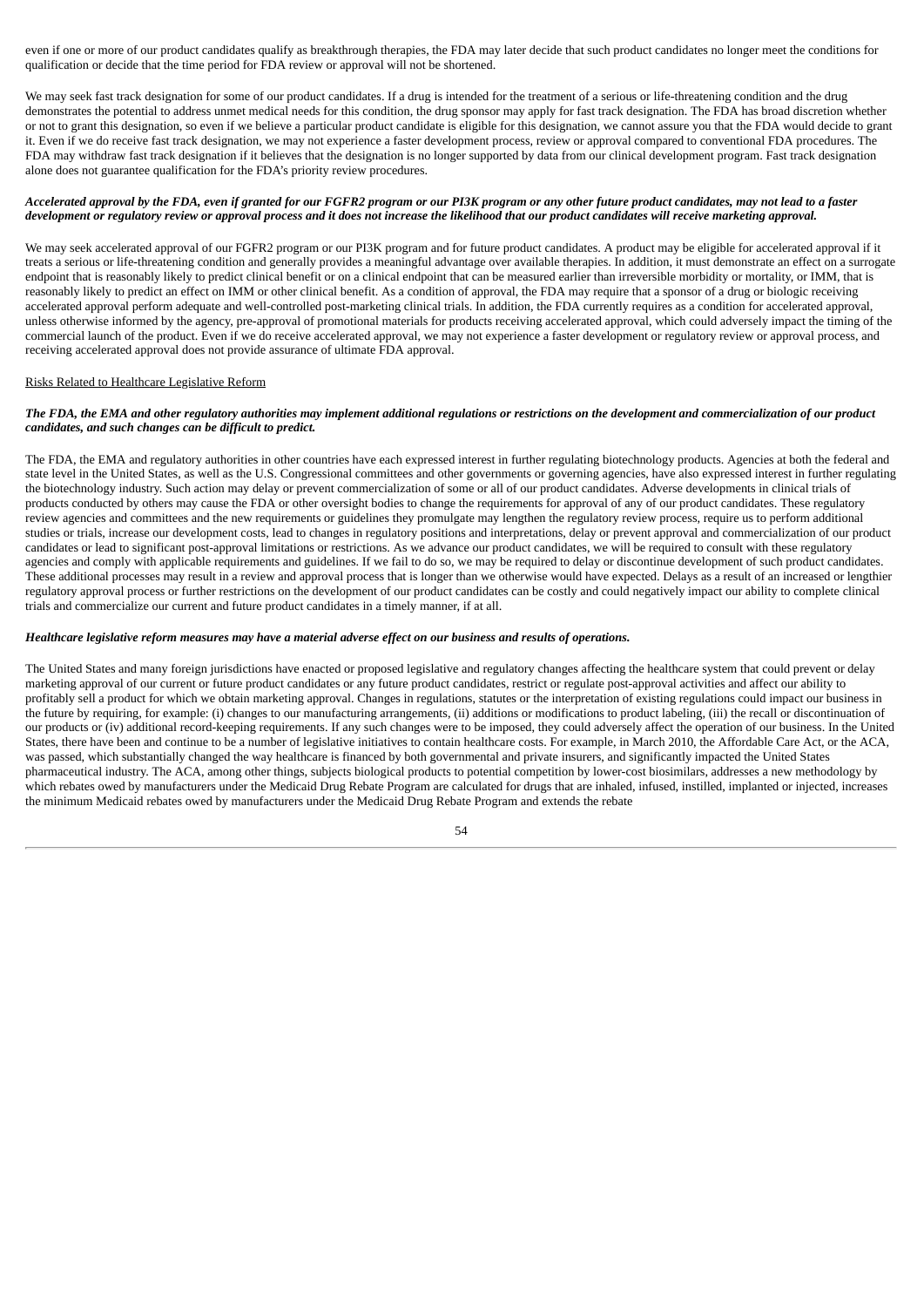program to individuals enrolled in Medicaid managed care organizations, establishes annual fees and taxes on manufacturers of certain branded prescription drugs, and creates a new Medicare Part D coverage gap discount program, in which manufacturers must agree to offer 50% (increased to 70% pursuant to the Bipartisan Budget Act of 2018, effective as of 2019) point-of-sale discounts off negotiated prices of applicable brand drugs to eligible beneficiaries during their coverage gap period, as a condition for the manufacturer's outpatient drugs to be covered under Medicare Part D. Since then, the ACA risk adjustment program payment parameters have been updated annually.

Since its enactment, there have been numerous judicial, administrative, executive, and legislative challenges to certain aspects of the ACA, and we expect there will be additional challenges and amendments to the ACA in the future. On June 17, 2021, the U.S. Supreme Court dismissed the most recent judicial challenge to the ACA brought by several states without specifically ruling on the constitutionality of the ACA. Prior to the Supreme Court's decision, President Biden issued an executive order to initiate a special enrollment period from February 15, 2021 through August 15, 2021 for purposes of obtaining health insurance coverage through the ACA marketplace. The executive order also instructed certain governmental agencies to review and reconsider their existing policies and rules that limit access to healthcare, including among others, reexamining Medicaid demonstration projects and waiver programs that include work requirements, and policies that create unnecessary barriers to obtaining access to health insurance coverage through Medicaid or the ACA. On December 20, 2019, the Further Consolidated Appropriations Act (H.R. 1865) was signed into law, which repealed the so called "Cadillac" tax on certain high cost employer sponsored insurance plans, the health insurance provider tax, and the medical device excise tax. It is impossible to determine whether similar taxes could be instated in the future. The Bipartisan Budget Act of 2018, also amended the ACA, effective January 1, 2019, by increasing the point-of-sale discount that is owed by pharmaceutical manufacturers who participate in Medicare Part D and closing the coverage gap in most Medicare drug plans, commonly referred to as the "donut hole." CMS published a final rule permitting further collections and payments to and from certain ACA qualified health plans and health insurance issuers under the ACA risk adjustment program in response to the outcome of federal district court litigation regarding the method CMS uses to determine this risk adjustment. In addition, CMS has recently published a final rule that would give states greater flexibility, starting in 2020, in setting benchmarks for insurers in the individual and small group marketplaces, which may have the effect of relaxing the essential health benefits required under the ACA for plans sold through such marketplaces.

Other legislative changes have been proposed and adopted in the United States since the ACA was enacted. In August 2011, the Budget Control Act of 2011, among other things, created measures for spending reductions by Congress. A Joint Select Committee on Deficit Reduction, tasked with recommending a targeted deficit reduction of at least \$1.2 trillion for the years 2013 through 2021, was unable to reach required goals, thereby triggering the legislation's automatic reduction to several government programs. This includes aggregate reductions of Medicare payments to providers up to 2% per fiscal year, and, due to subsequent legislative amendments, will remain in effect through 2030 unless additional Congressional action is taken; however, pursuant to the CARES Act and subsequent legislation, these reductions have been suspended from May 1, 2020 through March 31, 2022 due to the COVID-19 pandemic. A 1% payment reduction is occurring from April 1, 2022 through June 30, 2022, and the 2% payment reduction will resume on July 1, 2022. The American Taxpayer Relief Act of 2012 among other things, reduced Medicare payments to several providers, including hospitals, imaging centers and cancer treatment centers, and increased the statute of limitations period for the government to recover overpayments to providers from three to five years. On May 30, 2018, the Right to Try Act, was signed into law. The law, among other things, provides a federal framework for certain patients to access certain investigational new product candidates that have completed a Phase 1 clinical trial and that are undergoing investigation for FDA approval. Under certain circumstances, eligible patients can seek treatment without enrolling in clinical trials and without obtaining FDA permission under the FDA expanded access program. There is no obligation for a pharmaceutical manufacturer to make its product candidates available to eligible patients as a result of the Right to Try Act. In May 2019, CMS issued a final rule to allow Medicare Advantage Plans the option of using step therapy, a type of prior authorization, for Part B drugs beginning January 1, 2020.

There has been increasing legislative and enforcement interest in the United States with respect to specialty drug pricing practices. At a federal level, President Biden signed an Executive Order on July 9, 2021 affirming the administration's policy to (i) support legislative reforms that would lower the prices of prescription drug and biologics, including by allowing Medicare to negotiate drug prices, by imposing inflation caps, and by supporting the development and market entry of lower-cost generic drugs and biosimilars; and (ii) support the enactment of a public health insurance option. Among other things, the Executive Order also directs the U.S. Department of Health and Human Services, or HHS, to provide a report on actions to combat excessive pricing of prescription drugs, enhance the domestic drug supply chain, reduce the price that the Federal government pays for drugs, and address price gouging in the industry; and directs the FDA to work with states and Indian Tribes that propose to develop section 804 Importation Programs in accordance with the Medicare Prescription Drug, Improvement, and Modernization Act of 2003, and the FDA's implementing regulations. The FDA released such implementing regulations on September 24, 2020, which went into effect on November 30, 2020, providing guidance for states to build and submit importation plans for drugs from Canada. On September 25, 2020, CMS stated drugs imported by states under this rule will not be eligible for federal rebates under Section 1927 of the Social Security Act and manufacturers would not report these drugs for "best price" or Average Manufacturer Price purposes. Since these drugs are not considered covered outpatient drugs, CMS further stated it will not publish a National Average Drug Acquisition Cost for these drugs. If implemented, importation of drugs from Canada may materially and adversely affect the price we receive for any of our product candidates. Further, on November 20, 2020, CMS issued an Interim Final Rule implementing the Most Favored Nation, or MFN, Model under which Medicare Part B reimbursement rates would have been calculated for certain drugs and biologicals based on the lowest price drug manufacturers receive in Organization for Economic Cooperation and Development countries with a similar gross domestic product per capita. However, on December 29, 2021, CMS rescinded the MFN rule. Additionally, on November 30, 2020, HHS published a regulation removing safe harbor protection for price reductions from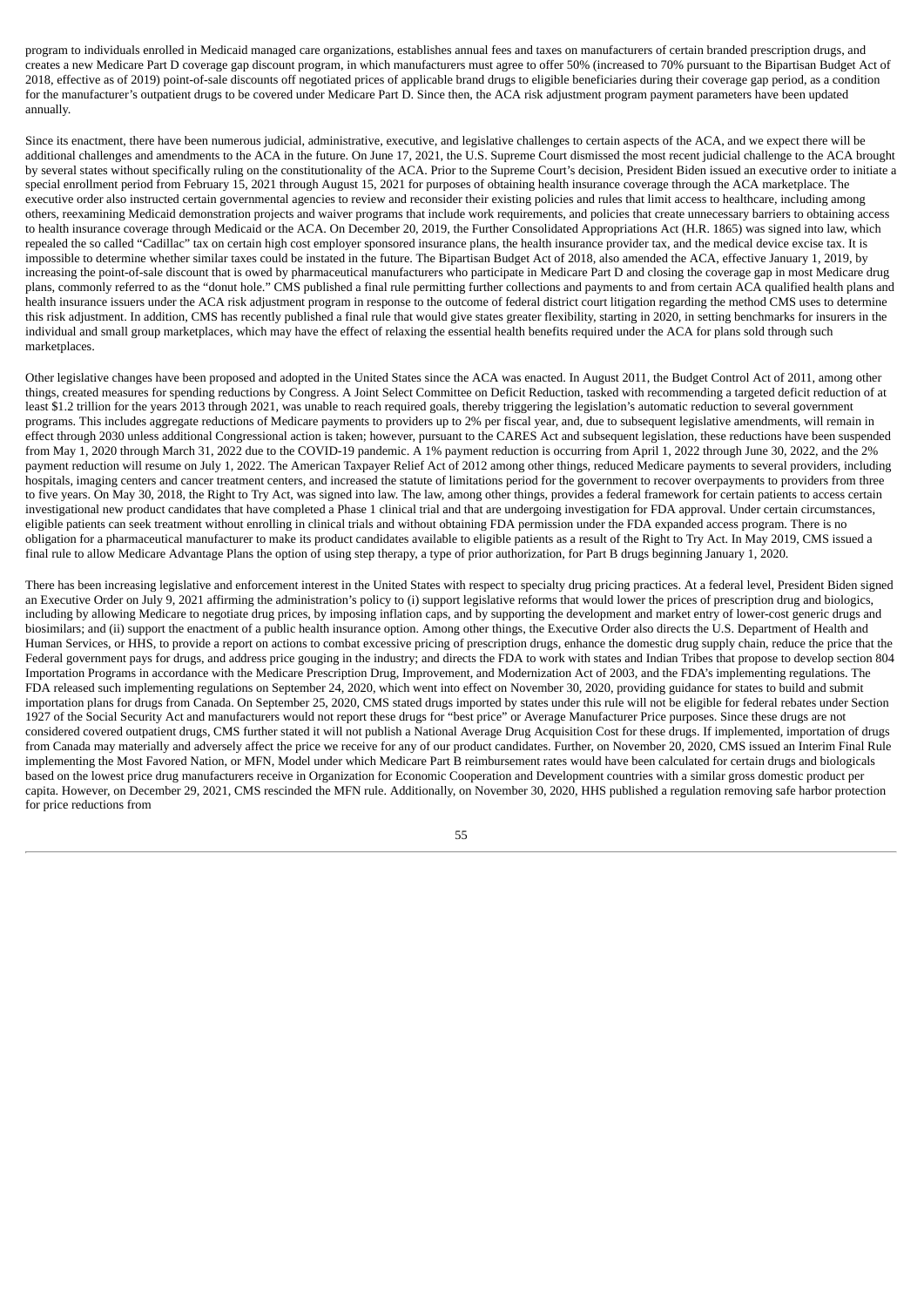pharmaceutical manufacturers to plan sponsors under Part D, either directly or through pharmacy benefit managers, unless the price reduction is required by law. The rule also creates a new safe harbor for price reductions reflected at the point-of-sale, as well as a safe harbor for certain fixed fee arrangements between pharmacy benefit managers and manufacturers. Pursuant to court order, the removal and addition of the aforementioned safe harbors have been delayed until January 1, 2026. Although a number of these and other proposed measures may require authorization through additional legislation to become effective, and the Biden administration may reverse or otherwise change these measures, both the Biden administration and Congress have indicated that they will continue to seek new legislative measures to control drug costs.

We expect that additional state and federal healthcare reform measures will be adopted in the future, any of which could limit the amounts that federal and state governments will pay for healthcare products and services, which could result in reduced demand for our current or future product candidates or additional pricing pressures. In particular any policy changes through CMS as well as local state Medicaid programs could have a significant impact on our business in light of the higher proportion of SCD patients that utilize Medicare and Medicaid programs to pay for treatments.

Our revenue prospects could be affected by changes in healthcare spending and policy in the United States and abroad. We operate in a highly regulated industry and new laws, regulations or judicial decisions, or new interpretations of existing laws, regulations or decisions, related to healthcare availability, the method of delivery or payment for healthcare products and services could negatively impact our business, operations and financial condition.

There have been, and likely will continue to be, legislative and regulatory proposals at the foreign, federal and state levels directed at broadening the availability of healthcare and containing or lowering the cost of healthcare. We cannot predict the initiatives that may be adopted in the future, including repeal, replacement or significant revisions to the ACA. The continuing efforts of the government, insurance companies, managed care organizations and other payors of healthcare services to contain or reduce costs of healthcare and/or impose price controls may adversely affect:

- the demand for our current or future product candidates, if we obtain regulatory approval;
- our ability to set a price that we believe is fair for our products;
- our ability to obtain coverage and reimbursement approval for a product;
- our ability to generate revenue and achieve or maintain profitability;
- the level of taxes that we are required to pay; and
- the availability of capital.

Any reduction in reimbursement from Medicare or other government programs may result in a similar reduction in payments from private payors, which may adversely affect our future profitability.

### *Recent federal legislation and actions by federal, state and local governments may permit reimportation of drugs from foreign countries into the United States, including foreign countries where the drugs are sold at lower prices than in the United States, which could materially adversely affect our operating results.*

We may face competition in the United States for our development candidates and investigational medicines, if approved, from therapies sourced from foreign countries that have placed price controls on pharmaceutical products. In the United States, the Medicare Modernization Act, or MMA, contains provisions that call for the promulgation of regulations that expand pharmacists' and wholesalers' ability to import cheaper versions of an approved drug and competing products from Canada, where there are government price controls. Further, the MMA provides that these changes to U.S. importation laws will not take effect, unless and until the Secretary of the HHS certifies that the changes will pose no additional risk to the public's health and safety and will result in a significant reduction in the cost of products to consumers. On September 23, 2020, the Secretary of the HHS made such certification to Congress, and on October 1, 2020, FDA published a final rule that allows for the importation of certain prescription drugs from Canada. Under the final rule, States and Indian Tribes, and in certain future circumstances pharmacists and wholesalers, may submit importation program proposals to the FDA for review and authorization. On September 25, 2020, CMS stated drugs imported by States under this rule will not be eligible for federal rebates under Section 1927 of the Social Security Act and manufacturers would not report these drugs for "best price" or Average Manufacturer Price purposes. Since these drugs are not considered covered outpatient drugs, CMS further stated it will not publish a National Average Drug Acquisition Cost for these drugs. Separately, the FDA also issued a final guidance document outlining a pathway for manufacturers to obtain an additional National Drug Code, or NDC, for an FDA-approved drug that was originally intended to be marketed in a foreign country and that was authorized for sale in that foreign country. The market implications of the final rule and guidance are unknown at this time. Proponents of drug reimportation may attempt to pass legislation that would directly allow reimportation under certain circumstances. Legislation or regulations allowing the reimportation of drugs, if enacted, could decrease the price we receive for any products that we may develop and adversely affect our future revenues and prospects for profitability.

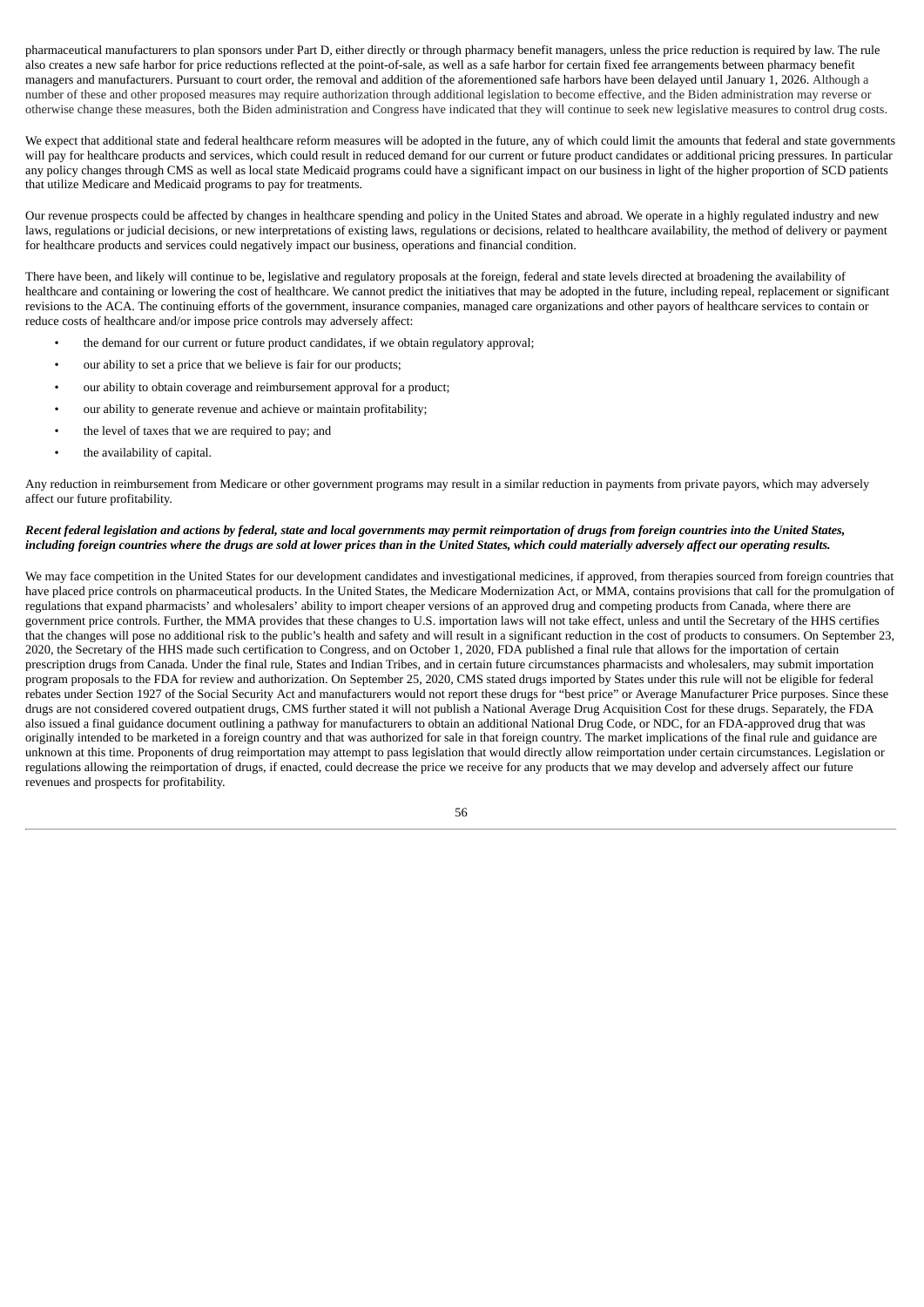### Risks Related to the Regulatory Agency Review Process

*Disruptions at the FDA, the SEC and other government agencies caused by funding shortages or global health concerns could hinder their ability to hire and retain key leadership and other personnel, prevent new products and services from being developed or commercialized in a timely manner or otherwise prevent those agencies from performing normal business functions on which the operation of our business may rely, which could negatively impact our business.*

The ability of the FDA to review and approve new products can be affected by a variety of factors, including government budget and funding levels, global health concerns, ability to hire and retain key personnel and accept the payment of user fees, and statutory, regulatory, and policy changes. Average review times at the agency have fluctuated in recent years as a result. In addition, government funding of the SEC and other government agencies on which our operations may rely, including those that fund research and development activities, is subject to the political process, which is inherently fluid and unpredictable.

Disruptions at the FDA and other agencies may also slow the time necessary for new drugs to be reviewed and/or approved by necessary government agencies, which would adversely affect our business. For example, over the last several years the U.S. government has shut down several times and certain regulatory agencies, such as the FDA and the SEC, have had to furlough critical government employees and stop critical activities. Separately, in response to the ongoing COVID-19 pandemic, since March 2020 when foreign and domestic inspections of facilities were largely placed on hold, the FDA has been working to resume routine surveillance, bioresearch monitoring and preapproval inspections on a prioritized basis. Since April 2021, the FDA has conducted limited inspections and employed remote interactive evaluations, using risk management methods, to meet user fee commitments and goal dates. Ongoing travel restrictions and other uncertainties continue to impact oversight operations both domestic and abroad and it is unclear when standard operational levels will resume. The FDA is continuing to complete mission-critical work, prioritize other higher-tiered inspectional needs (e.g., for-cause inspections), and carry out surveillance inspections using risk-based approaches for evaluating public health. Should FDA determine that an inspection is necessary for approval and an inspection cannot be completed during the review cycle due to restrictions on travel, and the FDA does not determine a remote interactive evaluation to be adequate, the agency has stated that it generally intends to issue, depending on the circumstances, a complete response letter or defer action on the application until an inspection can be completed. During the COVID-19 public health emergency, a number of companies announced receipt of complete response letters due to the FDA's inability to complete required inspections for their applications. Regulatory authorities outside the U.S. may adopt similar restrictions or other policy measures in response to the ongoing COVID-19 pandemic and may experience delays in their regulatory activities. Additionally, as of May 26, 2021, the FDA noted it is continuing to ensure timely reviews of applications for medical products during the ongoing COVID-19 pandemic in line with its user fee performance goals. However, the FDA may not be able to continue its current pace and approval timelines could be extended, including where a pre-approval inspection or an inspection of clinical sites is required and due to the ongoing COVID-19 pandemic and any travel restrictions, the FDA is unable to complete such required inspections during the review period. If a prolonged government shutdown occurs, or if global health concerns continue to prevent the FDA or other regulatory authorities from conducting their regular inspections, reviews, or other regulatory activities, it could significantly impact the ability of the FDA to timely review and process our regulatory submissions, which could have a material adverse effect on our business. Further, in our operations as a public company, future government shutdowns could impact our ability to access the public markets and obtain necessary capital in order to properly capitalize and continue our operations.

#### **Risks Related to Employee Matters and Managing Growth**

#### Risks Related to Employee Matters

#### *Our future success depends on our ability to retain key executives and experienced scientists and to attract, retain and motivate qualified personnel.*

We are highly dependent on the research and development, clinical and business development expertise of the principal members of our management, scientific and clinical team. Although we have entered into employment letter agreements with our executive officers, each of them may terminate their employment with us at any time. We do not maintain "key person" insurance for any of our executives or other employees. In addition, we rely on consultants and advisors, including scientific and clinical advisors, to assist us in formulating our research and development and commercialization strategy. Our consultants and advisors may be employed by employers other than us and may have commitments under consulting or advisory contracts with other entities that may limit their availability to us. If we are unable to continue to attract and retain high quality personnel, our ability to pursue our growth strategy will be limited.

Recruiting and retaining qualified scientific, clinical, manufacturing and sales and marketing personnel will also be critical to our success. The loss of the services of our executive officers or other key employees, including temporary loss due to illness, could impede the achievement of our research, development and commercialization objectives and seriously harm our ability to successfully implement our business strategy. Furthermore, replacing executive officers and key employees may be difficult and may take an extended period of time because of the limited number of individuals in our industry with the breadth of skills and experience required to successfully develop, gain regulatory approval of and commercialize products. Competition to hire from this limited pool is intense, and we may be unable to hire,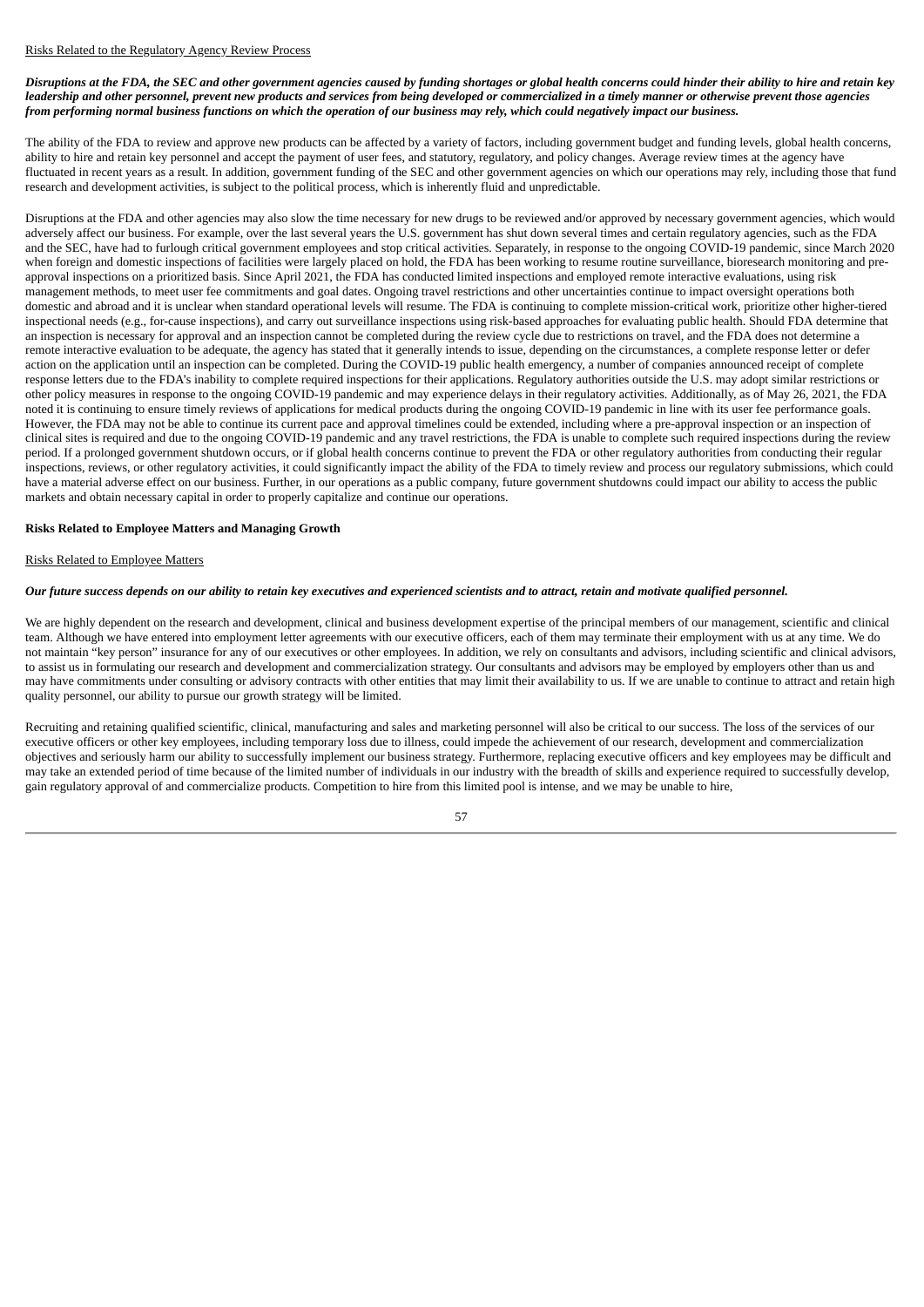train, retain or motivate these key personnel on acceptable terms given the competition among numerous pharmaceutical and biotechnology companies for similar personnel. We also experience competition for the hiring of scientific and clinical personnel from universities and research institutions. Failure to succeed in clinical trials may make it more challenging to recruit and retain qualified scientific personnel.

In particular, we have experienced a very competitive hiring environment in Cambridge, Massachusetts, where we are headquartered. Many of the other pharmaceutical companies that we compete against for qualified personnel have greater financial and other resources, different risk profiles and a longer history in the industry than we do. They also may provide more diverse opportunities and better chances for career advancement. Some of these characteristics may be more appealing to high-quality candidates than what we have to offer. If we are unable to continue to attract and retain high-quality personnel, the rate and success with which we can discover and develop product candidates and our business will be limited.

#### *Our employees, principal investigators, CROs and consultants may engage in misconduct or other improper activities, including non-compliance with regulatory standards and requirements and insider trading.*

We are exposed to the risk that our employees, principal investigators, CROs and consultants may engage in fraudulent conduct or other illegal activity. Misconduct by these parties could include intentional, reckless and/or negligent conduct or disclosure of unauthorized activities to us that violate the regulations of the FDA and other regulatory authorities, including those laws requiring the reporting of true, complete and accurate information to such authorities; healthcare fraud and abuse laws and regulations in the United States and abroad; or laws that require the reporting of financial information or data accurately. In particular, sales, marketing and business arrangements in the healthcare industry are subject to extensive laws and regulations intended to prevent fraud, misconduct, kickbacks, self-dealing and other abusive practices. These laws and regulations may restrict or prohibit a wide range of pricing, discounting, marketing and promotion, sales commission, customer incentive programs and other business arrangements. Activities subject to these laws also involve the improper use of information obtained in the course of clinical trials or creating fraudulent data in our preclinical or other nonclinical studies or clinical trials, which could result in regulatory sanctions and cause serious harm to our reputation. We have adopted a code of conduct applicable to all of our employees, but it is not always possible to identify and deter misconduct by employees and other third parties, and the precautions we take to detect and prevent this activity may not be effective in controlling unknown or unmanaged risks or losses or in protecting us from governmental investigations or other actions or lawsuits stemming from a failure to comply with these laws or regulations. Additionally, we are subject to the risk that a person could allege such fraud or other misconduct, even if none occurred. If any such actions are instituted against us, and we are not successful in defending ourselves or asserting our rights, those actions could have a significant impact on our business, including the imposition of civil, criminal and administrative penalties, damages, monetary fines, possible exclusion from participation in Medicare, Medicaid and other federal healthcare programs, contractual damages, reputational harm, diminished profits and future earnings, and curtailment of our operations, any of which could adversely affect our ability to operate our business and our results of operations.

### Risks Related to Growth and Acquisitions

### *We expect to expand our development and regulatory capabilities and potentially implement sales, marketing and distribution capabilities, and as a result, we may encounter difficulties in managing our growth, which could disrupt our operations.*

As of March 31, 2022, we had 276 full-time employees. We expect to experience significant growth in the number of our employees and the scope of our operations, particularly in the areas of pharmaceutical and clinical development, regulatory affairs and, if any of our product candidates receives marketing approval, sales, marketing and distribution. To manage our anticipated future growth, we must continue to implement and improve our managerial, operational and financial systems, expand our facilities and continue to recruit and train additional qualified personnel. Due to our limited financial resources and the limited experience of our management team in managing a company with such anticipated growth, we may not be able to effectively manage the expansion of our operations or recruit and train additional qualified personnel. The expansion of our operations may lead to significant costs and may divert our management and business development resources. Any inability to manage growth could delay the execution of our business plans or disrupt our operations.

We may acquire additional businesses or products, form strategic alliances or create joint ventures with third parties that we believe will complement or augment our existing business. If we acquire businesses with promising markets or technologies, we may not be able to realize the benefit of acquiring such businesses if we are unable to successfully integrate them with our existing operations and company culture. We may encounter numerous difficulties in developing, manufacturing and marketing any new products resulting from a strategic alliance or acquisition that delay or prevent us from realizing their expected benefits or enhancing our business. We cannot assure you that, following any such acquisition, we will achieve the expected synergies to justify the transaction.

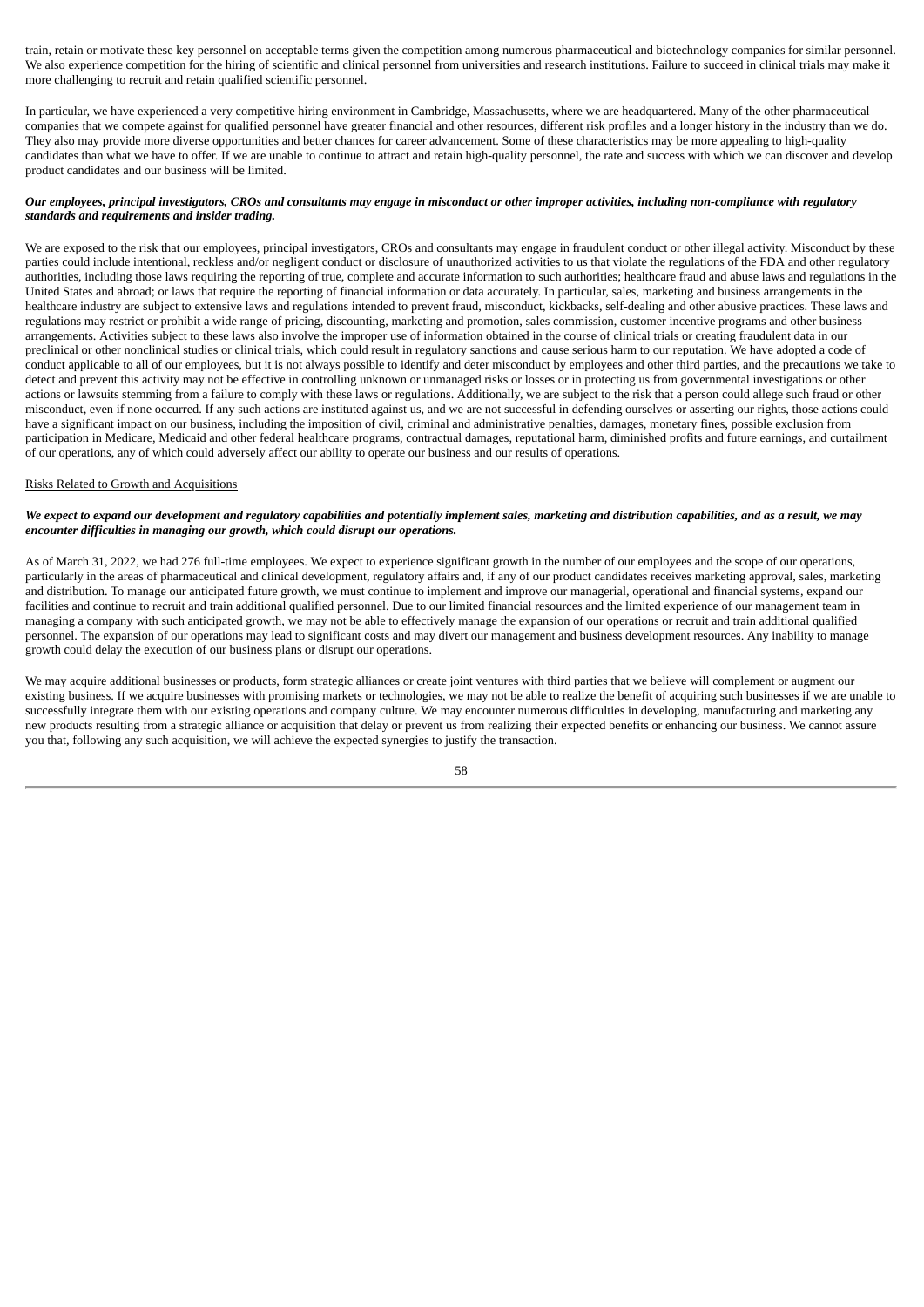## *Our acquisitions expose us to risks that could adversely affect our business, and we may not achieve the anticipated benefits of acquisitions of businesses or technologies.*

As a part of our growth strategy, we may make selected acquisitions of complementary products and/or businesses, such as our acquisition of ZebiAI in April 2021. Any acquisition involves numerous risks and operational, financial, and managerial challenges, including the following, any of which could adversely affect our business, financial condition, or results of operations:

- difficulties in integrating new operations, technologies, products, and personnel;
- challenges maintaining uniform procedures, controls and policies with respect to our financial accounting systems;
- lack of synergies or the inability to realize expected synergies and cost-savings;
- underperformance of any acquired technology, product, or business relative to our expectations and the price we paid;
- negative near-term impacts on financial results after an acquisition, including acquisition-related earnings charges;
- the potential loss of key employees, customers, and strategic partners of acquired companies;
- claims by terminated employees and shareholders of acquired companies or other third parties related to the transaction;
- the assumption or incurrence of additional debt obligations or expenses, or use of substantial portions of our cash;
- the issuance of equity securities to finance or as consideration for any acquisitions that dilute the ownership of our stockholders;
- the issuance of equity securities to finance or as consideration for any acquisitions may not be an option if the price of our common stock is low or volatile which could preclude us from completing any such acquisitions;
- any collaboration, strategic alliance and licensing arrangement may require us to relinquish valuable rights to our technologies or product candidates, or grant licenses on terms that are not favorable to us;
- diversion of management's attention and company resources from existing operations of the business;
- inconsistencies in standards, controls, procedures, and policies;
- the impairment of intangible assets as a result of technological advancements, or worse-than-expected performance of acquired companies;
- assumption of, or exposure to, historical liabilities of the acquired business, including unknown contingent or similar liabilities that are difficult to identify or accurately quantify; and
- risks associated with acquiring intellectual property, including potential disputes regarding acquired companies' intellectual property.

In addition, the successful integration of acquired businesses requires significant efforts and expense across all operational areas. There can be no assurance that any of the acquisitions we may make, including our acquisition of ZebiAI, will be successful or will be, or will remain, profitable. Our failure to successfully address the foregoing risks may prevent us from achieving the anticipated benefits from any acquisition in a reasonable time frame, or at all.

#### **Risks Related to Business Disruptions**

#### *Our business and operations would suffer in the event of computer system failures, cyber-attacks or deficiencies in our or related parties' cyber security.*

Given our limited operating history, we are still in the process of implementing our internal security measures. Our internal computer systems and those of current and future third parties on which we rely may fail and are vulnerable to damage from computer viruses, ransomware attacks and other unauthorized access. Our information technology and other internal infrastructure systems, including corporate firewalls, servers, leased lines and connection to the Internet, face the risk of systemic failure that could disrupt our operations. If such an event were to occur and cause interruptions in our operations, it could result in a material disruption of our development programs and our business operations. For example, the loss of clinical trial data from completed or future clinical trials could result in delays in our regulatory approval efforts and significantly increase our costs to recover or reproduce the data. Likewise, we rely on third parties for the manufacture of our product candidates and to conduct clinical trials, and similar events relating to their computer systems could also have a material adverse effect on our business. The risk of cyber incidents could also be increased by cyberwarfare in connection with the current conflict between Russia and Ukraine, including potential proliferation of malware into systems unrelated to the conflict. To the extent that any disruption or security breach were to result in a loss of, or damage to, our data or applications, or inappropriate disclosure of confidential or proprietary information, we could incur liability, our competitive position could be harmed, the further development and commercialization of our product candidate or any future product candidates could be hindered or delayed, we could be required to expend significant amounts of money and other resources to repair or replace our information systems or networks, the market perception of the

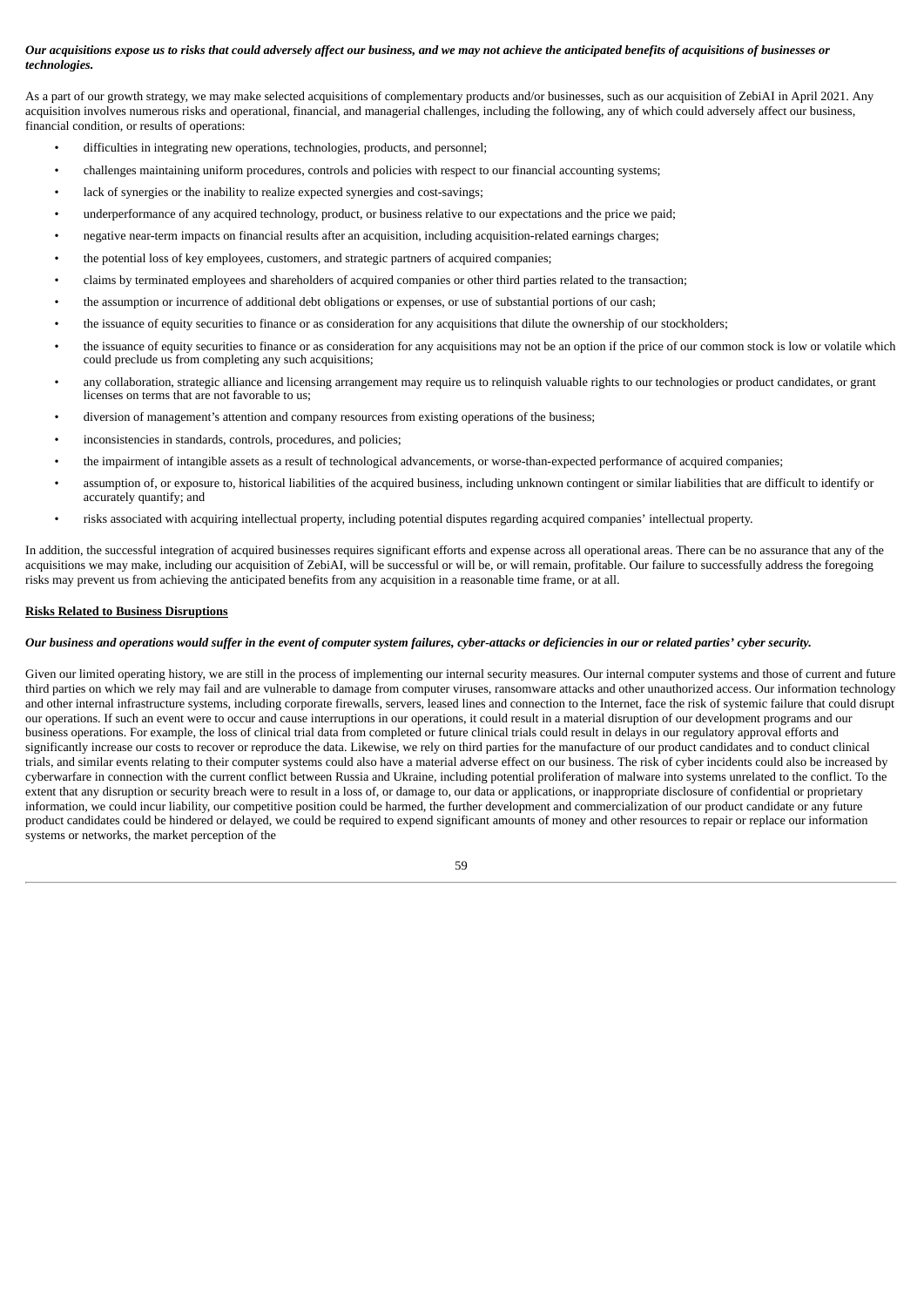effectiveness of our security measures could be harmed and our reputation and credibility could be damaged. In addition, in response to the ongoing COVID-19 pandemic, part of our workforce is currently working remotely. This could increase our cyber security risk, create data accessibility concerns, and make us more susceptible to communication disruptions.

## *If we fail to comply with environmental, health and safety laws and regulations, we could become subject to fines or penalties or incur costs that could have a material adverse effect on the success of our business.*

We are subject to numerous environmental, health and safety laws and regulations, including those governing laboratory procedures and the handling, use, storage, treatment and disposal of hazardous materials and wastes. Our operations involve the use of hazardous and flammable materials, including chemicals and biological and radioactive materials. Our operations also produce hazardous waste products. We generally contract with third parties for the disposal of these materials and wastes. We cannot eliminate the risk of contamination or injury from these materials. In the event of contamination or injury resulting from our use of hazardous materials, we could be held liable for any resulting damages, and any liability could exceed our resources. We also could incur significant costs associated with civil or criminal fines and penalties.

Although we maintain workers' compensation insurance to cover us for costs and expenses, we may incur due to injuries to our employees resulting from the use of hazardous materials, this insurance may not provide adequate coverage against potential liabilities. We do not maintain insurance for environmental liability or toxic tort claims that may be asserted against us in connection with our storage or disposal of biological, hazardous or radioactive materials.

### *Our current operations are located in Massachusetts; however, we rely on third parties, including those that are located outside the United States, and we or the third parties upon whom we depend may be adversely affected by natural disasters or other unplanned events and our business continuity and disaster recovery plans may not adequately protect us from a serious disaster.*

Our current operations are located in Massachusetts. Any unplanned event, such as flood, fire, explosion, earthquake, extreme weather condition, medical epidemics, including any potential effects from the current global spread of COVID-19, global conflicts such as the current conflict between Russia and Ukraine, power shortage, telecommunication failure or other natural or man-made accidents or incidents that result in us being unable to fully utilize our facilities, or the facilities of our third-party contract manufacturers or CROs, may have a material and adverse effect on our ability to operate our business, particularly on a daily basis, and have significant negative consequences on our financial and operating conditions. Loss of access to these facilities may result in increased costs, delays in the development of our product candidates or interruption of our business operations.

Natural disasters or pandemics such as the ongoing COVID-19 pandemic could further disrupt our operations and have a material and adverse effect on our business, financial condition, results of operations and prospects. If a natural disaster, power outage or other event occurred that prevented us from using all or a significant portion of our headquarters, that damaged critical infrastructure, such as our research facilities or the facilities of our third-party contract manufacturers or CROs, or that otherwise disrupted operations, it may be difficult or, in certain cases, impossible, for us to continue our business for a substantial period of time. The disaster recovery and business continuity plans we have in place may prove inadequate in the event of a serious disaster or similar event. We may incur substantial expenses as a result of the limited nature of our disaster recovery and business continuity plans, which could have a material adverse effect on our business. As part of our risk management policy, we maintain insurance coverage at levels that we believe are appropriate for our business. However, in the event of an accident or incident at these facilities, we cannot assure our investors that the amounts of insurance will be sufficient to satisfy any damages and losses. If our facilities or the facilities of our third-party contract manufacturers or CROs are unable to operate because of an accident or incident or for any other reason, even for a short period of time, any or all of our research and development programs may be harmed. Any business interruption may have a material and adverse effect on our business, financial condition, results of operations and prospects.

#### **Risks Related to Our Common Stock**

#### Risks Related to Trading Our Common Stock

### *The trading price of our common stock historically has been volatile, which may affect the price at which you could sell any shares of our common stock. Securities class action or other litigation involving our company or members of our management team could also substantially harm our business, financial condition and results of operations.*

The market price for our common stock historically has been volatile and could continue to be subject to wide fluctuations in response to various factors. Since shares of our common stock were sold in our initial public offering, or IPO, in July 2020 at a price of \$20.00 per share, our stock price has fluctuated significantly, ranging from an intraday low of \$19.05 to an intraday high of \$64.37 through May 2, 2022. This volatility may affect the price at which you could resell the common stock. Our stock price is likely to continue to be volatile and subject to significant price and volume fluctuations in response to market and other factors, including the factors described below. The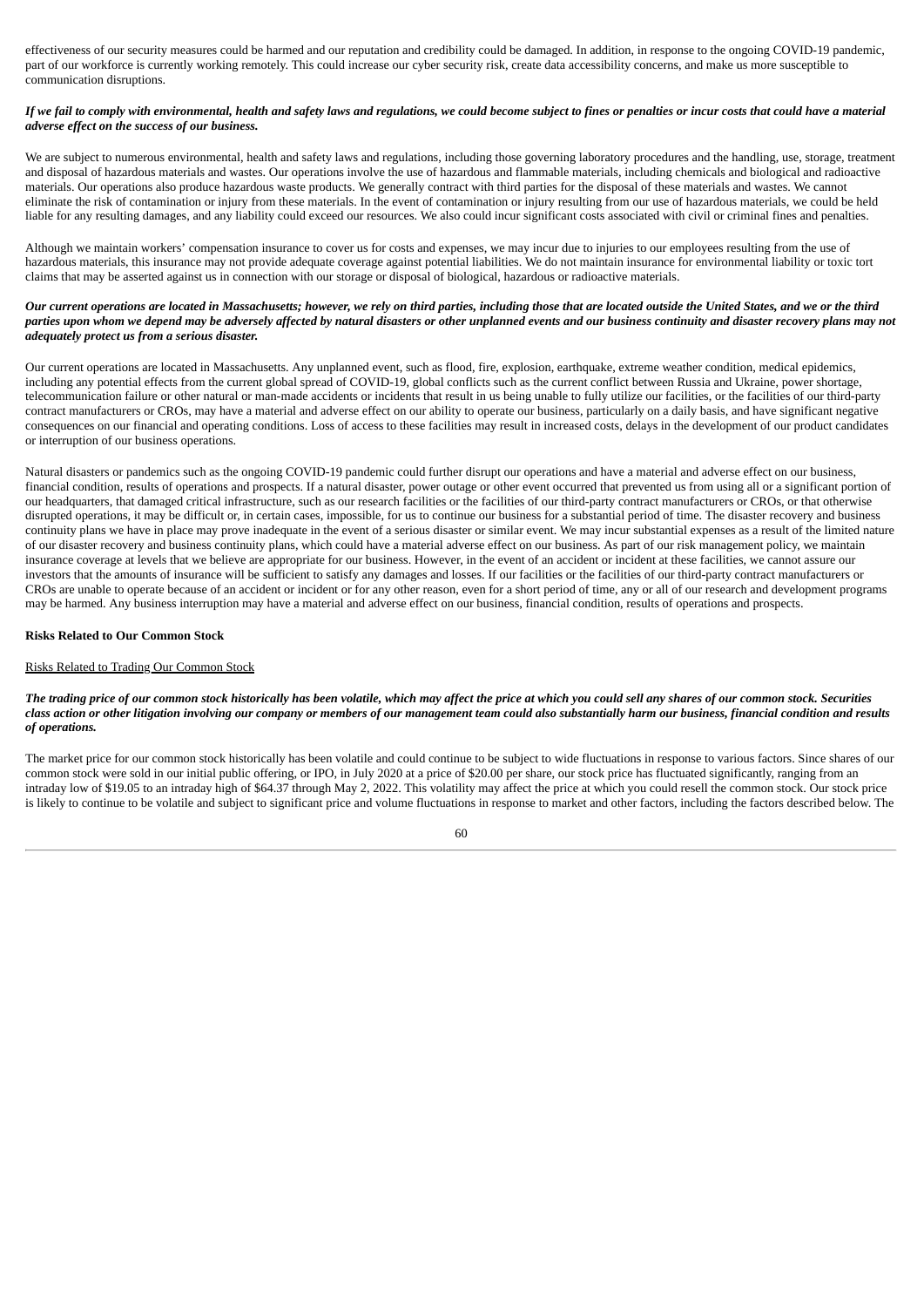stock market in general and Nasdaq and the market for biopharmaceutical companies in particular, have experienced extreme volatility that has often been unrelated or disproportionate to the operating performance of these companies.

Our stock price is likely to be volatile. The market price for our common stock may be influenced by many factors, including:

- the success of competitive products or technologies;
- results of clinical trials of our product candidates or those of our competitors;
- regulatory or legal developments in the United States and other countries;
- developments or disputes concerning patent applications, issued patents or other proprietary rights;
- the recruitment or departure of key personnel;
- the level of expenses related to any of our product candidates or clinical development programs;
- the results of our efforts to discover, develop, acquire or in-license additional product candidates or products;
- actual or anticipated changes in estimates as to financial results, development timelines or recommendations by securities analysts;
- sales of a substantial number of shares of our common stock in the public market, or the perception in the market that the holders of a large number of shares intend to sell shares;
- variations in our financial results or those of companies that are perceived to be similar to us;
- changes in the structure of healthcare payment systems;
- market conditions in the pharmaceutical and biotechnology sectors;
- general economic, industry and market conditions; and
- the other factors described in this "Risk Factors" section.

In the past, companies that have experienced volatility in the market price of their stock have been subject to securities class action litigation. We may be the target of this type of litigation in the future. Securities litigation against us could result in substantial costs and divert our management's attention from other business concerns, which could seriously harm our business.

#### *An active trading market for our common stock may not be sustained.*

If an active market for our common stock does not continue, it may be difficult for our stockholders to sell their shares without depressing the market price for the shares or sell their shares at or above the prices at which they acquired their shares or sell their shares at the time they would like to sell. Any inactive trading market for our common stock may also impair our ability to raise capital to continue to fund our operations by selling shares and may impair our ability to acquire other companies or technologies by using our shares as consideration.

#### Risks Related to Dividends

#### *Because we do not anticipate paying any cash dividends on our capital stock in the foreseeable future, capital appreciation, if any, will be your sole source of gain.*

We have never declared or paid cash dividends on our capital stock. We currently intend to retain all of our future earnings, if any, to finance the growth and development of our business. In addition, the terms of any future debt agreements may preclude us from paying dividends. As a result, capital appreciation, if any, of our common stock will be your sole source of gain for the foreseeable future.

## **General Risk Factors**

## Risks Related to Insider Control

#### *Our executive officers, directors, principal stockholders and their affiliates exercise significant control over our company, which will limit your ability to influence corporate matters and could delay or prevent a change in corporate control.*

As of March 31, 2022, the holdings of our executive officers, directors, principal stockholders and their affiliates, represented beneficial ownership, in the aggregate, of approximately 56.3% of our outstanding common stock. As a result, these stockholders, if they act together, will be able to influence our management and affairs and control the outcome of matters submitted to our stockholders for approval, including the election of directors and any sale, merger, consolidation, or sale of all or substantially all of our assets. These stockholders may have interests, with respect to their common stock, that are different from those of our public market investors and the concentration of

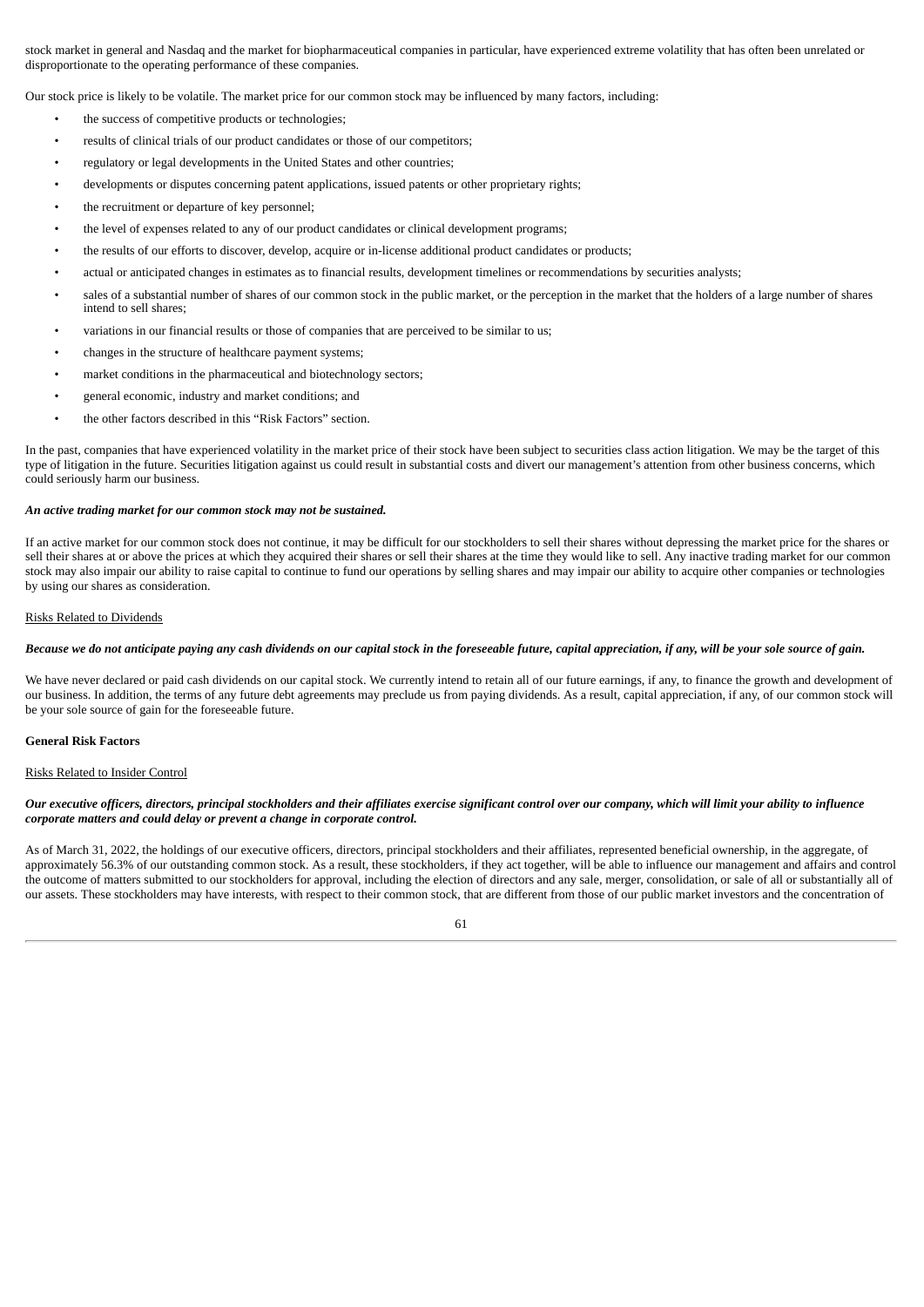voting power among these stockholders may have an adverse effect on the price of our common stock. In addition, this concentration of ownership might adversely affect the market price of our common stock by:

- delaying, deferring or preventing a change of control of us;
- impeding a merger, consolidation, takeover or other business combination involving us; or
- discouraging a potential acquirer from making a tender offer or otherwise attempting to obtain control of us.

### Risks Related to Tax

#### *Our ability to utilize our net operating loss carryforwards and certain other tax attributes may be limited.*

Under Section 382 of the Internal Revenue Code of 1986, as amended, or the IRC, if a corporation undergoes an "ownership change" (generally defined as a greater than 50% change (by value) in the ownership of its equity over a three year period), the corporation's ability to use its pre-change net operating loss carryforwards and certain other pre-change tax attributes to offset its post-change income may be limited. We may experience ownership changes in the future as a result of subsequent shifts in our stock ownership. As of December 31, 2021, we had federal net operating loss carryforwards of approximately \$466.2 million, and our ability to utilize those net operating loss carryforwards could be limited by an "ownership change" as described above.

#### *Comprehensive tax reform legislation could adversely affect our business and financial condition.*

The rules dealing with U.S. federal, state and local income taxation are constantly under review by persons involved in the legislative process and by the Internal Revenue Service, or IRS, and the U.S. Treasury Department. Changes to tax laws (which changes may have retroactive application) could adversely affect us or holders of our common stock. In recent years, many changes have been made and changes are likely to continue to occur in the future.

Additional changes to U.S. federal income tax law are currently being contemplated, and future changes in tax laws could have a material adverse effect on our business, cash flow, financial condition or results of operations. It cannot be predicted whether, when, in what form, or with what effective dates, new tax laws may be enacted, or regulations and rulings may be enacted, promulgated or issued under existing or new tax laws, which could result in an increase in our or our stockholders' tax liability or require changes in the manner in which we operate in order to minimize or mitigate any adverse effects of changes in tax law or in the interpretation thereof. You are urged to consult your tax advisor regarding the implications of potential changes in tax laws on an investment in our common stock.

## Risks Related to Operating as a Public Company

#### *We will incur increased costs as a result of operating as a public company, and our management will be required to devote substantial time to new compliance initiatives.*

As a public company, and particularly since we are no longer an "emerging growth company," we have incurred and expect to incur significant legal, accounting and other expenses. In addition, the Sarbanes-Oxley Act of 2002 and rules subsequently implemented by the SEC and Nasdaq have imposed various requirements on public companies, including establishment and maintenance of effective disclosure and financial controls and corporate governance practices. Our management and other personnel will need to devote a substantial amount of time to these compliance initiatives. Moreover, these rules and regulations will increase our legal and financial compliance costs and will make some activities more time-consuming and costly.

Pursuant to Section 404, we are required to furnish a report by our management on our internal control over financial reporting. Because we are no longer an emerging growth company, we are required to include with our annual reports an attestation report on internal control over financial reporting issued by our independent registered public accounting firm. To achieve compliance with Section 404 within the prescribed period, we have been and will continue to be engaged in a process to document and evaluate our internal control over financial reporting, which is both costly and challenging. In this regard, we will need to continue to dedicate internal resources, potentially engage outside consultants and adopt a detailed work plan to assess and document the adequacy of internal control over financial reporting, continue steps to improve control processes as appropriate, validate through testing that controls are functioning as documented and implement a continuous reporting and improvement process for internal control over financial reporting. Despite our efforts, there is a risk that neither we nor our independent registered public accounting firm will be able to conclude within the prescribed timeframe that our internal control over financial reporting is effective as required by Section 404 or that we will not be able to comply with the requirements of Section 404 in a timely manner. This could result in an adverse reaction in the financial markets due to a loss of confidence in the reliability of our financial statements. In addition, if we are not able to continue to meet these requirements, we may not be able to remain listed on Nasdaq.

62

## *Our disclosure controls and procedures may not prevent or detect all errors or acts of fraud.*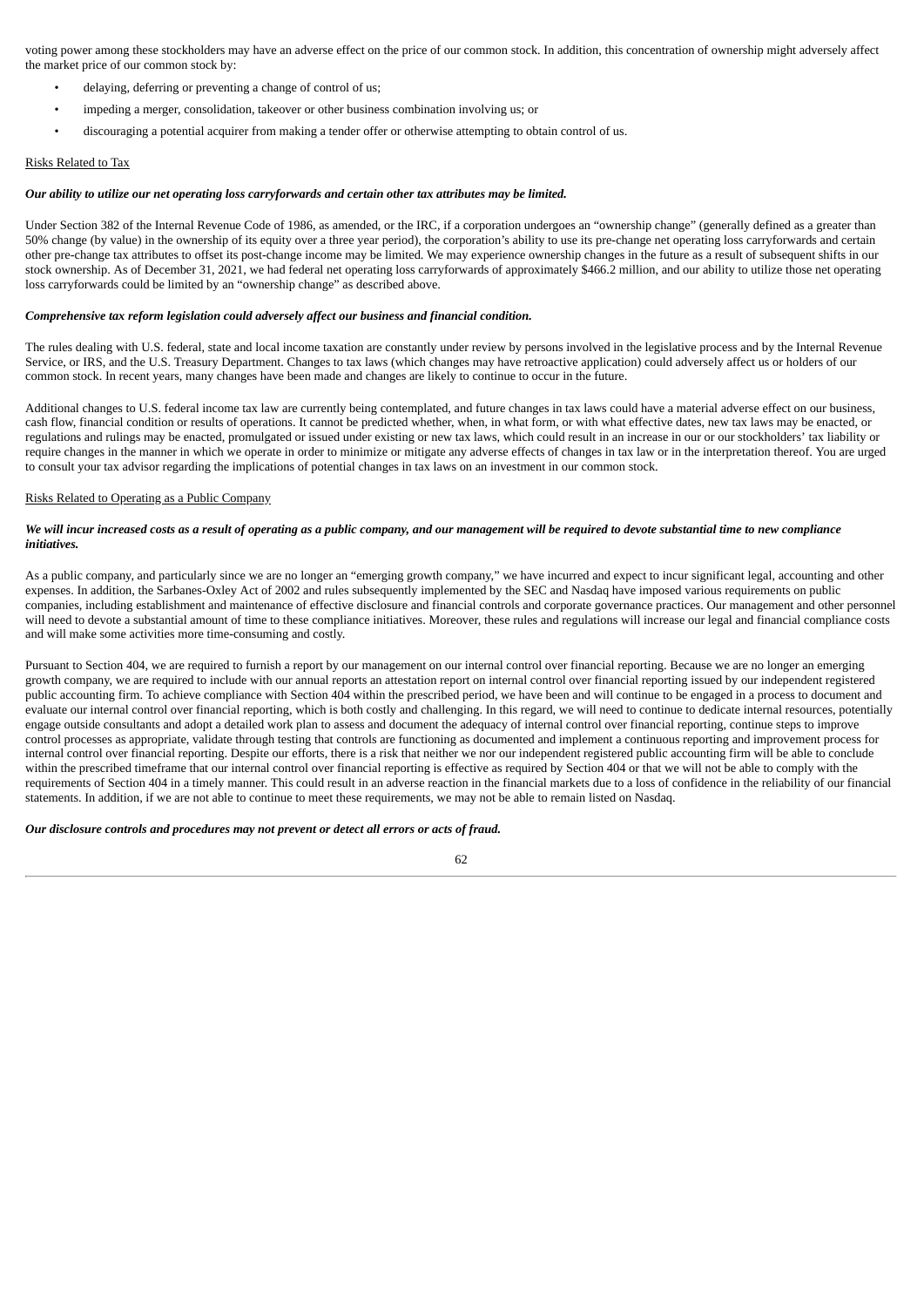We designed our disclosure controls and procedures to reasonably assure that information we must disclose in reports we file or submit under the Exchange Act is accumulated and communicated to management, and recorded, processed, summarized and reported within the time periods specified in the rules and forms of the SEC. We believe that any disclosure controls and procedures or internal controls and procedures, no matter how well-conceived and operated, can provide only reasonable, not absolute, assurance that the objectives of the control system are met. These inherent limitations include the realities that judgments in decision-making can be faulty, and that breakdowns can occur because of simple error or mistake. Additionally, controls can be circumvented by the individual acts of some persons, by collusion of two or more people or by an unauthorized override of the controls. Accordingly, because of the inherent limitations in our control system, misstatements due to error or fraud may occur and not be detected.

#### Risks Related to Our Charter and Bylaws

#### *Anti-takeover provisions in our charter documents and under Delaware law could make an acquisition of us, which may be beneficial to our stockholders, more difficult and may prevent attempts by our stockholders to replace or remove our current management.*

Our fourth amended and restated certificate of incorporation and our amended and restated bylaws contain provisions that could delay or prevent a change of control of our company or changes in our board of directors that our stockholders might consider favorable. Some of these provisions include:

- a board of directors divided into three classes serving staggered three-year terms, such that not all members of the board will be elected at one time;
- a prohibition on stockholder action through written consent, which requires that all stockholder actions be taken at a meeting of our stockholders;
- a requirement that special meetings of the stockholders may be called only by the board of directors acting pursuant to a resolution approved by the affirmative vote of a majority of the directors then in office, and special meetings of stockholders may not be called by any other person or persons;
- advance notice requirements for stockholder proposals and nominations for election to our board of directors;
- a requirement that no member of our board of directors may be removed from office by our stockholders except for cause and, in addition to any other vote required by law, upon the approval of not less than two-thirds (2/3) of all outstanding shares of our voting stock then entitled to vote in the election of directors;
- a requirement of approval of not less than a majority of all outstanding shares of our voting stock to amend any bylaws by stockholder action and not less than two-thirds (2/3) of all outstanding shares of our voting stock to amend specific provisions of our fourth amended and restated certificate of incorporation; and
- the authority of the board of directors to issue preferred stock on terms determined by the board of directors without stockholder approval, which preferred stock may include rights superior to the rights of the holders of common stock.

In addition, because we are incorporated in Delaware, we are governed by the provisions of Section 203 of the Delaware General Corporate Law, which may prohibit certain business combinations with stockholders owning 15% or more of our outstanding voting stock. These anti-takeover provisions and other provisions in our fourth amended and restated certificate of incorporation and amended and restated bylaws could make it more difficult for stockholders or potential acquirers to obtain control of our board of directors or initiate actions that are opposed by the then-current board of directors and could also delay or impede a merger, tender offer or proxy contest involving our company. These provisions could also discourage proxy contests and make it more difficult for you and other stockholders to elect directors of your choosing or cause us to take other corporate actions you desire. Any delay or prevention of a change of control transaction or changes in our board of directors could cause the market price of our common stock to decline.

#### *Our amended and restated bylaws designate specific courts as the exclusive forum for certain litigation that may be initiated by our stockholders, which could limit our stockholders' ability to obtain a favorable judicial forum for disputes with us.*

Pursuant to our amended and restated bylaws, unless we consent in writing to the selection of an alternative forum, the Court of Chancery of the State of Delaware is the sole and exclusive forum for any state law claims for (1) any derivative action or proceeding brought on our behalf; (2) any action asserting a claim of or based on a breach of a fiduciary duty owed by any director, officer or other employee of ours to us or our stockholders; (3) any action asserting a claim pursuant to any provision of the Delaware General Corporation Law, our fourth amended and restated certificate of incorporation or our amended and restated bylaws; or (4) any action asserting a claim governed by the internal affairs doctrine, or the Delaware Forum Provision. The Delaware Forum Provision will not apply to any causes of action arising under the Securities Act or the Exchange Act. Our amended and restated bylaws further provide that unless we consent in writing to the selection of an alternative forum, the United States District Court for the District of Massachusetts shall be the sole and exclusive forum for resolving any complaint asserting a cause of action arising under the Securities Act, or the Federal Forum Provision. In addition, our amended and restated bylaws provide that any person or entity purchasing or otherwise acquiring any interest in shares of our capital stock is deemed to have notice of and consented to the Delaware Forum Provision and the Federal Forum Provision; provided, however, that

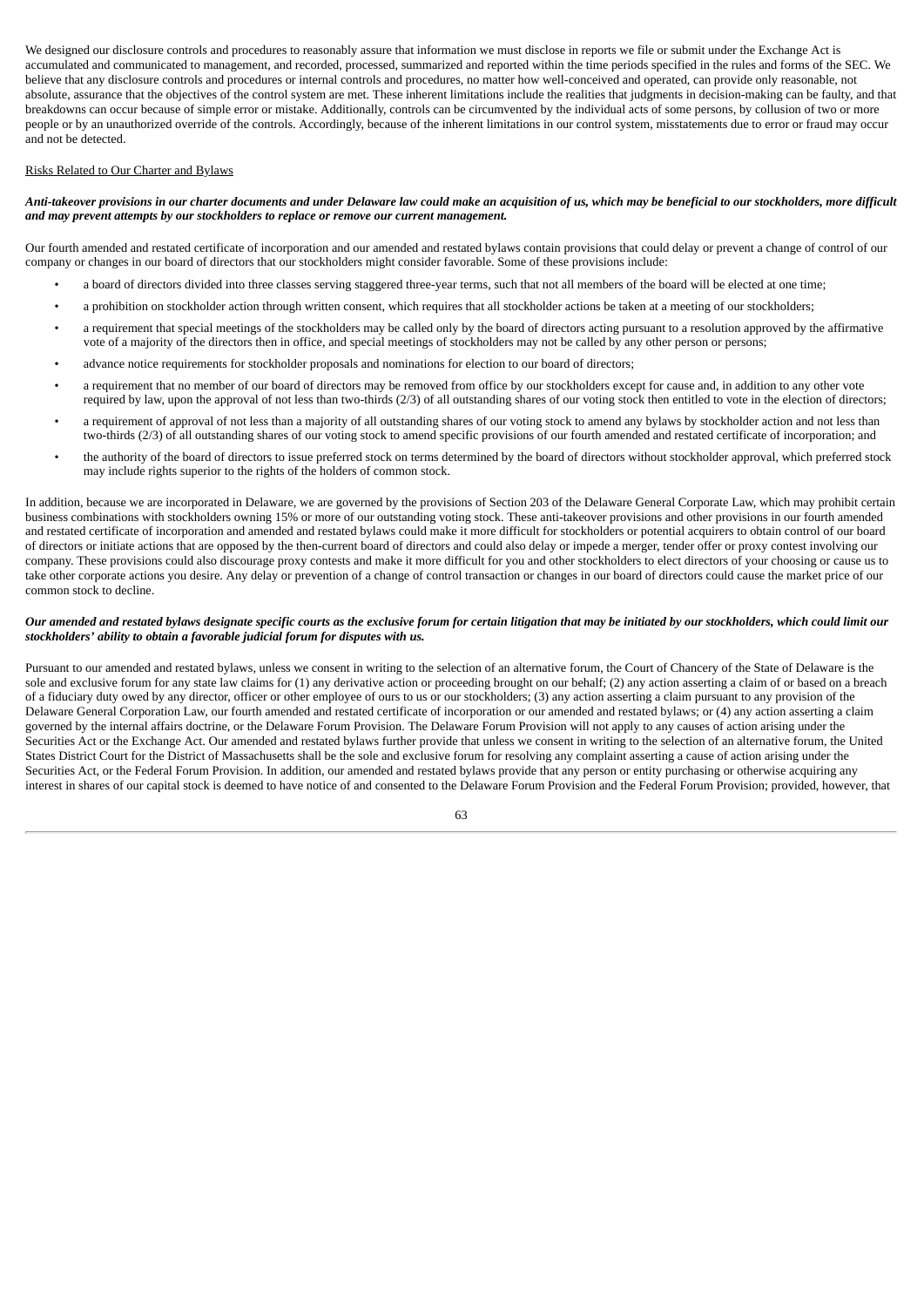stockholders cannot and will not be deemed to have waived our compliance with the federal securities laws and the rules and regulations thereunder.

We recognize that the Delaware Forum Provision and the Federal Forum Provision in our amended and restated bylaws may impose additional litigation costs on stockholders in pursuing any such claims, particularly if the stockholders do not reside in or near the State of Delaware or the Commonwealth of Massachusetts. Additionally, the forum selection clauses in our amended and restated bylaws may limit our stockholders' ability to bring a claim in a judicial forum that they find favorable for disputes with us or our directors, officers or employees, which may discourage the filing of lawsuits against us and our directors, officers and employees, even though an action, if successful, might benefit our stockholders. In addition, while the Delaware Supreme Court ruled in March 2020 that federal forum selection provisions purporting to require claims under the Securities Act be brought in federal court are "facially valid" under Delaware law, there is uncertainty as to whether other courts will enforce our Federal Forum Provision. If the Federal Forum Provision is found to be unenforceable, we may incur additional costs associated with resolving such matters. The Federal Forum Provision may also impose additional litigation costs on stockholders who assert that the provision is not enforceable or invalid. The Court of Chancery of the State of Delaware and the United States District Court for the District of Massachusetts may also reach different judgments or results than would other courts, including courts where a stockholder considering an action may be located or would otherwise choose to bring the action, and such judgments may be more or less favorable to us than our stockholders.

#### Risks Related to Market Analysts

#### *If securities analysts do not publish research or reports about our business or if they publish negative evaluations of our stock, the price of our stock could decline.*

The trading market for our common stock will rely in part on the research and reports that industry or financial analysts publish about us or our business. If one or more of the analysts covering our stock downgrade their evaluations of our stock or publishes inaccurate or unfavorable research about our business, the trading price of our stock may decline. If one or more of these analysts cease to cover our stock, we could lose visibility in the market for our stock, which in turn could cause our stock price to decline.

## **Item 2. Unregistered Sales of Equity Securities and Use of Proceeds**

None.

## **Item 5. Other Information**

None.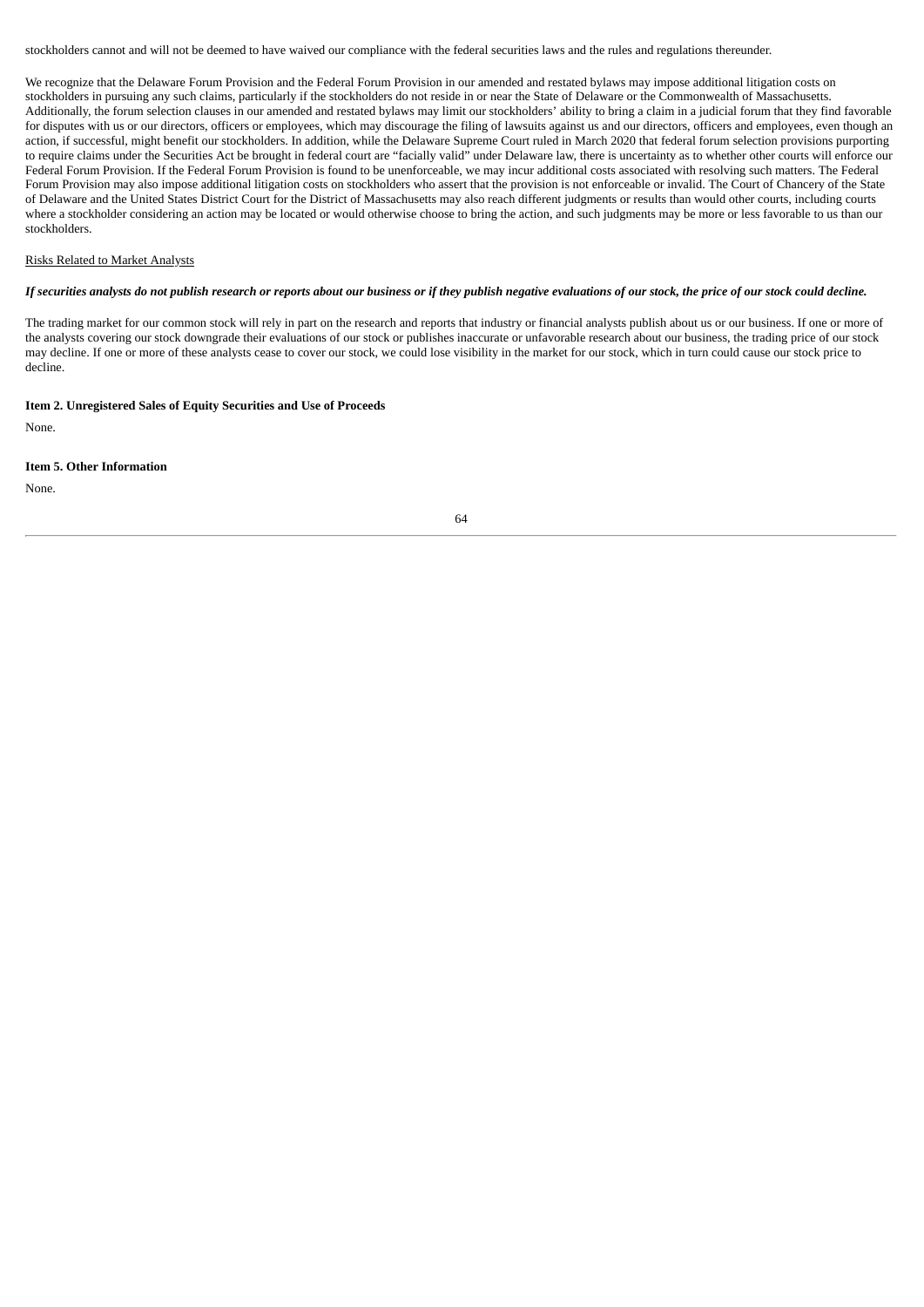**Item 6. Exhibits.**

**Exhibit**

| <b>Number</b> | <b>Description</b>                                                                                                                                                                                            |  |  |
|---------------|---------------------------------------------------------------------------------------------------------------------------------------------------------------------------------------------------------------|--|--|
| 3.1           | Fourth Amended and Restated Certificate of Incorporation of Relay Therapeutics, Inc. (incorporated by reference to Exhibit 3.1 to the Registrant's Form 8-<br>K (File No. 001-39385) filed on July 21, 2020). |  |  |
| 3.2           | Amended and Restated Bylaws of Relay Therapeutics, Inc. (incorporated by reference to Exhibit 3.2 to the Registrant's Form 8-K (File No. 001-39385)<br>filed on July 21, 2020).                               |  |  |
| $10.1*$       | Amendment No. AR3 to Amended and Restated Collaboration and License Agreement, by and between the Registrant and D.E. Shaw Research, LLC, dated<br>January 27, 2022.                                          |  |  |
| $10.2*$       | First Amendment to Collaboration and License Agreement, by and between the Registrant and Genentech, Inc. and F. Hoffmann-La Roche Ltd, dated<br>February 2, 2022.                                            |  |  |
| $31.1*$       | Certification of Principal Executive Officer Pursuant to Rules 13a-14(a) or 15d-14(a) under the Securities Exchange Act of 1934, as Adopted Pursuant to<br>Section 302 of the Sarbanes-Oxley Act of 2002.     |  |  |
| $31.2*$       | Certification of Principal Financial Officer Pursuant to Rules 13a-14(a) or 15d-14(a) under the Securities Exchange Act of 1934, as Adopted Pursuant to<br>Section 302 of the Sarbanes-Oxley Act of 2002.     |  |  |
| $32.1**$      | Certification of Principal Executive Officer and Principal Financial Officer Pursuant to 18 U.S.C. Section 1350, as Adopted Pursuant to Section 906 of the<br>Sarbanes-Oxley Act of 2002.                     |  |  |
| $101.INS*$    | Inline XBRL Instance Document – the instance document does not appear in the Interactive Data File because its XBRL tags are embedded<br>within the Inline XBRL document                                      |  |  |
| 101.SCH*      | Inline XBRL Taxonomy Extension Schema Document                                                                                                                                                                |  |  |
| $101.CAL*$    | Inline XBRL Taxonomy Extension Calculation Linkbase Document                                                                                                                                                  |  |  |
| 101.DEF*      | Inline XBRL Taxonomy Extension Definition Linkbase Document                                                                                                                                                   |  |  |
| $101.LAB*$    | Inline XBRL Taxonomy Extension Label Linkbase Document                                                                                                                                                        |  |  |
| 101.PRE*      | Inline XBRL Taxonomy Extension Presentation Linkbase Document                                                                                                                                                 |  |  |

104\* Cover Page Interactive Data File (formatted as inline XBRL with applicable taxonomy extension information contained in Exhibits 101.\*)

\* Filed herewith.

\*\* The certifications furnished in Exhibit 32.1 hereto are deemed to accompany this Quarterly Report on Form 10-Q and will not be deemed "filed" for purposes of Section 18 of the Securities Exchange Act of 1934, as amended. Such certifications will not be deemed to be incorporated by reference into any filings under the Securities Act of 1933, as amended, or the Securities Exchange Act of 1934, as amended, except to the extent that the Registrant specifically incorporates it by reference. † Portions of this exhibit (indicated by asterisks) have been omitted pursuant to Item 601(b)(10) of Regulation S-K.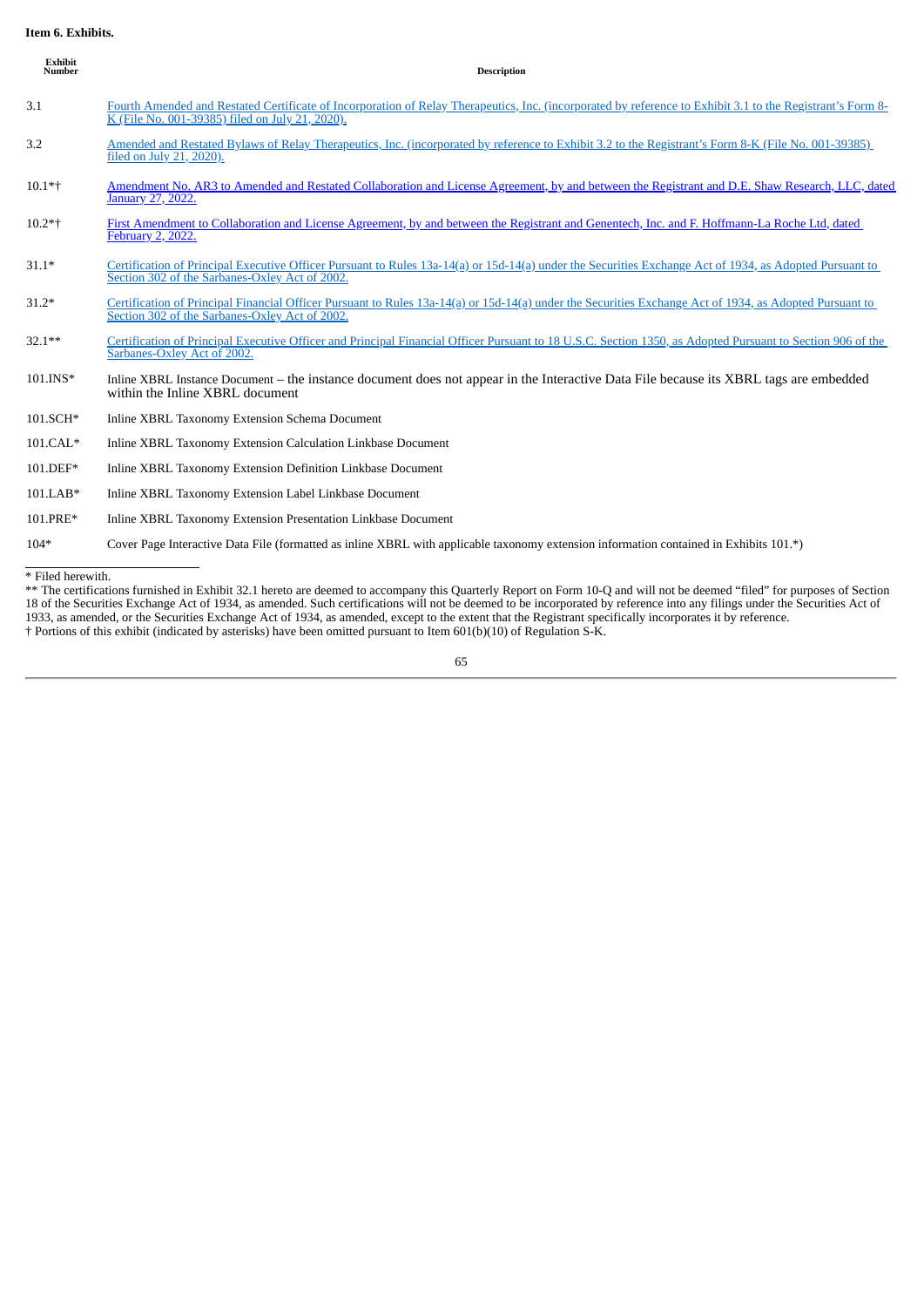# **SIGNATURES**

Pursuant to the requirements of the Securities Exchange Act of 1934, the registrant has duly caused this report to be signed on its behalf by the undersigned thereunto duly authorized.

# RELAY THERAPEUTICS, INC.

| Date: May 5, 2022 | By: | /S/ SANJIV K. PATEL<br>Sanjiv K. Patel, M.D.<br>President and Chief Executive Officer<br>(Principal Executive Officer)                |
|-------------------|-----|---------------------------------------------------------------------------------------------------------------------------------------|
| Date: May 5, 2022 | By: | /S/ THOMAS CATINAZZO<br>Thomas Catinazzo<br>Chief Financial Officer<br>(Principal Accounting Officer and Principal Financial Officer) |
|                   | 66  |                                                                                                                                       |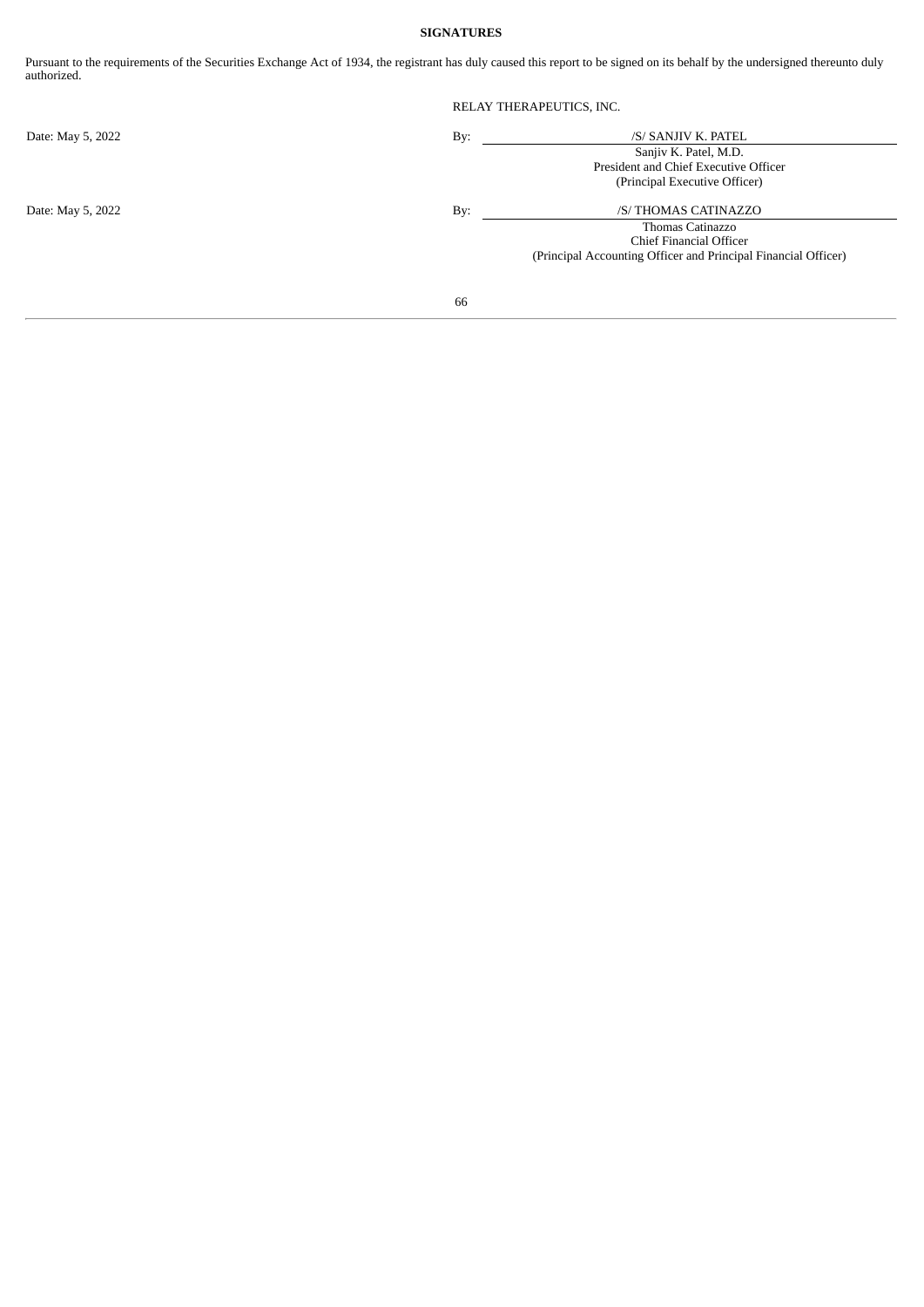*Certain identified information has been excluded from this exhibit because it is both not material and is the type that the registrant treats as private or confidential. Information that was omitted has been noted in this document with a placeholder identified by the mark "[\*\*\*]".*

#### **AMENDMENT NO. AR3 TO**

#### **AMENDED AND RESTATED COLLABORATION AND LICENSE AGREEMENT**

This Amendment No. AR3 to the Amended and Restated Collaboration and License Agreement (the "Amendment No. AR3"), effective as of January 27, 2022 (the "Amendment No. AR3 Effective Date"), is by and between **D. E. Shaw Research,** LLC, a Delaware limited liability company located at 120 West 45<sup>th</sup> Street, 39<sup>th</sup> Floor, New York, NY 10036 ("DESRES"), and **Relay Therapeutics, Inc.**, a Delaware corporation located at 399 Binney Street, Cambridge, MA 02139 ("Company"). DESRES and Company are each sometimes referred to herein as a "Party" or collectively as the "Parties".

WHEREAS, DESRES and Company are parties to the Amended and Restated Collaboration and License Agreement, effective as of June 15, 2020, as amended by Amendment No. AR1 effective as of February 4, 2021, and by Amendment No. AR2 effective as of May 12, 2021 (collectively, the "Agreement");

WHEREAS, the Parties desire to re-categorize certain Targets by mutual agreement, as set forth below;

NOW THEREFORE, the Parties agree, in accordance with Section 17.4 of the Agreement, as follows:

**1.** On and after the Amendment No. AR3 Effective Date, by mutual agreement of the Parties:

1.1 pursuant to Section 4.7(e) of the Agreement, the following Targets, which, prior to the Amendment No. AR3 Effective Date, had been Category 3 Targets, shall be Category [\*\*\*] Targets:

[\*\*\*]

1.2 pursuant to Section 4.7(e) of the Agreement, the following Targets, which, prior to the Amendment No. AR3 Effective Date, had been Category 3 Targets, shall be Category [\*\*\*] Targets:

[\*\*\*]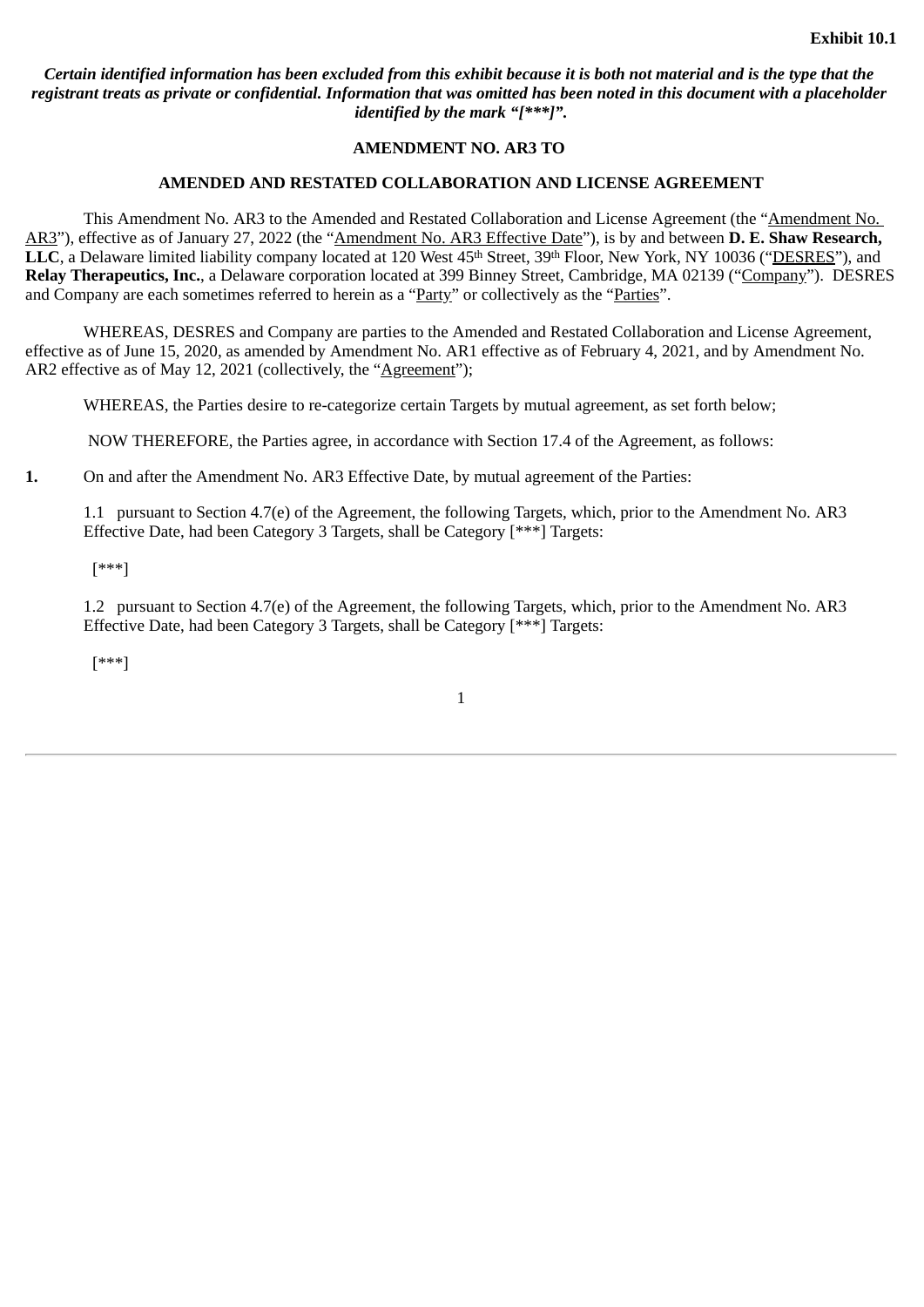1.3 pursuant to Section 4.7(d) of the Agreement, the following Targets, which, prior to the Amendment No. AR3 Effective Date, had been Category 2 Targets, shall be Category 3 Targets:

[\*\*\*]

- **2.** Exhibit A-1 and Exhibit A-2 are each hereby amended, in the form attached hereto, to reflect the provisions of Section 1 of this Amendment No. AR3.
- **3.** Capitalized terms used in this Amendment No. AR3 and not defined herein shall have the respective meanings given to such terms in the Agreement.
- **4.** This Amendment No. AR3 does not amend any terms of the Agreement except as explicitly set forth herein. After the Amendment No. AR3 Effective Date, references to the "Agreement" shall mean the Amended and Restated Collaboration and License Agreement by and between the Parties effective as of June 15, 2020, as amended by Amendment No. AR1, Amendment No. AR2, and this Amendment No. AR3.
- **5.** Counterparts. This Amendment No. AR3 may be executed in any number of counterparts, each of which will be deemed an original, but all of which taken together shall constitute one single agreement between the Parties. This Amendment No. AR3 may be executed by the exchange of signature pages in electronic format (including PDF) or digital signatures.

*[Signature Page Follows]*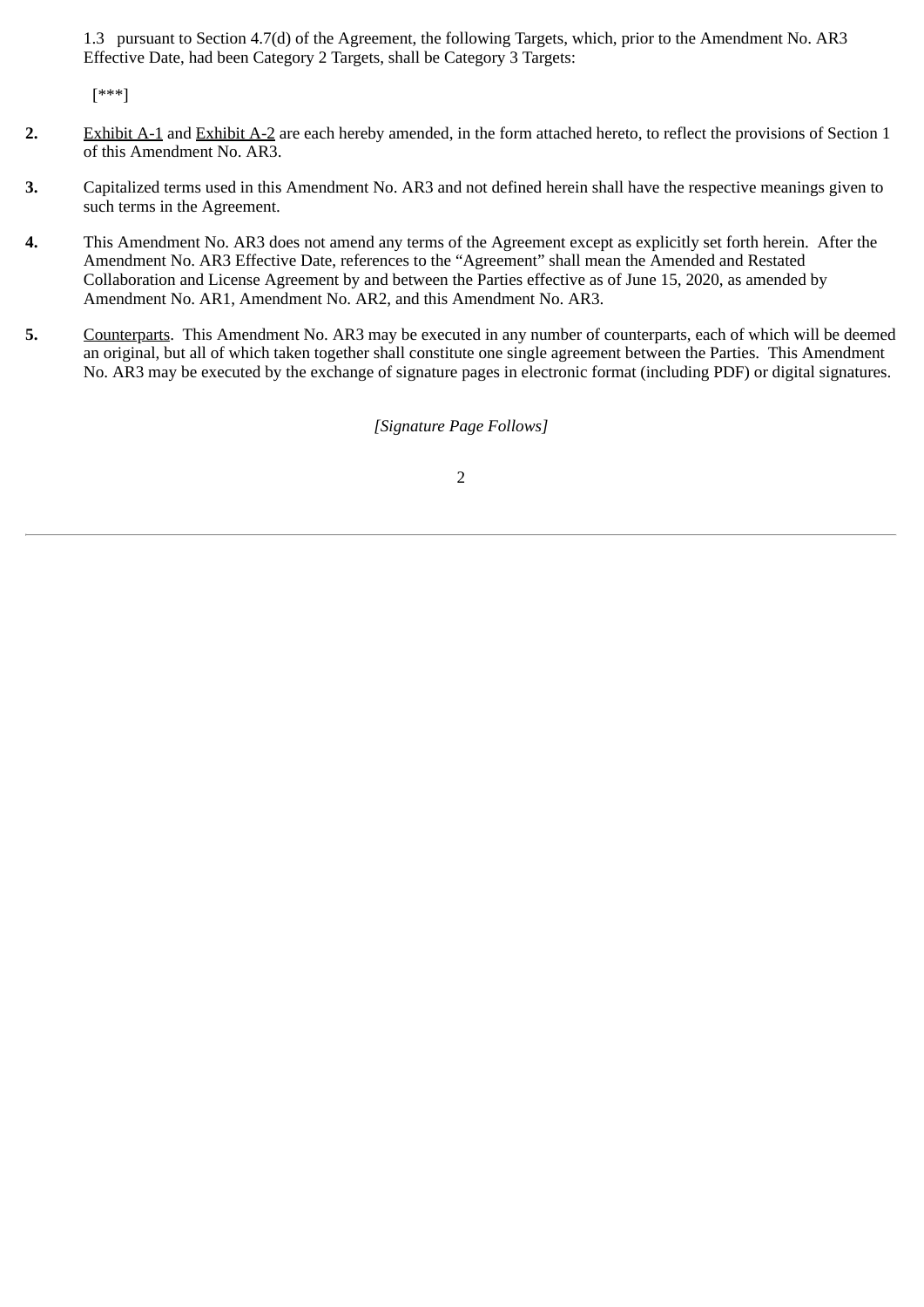**IN WITNESS WHEREOF**, the Parties have caused this Amendment No. AR3 to be executed by their duly authorized representatives.

## **D. E. SHAW RESEARCH, LLC RELAY THERAPEUTICS, INC.**

By: /s/ Jennifer McGrady By: /s/ Brian Adams Name: Jennifer McGrady Name: Brian Adams Title: Authorized Signatory Title: Chief Legal Officer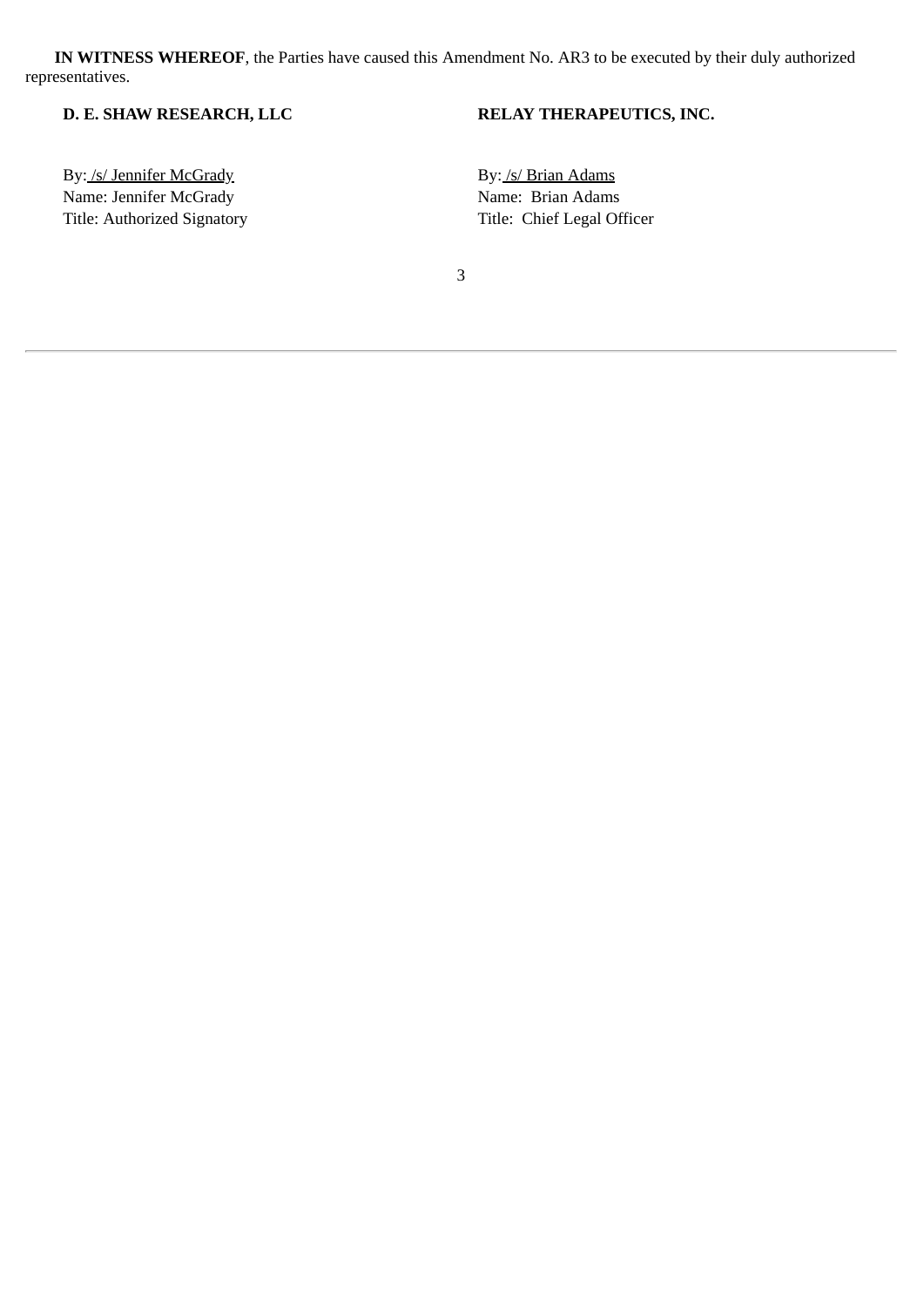#### **Exhibit A-1: Category 1 Targets (on and after the Amendment No. AR3 Effective Date)**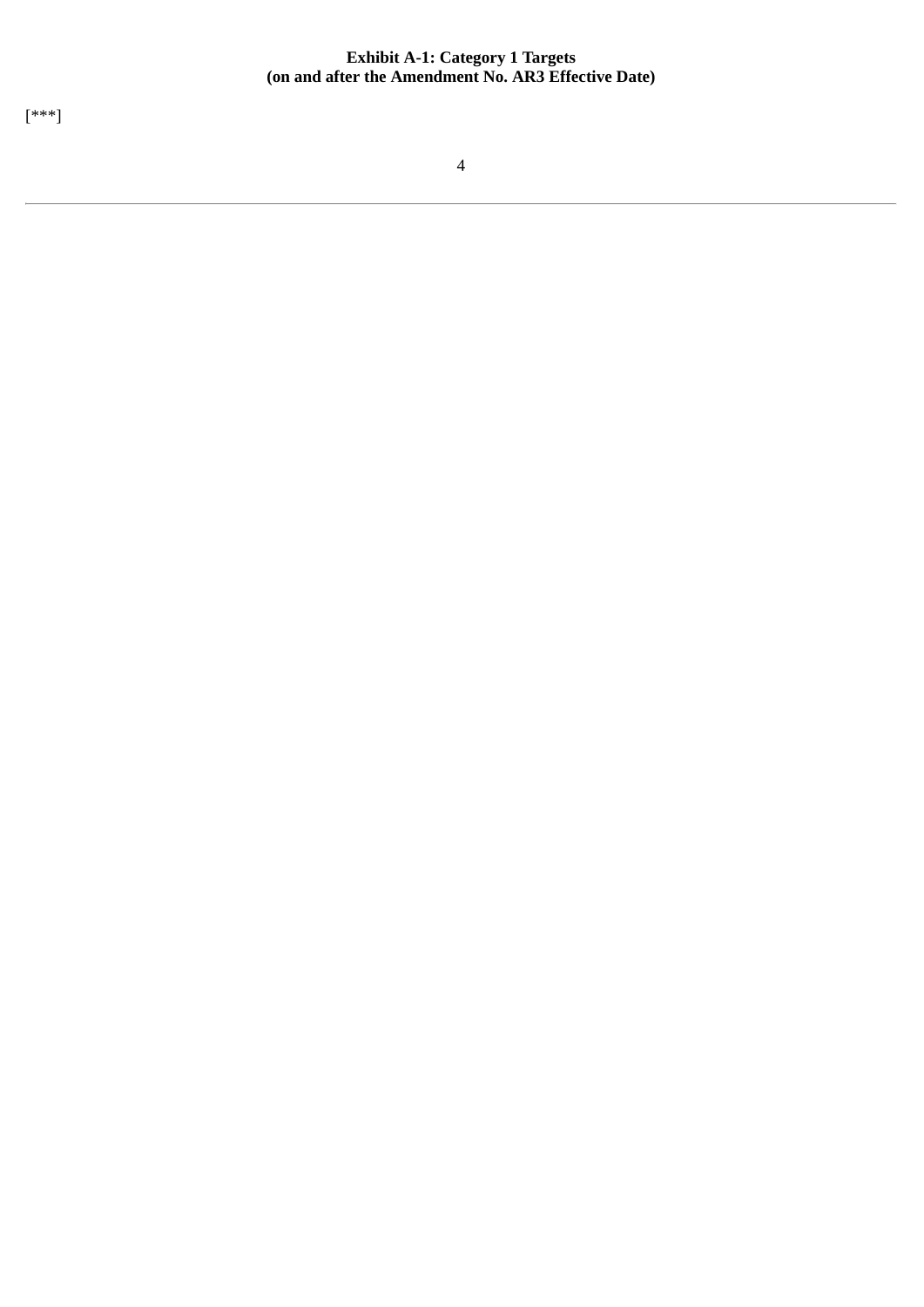#### **Exhibit A-2: Category 2 Targets (on and after the Amendment No. AR3 Effective Date)**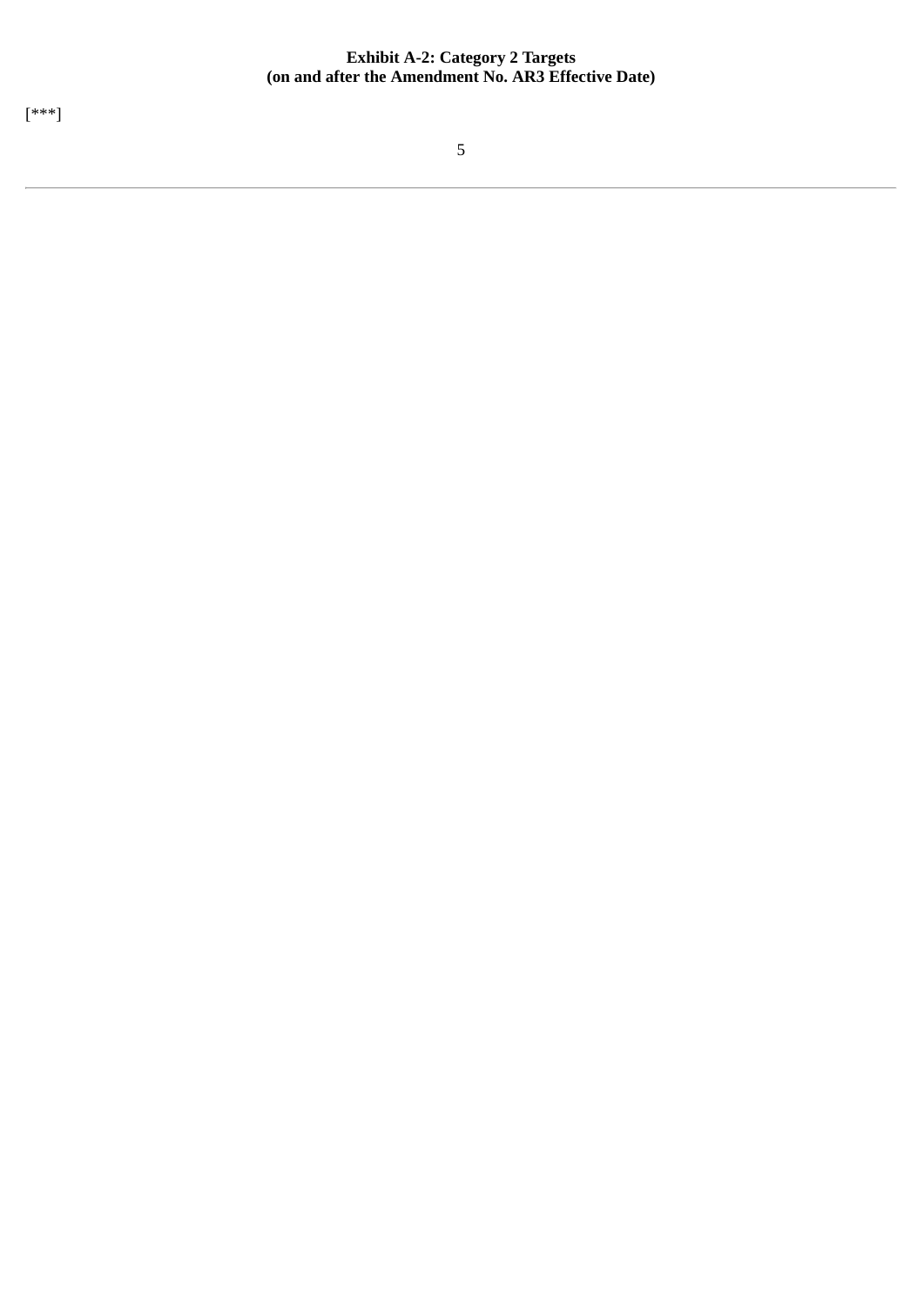Certain identified information has been excluded from this exhibit because it is both not material and is the type that the registrant treats as private or confidential. Information that was omitted has been noted in this document with a *placeholder identified by the mark [\*\*\*].*

# First Amendment to COLLABORATION AND LICENSE AGREEMENT

between

F. Hoffmann-La Roche Ltd Grenzacherstrasse 124 4070 Basel Switzerland (hereinafter called Roche)

Genentech, Inc. 1 DNA Way South San Francisco, California 94080 United States of America (hereinafter called Genentech)

Genentech and Roche, together, "Licensee"

and

Relay Therapeutics, Inc.. 399 Binney Street, 2nd Floor Cambridge, Massachusetts 02139 United States of America (hereinafter called Relay)

(both individually a "Party" and collectively the "Parties")

*Whereas* Licensee and Relay entered into an agreement (hereinafter called Collaboration and License Agreement) with the effective date December 11, 2020;

*Whereas* Licensee and Relay now wish to amend certain provisions of the Collaboration and License Agreement; *Now therefore* the Parties agree as follows: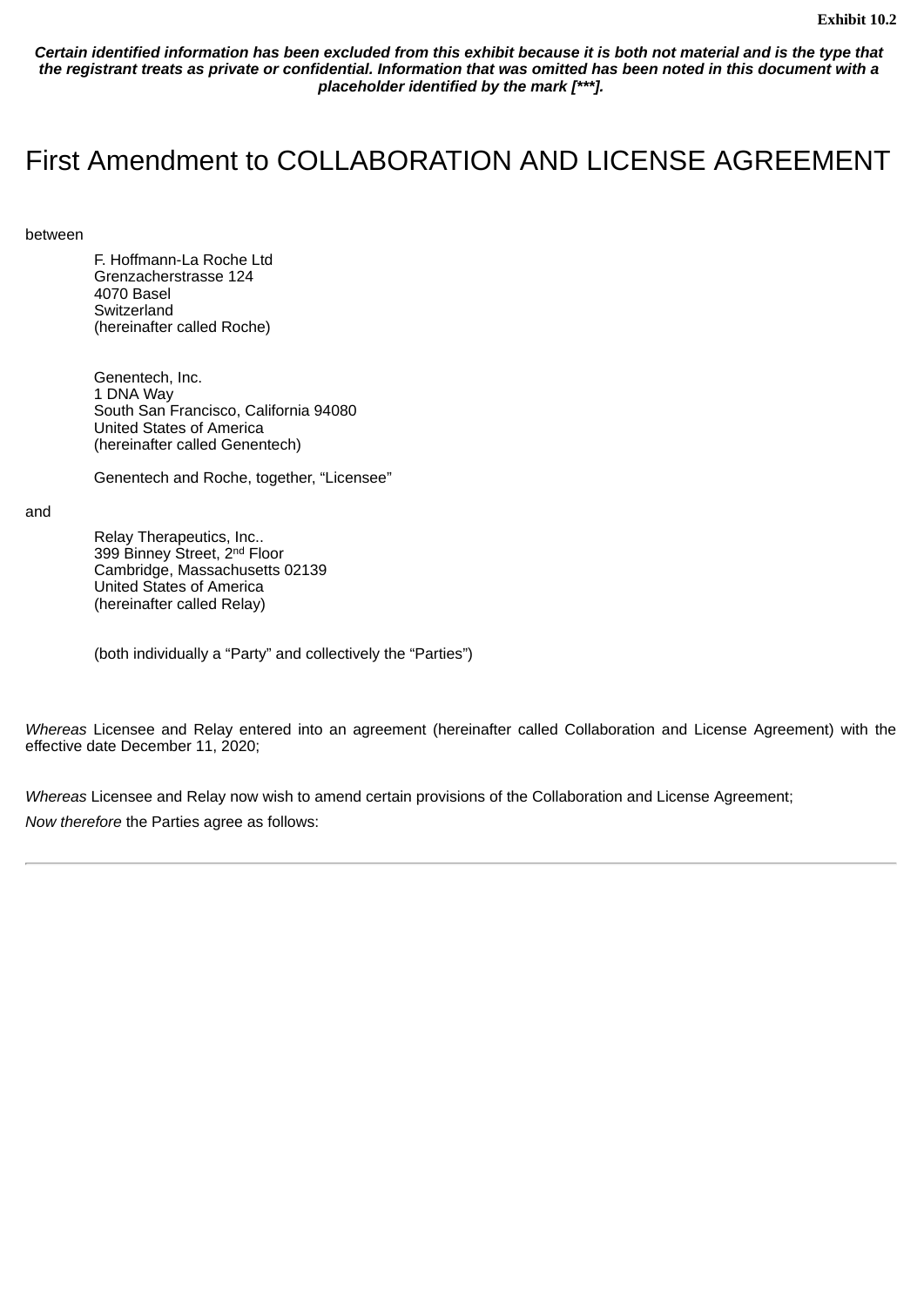## **1 Miscellaneous**

- 1.1 The Collaboration and License Agreement, along with this First Amendment, constitutes the entire agreement between the Parties and supersedes all previous oral and written communications between the Parties with respect to the subject matter thereof.
- 1.2 All terms of the Collaboration and License Agreement not varied by inclusion in this First Amendment remain in full force and effect.
- 1.3 The singular includes the plural and vice versa.
- 1.4 References in this First Amendment to articles, sections, appendixes or schedules are to articles, sections, appendixes or schedules (as the case may be) of this First Amendment unless otherwise specified.
- 1.5 The terms 'including', 'exemplified by', e.g.' or 'such as' will be deemed to be followed by the words 'but not limited to'.

## **2 Article 1 (DEFINITIONS)**

2.1 All capitalized terms not defined in this First Amendment will have the meanings given to them in the Collaboration and License Agreement.

## **3 Article 15 (INDEMNIFICATION; INSURANCE)**

- 3.1 Section 15.4.2 of the Collaboration Agreement shall be deleted in its entirety and replaced by the following:
	- 15.4.2 All insurance maintained pursuant to this Section 15.4 will be underwritten by companies with an AM best rating of at least A-VII. Each Party will provide the other Party with written evidence of such insurance upon request. Each Party will provide the other Party written notice of at least [\*\*\*] days prior to the cancellation, non-renewal or material change in such insurance. Each Party shall name the other Party as additional insured under its commercial general liability insurance policy.

### **4 eSignature[s]**

4.1 The Parties agree that in order to fulfil the written form requirement of this First Agreement, as alternative to handwritten signatures on a hardcopy, electronic signatures ("eSignature[s]") of duly authorized representatives of the Parties may be used. eSignature shall mean a signature that consists of one or more letters, characters, numbers or other symbols in digital form incorporated in, attached to or associated with the electronic document, that

(a) is unique to the person executing the signature

(b) the technology or process used to make the signature is under the sole control of the person making the signature

(c) the technology or process can be used to identify the person using the technology or process, and

(d) the electronic signature can be linked with an electronic document in such a way that it can be used to determine whether the electronic document has been changed since the electronic signature was incorporated in, attached to or associated with the electronic document.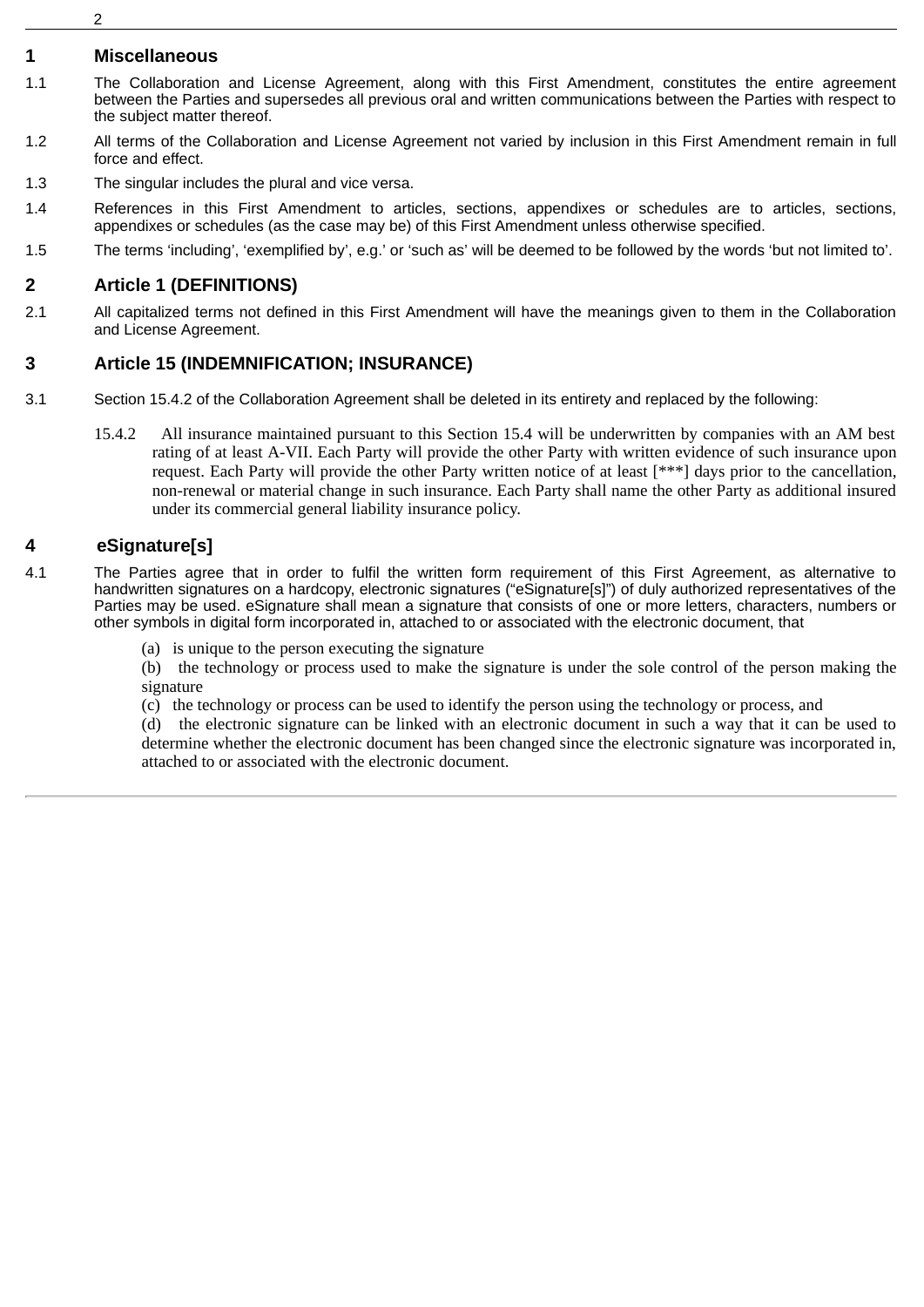[*Signatures on next page*]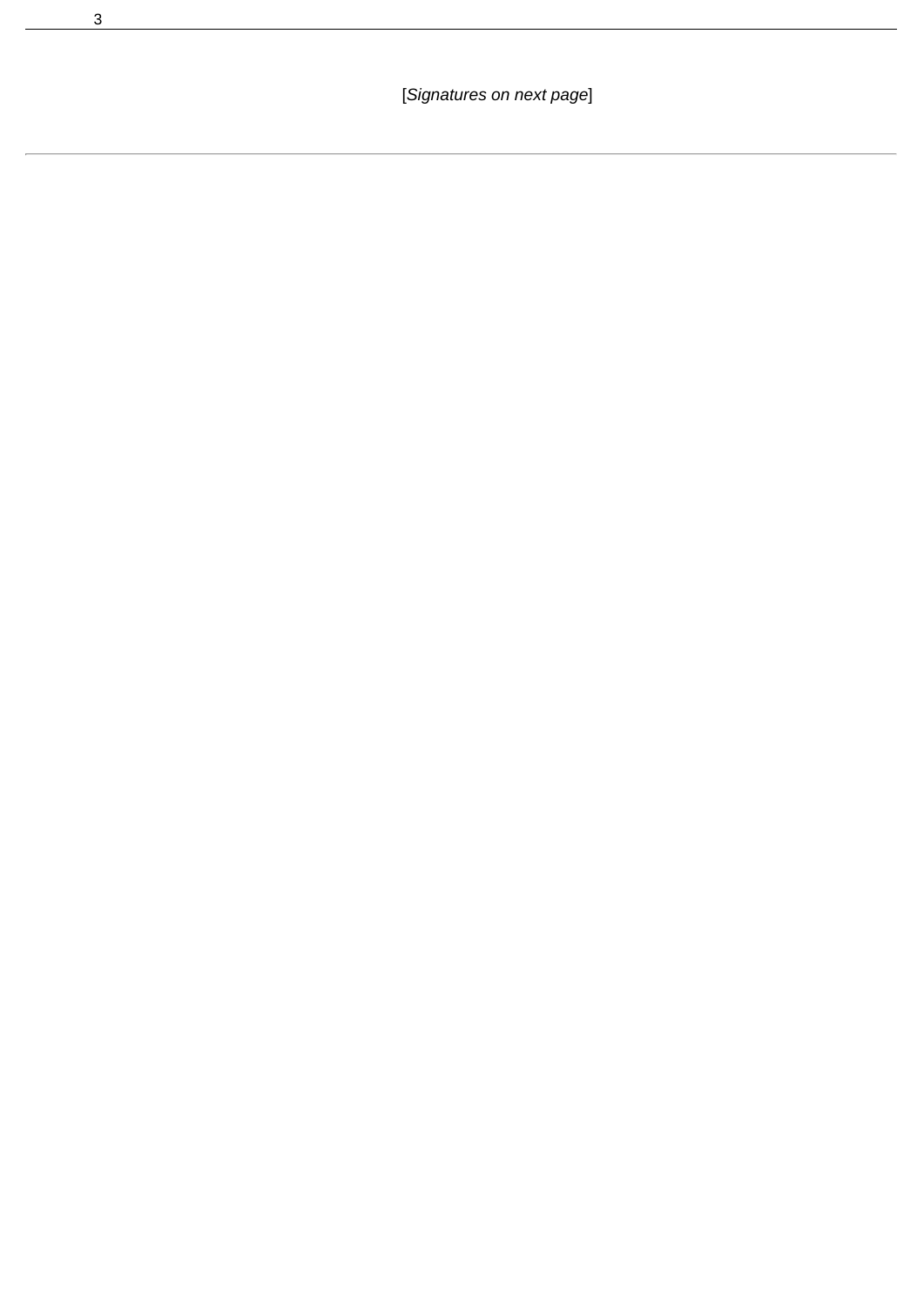#### 4

This First Amendment will come into force on the date it has been signed by both Parties.

F. Hoffmann-La Roche Ltd

By: /s/ Urs Schleuniger Name: Urs Schleuniger Title: Global Head Alliance & Asset Management Date: 27-Jan-2022

By: /s/ Barbara Schroeder de Castro Lopes Name: Barbara Schroeder de Castro Lopes Title: Authorized Signatory Date: 02-Feb-2022

Genentech, Inc. By: /s/ Beth Odeh-Frikert Name: Beth Odeh-Frikert Title: Head Alliance & Asset Management, SSF Date: 27-Jan-2022

Relay Therapeutics, Inc..

By: /s/ Brian Adams Name: Brian Adams Title: Chief Legal Officer Date: 02-Feb-2022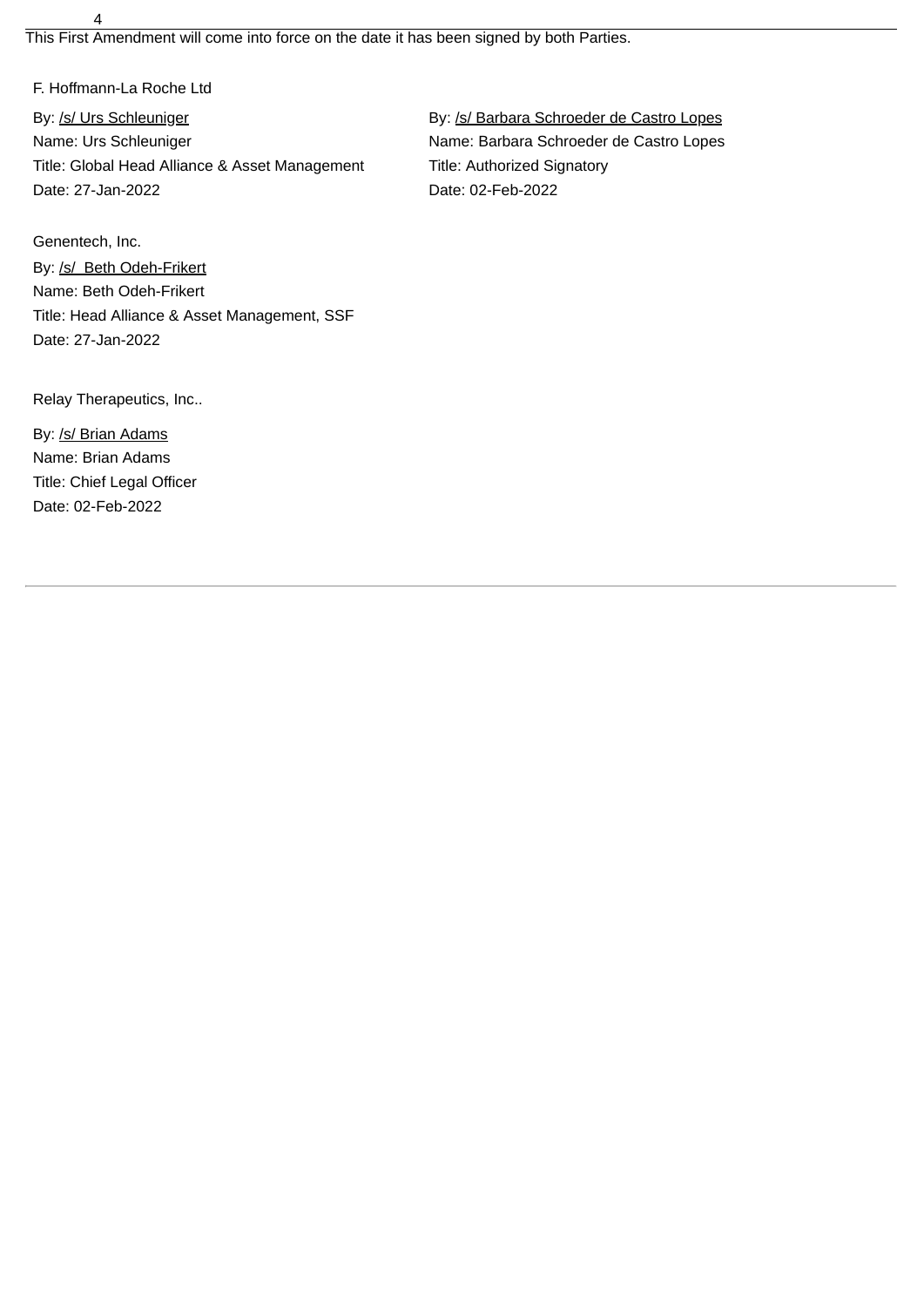#### **CERTIFICATION OF PRINCIPAL EXECUTIVE OFFICER PURSUANT TO RULES 13a-14(a) OR 15d-14(a) UNDER THE SECURITIES EXCHANGE ACT OF 1934, AS ADOPTED PURSUANT TO SECTION 302 OF THE SARBANES-OXLEY ACT OF 2002**

I, Sanjiv K. Patel, certify that:

- 1. I have reviewed this Quarterly Report on Form 10-Q of Relay Therapeutics, Inc.;
- 2. Based on my knowledge, this report does not contain any untrue statement of a material fact or omit to state a material fact necessary to make the statements made, in light of the circumstances under which such statements were made, not misleading with respect to the period covered by this report;
- 3. Based on my knowledge, the financial statements, and other financial information included in this report, fairly present in all material respects the financial condition, results of operations and cash flows of the registrant as of, and for, the periods presented in this report;
- 4. The registrant's other certifying officer(s) and I are responsible for establishing and maintaining disclosure controls and procedures (as defined in Exchange Act Rules 13a-15(e) and 15d-15(e)) and internal control over financial reporting (as defined in Exchange Act Rules 13a-15(f) and 15d-15(f)) for the registrant and have:
	- (a) Designed such disclosure controls and procedures, or caused such disclosure controls and procedures to be designed under our supervision, to ensure that material information relating to the registrant, including its consolidated subsidiaries, is made known to us by others within those entities, particularly during the period in which this report is being prepared;
	- (b) Designed such internal control over financial reporting, or caused such internal control over financial reporting to be designed under our supervision, to provide reasonable assurance regarding the reliability of financial reporting and the preparation of financial statements for external purposes in accordance with generally accepted accounting principles;
	- (c) Evaluated the effectiveness of the registrant's disclosure controls and procedures and presented in this report our conclusions about the effectiveness of the disclosure controls and procedures, as of the end of the period covered by this report based on such evaluation; and
	- (d) Disclosed in this report any change in the registrant's internal control over financial reporting that occurred during the registrant's most recent fiscal quarter (the registrant's fourth fiscal quarter in the case of an annual report) that has materially affected, or is reasonably likely to materially affect, the registrant's internal control over financial reporting; and
- 5. The registrant's other certifying officer(s) and I have disclosed, based on our most recent evaluation of internal control over financial reporting, to the registrant's auditors and the audit committee of the registrant's board of directors (or persons performing the equivalent functions):
	- (a) All significant deficiencies and material weaknesses in the design or operation of internal control over financial reporting which are reasonably likely to adversely affect the registrant's ability to record, process, summarize and report financial information; and
	- (b) Any fraud, whether or not material, that involves management or other employees who have a significant role in the registrant's internal control over financial reporting.

Date: May 5, 2022 By: /s/ SANJIV K. PATEL

Sanjiv K. Patel President and Chief Executive Officer (Principal Executive Officer)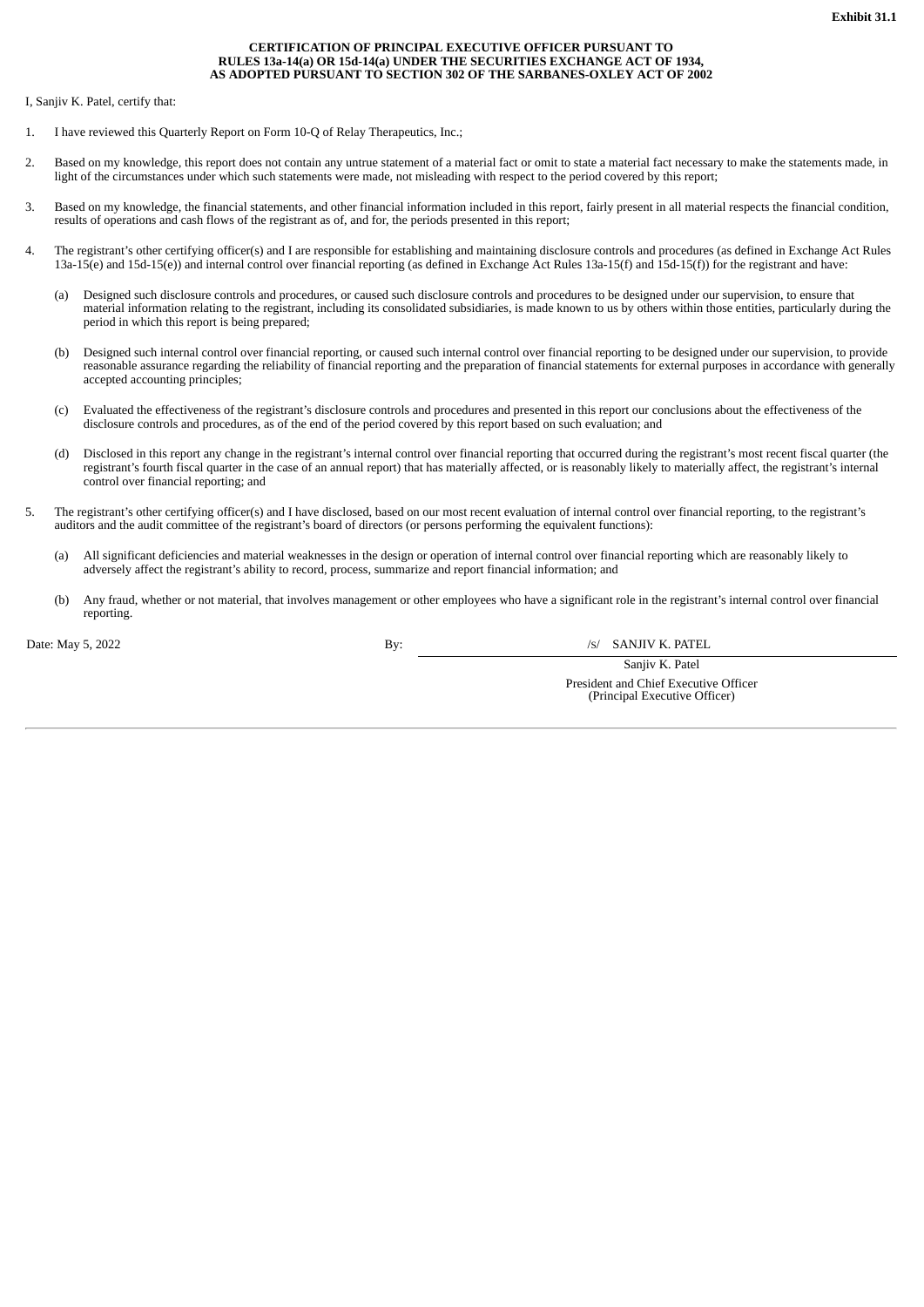#### **CERTIFICATION OF PRINCIPAL FINANCIAL OFFICER PURSUANT TO RULES 13a-14(a) OR 15d-14(a) UNDER THE SECURITIES EXCHANGE ACT OF 1934, AS ADOPTED PURSUANT TO SECTION 302 OF THE SARBANES-OXLEY ACT OF 2002**

I, Thomas Catinazzo, certify that:

- 1. I have reviewed this Quarterly Report on Form 10-Q of Relay Therapeutics, Inc.;
- 2. Based on my knowledge, this report does not contain any untrue statement of a material fact or omit to state a material fact necessary to make the statements made, in light of the circumstances under which such statements were made, not misleading with respect to the period covered by this report;
- 3. Based on my knowledge, the financial statements, and other financial information included in this report, fairly present in all material respects the financial condition, results of operations and cash flows of the registrant as of, and for, the periods presented in this report;
- 4. The registrant's other certifying officer(s) and I are responsible for establishing and maintaining disclosure controls and procedures (as defined in Exchange Act Rules 13a-15(e) and 15d-15(e)) and internal control over financial reporting (as defined in Exchange Act Rules 13a-15(f) and 15d-15(f)) for the registrant and have:
	- (a) Designed such disclosure controls and procedures, or caused such disclosure controls and procedures to be designed under our supervision, to ensure that material information relating to the registrant, including its consolidated subsidiaries, is made known to us by others within those entities, particularly during the period in which this report is being prepared;
	- (b) Designed such internal control over financial reporting, or caused such internal control over financial reporting to be designed under our supervision, to provide reasonable assurance regarding the reliability of financial reporting and the preparation of financial statements for external purposes in accordance with generally accepted accounting principles;
	- (c) Evaluated the effectiveness of the registrant's disclosure controls and procedures and presented in this report our conclusions about the effectiveness of the disclosure controls and procedures, as of the end of the period covered by this report based on such evaluation; and
	- (d) Disclosed in this report any change in the registrant's internal control over financial reporting that occurred during the registrant's most recent fiscal quarter (the registrant's fourth fiscal quarter in the case of an annual report) that has materially affected, or is reasonably likely to materially affect, the registrant's internal control over financial reporting; and
- 5. The registrant's other certifying officer(s) and I have disclosed, based on our most recent evaluation of internal control over financial reporting, to the registrant's auditors and the audit committee of the registrant's board of directors (or persons performing the equivalent functions):
	- (a) All significant deficiencies and material weaknesses in the design or operation of internal control over financial reporting which are reasonably likely to adversely affect the registrant's ability to record, process, summarize and report financial information; and
	- (b) Any fraud, whether or not material, that involves management or other employees who have a significant role in the registrant's internal control over financial reporting.

Date: May 5, 2022 **By:** /S/ THOMAS CATINAZZO

Thomas Catinazzo Chief Financial Officer (Principal Accounting Officer and Principal Financial Officer)